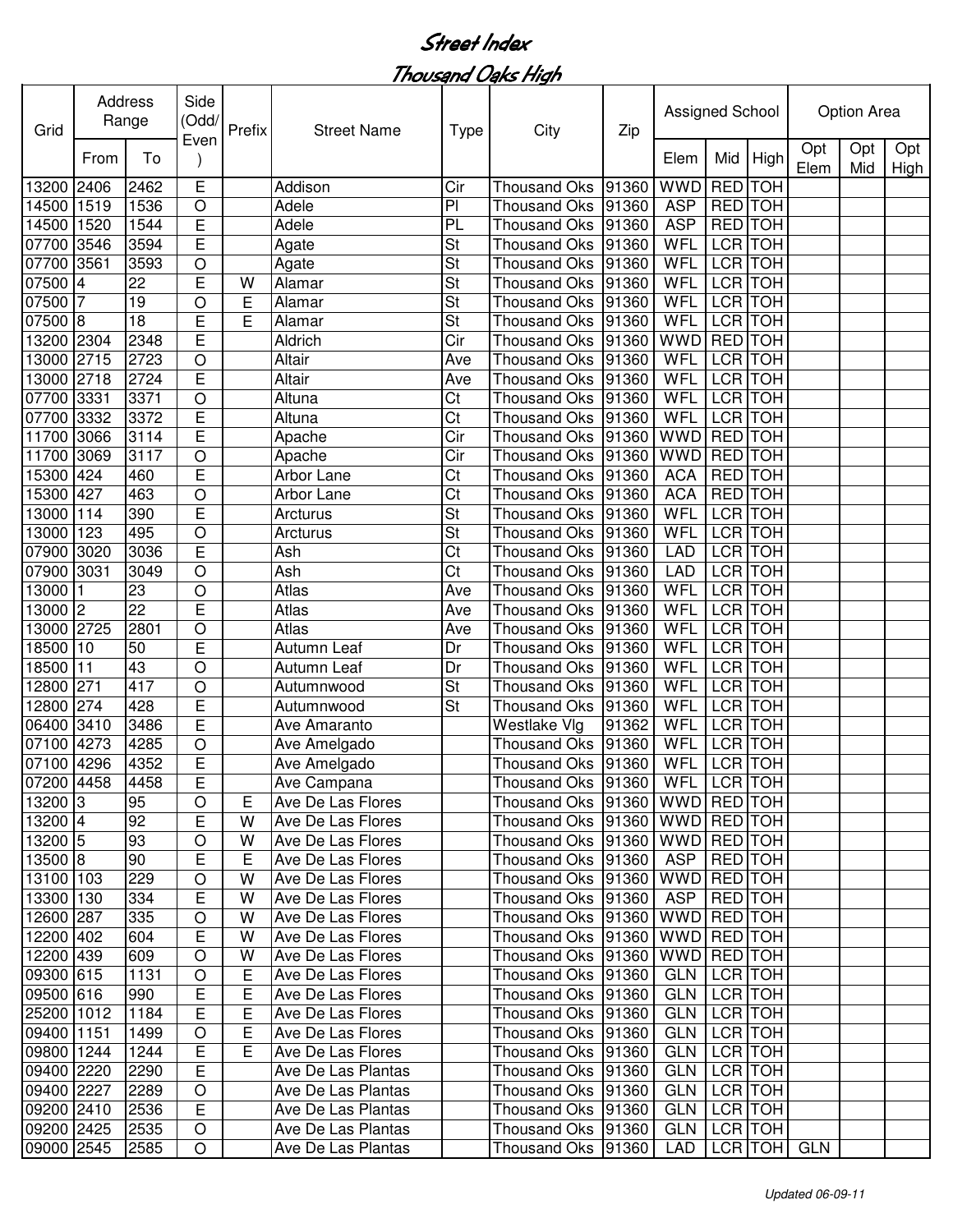| Opt<br>Opt<br>Opt<br>To<br>Mid<br>From<br>Elem<br>High<br>Elem<br>Mid<br>Е<br>LCR TOH<br>09000 2546<br>2660<br>Ave De Las Plantas<br><b>LAD</b><br><b>GLN</b><br><b>Thousand Oks</b><br>91360<br>Ē<br>LCR TOH<br>13000 2<br>$\overline{c}$<br>WFL<br>W<br>91360<br>Ave De Los Arboles<br>Thousand Oks<br><b>LCR</b> TOH<br>E<br>E<br>430<br>WFL<br>13000 6<br>91360<br>Ave De Los Arboles<br>Thousand Oks<br><b>TOH</b><br>12800<br>7<br>435<br>E<br>WFL<br><b>LCR</b><br>O<br>91360<br>Ave De Los Arboles<br><b>Thousand Oks</b><br><b>LCR</b> TOH<br>22<br>E<br>W<br>WFL<br>13000<br> 22<br>91360<br>Ave De Los Arboles<br>Thousand Oks<br><b>RED</b> TOH<br>145<br>WWD<br>25100<br>101<br>O<br>W<br>91360<br>Ave De Los Arboles<br><b>Thousand Oks</b><br><b>RED</b> TOH<br>E<br>WWD<br>12500<br>250<br>364<br>W<br>91360<br>Ave De Los Arboles<br><b>Thousand Oks</b><br>E<br><b>LCR</b> TOH<br>08901<br>E<br>WFL<br><b>GLN</b><br>602<br>612<br><b>Thousand Oks</b><br>91360<br>Ave De Los Arboles<br>E<br>WFL<br>LCR TOH<br>08100<br>615<br>675<br><b>Thousand Oks</b><br>91360<br>$\circ$<br>Ave De Los Arboles<br>E<br>08900<br>E<br>WFL<br>LCR TOH<br>616<br>894<br>91360<br><b>GLN</b><br>Ave De Los Arboles<br><b>Thousand Oks</b><br><b>LCR</b> TOH<br>08500<br>E<br>685<br>807<br>Ave De Los Arboles<br><b>Thousand Oks</b><br>91360<br><b>LAD</b><br>$\circ$<br>08700 815<br>1075<br>E<br><b>LAD</b><br>LCR TOH<br><b>Thousand Oks</b><br>91360<br>$\circ$<br>Ave De Los Arboles<br>E<br>LCR TOH<br>08800<br>1125<br>1545<br>$\circ$<br>91360<br><b>LAD</b><br>Ave De Los Arboles<br><b>Thousand Oks</b><br>E<br>E<br>LCR TOH<br><b>GLN</b><br>09000<br>1212<br>1400<br>91360<br><b>LAD</b><br>Ave De Los Arboles<br><b>Thousand Oks</b><br>E<br>E<br>LCR TOH<br><b>GLN</b><br>09200<br>1410<br>1496<br>91360<br>Ave De Los Arboles<br><b>Thousand Oks</b><br>E<br><b>TOH</b><br>WFL<br><b>LCR</b><br>06400<br>3472<br>3488<br>91362<br>Ave Ladera<br>Westlake Vlg<br><b>TOH</b><br>O<br>91362<br>WFL<br><b>LCR</b><br>06400 3473<br>3497<br>Ave Ladera<br>Westlake Vlg<br><b>TOH</b><br>O<br><b>LCR</b><br>06400 3517<br>3545<br>91362<br>WFL<br>Ave Montuoso<br>Westlake Vlg<br><b>TOH</b><br>E<br>WFL<br><b>LCR</b><br>06400 3520<br>3566<br>91362<br>Ave Montuoso<br>Westlake Vlg<br>E<br><b>TOH</b><br>2456<br>WFL<br><b>LCR</b><br>06400 2344<br>Ave Otono<br>91362<br>Westlake Vlg<br>O<br><b>LCR</b><br><b>TOH</b><br>WFL<br>4237<br>4381<br>Ave Prado<br>91360<br>07100<br>Thousand Oks<br>LCR TOH<br>$\circ$<br>WFL<br>07400<br>3555<br>3909<br>Ave Verano<br>91360<br><b>Thousand Oks</b><br>E<br>RED TOH<br>14900<br>1054<br>1090<br><b>ACA</b><br>Avon<br>Cir<br><b>Thousand Oks</b><br>91360<br>O<br><b>ACA</b><br><b>TOH</b><br>14900<br>1067<br>Cir<br><b>RED</b><br>1091<br>Avon<br><b>Thousand Oks</b><br>91360<br>E<br>St<br><b>WWD</b><br>RED TOH<br>11900<br>750<br>Azalea<br>91360<br>462<br><b>Thousand Oks</b><br>O<br>St<br>RED TOH<br>11900<br>469<br>751<br>91360<br>WWD<br>Azalea<br><b>Thousand Oks</b><br>E<br>26200<br>Ct<br><b>WWD</b><br>RED TOH<br>200<br>212<br>91360<br>Bainbridge<br><b>Thousand Oks</b><br>O<br><b>WWD</b><br>RED TOH<br>26200<br>203<br>221<br>Ct<br><b>Thousand Oks</b><br>91360<br>Bainbridge<br>E<br>Cir<br><b>ACA</b><br>RED TOH<br>14900<br>1008<br>1090<br>91360<br><b>Bart</b><br><b>Thousand Oks</b><br><b>ACA</b><br><b>RED</b> TOH<br>14900<br>1009<br>1091<br>O<br>Cir<br><b>Thousand Oks</b><br>91360<br><b>Bart</b><br>E<br><b>WWD</b><br>12900 2726<br>2796<br>Ct<br>Thousand Oks 91360<br><b>RED</b> TOH<br><b>Beckett</b><br>$\overline{C}$ t<br>Thousand Oks 91360 WWD RED TOH<br>12900 2741<br>2797<br>$\bigcirc$<br><b>Beckett</b><br>$\overline{P}$<br>E<br>RED TOH<br>10200 122<br>416<br>GLN  <br>Bedford<br>Thousand Oks 91360<br>10200 333<br>$\mathsf O$<br>Bedford<br>P <sub>1</sub><br>RED TOH<br>405<br>Thousand Oks 91360<br>GLN  <br>$\overline{\text{C}t}$<br>2172<br>E<br>RED TOH<br>16000 2100<br>Bennington<br>Thousand Oks   91360<br>MAD<br>16000 2101<br>Ct<br>RED TOH<br>2159<br>$\mathsf O$<br>Thousand Oks   91360<br><b>MAD</b><br>Bennington<br>14500 200<br>$\mathsf E$<br>Ct<br><b>ASP</b><br>RED TOH<br>298<br>Thousand Oks 91360<br>Bethany<br>RED TOH<br>14500 259<br>$\bigcirc$<br>Ct<br>Thousand Oks 91360<br><b>ASP</b><br>295<br>Bethany<br>$\mathsf E$<br><b>St</b><br>RED TOH<br>14400 306<br>484<br>Thousand Oks 91360<br><b>ASP</b><br>Bethany<br>St<br>ASP<br>RED TOH<br>14400 307<br>Thousand Oks 91360<br>497<br>$\bigcirc$<br><b>Bethany</b><br>11700 3301<br>3329<br>Cir<br>Thousand Oks 91360<br><b>WWD</b><br><b>RED</b> TOH<br>$\bigcirc$<br><b>Big Cloud</b><br>E<br>11700 3302<br>3326<br>Cir<br>Thousand Oks   91360<br>WWD RED TOH<br><b>Big Cloud</b><br>E<br>11600 3032<br>Dr<br>Thousand Oks   91360   WWD   RED   TOH<br>3280<br>Big Sky<br>11600 3033<br><b>Big Sky</b><br>Dr<br>Thousand Oks   91360   WWD   RED   TOH<br>3281<br>$\circ$<br>WWD RED TOH<br>11701 3281<br>$\circ$<br>Thousand Oks   91360<br>3349<br>Big Sky<br>Dr<br>11701 3282<br>E<br>WWD RED TOH<br>3348<br>Thousand Oks   91360<br>Big Sky<br>Dr<br>E<br>11700 3350<br>3548<br><b>Big Sky</b><br>Thousand Oks   91360<br>WWD RED TOH<br>Dr<br>WWD RED TOH<br>11700 3351<br>3549<br>O<br>Thousand Oks   91360<br>Big Sky<br>Dr<br><b>WWD</b><br>RED TOH<br>11600 935<br>$\circ$<br><b>Big Sky</b><br>Cir<br>Thousand Oks   91360<br>947<br>E<br>Cir<br>WWD RED TOH<br>11600 948<br>948<br>Big Sky<br>Thousand Oks   91360<br>19800 853<br>SEQ NPH<br>91320<br>RED TOH | Grid | <b>Address</b><br>Range | Side<br>(Odd/ | Prefix | <b>Street Name</b> | Type | City         | Zip | Assigned School |  | Option Area |      |
|-----------------------------------------------------------------------------------------------------------------------------------------------------------------------------------------------------------------------------------------------------------------------------------------------------------------------------------------------------------------------------------------------------------------------------------------------------------------------------------------------------------------------------------------------------------------------------------------------------------------------------------------------------------------------------------------------------------------------------------------------------------------------------------------------------------------------------------------------------------------------------------------------------------------------------------------------------------------------------------------------------------------------------------------------------------------------------------------------------------------------------------------------------------------------------------------------------------------------------------------------------------------------------------------------------------------------------------------------------------------------------------------------------------------------------------------------------------------------------------------------------------------------------------------------------------------------------------------------------------------------------------------------------------------------------------------------------------------------------------------------------------------------------------------------------------------------------------------------------------------------------------------------------------------------------------------------------------------------------------------------------------------------------------------------------------------------------------------------------------------------------------------------------------------------------------------------------------------------------------------------------------------------------------------------------------------------------------------------------------------------------------------------------------------------------------------------------------------------------------------------------------------------------------------------------------------------------------------------------------------------------------------------------------------------------------------------------------------------------------------------------------------------------------------------------------------------------------------------------------------------------------------------------------------------------------------------------------------------------------------------------------------------------------------------------------------------------------------------------------------------------------------------------------------------------------------------------------------------------------------------------------------------------------------------------------------------------------------------------------------------------------------------------------------------------------------------------------------------------------------------------------------------------------------------------------------------------------------------------------------------------------------------------------------------------------------------------------------------------------------------------------------------------------------------------------------------------------------------------------------------------------------------------------------------------------------------------------------------------------------------------------------------------------------------------------------------------------------------------------------------------------------------------------------------------------------------------------------------------------------------------------------------------------------------------------------------------------------------------------------------------------------------------------------------------------------------------------------------------------------------------------------------------------------------------------------------------------------------------------------------------------------------------------------------------------------------------------------------------------------------------------------------------------------------------------------------------------------------------------------------------------------------------------------------------------------------------------------------------------------------------------------------------------------------------------------------------------------------------------------------------------------------------------------------------------------------------------------------------------------------------------------------------------------------------------------------------------------------------------------------------------------------------------------------------------------------------------------------------------------------------------------------------------------------------------------------------------------|------|-------------------------|---------------|--------|--------------------|------|--------------|-----|-----------------|--|-------------|------|
|                                                                                                                                                                                                                                                                                                                                                                                                                                                                                                                                                                                                                                                                                                                                                                                                                                                                                                                                                                                                                                                                                                                                                                                                                                                                                                                                                                                                                                                                                                                                                                                                                                                                                                                                                                                                                                                                                                                                                                                                                                                                                                                                                                                                                                                                                                                                                                                                                                                                                                                                                                                                                                                                                                                                                                                                                                                                                                                                                                                                                                                                                                                                                                                                                                                                                                                                                                                                                                                                                                                                                                                                                                                                                                                                                                                                                                                                                                                                                                                                                                                                                                                                                                                                                                                                                                                                                                                                                                                                                                                                                                                                                                                                                                                                                                                                                                                                                                                                                                                                                                                                                                                                                                                                                                                                                                                                                                                                                                                                                                                                                                                         |      |                         | Even          |        |                    |      |              |     |                 |  |             | High |
|                                                                                                                                                                                                                                                                                                                                                                                                                                                                                                                                                                                                                                                                                                                                                                                                                                                                                                                                                                                                                                                                                                                                                                                                                                                                                                                                                                                                                                                                                                                                                                                                                                                                                                                                                                                                                                                                                                                                                                                                                                                                                                                                                                                                                                                                                                                                                                                                                                                                                                                                                                                                                                                                                                                                                                                                                                                                                                                                                                                                                                                                                                                                                                                                                                                                                                                                                                                                                                                                                                                                                                                                                                                                                                                                                                                                                                                                                                                                                                                                                                                                                                                                                                                                                                                                                                                                                                                                                                                                                                                                                                                                                                                                                                                                                                                                                                                                                                                                                                                                                                                                                                                                                                                                                                                                                                                                                                                                                                                                                                                                                                                         |      |                         |               |        |                    |      |              |     |                 |  |             |      |
|                                                                                                                                                                                                                                                                                                                                                                                                                                                                                                                                                                                                                                                                                                                                                                                                                                                                                                                                                                                                                                                                                                                                                                                                                                                                                                                                                                                                                                                                                                                                                                                                                                                                                                                                                                                                                                                                                                                                                                                                                                                                                                                                                                                                                                                                                                                                                                                                                                                                                                                                                                                                                                                                                                                                                                                                                                                                                                                                                                                                                                                                                                                                                                                                                                                                                                                                                                                                                                                                                                                                                                                                                                                                                                                                                                                                                                                                                                                                                                                                                                                                                                                                                                                                                                                                                                                                                                                                                                                                                                                                                                                                                                                                                                                                                                                                                                                                                                                                                                                                                                                                                                                                                                                                                                                                                                                                                                                                                                                                                                                                                                                         |      |                         |               |        |                    |      |              |     |                 |  |             |      |
|                                                                                                                                                                                                                                                                                                                                                                                                                                                                                                                                                                                                                                                                                                                                                                                                                                                                                                                                                                                                                                                                                                                                                                                                                                                                                                                                                                                                                                                                                                                                                                                                                                                                                                                                                                                                                                                                                                                                                                                                                                                                                                                                                                                                                                                                                                                                                                                                                                                                                                                                                                                                                                                                                                                                                                                                                                                                                                                                                                                                                                                                                                                                                                                                                                                                                                                                                                                                                                                                                                                                                                                                                                                                                                                                                                                                                                                                                                                                                                                                                                                                                                                                                                                                                                                                                                                                                                                                                                                                                                                                                                                                                                                                                                                                                                                                                                                                                                                                                                                                                                                                                                                                                                                                                                                                                                                                                                                                                                                                                                                                                                                         |      |                         |               |        |                    |      |              |     |                 |  |             |      |
|                                                                                                                                                                                                                                                                                                                                                                                                                                                                                                                                                                                                                                                                                                                                                                                                                                                                                                                                                                                                                                                                                                                                                                                                                                                                                                                                                                                                                                                                                                                                                                                                                                                                                                                                                                                                                                                                                                                                                                                                                                                                                                                                                                                                                                                                                                                                                                                                                                                                                                                                                                                                                                                                                                                                                                                                                                                                                                                                                                                                                                                                                                                                                                                                                                                                                                                                                                                                                                                                                                                                                                                                                                                                                                                                                                                                                                                                                                                                                                                                                                                                                                                                                                                                                                                                                                                                                                                                                                                                                                                                                                                                                                                                                                                                                                                                                                                                                                                                                                                                                                                                                                                                                                                                                                                                                                                                                                                                                                                                                                                                                                                         |      |                         |               |        |                    |      |              |     |                 |  |             |      |
|                                                                                                                                                                                                                                                                                                                                                                                                                                                                                                                                                                                                                                                                                                                                                                                                                                                                                                                                                                                                                                                                                                                                                                                                                                                                                                                                                                                                                                                                                                                                                                                                                                                                                                                                                                                                                                                                                                                                                                                                                                                                                                                                                                                                                                                                                                                                                                                                                                                                                                                                                                                                                                                                                                                                                                                                                                                                                                                                                                                                                                                                                                                                                                                                                                                                                                                                                                                                                                                                                                                                                                                                                                                                                                                                                                                                                                                                                                                                                                                                                                                                                                                                                                                                                                                                                                                                                                                                                                                                                                                                                                                                                                                                                                                                                                                                                                                                                                                                                                                                                                                                                                                                                                                                                                                                                                                                                                                                                                                                                                                                                                                         |      |                         |               |        |                    |      |              |     |                 |  |             |      |
|                                                                                                                                                                                                                                                                                                                                                                                                                                                                                                                                                                                                                                                                                                                                                                                                                                                                                                                                                                                                                                                                                                                                                                                                                                                                                                                                                                                                                                                                                                                                                                                                                                                                                                                                                                                                                                                                                                                                                                                                                                                                                                                                                                                                                                                                                                                                                                                                                                                                                                                                                                                                                                                                                                                                                                                                                                                                                                                                                                                                                                                                                                                                                                                                                                                                                                                                                                                                                                                                                                                                                                                                                                                                                                                                                                                                                                                                                                                                                                                                                                                                                                                                                                                                                                                                                                                                                                                                                                                                                                                                                                                                                                                                                                                                                                                                                                                                                                                                                                                                                                                                                                                                                                                                                                                                                                                                                                                                                                                                                                                                                                                         |      |                         |               |        |                    |      |              |     |                 |  |             |      |
|                                                                                                                                                                                                                                                                                                                                                                                                                                                                                                                                                                                                                                                                                                                                                                                                                                                                                                                                                                                                                                                                                                                                                                                                                                                                                                                                                                                                                                                                                                                                                                                                                                                                                                                                                                                                                                                                                                                                                                                                                                                                                                                                                                                                                                                                                                                                                                                                                                                                                                                                                                                                                                                                                                                                                                                                                                                                                                                                                                                                                                                                                                                                                                                                                                                                                                                                                                                                                                                                                                                                                                                                                                                                                                                                                                                                                                                                                                                                                                                                                                                                                                                                                                                                                                                                                                                                                                                                                                                                                                                                                                                                                                                                                                                                                                                                                                                                                                                                                                                                                                                                                                                                                                                                                                                                                                                                                                                                                                                                                                                                                                                         |      |                         |               |        |                    |      |              |     |                 |  |             |      |
|                                                                                                                                                                                                                                                                                                                                                                                                                                                                                                                                                                                                                                                                                                                                                                                                                                                                                                                                                                                                                                                                                                                                                                                                                                                                                                                                                                                                                                                                                                                                                                                                                                                                                                                                                                                                                                                                                                                                                                                                                                                                                                                                                                                                                                                                                                                                                                                                                                                                                                                                                                                                                                                                                                                                                                                                                                                                                                                                                                                                                                                                                                                                                                                                                                                                                                                                                                                                                                                                                                                                                                                                                                                                                                                                                                                                                                                                                                                                                                                                                                                                                                                                                                                                                                                                                                                                                                                                                                                                                                                                                                                                                                                                                                                                                                                                                                                                                                                                                                                                                                                                                                                                                                                                                                                                                                                                                                                                                                                                                                                                                                                         |      |                         |               |        |                    |      |              |     |                 |  |             |      |
|                                                                                                                                                                                                                                                                                                                                                                                                                                                                                                                                                                                                                                                                                                                                                                                                                                                                                                                                                                                                                                                                                                                                                                                                                                                                                                                                                                                                                                                                                                                                                                                                                                                                                                                                                                                                                                                                                                                                                                                                                                                                                                                                                                                                                                                                                                                                                                                                                                                                                                                                                                                                                                                                                                                                                                                                                                                                                                                                                                                                                                                                                                                                                                                                                                                                                                                                                                                                                                                                                                                                                                                                                                                                                                                                                                                                                                                                                                                                                                                                                                                                                                                                                                                                                                                                                                                                                                                                                                                                                                                                                                                                                                                                                                                                                                                                                                                                                                                                                                                                                                                                                                                                                                                                                                                                                                                                                                                                                                                                                                                                                                                         |      |                         |               |        |                    |      |              |     |                 |  |             |      |
|                                                                                                                                                                                                                                                                                                                                                                                                                                                                                                                                                                                                                                                                                                                                                                                                                                                                                                                                                                                                                                                                                                                                                                                                                                                                                                                                                                                                                                                                                                                                                                                                                                                                                                                                                                                                                                                                                                                                                                                                                                                                                                                                                                                                                                                                                                                                                                                                                                                                                                                                                                                                                                                                                                                                                                                                                                                                                                                                                                                                                                                                                                                                                                                                                                                                                                                                                                                                                                                                                                                                                                                                                                                                                                                                                                                                                                                                                                                                                                                                                                                                                                                                                                                                                                                                                                                                                                                                                                                                                                                                                                                                                                                                                                                                                                                                                                                                                                                                                                                                                                                                                                                                                                                                                                                                                                                                                                                                                                                                                                                                                                                         |      |                         |               |        |                    |      |              |     |                 |  |             |      |
|                                                                                                                                                                                                                                                                                                                                                                                                                                                                                                                                                                                                                                                                                                                                                                                                                                                                                                                                                                                                                                                                                                                                                                                                                                                                                                                                                                                                                                                                                                                                                                                                                                                                                                                                                                                                                                                                                                                                                                                                                                                                                                                                                                                                                                                                                                                                                                                                                                                                                                                                                                                                                                                                                                                                                                                                                                                                                                                                                                                                                                                                                                                                                                                                                                                                                                                                                                                                                                                                                                                                                                                                                                                                                                                                                                                                                                                                                                                                                                                                                                                                                                                                                                                                                                                                                                                                                                                                                                                                                                                                                                                                                                                                                                                                                                                                                                                                                                                                                                                                                                                                                                                                                                                                                                                                                                                                                                                                                                                                                                                                                                                         |      |                         |               |        |                    |      |              |     |                 |  |             |      |
|                                                                                                                                                                                                                                                                                                                                                                                                                                                                                                                                                                                                                                                                                                                                                                                                                                                                                                                                                                                                                                                                                                                                                                                                                                                                                                                                                                                                                                                                                                                                                                                                                                                                                                                                                                                                                                                                                                                                                                                                                                                                                                                                                                                                                                                                                                                                                                                                                                                                                                                                                                                                                                                                                                                                                                                                                                                                                                                                                                                                                                                                                                                                                                                                                                                                                                                                                                                                                                                                                                                                                                                                                                                                                                                                                                                                                                                                                                                                                                                                                                                                                                                                                                                                                                                                                                                                                                                                                                                                                                                                                                                                                                                                                                                                                                                                                                                                                                                                                                                                                                                                                                                                                                                                                                                                                                                                                                                                                                                                                                                                                                                         |      |                         |               |        |                    |      |              |     |                 |  |             |      |
|                                                                                                                                                                                                                                                                                                                                                                                                                                                                                                                                                                                                                                                                                                                                                                                                                                                                                                                                                                                                                                                                                                                                                                                                                                                                                                                                                                                                                                                                                                                                                                                                                                                                                                                                                                                                                                                                                                                                                                                                                                                                                                                                                                                                                                                                                                                                                                                                                                                                                                                                                                                                                                                                                                                                                                                                                                                                                                                                                                                                                                                                                                                                                                                                                                                                                                                                                                                                                                                                                                                                                                                                                                                                                                                                                                                                                                                                                                                                                                                                                                                                                                                                                                                                                                                                                                                                                                                                                                                                                                                                                                                                                                                                                                                                                                                                                                                                                                                                                                                                                                                                                                                                                                                                                                                                                                                                                                                                                                                                                                                                                                                         |      |                         |               |        |                    |      |              |     |                 |  |             |      |
|                                                                                                                                                                                                                                                                                                                                                                                                                                                                                                                                                                                                                                                                                                                                                                                                                                                                                                                                                                                                                                                                                                                                                                                                                                                                                                                                                                                                                                                                                                                                                                                                                                                                                                                                                                                                                                                                                                                                                                                                                                                                                                                                                                                                                                                                                                                                                                                                                                                                                                                                                                                                                                                                                                                                                                                                                                                                                                                                                                                                                                                                                                                                                                                                                                                                                                                                                                                                                                                                                                                                                                                                                                                                                                                                                                                                                                                                                                                                                                                                                                                                                                                                                                                                                                                                                                                                                                                                                                                                                                                                                                                                                                                                                                                                                                                                                                                                                                                                                                                                                                                                                                                                                                                                                                                                                                                                                                                                                                                                                                                                                                                         |      |                         |               |        |                    |      |              |     |                 |  |             |      |
|                                                                                                                                                                                                                                                                                                                                                                                                                                                                                                                                                                                                                                                                                                                                                                                                                                                                                                                                                                                                                                                                                                                                                                                                                                                                                                                                                                                                                                                                                                                                                                                                                                                                                                                                                                                                                                                                                                                                                                                                                                                                                                                                                                                                                                                                                                                                                                                                                                                                                                                                                                                                                                                                                                                                                                                                                                                                                                                                                                                                                                                                                                                                                                                                                                                                                                                                                                                                                                                                                                                                                                                                                                                                                                                                                                                                                                                                                                                                                                                                                                                                                                                                                                                                                                                                                                                                                                                                                                                                                                                                                                                                                                                                                                                                                                                                                                                                                                                                                                                                                                                                                                                                                                                                                                                                                                                                                                                                                                                                                                                                                                                         |      |                         |               |        |                    |      |              |     |                 |  |             |      |
|                                                                                                                                                                                                                                                                                                                                                                                                                                                                                                                                                                                                                                                                                                                                                                                                                                                                                                                                                                                                                                                                                                                                                                                                                                                                                                                                                                                                                                                                                                                                                                                                                                                                                                                                                                                                                                                                                                                                                                                                                                                                                                                                                                                                                                                                                                                                                                                                                                                                                                                                                                                                                                                                                                                                                                                                                                                                                                                                                                                                                                                                                                                                                                                                                                                                                                                                                                                                                                                                                                                                                                                                                                                                                                                                                                                                                                                                                                                                                                                                                                                                                                                                                                                                                                                                                                                                                                                                                                                                                                                                                                                                                                                                                                                                                                                                                                                                                                                                                                                                                                                                                                                                                                                                                                                                                                                                                                                                                                                                                                                                                                                         |      |                         |               |        |                    |      |              |     |                 |  |             |      |
|                                                                                                                                                                                                                                                                                                                                                                                                                                                                                                                                                                                                                                                                                                                                                                                                                                                                                                                                                                                                                                                                                                                                                                                                                                                                                                                                                                                                                                                                                                                                                                                                                                                                                                                                                                                                                                                                                                                                                                                                                                                                                                                                                                                                                                                                                                                                                                                                                                                                                                                                                                                                                                                                                                                                                                                                                                                                                                                                                                                                                                                                                                                                                                                                                                                                                                                                                                                                                                                                                                                                                                                                                                                                                                                                                                                                                                                                                                                                                                                                                                                                                                                                                                                                                                                                                                                                                                                                                                                                                                                                                                                                                                                                                                                                                                                                                                                                                                                                                                                                                                                                                                                                                                                                                                                                                                                                                                                                                                                                                                                                                                                         |      |                         |               |        |                    |      |              |     |                 |  |             |      |
|                                                                                                                                                                                                                                                                                                                                                                                                                                                                                                                                                                                                                                                                                                                                                                                                                                                                                                                                                                                                                                                                                                                                                                                                                                                                                                                                                                                                                                                                                                                                                                                                                                                                                                                                                                                                                                                                                                                                                                                                                                                                                                                                                                                                                                                                                                                                                                                                                                                                                                                                                                                                                                                                                                                                                                                                                                                                                                                                                                                                                                                                                                                                                                                                                                                                                                                                                                                                                                                                                                                                                                                                                                                                                                                                                                                                                                                                                                                                                                                                                                                                                                                                                                                                                                                                                                                                                                                                                                                                                                                                                                                                                                                                                                                                                                                                                                                                                                                                                                                                                                                                                                                                                                                                                                                                                                                                                                                                                                                                                                                                                                                         |      |                         |               |        |                    |      |              |     |                 |  |             |      |
|                                                                                                                                                                                                                                                                                                                                                                                                                                                                                                                                                                                                                                                                                                                                                                                                                                                                                                                                                                                                                                                                                                                                                                                                                                                                                                                                                                                                                                                                                                                                                                                                                                                                                                                                                                                                                                                                                                                                                                                                                                                                                                                                                                                                                                                                                                                                                                                                                                                                                                                                                                                                                                                                                                                                                                                                                                                                                                                                                                                                                                                                                                                                                                                                                                                                                                                                                                                                                                                                                                                                                                                                                                                                                                                                                                                                                                                                                                                                                                                                                                                                                                                                                                                                                                                                                                                                                                                                                                                                                                                                                                                                                                                                                                                                                                                                                                                                                                                                                                                                                                                                                                                                                                                                                                                                                                                                                                                                                                                                                                                                                                                         |      |                         |               |        |                    |      |              |     |                 |  |             |      |
|                                                                                                                                                                                                                                                                                                                                                                                                                                                                                                                                                                                                                                                                                                                                                                                                                                                                                                                                                                                                                                                                                                                                                                                                                                                                                                                                                                                                                                                                                                                                                                                                                                                                                                                                                                                                                                                                                                                                                                                                                                                                                                                                                                                                                                                                                                                                                                                                                                                                                                                                                                                                                                                                                                                                                                                                                                                                                                                                                                                                                                                                                                                                                                                                                                                                                                                                                                                                                                                                                                                                                                                                                                                                                                                                                                                                                                                                                                                                                                                                                                                                                                                                                                                                                                                                                                                                                                                                                                                                                                                                                                                                                                                                                                                                                                                                                                                                                                                                                                                                                                                                                                                                                                                                                                                                                                                                                                                                                                                                                                                                                                                         |      |                         |               |        |                    |      |              |     |                 |  |             |      |
|                                                                                                                                                                                                                                                                                                                                                                                                                                                                                                                                                                                                                                                                                                                                                                                                                                                                                                                                                                                                                                                                                                                                                                                                                                                                                                                                                                                                                                                                                                                                                                                                                                                                                                                                                                                                                                                                                                                                                                                                                                                                                                                                                                                                                                                                                                                                                                                                                                                                                                                                                                                                                                                                                                                                                                                                                                                                                                                                                                                                                                                                                                                                                                                                                                                                                                                                                                                                                                                                                                                                                                                                                                                                                                                                                                                                                                                                                                                                                                                                                                                                                                                                                                                                                                                                                                                                                                                                                                                                                                                                                                                                                                                                                                                                                                                                                                                                                                                                                                                                                                                                                                                                                                                                                                                                                                                                                                                                                                                                                                                                                                                         |      |                         |               |        |                    |      |              |     |                 |  |             |      |
|                                                                                                                                                                                                                                                                                                                                                                                                                                                                                                                                                                                                                                                                                                                                                                                                                                                                                                                                                                                                                                                                                                                                                                                                                                                                                                                                                                                                                                                                                                                                                                                                                                                                                                                                                                                                                                                                                                                                                                                                                                                                                                                                                                                                                                                                                                                                                                                                                                                                                                                                                                                                                                                                                                                                                                                                                                                                                                                                                                                                                                                                                                                                                                                                                                                                                                                                                                                                                                                                                                                                                                                                                                                                                                                                                                                                                                                                                                                                                                                                                                                                                                                                                                                                                                                                                                                                                                                                                                                                                                                                                                                                                                                                                                                                                                                                                                                                                                                                                                                                                                                                                                                                                                                                                                                                                                                                                                                                                                                                                                                                                                                         |      |                         |               |        |                    |      |              |     |                 |  |             |      |
|                                                                                                                                                                                                                                                                                                                                                                                                                                                                                                                                                                                                                                                                                                                                                                                                                                                                                                                                                                                                                                                                                                                                                                                                                                                                                                                                                                                                                                                                                                                                                                                                                                                                                                                                                                                                                                                                                                                                                                                                                                                                                                                                                                                                                                                                                                                                                                                                                                                                                                                                                                                                                                                                                                                                                                                                                                                                                                                                                                                                                                                                                                                                                                                                                                                                                                                                                                                                                                                                                                                                                                                                                                                                                                                                                                                                                                                                                                                                                                                                                                                                                                                                                                                                                                                                                                                                                                                                                                                                                                                                                                                                                                                                                                                                                                                                                                                                                                                                                                                                                                                                                                                                                                                                                                                                                                                                                                                                                                                                                                                                                                                         |      |                         |               |        |                    |      |              |     |                 |  |             |      |
|                                                                                                                                                                                                                                                                                                                                                                                                                                                                                                                                                                                                                                                                                                                                                                                                                                                                                                                                                                                                                                                                                                                                                                                                                                                                                                                                                                                                                                                                                                                                                                                                                                                                                                                                                                                                                                                                                                                                                                                                                                                                                                                                                                                                                                                                                                                                                                                                                                                                                                                                                                                                                                                                                                                                                                                                                                                                                                                                                                                                                                                                                                                                                                                                                                                                                                                                                                                                                                                                                                                                                                                                                                                                                                                                                                                                                                                                                                                                                                                                                                                                                                                                                                                                                                                                                                                                                                                                                                                                                                                                                                                                                                                                                                                                                                                                                                                                                                                                                                                                                                                                                                                                                                                                                                                                                                                                                                                                                                                                                                                                                                                         |      |                         |               |        |                    |      |              |     |                 |  |             |      |
|                                                                                                                                                                                                                                                                                                                                                                                                                                                                                                                                                                                                                                                                                                                                                                                                                                                                                                                                                                                                                                                                                                                                                                                                                                                                                                                                                                                                                                                                                                                                                                                                                                                                                                                                                                                                                                                                                                                                                                                                                                                                                                                                                                                                                                                                                                                                                                                                                                                                                                                                                                                                                                                                                                                                                                                                                                                                                                                                                                                                                                                                                                                                                                                                                                                                                                                                                                                                                                                                                                                                                                                                                                                                                                                                                                                                                                                                                                                                                                                                                                                                                                                                                                                                                                                                                                                                                                                                                                                                                                                                                                                                                                                                                                                                                                                                                                                                                                                                                                                                                                                                                                                                                                                                                                                                                                                                                                                                                                                                                                                                                                                         |      |                         |               |        |                    |      |              |     |                 |  |             |      |
|                                                                                                                                                                                                                                                                                                                                                                                                                                                                                                                                                                                                                                                                                                                                                                                                                                                                                                                                                                                                                                                                                                                                                                                                                                                                                                                                                                                                                                                                                                                                                                                                                                                                                                                                                                                                                                                                                                                                                                                                                                                                                                                                                                                                                                                                                                                                                                                                                                                                                                                                                                                                                                                                                                                                                                                                                                                                                                                                                                                                                                                                                                                                                                                                                                                                                                                                                                                                                                                                                                                                                                                                                                                                                                                                                                                                                                                                                                                                                                                                                                                                                                                                                                                                                                                                                                                                                                                                                                                                                                                                                                                                                                                                                                                                                                                                                                                                                                                                                                                                                                                                                                                                                                                                                                                                                                                                                                                                                                                                                                                                                                                         |      |                         |               |        |                    |      |              |     |                 |  |             |      |
|                                                                                                                                                                                                                                                                                                                                                                                                                                                                                                                                                                                                                                                                                                                                                                                                                                                                                                                                                                                                                                                                                                                                                                                                                                                                                                                                                                                                                                                                                                                                                                                                                                                                                                                                                                                                                                                                                                                                                                                                                                                                                                                                                                                                                                                                                                                                                                                                                                                                                                                                                                                                                                                                                                                                                                                                                                                                                                                                                                                                                                                                                                                                                                                                                                                                                                                                                                                                                                                                                                                                                                                                                                                                                                                                                                                                                                                                                                                                                                                                                                                                                                                                                                                                                                                                                                                                                                                                                                                                                                                                                                                                                                                                                                                                                                                                                                                                                                                                                                                                                                                                                                                                                                                                                                                                                                                                                                                                                                                                                                                                                                                         |      |                         |               |        |                    |      |              |     |                 |  |             |      |
|                                                                                                                                                                                                                                                                                                                                                                                                                                                                                                                                                                                                                                                                                                                                                                                                                                                                                                                                                                                                                                                                                                                                                                                                                                                                                                                                                                                                                                                                                                                                                                                                                                                                                                                                                                                                                                                                                                                                                                                                                                                                                                                                                                                                                                                                                                                                                                                                                                                                                                                                                                                                                                                                                                                                                                                                                                                                                                                                                                                                                                                                                                                                                                                                                                                                                                                                                                                                                                                                                                                                                                                                                                                                                                                                                                                                                                                                                                                                                                                                                                                                                                                                                                                                                                                                                                                                                                                                                                                                                                                                                                                                                                                                                                                                                                                                                                                                                                                                                                                                                                                                                                                                                                                                                                                                                                                                                                                                                                                                                                                                                                                         |      |                         |               |        |                    |      |              |     |                 |  |             |      |
|                                                                                                                                                                                                                                                                                                                                                                                                                                                                                                                                                                                                                                                                                                                                                                                                                                                                                                                                                                                                                                                                                                                                                                                                                                                                                                                                                                                                                                                                                                                                                                                                                                                                                                                                                                                                                                                                                                                                                                                                                                                                                                                                                                                                                                                                                                                                                                                                                                                                                                                                                                                                                                                                                                                                                                                                                                                                                                                                                                                                                                                                                                                                                                                                                                                                                                                                                                                                                                                                                                                                                                                                                                                                                                                                                                                                                                                                                                                                                                                                                                                                                                                                                                                                                                                                                                                                                                                                                                                                                                                                                                                                                                                                                                                                                                                                                                                                                                                                                                                                                                                                                                                                                                                                                                                                                                                                                                                                                                                                                                                                                                                         |      |                         |               |        |                    |      |              |     |                 |  |             |      |
|                                                                                                                                                                                                                                                                                                                                                                                                                                                                                                                                                                                                                                                                                                                                                                                                                                                                                                                                                                                                                                                                                                                                                                                                                                                                                                                                                                                                                                                                                                                                                                                                                                                                                                                                                                                                                                                                                                                                                                                                                                                                                                                                                                                                                                                                                                                                                                                                                                                                                                                                                                                                                                                                                                                                                                                                                                                                                                                                                                                                                                                                                                                                                                                                                                                                                                                                                                                                                                                                                                                                                                                                                                                                                                                                                                                                                                                                                                                                                                                                                                                                                                                                                                                                                                                                                                                                                                                                                                                                                                                                                                                                                                                                                                                                                                                                                                                                                                                                                                                                                                                                                                                                                                                                                                                                                                                                                                                                                                                                                                                                                                                         |      |                         |               |        |                    |      |              |     |                 |  |             |      |
|                                                                                                                                                                                                                                                                                                                                                                                                                                                                                                                                                                                                                                                                                                                                                                                                                                                                                                                                                                                                                                                                                                                                                                                                                                                                                                                                                                                                                                                                                                                                                                                                                                                                                                                                                                                                                                                                                                                                                                                                                                                                                                                                                                                                                                                                                                                                                                                                                                                                                                                                                                                                                                                                                                                                                                                                                                                                                                                                                                                                                                                                                                                                                                                                                                                                                                                                                                                                                                                                                                                                                                                                                                                                                                                                                                                                                                                                                                                                                                                                                                                                                                                                                                                                                                                                                                                                                                                                                                                                                                                                                                                                                                                                                                                                                                                                                                                                                                                                                                                                                                                                                                                                                                                                                                                                                                                                                                                                                                                                                                                                                                                         |      |                         |               |        |                    |      |              |     |                 |  |             |      |
|                                                                                                                                                                                                                                                                                                                                                                                                                                                                                                                                                                                                                                                                                                                                                                                                                                                                                                                                                                                                                                                                                                                                                                                                                                                                                                                                                                                                                                                                                                                                                                                                                                                                                                                                                                                                                                                                                                                                                                                                                                                                                                                                                                                                                                                                                                                                                                                                                                                                                                                                                                                                                                                                                                                                                                                                                                                                                                                                                                                                                                                                                                                                                                                                                                                                                                                                                                                                                                                                                                                                                                                                                                                                                                                                                                                                                                                                                                                                                                                                                                                                                                                                                                                                                                                                                                                                                                                                                                                                                                                                                                                                                                                                                                                                                                                                                                                                                                                                                                                                                                                                                                                                                                                                                                                                                                                                                                                                                                                                                                                                                                                         |      |                         |               |        |                    |      |              |     |                 |  |             |      |
|                                                                                                                                                                                                                                                                                                                                                                                                                                                                                                                                                                                                                                                                                                                                                                                                                                                                                                                                                                                                                                                                                                                                                                                                                                                                                                                                                                                                                                                                                                                                                                                                                                                                                                                                                                                                                                                                                                                                                                                                                                                                                                                                                                                                                                                                                                                                                                                                                                                                                                                                                                                                                                                                                                                                                                                                                                                                                                                                                                                                                                                                                                                                                                                                                                                                                                                                                                                                                                                                                                                                                                                                                                                                                                                                                                                                                                                                                                                                                                                                                                                                                                                                                                                                                                                                                                                                                                                                                                                                                                                                                                                                                                                                                                                                                                                                                                                                                                                                                                                                                                                                                                                                                                                                                                                                                                                                                                                                                                                                                                                                                                                         |      |                         |               |        |                    |      |              |     |                 |  |             |      |
|                                                                                                                                                                                                                                                                                                                                                                                                                                                                                                                                                                                                                                                                                                                                                                                                                                                                                                                                                                                                                                                                                                                                                                                                                                                                                                                                                                                                                                                                                                                                                                                                                                                                                                                                                                                                                                                                                                                                                                                                                                                                                                                                                                                                                                                                                                                                                                                                                                                                                                                                                                                                                                                                                                                                                                                                                                                                                                                                                                                                                                                                                                                                                                                                                                                                                                                                                                                                                                                                                                                                                                                                                                                                                                                                                                                                                                                                                                                                                                                                                                                                                                                                                                                                                                                                                                                                                                                                                                                                                                                                                                                                                                                                                                                                                                                                                                                                                                                                                                                                                                                                                                                                                                                                                                                                                                                                                                                                                                                                                                                                                                                         |      |                         |               |        |                    |      |              |     |                 |  |             |      |
|                                                                                                                                                                                                                                                                                                                                                                                                                                                                                                                                                                                                                                                                                                                                                                                                                                                                                                                                                                                                                                                                                                                                                                                                                                                                                                                                                                                                                                                                                                                                                                                                                                                                                                                                                                                                                                                                                                                                                                                                                                                                                                                                                                                                                                                                                                                                                                                                                                                                                                                                                                                                                                                                                                                                                                                                                                                                                                                                                                                                                                                                                                                                                                                                                                                                                                                                                                                                                                                                                                                                                                                                                                                                                                                                                                                                                                                                                                                                                                                                                                                                                                                                                                                                                                                                                                                                                                                                                                                                                                                                                                                                                                                                                                                                                                                                                                                                                                                                                                                                                                                                                                                                                                                                                                                                                                                                                                                                                                                                                                                                                                                         |      |                         |               |        |                    |      |              |     |                 |  |             |      |
|                                                                                                                                                                                                                                                                                                                                                                                                                                                                                                                                                                                                                                                                                                                                                                                                                                                                                                                                                                                                                                                                                                                                                                                                                                                                                                                                                                                                                                                                                                                                                                                                                                                                                                                                                                                                                                                                                                                                                                                                                                                                                                                                                                                                                                                                                                                                                                                                                                                                                                                                                                                                                                                                                                                                                                                                                                                                                                                                                                                                                                                                                                                                                                                                                                                                                                                                                                                                                                                                                                                                                                                                                                                                                                                                                                                                                                                                                                                                                                                                                                                                                                                                                                                                                                                                                                                                                                                                                                                                                                                                                                                                                                                                                                                                                                                                                                                                                                                                                                                                                                                                                                                                                                                                                                                                                                                                                                                                                                                                                                                                                                                         |      |                         |               |        |                    |      |              |     |                 |  |             |      |
|                                                                                                                                                                                                                                                                                                                                                                                                                                                                                                                                                                                                                                                                                                                                                                                                                                                                                                                                                                                                                                                                                                                                                                                                                                                                                                                                                                                                                                                                                                                                                                                                                                                                                                                                                                                                                                                                                                                                                                                                                                                                                                                                                                                                                                                                                                                                                                                                                                                                                                                                                                                                                                                                                                                                                                                                                                                                                                                                                                                                                                                                                                                                                                                                                                                                                                                                                                                                                                                                                                                                                                                                                                                                                                                                                                                                                                                                                                                                                                                                                                                                                                                                                                                                                                                                                                                                                                                                                                                                                                                                                                                                                                                                                                                                                                                                                                                                                                                                                                                                                                                                                                                                                                                                                                                                                                                                                                                                                                                                                                                                                                                         |      |                         |               |        |                    |      |              |     |                 |  |             |      |
|                                                                                                                                                                                                                                                                                                                                                                                                                                                                                                                                                                                                                                                                                                                                                                                                                                                                                                                                                                                                                                                                                                                                                                                                                                                                                                                                                                                                                                                                                                                                                                                                                                                                                                                                                                                                                                                                                                                                                                                                                                                                                                                                                                                                                                                                                                                                                                                                                                                                                                                                                                                                                                                                                                                                                                                                                                                                                                                                                                                                                                                                                                                                                                                                                                                                                                                                                                                                                                                                                                                                                                                                                                                                                                                                                                                                                                                                                                                                                                                                                                                                                                                                                                                                                                                                                                                                                                                                                                                                                                                                                                                                                                                                                                                                                                                                                                                                                                                                                                                                                                                                                                                                                                                                                                                                                                                                                                                                                                                                                                                                                                                         |      |                         |               |        |                    |      |              |     |                 |  |             |      |
|                                                                                                                                                                                                                                                                                                                                                                                                                                                                                                                                                                                                                                                                                                                                                                                                                                                                                                                                                                                                                                                                                                                                                                                                                                                                                                                                                                                                                                                                                                                                                                                                                                                                                                                                                                                                                                                                                                                                                                                                                                                                                                                                                                                                                                                                                                                                                                                                                                                                                                                                                                                                                                                                                                                                                                                                                                                                                                                                                                                                                                                                                                                                                                                                                                                                                                                                                                                                                                                                                                                                                                                                                                                                                                                                                                                                                                                                                                                                                                                                                                                                                                                                                                                                                                                                                                                                                                                                                                                                                                                                                                                                                                                                                                                                                                                                                                                                                                                                                                                                                                                                                                                                                                                                                                                                                                                                                                                                                                                                                                                                                                                         |      |                         |               |        |                    |      |              |     |                 |  |             |      |
|                                                                                                                                                                                                                                                                                                                                                                                                                                                                                                                                                                                                                                                                                                                                                                                                                                                                                                                                                                                                                                                                                                                                                                                                                                                                                                                                                                                                                                                                                                                                                                                                                                                                                                                                                                                                                                                                                                                                                                                                                                                                                                                                                                                                                                                                                                                                                                                                                                                                                                                                                                                                                                                                                                                                                                                                                                                                                                                                                                                                                                                                                                                                                                                                                                                                                                                                                                                                                                                                                                                                                                                                                                                                                                                                                                                                                                                                                                                                                                                                                                                                                                                                                                                                                                                                                                                                                                                                                                                                                                                                                                                                                                                                                                                                                                                                                                                                                                                                                                                                                                                                                                                                                                                                                                                                                                                                                                                                                                                                                                                                                                                         |      |                         |               |        |                    |      |              |     |                 |  |             |      |
|                                                                                                                                                                                                                                                                                                                                                                                                                                                                                                                                                                                                                                                                                                                                                                                                                                                                                                                                                                                                                                                                                                                                                                                                                                                                                                                                                                                                                                                                                                                                                                                                                                                                                                                                                                                                                                                                                                                                                                                                                                                                                                                                                                                                                                                                                                                                                                                                                                                                                                                                                                                                                                                                                                                                                                                                                                                                                                                                                                                                                                                                                                                                                                                                                                                                                                                                                                                                                                                                                                                                                                                                                                                                                                                                                                                                                                                                                                                                                                                                                                                                                                                                                                                                                                                                                                                                                                                                                                                                                                                                                                                                                                                                                                                                                                                                                                                                                                                                                                                                                                                                                                                                                                                                                                                                                                                                                                                                                                                                                                                                                                                         |      |                         |               |        |                    |      |              |     |                 |  |             |      |
|                                                                                                                                                                                                                                                                                                                                                                                                                                                                                                                                                                                                                                                                                                                                                                                                                                                                                                                                                                                                                                                                                                                                                                                                                                                                                                                                                                                                                                                                                                                                                                                                                                                                                                                                                                                                                                                                                                                                                                                                                                                                                                                                                                                                                                                                                                                                                                                                                                                                                                                                                                                                                                                                                                                                                                                                                                                                                                                                                                                                                                                                                                                                                                                                                                                                                                                                                                                                                                                                                                                                                                                                                                                                                                                                                                                                                                                                                                                                                                                                                                                                                                                                                                                                                                                                                                                                                                                                                                                                                                                                                                                                                                                                                                                                                                                                                                                                                                                                                                                                                                                                                                                                                                                                                                                                                                                                                                                                                                                                                                                                                                                         |      |                         |               |        |                    |      |              |     |                 |  |             |      |
|                                                                                                                                                                                                                                                                                                                                                                                                                                                                                                                                                                                                                                                                                                                                                                                                                                                                                                                                                                                                                                                                                                                                                                                                                                                                                                                                                                                                                                                                                                                                                                                                                                                                                                                                                                                                                                                                                                                                                                                                                                                                                                                                                                                                                                                                                                                                                                                                                                                                                                                                                                                                                                                                                                                                                                                                                                                                                                                                                                                                                                                                                                                                                                                                                                                                                                                                                                                                                                                                                                                                                                                                                                                                                                                                                                                                                                                                                                                                                                                                                                                                                                                                                                                                                                                                                                                                                                                                                                                                                                                                                                                                                                                                                                                                                                                                                                                                                                                                                                                                                                                                                                                                                                                                                                                                                                                                                                                                                                                                                                                                                                                         |      |                         |               |        |                    |      |              |     |                 |  |             |      |
|                                                                                                                                                                                                                                                                                                                                                                                                                                                                                                                                                                                                                                                                                                                                                                                                                                                                                                                                                                                                                                                                                                                                                                                                                                                                                                                                                                                                                                                                                                                                                                                                                                                                                                                                                                                                                                                                                                                                                                                                                                                                                                                                                                                                                                                                                                                                                                                                                                                                                                                                                                                                                                                                                                                                                                                                                                                                                                                                                                                                                                                                                                                                                                                                                                                                                                                                                                                                                                                                                                                                                                                                                                                                                                                                                                                                                                                                                                                                                                                                                                                                                                                                                                                                                                                                                                                                                                                                                                                                                                                                                                                                                                                                                                                                                                                                                                                                                                                                                                                                                                                                                                                                                                                                                                                                                                                                                                                                                                                                                                                                                                                         |      |                         |               |        |                    |      |              |     |                 |  |             |      |
|                                                                                                                                                                                                                                                                                                                                                                                                                                                                                                                                                                                                                                                                                                                                                                                                                                                                                                                                                                                                                                                                                                                                                                                                                                                                                                                                                                                                                                                                                                                                                                                                                                                                                                                                                                                                                                                                                                                                                                                                                                                                                                                                                                                                                                                                                                                                                                                                                                                                                                                                                                                                                                                                                                                                                                                                                                                                                                                                                                                                                                                                                                                                                                                                                                                                                                                                                                                                                                                                                                                                                                                                                                                                                                                                                                                                                                                                                                                                                                                                                                                                                                                                                                                                                                                                                                                                                                                                                                                                                                                                                                                                                                                                                                                                                                                                                                                                                                                                                                                                                                                                                                                                                                                                                                                                                                                                                                                                                                                                                                                                                                                         |      |                         |               |        |                    |      |              |     |                 |  |             |      |
|                                                                                                                                                                                                                                                                                                                                                                                                                                                                                                                                                                                                                                                                                                                                                                                                                                                                                                                                                                                                                                                                                                                                                                                                                                                                                                                                                                                                                                                                                                                                                                                                                                                                                                                                                                                                                                                                                                                                                                                                                                                                                                                                                                                                                                                                                                                                                                                                                                                                                                                                                                                                                                                                                                                                                                                                                                                                                                                                                                                                                                                                                                                                                                                                                                                                                                                                                                                                                                                                                                                                                                                                                                                                                                                                                                                                                                                                                                                                                                                                                                                                                                                                                                                                                                                                                                                                                                                                                                                                                                                                                                                                                                                                                                                                                                                                                                                                                                                                                                                                                                                                                                                                                                                                                                                                                                                                                                                                                                                                                                                                                                                         |      |                         |               |        |                    |      |              |     |                 |  |             |      |
|                                                                                                                                                                                                                                                                                                                                                                                                                                                                                                                                                                                                                                                                                                                                                                                                                                                                                                                                                                                                                                                                                                                                                                                                                                                                                                                                                                                                                                                                                                                                                                                                                                                                                                                                                                                                                                                                                                                                                                                                                                                                                                                                                                                                                                                                                                                                                                                                                                                                                                                                                                                                                                                                                                                                                                                                                                                                                                                                                                                                                                                                                                                                                                                                                                                                                                                                                                                                                                                                                                                                                                                                                                                                                                                                                                                                                                                                                                                                                                                                                                                                                                                                                                                                                                                                                                                                                                                                                                                                                                                                                                                                                                                                                                                                                                                                                                                                                                                                                                                                                                                                                                                                                                                                                                                                                                                                                                                                                                                                                                                                                                                         |      |                         |               |        |                    |      |              |     |                 |  |             |      |
|                                                                                                                                                                                                                                                                                                                                                                                                                                                                                                                                                                                                                                                                                                                                                                                                                                                                                                                                                                                                                                                                                                                                                                                                                                                                                                                                                                                                                                                                                                                                                                                                                                                                                                                                                                                                                                                                                                                                                                                                                                                                                                                                                                                                                                                                                                                                                                                                                                                                                                                                                                                                                                                                                                                                                                                                                                                                                                                                                                                                                                                                                                                                                                                                                                                                                                                                                                                                                                                                                                                                                                                                                                                                                                                                                                                                                                                                                                                                                                                                                                                                                                                                                                                                                                                                                                                                                                                                                                                                                                                                                                                                                                                                                                                                                                                                                                                                                                                                                                                                                                                                                                                                                                                                                                                                                                                                                                                                                                                                                                                                                                                         |      |                         |               |        |                    |      |              |     |                 |  |             |      |
|                                                                                                                                                                                                                                                                                                                                                                                                                                                                                                                                                                                                                                                                                                                                                                                                                                                                                                                                                                                                                                                                                                                                                                                                                                                                                                                                                                                                                                                                                                                                                                                                                                                                                                                                                                                                                                                                                                                                                                                                                                                                                                                                                                                                                                                                                                                                                                                                                                                                                                                                                                                                                                                                                                                                                                                                                                                                                                                                                                                                                                                                                                                                                                                                                                                                                                                                                                                                                                                                                                                                                                                                                                                                                                                                                                                                                                                                                                                                                                                                                                                                                                                                                                                                                                                                                                                                                                                                                                                                                                                                                                                                                                                                                                                                                                                                                                                                                                                                                                                                                                                                                                                                                                                                                                                                                                                                                                                                                                                                                                                                                                                         |      |                         |               |        |                    |      |              |     |                 |  |             |      |
|                                                                                                                                                                                                                                                                                                                                                                                                                                                                                                                                                                                                                                                                                                                                                                                                                                                                                                                                                                                                                                                                                                                                                                                                                                                                                                                                                                                                                                                                                                                                                                                                                                                                                                                                                                                                                                                                                                                                                                                                                                                                                                                                                                                                                                                                                                                                                                                                                                                                                                                                                                                                                                                                                                                                                                                                                                                                                                                                                                                                                                                                                                                                                                                                                                                                                                                                                                                                                                                                                                                                                                                                                                                                                                                                                                                                                                                                                                                                                                                                                                                                                                                                                                                                                                                                                                                                                                                                                                                                                                                                                                                                                                                                                                                                                                                                                                                                                                                                                                                                                                                                                                                                                                                                                                                                                                                                                                                                                                                                                                                                                                                         |      |                         |               |        |                    |      |              |     |                 |  |             |      |
|                                                                                                                                                                                                                                                                                                                                                                                                                                                                                                                                                                                                                                                                                                                                                                                                                                                                                                                                                                                                                                                                                                                                                                                                                                                                                                                                                                                                                                                                                                                                                                                                                                                                                                                                                                                                                                                                                                                                                                                                                                                                                                                                                                                                                                                                                                                                                                                                                                                                                                                                                                                                                                                                                                                                                                                                                                                                                                                                                                                                                                                                                                                                                                                                                                                                                                                                                                                                                                                                                                                                                                                                                                                                                                                                                                                                                                                                                                                                                                                                                                                                                                                                                                                                                                                                                                                                                                                                                                                                                                                                                                                                                                                                                                                                                                                                                                                                                                                                                                                                                                                                                                                                                                                                                                                                                                                                                                                                                                                                                                                                                                                         |      | 957                     | O             |        | <b>Birch Hill</b>  | St   | Newbury Park |     | ACA             |  |             |      |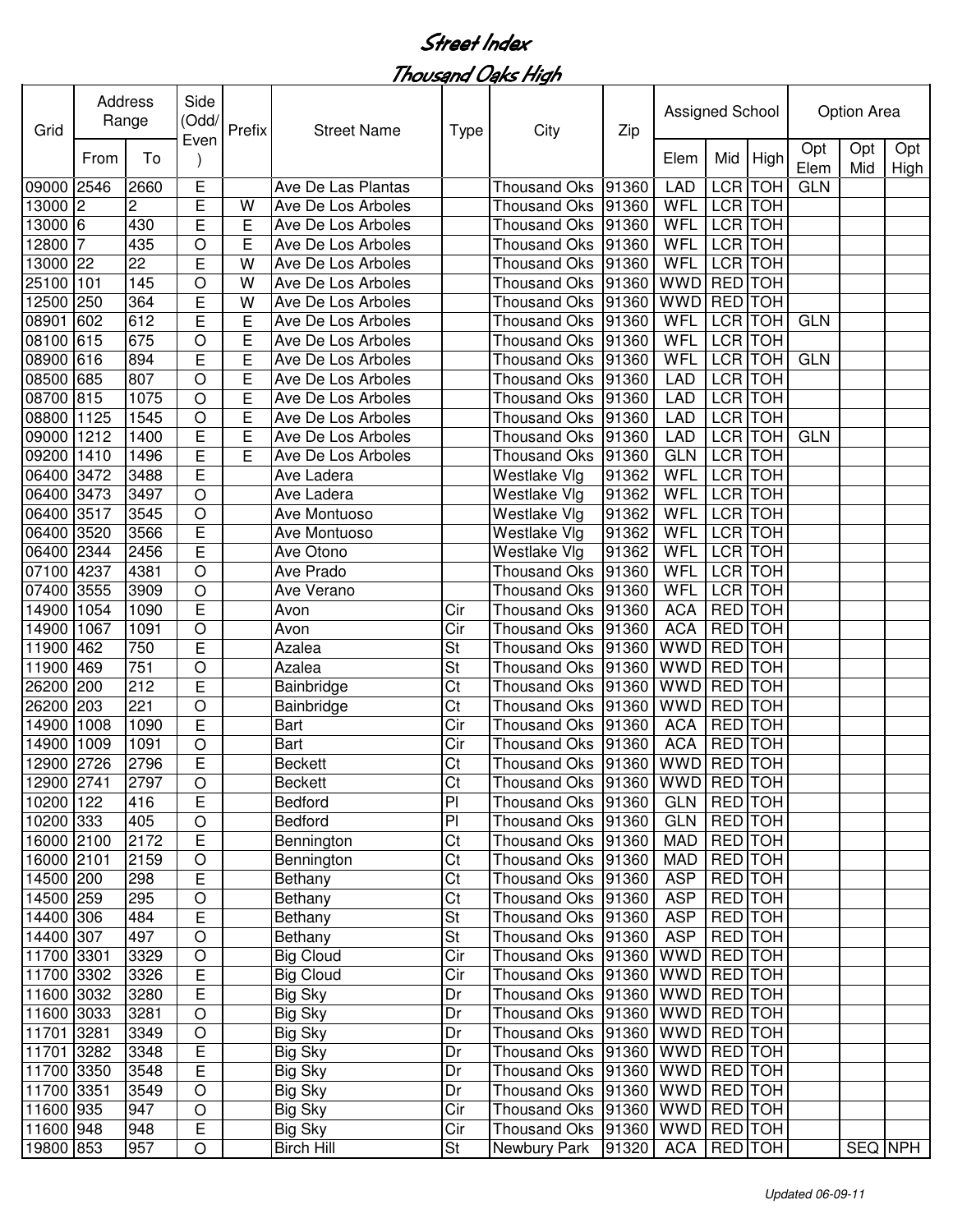Thousand Oaks High

| Grid       | Address | Range | Side<br>(Odd/<br>Even | Prefix | <b>Street Name</b> | Type | City                 | Zip   | Assigned School    |                |            |             | Option Area    |             |
|------------|---------|-------|-----------------------|--------|--------------------|------|----------------------|-------|--------------------|----------------|------------|-------------|----------------|-------------|
|            | From    | To    |                       |        |                    |      |                      |       | Elem               | Mid            | High       | Opt<br>Elem | Opt<br>Mid     | Opt<br>High |
| 19800      | 858     | 938   | E                     |        | <b>Birch Hill</b>  | St   | Newbury Park         | 91320 | <b>ACA</b>         | <b>RED</b>     | <b>TOH</b> |             | <b>SEQ</b>     | <b>NPH</b>  |
| 25500      | 2804    | 2860  | E                     |        | <b>Birchcreek</b>  | PI   | <b>Thousand Oks</b>  | 91360 | <b>WWD</b>         | <b>RED</b>     | <b>TOH</b> |             |                |             |
| 25500      | 2805    | 2847  | $\circ$               |        | <b>Birchcreek</b>  | PI   | <b>Thousand Oks</b>  | 91360 | <b>WWD</b>         | <b>RED</b>     | <b>TOH</b> |             |                |             |
| 15300      | 751     | 769   | $\circ$               |        | <b>Birchpark</b>   | Cir  | <b>Thousand Oks</b>  | 91360 | <b>ACA</b>         | <b>RED</b>     | <b>TOH</b> |             |                |             |
| 15300      | 786     | 786   | E                     |        | <b>Birchpark</b>   | Cir  | Thousand Oks         | 91360 | <b>ACA</b>         | <b>RED TOH</b> |            |             |                |             |
| 07700      | 3401    | 3681  | $\bigcirc$            |        | Birdsong           | Ave  | <b>Thousand Oks</b>  | 91360 | WFL                | <b>LCR TOH</b> |            |             |                |             |
| 07700      | 3418    | 3682  | E                     |        | Birdsong           | Ave  | <b>Thousand Oks</b>  | 91360 | <b>WFL</b>         | <b>LCR</b>     | <b>TOH</b> |             |                |             |
| 19801      | 641     | 741   | $\circ$               |        | <b>Blue Oak</b>    | Ave  | Newbury Park         | 91320 | <b>ACA</b>         | <b>RED</b>     | <b>TOH</b> |             | SEQ NPH        |             |
| 19801      | 644     | 746   | E                     |        | <b>Blue Oak</b>    | Ave  | Newbury Park         | 91320 | <b>ACA</b>         | <b>RED</b>     | <b>TOH</b> |             | <b>SEQ NPH</b> |             |
| 07900      | 2908    | 2958  | E                     |        | <b>Blue Spruce</b> | Cir  | <b>Thousand Oks</b>  | 91360 | <b>LAD</b>         | <b>LCR</b> TOH |            |             |                |             |
| 07900      | 2909    | 2959  | $\circ$               |        | <b>Blue Spruce</b> | Cir  | <b>Thousand Oks</b>  | 91360 | <b>LAD</b>         | <b>LCR</b>     | <b>TOH</b> |             |                |             |
| 11900      | 687     | 723   | $\circ$               |        | Bluebonnet         | Ct   | <b>Thousand Oks</b>  | 91360 | <b>WWD</b>         | <b>RED</b>     | <b>TOH</b> |             |                |             |
| 11900      | 696     | 732   | E                     |        | Bluebonnet         | Ct   | <b>Thousand Oks</b>  | 91360 | <b>WWD</b>         | <b>RED</b> TOH |            |             |                |             |
| 06400      | 2144    | 2156  | E                     |        | Boe                | Cir  | Westlake Vlg         | 91362 | WFL                | LCR TOH        |            |             |                |             |
| 07900      | 3116    | 3176  | E                     |        | Boxwood            | Cir  | <b>Thousand Oks</b>  | 91360 | <b>LAD</b>         | <b>LCR</b>     | <b>TOH</b> |             |                |             |
| 25400      | 3800    | 3898  | E                     |        | <b>Brennan</b>     | Rd   | Moorpark             | 93021 | WFL                | <b>LCR</b>     | <b>TOH</b> |             |                |             |
| 25400      | 3801    | 3899  | $\circ$               |        | Brennan            | Rd   | Moorpark             | 93021 | WFL                | <b>LCR</b>     | <b>TOH</b> |             |                |             |
| 26200      | 301     | 373   | $\circ$               |        | <b>Briar Bluff</b> | Cir  | <b>Thousand Oks</b>  | 91360 | <b>WWD</b>         | <b>RED</b>     | <b>TOH</b> |             |                |             |
| 26200      | 306     | 318   | E                     |        | <b>Briar Bluff</b> | Cir  | <b>Thousand Oks</b>  | 91360 | <b>WWD</b>         | <b>RED</b>     | <b>TOH</b> |             |                |             |
| 09900      | 632     | 782   | E                     |        | <b>Briar Cliff</b> | Rd   | <b>Thousand Oks</b>  | 91360 | <b>GLN</b>         | <b>RED</b>     | <b>TOH</b> |             |                |             |
| 09900      | 779     | 779   | $\circ$               |        | <b>Briar Cliff</b> | Rd   | <b>Thousand Oks</b>  | 91360 | <b>GLN</b>         | RED TOH        |            |             |                |             |
| 10100      | 807     | 879   | $\circ$               |        | <b>Briar Cliff</b> | Rd   | <b>Thousand Oks</b>  | 91360 | <b>GLN</b>         | <b>RED</b> TOH |            |             |                |             |
| 10100      | 866     | 878   | E                     |        | <b>Briar Cliff</b> | Rd   | <b>Thousand Oks</b>  | 91360 | <b>GLN</b>         | <b>RED</b>     | <b>TOH</b> |             |                |             |
| 11600      | 752     | 930   | E                     |        | <b>Bright Star</b> | St   | <b>Thousand Oks</b>  | 91360 | <b>WWD</b>         | <b>RED</b>     | <b>TOH</b> |             |                |             |
| 11600      | 757     | 931   | $\circ$               |        | <b>Bright Star</b> | St   | <b>Thousand Oks</b>  | 91360 | <b>WWD</b>         | <b>RED</b>     | <b>TOH</b> |             |                |             |
| 25801      | 940     | 998   | E                     |        | <b>Bright Star</b> | St   | Thousand Oks         | 91360 | <b>WWD</b>         | <b>RED</b>     | <b>TOH</b> |             |                |             |
| 25801      | 988     | 998   | $\circ$               |        | <b>Bright Star</b> | Cir  | <b>Thousand Oks</b>  | 91360 | <b>WWD</b>         | <b>RED</b>     | <b>TOH</b> |             |                |             |
| 25801      | 991     | 997   | $\circ$               |        | <b>Bright Star</b> | St   | <b>Thousand Oks</b>  | 91360 | <b>WWD</b>         | <b>RED</b>     | <b>TOH</b> |             |                |             |
| 25801      | 988     | 998   | E                     |        | <b>Bright Star</b> | Cir  | <b>Thousand Oks</b>  | 91360 | <b>WWD</b>         | <b>RED</b> TOH |            |             |                |             |
| 09600      | 736     | 736   | E                     |        | <b>Brush Hill</b>  | Rd   | <b>Thousand Oks</b>  | 91360 | <b>GLN</b>         | <b>LCR</b> TOH |            |             |                |             |
| 09600 801  |         | 955   | $\circ$               |        | <b>Brush Hill</b>  | Rd   | <b>Thousand Oks</b>  | 91360 | <b>GLN</b>         | LCR TOH        |            |             |                |             |
| 09700 1016 |         | 1084  | E                     |        | Brush Hill         | Rd   | Thousand Oks 91360   |       | <b>GLN LCR TOH</b> |                |            |             |                |             |
| 09700 1017 |         | 1083  | $\circ$               |        | Brush Hill         | Rd   | Thousand Oks   91360 |       | GLN                | LCR TOH        |            |             |                |             |
| 10000 1087 |         | 1391  | $\circ$               |        | <b>Buckingham</b>  | Dr   | Thousand Oks   91360 |       | <b>GLN</b>         | <b>RED</b> TOH |            |             |                |             |
| 10000 1106 |         | 1374  | E                     |        | Buckingham         | Dr   | Thousand Oks 91360   |       | <b>GLN</b>         | <b>RED</b> TOH |            |             |                |             |
| 18500 3930 |         | 3990  | E                     |        | <b>Bucklin</b>     | PI   | Thousand Oks 91360   |       | <b>WFL</b>         | LCR TOH        |            |             |                |             |
| 18500 3931 |         | 3991  | $\mathsf O$           |        | <b>Bucklin</b>     | PI   | Thousand Oks 91360   |       | <b>WFL</b>         | LCR TOH        |            |             |                |             |
| 13900 1808 |         | 1994  | $\overline{E}$        |        | <b>Burleson</b>    | Ave  | Thousand Oks 91360   |       | <b>ASP</b>         | RED TOH        |            |             |                |             |
| 13900 1825 |         | 1891  | $\mathsf O$           |        | <b>Burleson</b>    | Ave  | Thousand Oks 91360   |       | <b>ASP</b>         | RED TOH        |            |             |                |             |
| 13400 2317 |         | 2385  | $\mathsf O$           |        | Burr               | Cir  | Thousand Oks 91360   |       | <b>ASP</b>         | RED TOH        |            |             |                |             |
| 13400 2350 |         | 2350  | Е                     |        | Burr               | Cir  | Thousand Oks 91360   |       | <b>ASP</b>         | RED TOH        |            |             |                |             |
| 13600 306  |         | 348   | E                     |        | <b>Burton</b>      | Ct   | Thousand Oks 91360   |       | <b>ASP</b>         | RED TOH        |            |             |                |             |
| 13600 309  |         | 359   | $\bigcirc$            |        | <b>Burton</b>      | Ct   | Thousand Oks 91360   |       | <b>ASP</b>         | RED TOH        |            |             |                |             |
| 13600 376  |         | 390   | E                     |        | <b>Burton</b>      | St   | Thousand Oks 91360   |       | <b>ASP</b>         | RED TOH        |            |             |                |             |
| 10100 1005 |         | 1243  | $\bigcirc$            |        | Burtonwood         | Ave  | Thousand Oks 91360   |       | GLN                | RED TOH        |            |             |                |             |
| 10100 1016 |         | 1242  | E                     |        | Burtonwood         | Ave  | Thousand Oks 91360   |       | GLN                | RED TOH        |            |             |                |             |
| 10100 808  |         | 890   | E                     |        | Bury               | Cir  | Thousand Oks 91360   |       | <b>GLN</b>         | RED TOH        |            |             |                |             |
| 10100 825  |         | 891   | $\mathsf O$           |        | Bury               | Cir  | Thousand Oks 91360   |       | <b>GLN</b>         | RED TOH        |            |             |                |             |
| 12500 2724 |         | 2788  | $\mathsf E$           |        | Cabot              | Ct   | Thousand Oks   91360 |       | WWD RED TOH        |                |            |             |                |             |
| 12500 2725 |         | 2789  | $\mathsf O$           |        | Cabot              | Ct   | Thousand Oks 91360   |       | WWD RED TOH        |                |            |             |                |             |
| 11900 2842 |         | 2890  | E                     |        | Calendula          | Ct   | Thousand Oks 91360   |       | WWD RED TOH        |                |            |             |                |             |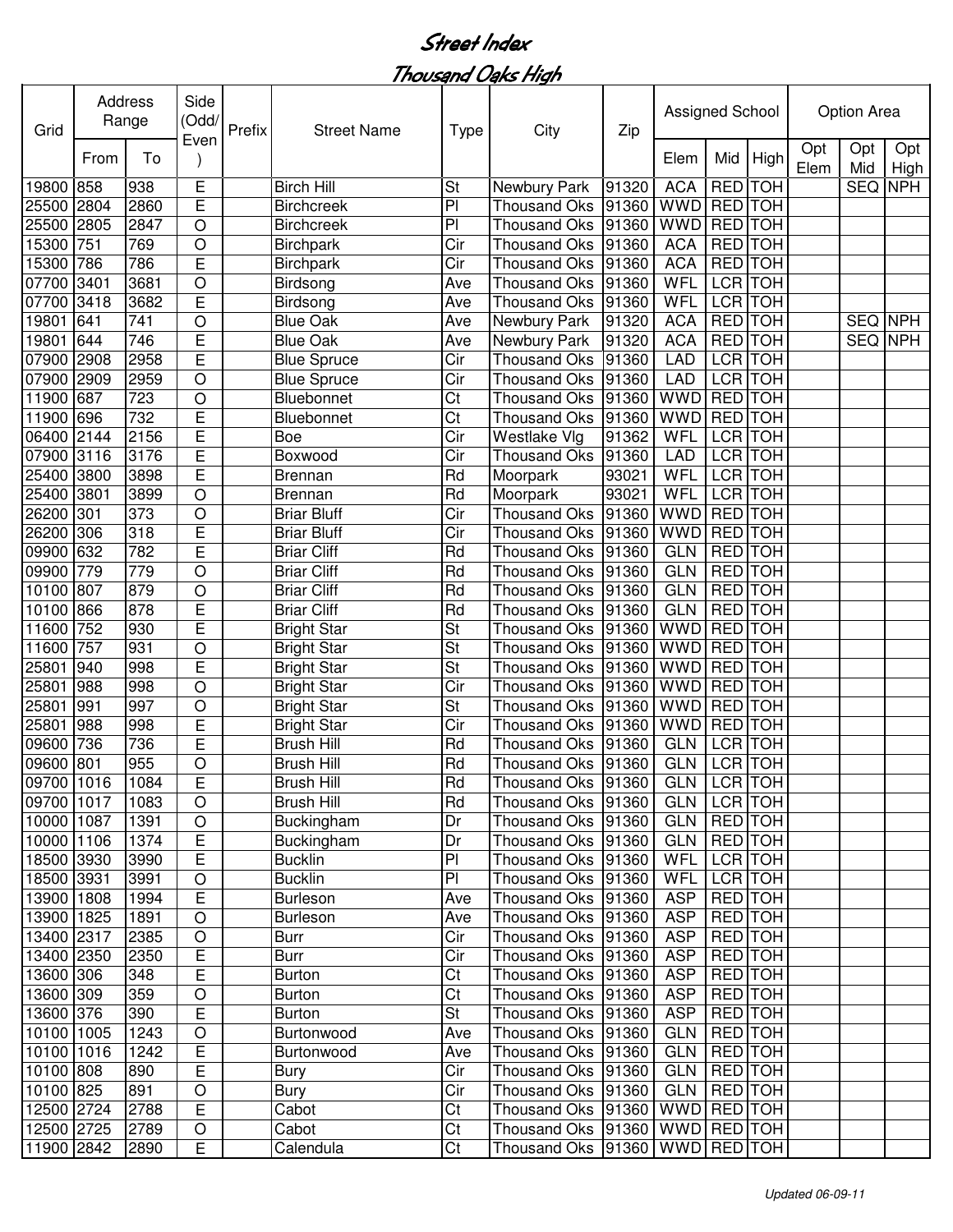| Grid       |      | <b>Address</b><br>Range | Side<br>(Odd/  | Prefix | <b>Street Name</b>  | Type | City                 | Zip   | Assigned School |                |                |             | Option Area |             |
|------------|------|-------------------------|----------------|--------|---------------------|------|----------------------|-------|-----------------|----------------|----------------|-------------|-------------|-------------|
|            | From | To                      | Even           |        |                     |      |                      |       | Elem            | Mid            | High           | Opt<br>Elem | Opt<br>Mid  | Opt<br>High |
| 11900 2843 |      | 2891                    | $\bigcirc$     |        | Calendula           | Ct   | <b>Thousand Oks</b>  | 91360 | <b>WWD</b>      | RED TOH        |                |             |             |             |
| 08902 2562 |      | 2674                    | E              |        | <b>Calle Abedul</b> |      | <b>Thousand Oks</b>  | 91360 | WFL             | LCR TOH        |                | <b>GLN</b>  |             |             |
| 08902      | 2611 | 2685                    | $\bigcirc$     |        | <b>Calle Abedul</b> |      | Thousand Oks         | 91360 | WFL             | <b>LCR</b>     | <b>TOH</b>     | <b>GLN</b>  |             |             |
| 08800      | 1411 | 1489                    | $\circ$        |        | Calle Abeto         |      | <b>Thousand Oks</b>  | 91360 | <b>LAD</b>      |                | <b>LCR</b> TOH |             |             |             |
| 08800      | 1450 | 1490                    | E              |        | Calle Abeto         |      | <b>Thousand Oks</b>  | 91360 | <b>LAD</b>      |                | <b>LCR</b> TOH |             |             |             |
| 08800      | 1422 | 1454                    | E              |        | Calle Alamo         |      | <b>Thousand Oks</b>  | 91360 | <b>LAD</b>      |                | <b>LCR</b> TOH |             |             |             |
| 08800      | 1425 | 1475                    | O              |        | Calle Alamo         |      | <b>Thousand Oks</b>  | 91360 | <b>LAD</b>      | <b>LCR</b> TOH |                |             |             |             |
| 08700      | 1012 | 1294                    | E              |        | Calle Almendro      |      | <b>Thousand Oks</b>  | 91360 | <b>LAD</b>      | <b>LCR</b> TOH |                |             |             |             |
| 08700      | 1025 | 1291                    | O              |        | Calle Almendro      |      | <b>Thousand Oks</b>  | 91360 | <b>LAD</b>      | <b>LCR</b> TOH |                |             |             |             |
| 08600      | 1320 | 1342                    | E              |        | Calle Almendro      |      | <b>Thousand Oks</b>  | 91360 | <b>LAD</b>      | <b>LCR</b> TOH |                |             |             |             |
| 08600      | 1329 | 1365                    | O              |        | Calle Almendro      |      | <b>Thousand Oks</b>  | 91360 | <b>LAD</b>      | <b>LCR TOH</b> |                |             |             |             |
| 09200      | 2315 | 2391                    | $\circ$        |        | Calle Alucema       |      | <b>Thousand Oks</b>  | 91360 | <b>GLN</b>      | <b>LCR</b> TOH |                |             |             |             |
| 09200 2344 |      | 2388                    | E              |        | Calle Alucema       |      | <b>Thousand Oks</b>  | 91360 | <b>GLN</b>      | <b>LCR</b> TOH |                |             |             |             |
| 09300 710  |      | 788                     | E              |        | Calle Amapola       |      | <b>Thousand Oks</b>  | 91360 | <b>GLN</b>      | <b>LCR TOH</b> |                |             |             |             |
| 09300 711  |      | 789                     | O              |        | Calle Amapola       |      | <b>Thousand Oks</b>  | 91360 | <b>GLN</b>      | LCR TOH        |                |             |             |             |
| 16200 910  |      | 976                     | E              |        | Calle Angosta       |      | <b>Thousand Oks</b>  | 91360 | <b>MAD</b>      | RED TOH        |                |             |             |             |
| 16200 911  |      | 975                     | O              |        | Calle Angosta       |      | <b>Thousand Oks</b>  | 91360 | <b>MAD</b>      | RED TOH        |                |             |             |             |
| 08500 2911 |      | 2923                    | O              |        | Calle Arino         |      | <b>Thousand Oks</b>  | 91360 | <b>LAD</b>      | LCR TOH        |                |             |             |             |
| 08500      | 2912 | 2924                    | E              |        | Calle Arino         |      | <b>Thousand Oks</b>  | 91360 | <b>LAD</b>      |                | <b>LCR</b> TOH |             |             |             |
| 17200      | 447  | 741                     | O              |        | Calle Arroyo        |      | Thousand Oks         | 91360 | <b>MAD</b>      | RED TOH        |                |             |             |             |
| 17200      | 452  | 732                     | E              |        | Calle Arroyo        |      | Thousand Oks         | 91360 | <b>MAD</b>      | <b>RED</b>     | <b>TOH</b>     |             |             |             |
| 17100      | 970  | $\overline{1}284$       | E              |        | Calle Arroyo        |      | Thousand Oks         | 91360 | <b>MAD</b>      | <b>RED</b> TOH |                |             |             |             |
| 17100      | 975  | 1245                    | O              |        | Calle Arroyo        |      | <b>Thousand Oks</b>  | 91360 | <b>MAD</b>      | RED TOH        |                |             |             |             |
| 07100      | 1404 | 1590                    | E              |        | Calle Artigas       |      | <b>Thousand Oks</b>  | 91360 | WFL             | LCR TOH        |                |             |             |             |
| 07100      | 1409 | 1589                    | $\circ$        |        | Calle Artigas       |      | <b>Thousand Oks</b>  | 91360 | WFL             | LCR TOH        |                |             |             |             |
| 07200      | 1610 | 1796                    | E              |        | Calle Artigas       |      | <b>Thousand Oks</b>  | 91360 | WFL             | LCR TOH        |                |             |             |             |
| 07200      | 1611 | 1783                    | O              |        | Calle Artigas       |      | <b>Thousand Oks</b>  | 91360 | WFL             | LCR TOH        |                |             |             |             |
| 08800      | 1308 | 1490                    | E              |        | Calle Avellano      |      | <b>Thousand Oks</b>  | 91360 | <b>LAD</b>      | LCR TOH        |                |             |             |             |
| 08800      | 1311 | 1475                    | O              |        | Calle Avellano      |      | <b>Thousand Oks</b>  | 91360 | <b>LAD</b>      | LCR TOH        |                |             |             |             |
| 09000      | 1332 | 1366                    | E              |        | Calle Balsa         |      | <b>Thousand Oks</b>  | 91360 | LAD             | LCR TOH        |                | <b>GLN</b>  |             |             |
| 09000 1333 |      | 1367                    | O              |        | Calle Balsa         |      | <b>Thousand Oks</b>  | 91360 | <b>LAD</b>      | <b>LCR</b> TOH |                | <b>GLN</b>  |             |             |
| 08900 2654 |      | 2796                    | E              |        | Calle Bienvenido    |      | Thousand Oks 91360   |       | WFL LCR TOH     |                |                | GLN         |             |             |
| 08900 2669 |      | 2797                    | O              |        | Calle Bienvenido    |      | Thousand Oks   91360 |       | WFL             |                | LCR TOH        | <b>GLN</b>  |             |             |
| 16200 1822 |      | 1898                    | E              |        | Calle Borrego       |      | Thousand Oks 91360   |       | MAD             | RED TOH        |                |             |             |             |
| 16200 1823 |      | 1891                    | $\bigcirc$     |        | Calle Borrego       |      | Thousand Oks 91360   |       | MAD             | RED TOH        |                |             |             |             |
| 09200 1305 |      | 1311                    | $\bigcirc$     |        | Calle Bouganvilla   |      | Thousand Oks 91360   |       | <b>GLN</b>      | LCR TOH        |                |             |             |             |
| 09200 1306 |      | 1396                    | $\overline{E}$ |        | Calle Bouganvilla   |      | Thousand Oks 91360   |       | <b>GLN</b>      | <b>LCR</b> TOH |                |             |             |             |
| 25000 904  |      | 990                     | $\overline{E}$ |        | Calle Brusca        |      | Thousand Oks 91360   |       | MAD             | RED TOH        |                |             |             |             |
| 25000 905  |      | 991                     | O              |        | Calle Brusca        |      | Thousand Oks 91360   |       | <b>MAD</b>      |                | RED TOH        |             |             |             |
| 09400 2089 |      | 2285                    | $\bigcirc$     |        | Calle Camelia       |      | Thousand Oks 91360   |       | <b>GLN</b>      |                | LCR TOH        |             |             |             |
| 09400 2126 |      | 2280                    | $\mathsf E$    |        | Calle Camelia       |      | Thousand Oks 91360   |       | <b>GLN</b>      |                | LCR TOH        |             |             |             |
| 09300 710  |      | 786                     | E              |        | Calle Cardo         |      | Thousand Oks 91360   |       | <b>GLN</b>      | LCR TOH        |                |             |             |             |
| 09300 711  |      | 785                     | $\bigcirc$     |        | Calle Cardo         |      | Thousand Oks 91360   |       | <b>GLN</b>      | LCR TOH        |                |             |             |             |
| 08500 920  |      | 1170                    | E              |        | Calle Castano       |      | Thousand Oks         | 91360 | <b>LAD</b>      |                | LCR TOH        |             |             |             |
| 08500 949  |      | 1169                    | $\bigcirc$     |        | Calle Castano       |      | Thousand Oks 91360   |       | <b>LAD</b>      | LCR TOH        |                |             |             |             |
| 08400 1205 |      | 1257                    | $\bigcirc$     |        | Calle Castano       |      | Thousand Oks 91360   |       | WFL             |                | LCR TOH        |             |             |             |
| 08400 1206 |      | 1256                    | $\overline{E}$ |        | Calle Castano       |      | Thousand Oks         | 91360 | WFL             |                | LCR TOH        |             |             |             |
| 08200 1316 |      | 1396                    | E              |        | Calle Castano       |      | Thousand Oks         | 91360 | WFL             |                | LCR TOH        |             |             |             |
| 08200 1355 |      | 1397                    | O              |        | Calle Castano       |      | Thousand Oks 91360   |       | WFL             |                | LCR TOH        |             |             |             |
| 08100 781  |      | 853                     | $\mathsf O$    |        | Calle Catalpa       |      | Thousand Oks 91360   |       | <b>WFL</b>      |                | LCR TOH        |             |             |             |
| 08100 782  |      | 854                     | E              |        | Calle Catalpa       |      | Thousand Oks 91360   |       | WFL             |                | LCR TOH        |             |             |             |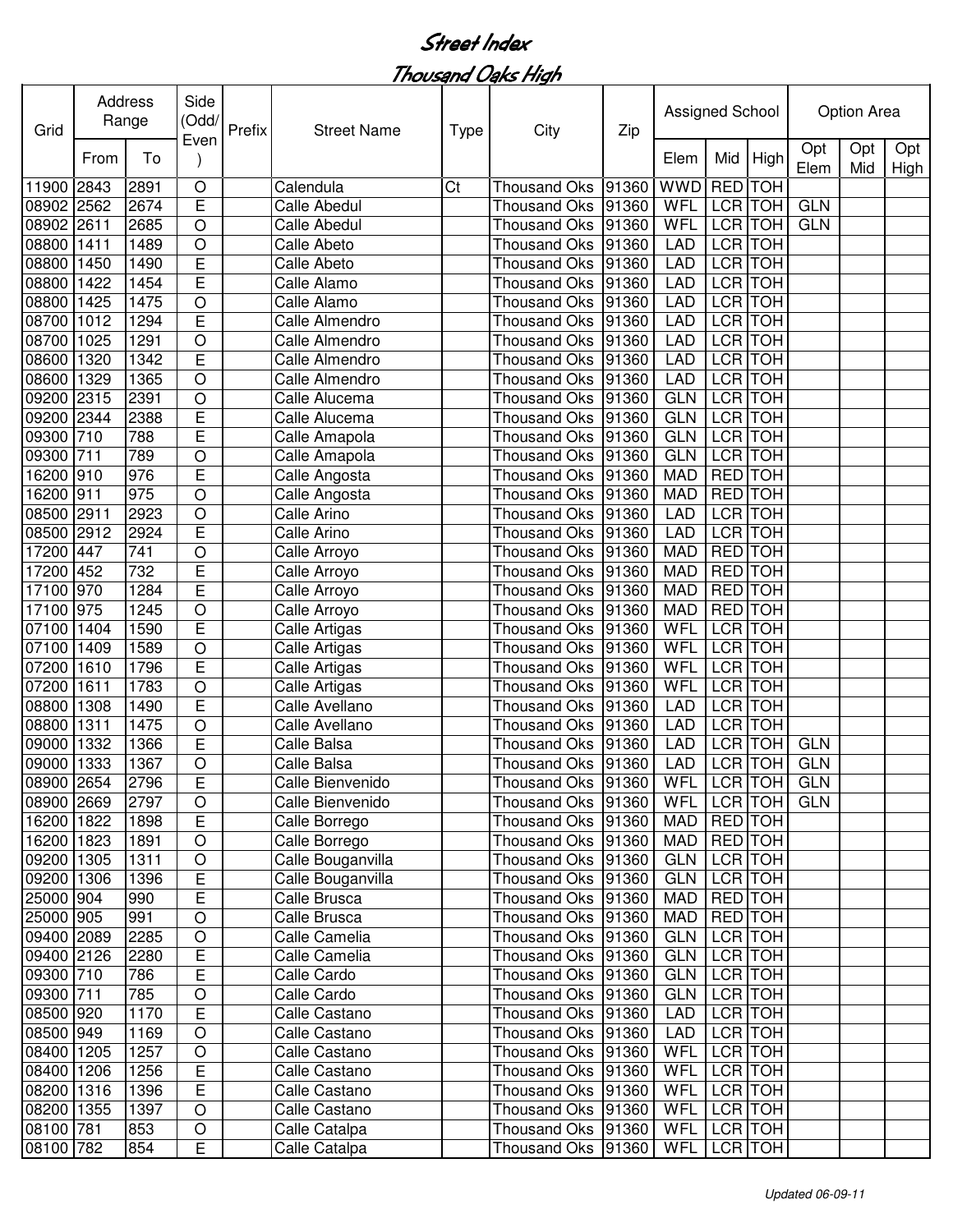| Grid       |      | Address<br>Range | Side<br>(Odd/  | Prefix | <b>Street Name</b>  | <b>Type</b> | City                 | Zip   | Assigned School |                |                |             | Option Area |             |
|------------|------|------------------|----------------|--------|---------------------|-------------|----------------------|-------|-----------------|----------------|----------------|-------------|-------------|-------------|
|            | From | To               | Even           |        |                     |             |                      |       | Elem            | Mid            | <b>High</b>    | Opt<br>Elem | Opt<br>Mid  | Opt<br>High |
| 08500 820  |      | 880              | E              |        | Calle Cedro         |             | <b>Thousand Oks</b>  | 91360 | <b>LAD</b>      |                | LCR TOH        |             |             |             |
| 08500 825  |      | 875              | O              |        | Calle Cedro         |             | Thousand Oks         | 91360 | <b>LAD</b>      |                | LCR TOH        |             |             |             |
| 09100 810  |      | 860              | E              |        | Calle Ciruelo       |             | <b>Thousand Oks</b>  | 91360 | <b>GLN</b>      |                | LCR TOH        |             |             |             |
| 09100 815  |      | 1075             | O              |        | Calle Ciruelo       |             | <b>Thousand Oks</b>  | 91360 | <b>GLN</b>      |                | LCR TOH        |             |             |             |
| 09500      | 618  | 972              | E              |        | <b>Calle Clavel</b> |             | <b>Thousand Oks</b>  | 91360 | <b>GLN</b>      |                | <b>LCR</b> TOH |             |             |             |
| 09500      | 619  | 989              | O              |        | <b>Calle Clavel</b> |             | <b>Thousand Oks</b>  | 91360 | <b>GLN</b>      |                | <b>LCR</b> TOH |             |             |             |
| 07100      | 1408 | 1490             | E              |        | Calle Colina        |             | <b>Thousand Oks</b>  | 91360 | WFL             |                | <b>LCR</b> TOH |             |             |             |
| 07100      | 1411 | 1471             | $\circ$        |        | Calle Colina        |             | <b>Thousand Oks</b>  | 91360 | WFL             |                | <b>LCR</b> TOH |             |             |             |
| 25000 903  |      | 983              | $\circ$        |        | Calle Collado       |             | <b>Thousand Oks</b>  | 91360 | <b>MAD</b>      | RED TOH        |                |             |             |             |
| 25000 906  |      | 958              | E              |        | Calle Collado       |             | <b>Thousand Oks</b>  | 91360 | <b>MAD</b>      | RED TOH        |                |             |             |             |
| 16200 806  |      | 870              | E              |        | Calle Compo         |             | <b>Thousand Oks</b>  | 91360 | <b>MAD</b>      | <b>RED</b> TOH |                |             |             |             |
| 16200 807  |      | 893              | O              |        | Calle Compo         |             | <b>Thousand Oks</b>  | 91360 | <b>MAD</b>      | RED TOH        |                |             |             |             |
| 07300 716  |      | 1188             | E              |        | Calle Contento      |             | <b>Thousand Oks</b>  | 91360 | WFL             | <b>LCR</b> TOH |                |             |             |             |
| 07300      | 731  | 1191             | O              |        | Calle Contento      |             | <b>Thousand Oks</b>  | 91360 | WFL             |                | LCR TOH        |             |             |             |
| 16900 718  |      | 744              | E              |        | Calle Corta         |             | <b>Thousand Oks</b>  | 91360 | <b>MAD</b>      | <b>RED</b> TOH |                |             |             |             |
| 16900 719  |      | 755              | O              |        | Calle Corta         |             | <b>Thousand Oks</b>  | 91360 | <b>MAD</b>      | RED TOH        |                |             |             |             |
| 09200      | 1305 | 1391             | $\circ$        |        | Calle Crisantemo    |             | <b>Thousand Oks</b>  | 91360 | <b>GLN</b>      |                | LCR TOH        |             |             |             |
| 09200      | 1316 | 1392             | E              |        | Calle Crisantemo    |             | Thousand Oks         | 91360 | <b>GLN</b>      |                | LCR TOH        |             |             |             |
| 08100      | 777  | 785              | O              |        | Calle Cuesta        |             | <b>Thousand Oks</b>  | 91360 | WFL             |                | LCR TOH        |             |             |             |
| 08100      | 784  | 784              | E              |        | Calle Cuesta        |             | Thousand Oks         | 91360 | WFL             |                | LCR TOH        |             |             |             |
| 09300      | 2250 | 2250             | E              |        | Calle Dalia         |             | Thousand Oks         | 91360 | <b>GLN</b>      |                | LCR TOH        |             |             |             |
| 08700      | 2826 | 2850             | E              |        | Calle Damasco       |             | Thousand Oks         | 91360 | <b>LAD</b>      |                | LCR TOH        |             |             |             |
| 08700      | 2851 | 2875             | O              |        | Calle Damasco       |             | <b>Thousand Oks</b>  | 91360 | <b>LAD</b>      |                | LCR TOH        |             |             |             |
| 07800      | 1202 | 1700             | E              |        | Calle De Oro        |             | <b>Thousand Oks</b>  | 91360 | WFL             |                | LCR TOH        |             |             |             |
| 07800      | 1209 | 1715             | $\circ$        |        | Calle De Oro        |             | <b>Thousand Oks</b>  | 91360 | WFL             |                | LCR TOH        |             |             |             |
| 07401      | 3910 | 4072             | E              |        | Calle Del Sol       |             | <b>Thousand Oks</b>  | 91360 | WFL             | LCR TOH        |                |             |             |             |
| 07401      | 3911 | 4073             | $\bigcirc$     |        | Calle Del Sol       |             | <b>Thousand Oks</b>  | 91360 | WFL             |                | LCR TOH        |             |             |             |
| 08900      | 571  | 651              | $\circ$        |        | Calle Del Sur       |             | <b>Thousand Oks</b>  | 91360 | WFL             | LCR TOH        |                | <b>GLN</b>  |             |             |
| 08900      | 586  | 650              | E              |        | Calle Del Sur       |             | <b>Thousand Oks</b>  | 91360 | WFL             | LCR TOH        |                | <b>GLN</b>  |             |             |
| 09400      | 1301 | 1489             | O              |        | Calle Durazno       |             | <b>Thousand Oks</b>  | 91360 | <b>GLN</b>      | <b>LCR</b> TOH |                |             |             |             |
| 09400 1310 |      | 1490             | E              |        | Calle Durazno       |             | Thousand Oks 91360   |       | GLN             | <b>LCR</b> TOH |                |             |             |             |
| 17100 1240 |      | 1270             | $\overline{E}$ |        | Calle El Camaron    |             | Thousand Oks 91360   |       | MAD RED TOH     |                |                |             |             |             |
| 17100 1255 |      | 1275             | O              |        | Calle El Camaron    |             | Thousand Oks   91360 |       | MAD             | <b>RED</b> TOH |                |             |             |             |
| 25000 1108 |      | 1194             | E              |        | Calle Elaina        |             | Thousand Oks   91360 |       | <b>MAD</b>      | RED TOH        |                |             |             |             |
| 25000 1109 |      | 1151             | $\circ$        |        | Calle Elaina        |             | Thousand Oks   91360 |       | <b>MAD</b>      | <b>RED</b> TOH |                |             |             |             |
| 08902 2589 |      | 2609             | $\bigcirc$     |        | Calle Elegante      |             | Thousand Oks 91360   |       | WFL             |                | LCR TOH        | <b>GLN</b>  |             |             |
| 08902 2594 |      | 2610             | E              |        | Calle Elegante      |             | Thousand Oks 91360   |       | <b>WFL</b>      |                | LCR TOH        | <b>GLN</b>  |             |             |
| 08400 2903 |      | 2997             | $\hbox{O}$     |        | Calle Estepa        |             | Thousand Oks 91360   |       | WFL             |                | LCR TOH        |             |             |             |
| 08400 2904 |      | 3144             | $\mathsf E$    |        | Calle Estepa        |             | Thousand Oks 91360   |       | WFL             |                | LCR TOH        |             |             |             |
| 08300 3145 |      | 3153             | $\bigcirc$     |        | Calle Estepa        |             | Thousand Oks 91360   |       | WFL             |                | LCR TOH        |             |             |             |
| 07100 1370 |      | 1594             | $\mathsf E$    |        | Calle Fidelidad     |             | Thousand Oks 91360   |       | WFL             |                | LCR TOH        |             |             |             |
| 07100 1381 |      | 1571             | $\circ$        |        | Calle Fidelidad     |             | Thousand Oks 91360   |       | <b>WFL</b>      |                | LCR TOH        |             |             |             |
| 07401 3653 |      | 3683             | $\circ$        |        | Calle Florencia     |             | Thousand Oks 91360   |       | WFL             |                | LCR TOH        |             |             |             |
| 07401 3658 |      | 3664             | E              |        | Calle Florencia     |             | Thousand Oks 91360   |       | <b>WFL</b>      |                | LCR TOH        |             |             |             |
| 08100 705  |      | 785              | $\mathsf O$    |        | Calle Fresno        |             | Thousand Oks 91360   |       | WFL             |                | LCR TOH        |             |             |             |
| 08100 720  |      | 790              | E              |        | Calle Fresno        |             | Thousand Oks 91360   |       | WFL             |                | LCR TOH        |             |             |             |
| 08500 805  |      | 895              | $\hbox{O}$     |        | Calle Fresno        |             | Thousand Oks 91360   |       | <b>LAD</b>      |                | LCR TOH        |             |             |             |
| 08500 808  |      | 892              | $\overline{E}$ |        | Calle Fresno        |             | Thousand Oks 91360   |       | <b>LAD</b>      |                | LCR TOH        |             |             |             |
| 09200 2408 |      | 2488             | E              |        | Calle Gladiolo      |             | Thousand Oks 91360   |       | <b>GLN</b>      |                | LCR TOH        |             |             |             |
| 09200 2421 |      | 2465             | $\mathsf O$    |        | Calle Gladiolo      |             | Thousand Oks 91360   |       | GLN             |                | LCR TOH        |             |             |             |
| 09400 2230 |      | 2380             | E              |        | Calle Glicina       |             | Thousand Oks 91360   |       | GLN             |                | LCR TOH        |             |             |             |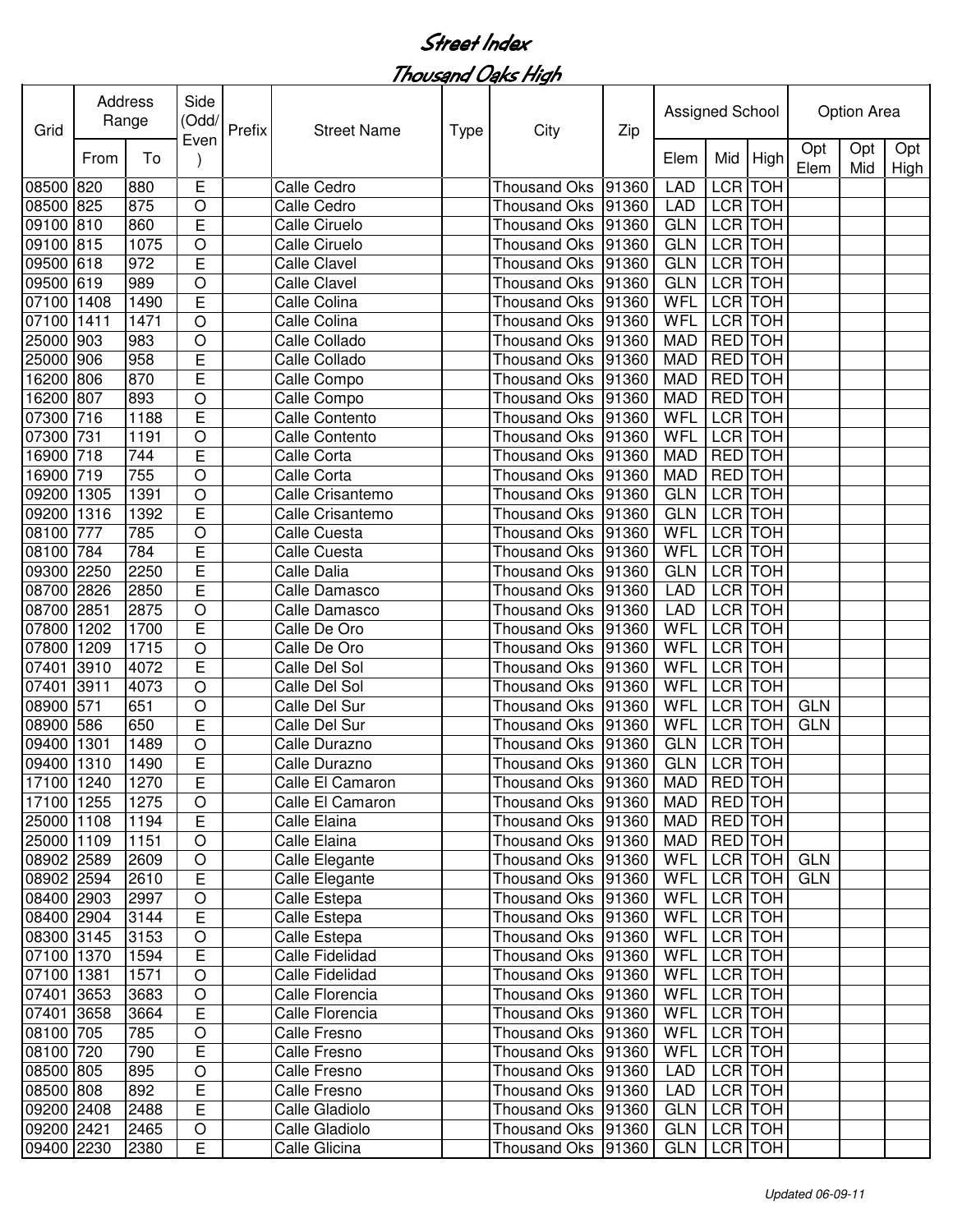| Grid       |      | Address<br>Range | Side<br>(Odd/  | Prefix | <b>Street Name</b> | <b>Type</b> | City                           | Zip   | Assigned School |                |            |             | <b>Option Area</b> |             |
|------------|------|------------------|----------------|--------|--------------------|-------------|--------------------------------|-------|-----------------|----------------|------------|-------------|--------------------|-------------|
|            | From | To               | Even           |        |                    |             |                                |       | Elem            | Mid            | High       | Opt<br>Elem | Opt<br>Mid         | Opt<br>High |
| 09400 2321 |      | 2379             | $\circ$        |        | Calle Glicina      |             | <b>Thousand Oks</b>            | 91360 | <b>GLN</b>      | LCR TOH        |            |             |                    |             |
| 09000 1302 |      | 1394             | E              |        | Calle Gomero       |             | Thousand Oks                   | 91360 | <b>LAD</b>      | LCR TOH        |            | <b>GLN</b>  |                    |             |
| 09000      | 1319 | 1375             | $\bigcirc$     |        | Calle Gomero       |             | Thousand Oks                   | 91360 | <b>LAD</b>      | <b>LCR</b>     | <b>TOH</b> | <b>GLN</b>  |                    |             |
| 08900      | 801  | 886              | O              |        | Calle Haya         |             | <b>Thousand Oks</b>            | 91360 | WFL             | <b>LCR TOH</b> |            | <b>GLN</b>  |                    |             |
| 08900      | 801  | 886              | E              |        | Calle Haya         |             | <b>Thousand Oks</b>            | 91360 | WFL             | <b>LCR</b> TOH |            | <b>GLN</b>  |                    |             |
| 08902 2576 |      | 2632             | E              |        | Calle Hermosa      |             | <b>Thousand Oks</b>            | 91360 | WFL             | <b>LCR</b>     | <b>TOH</b> | <b>GLN</b>  |                    |             |
| 08902 2579 |      | 2635             | $\circ$        |        | Calle Hermosa      |             | <b>Thousand Oks</b>            | 91360 | WFL             | LCR TOH        |            | <b>GLN</b>  |                    |             |
| 07100 1415 |      | 1559             | $\circ$        |        | Calle Hondanada    |             | <b>Thousand Oks</b>            | 91360 | WFL             | LCR TOH        |            |             |                    |             |
| 07100      | 1440 | 1562             | E              |        | Calle Hondanada    |             | <b>Thousand Oks</b>            | 91360 | WFL             | <b>LCR</b> TOH |            |             |                    |             |
| 09300 200  |      | 450              | E              |        | Calle Jazmin       |             | <b>Thousand Oks</b>            | 91360 | <b>GLN</b>      | LCR TOH        |            |             |                    |             |
| 09300 211  |      | 435              | O              |        | Calle Jazmin       |             | <b>Thousand Oks</b>            | 91360 | <b>GLN</b>      | LCR TOH        |            |             |                    |             |
| 09500      | 554  | 976              | E              |        | Calle Jazmin       |             | <b>Thousand Oks</b>            | 91360 | <b>GLN</b>      | <b>LCR TOH</b> |            |             |                    |             |
| 09500 587  |      | 871              | O              |        | Calle Jazmin       |             | <b>Thousand Oks</b>            | 91360 | <b>GLN</b>      | <b>LCR</b> TOH |            |             |                    |             |
| 25200 1016 |      | 1196             | E              |        | Calle Jazmin       |             | <b>Thousand Oks</b>            | 91360 | <b>GLN</b>      | <b>LCR</b>     | <b>TOH</b> |             |                    |             |
| 25200      | 1095 | 1171             | O              |        | Calle Jazmin       |             | <b>Thousand Oks</b>            | 91360 | <b>GLN</b>      | LCR TOH        |            |             |                    |             |
| 22000 812  |      | 886              | E              |        | Calle Jon          |             | <b>Thousand Oks</b>            | 91360 | <b>MAD</b>      | RED TOH        |            |             |                    |             |
| 22000 813  |      | 887              | $\circ$        |        | Calle Jon          |             | Thousand Oks                   | 91360 | <b>MAD</b>      | <b>RED</b> TOH |            |             |                    |             |
| 11400 3661 |      | 3677             | O              |        | Calle La Fuego     |             | Thousand Oks                   | 91360 | <b>WWD</b>      | <b>RED TOH</b> |            |             |                    |             |
| 11400      | 3676 | 3676             | E              |        | Calle La Fuego     |             | Thousand Oks                   | 91360 | WWD             | RED TOH        |            |             |                    |             |
| 08500      | 2855 | 2969             | O              |        | Calle Lacota       |             | Thousand Oks                   | 91360 | <b>LAD</b>      | LCR TOH        |            |             |                    |             |
| 08500      | 2874 | 2952             | E              |        | Calle Lacota       |             | Thousand Oks                   | 91360 | <b>LAD</b>      | LCR TOH        |            |             |                    |             |
| 15600 550  |      | 599              | O              |        | Calle Laredo       |             | <b>Thousand Oks</b>            | 91360 | <b>ACA</b>      | RED TOH        |            |             |                    |             |
| 15600      | 550  | 599              | E              |        | Calle Laredo       |             | <b>Thousand Oks</b>            | 91360 | <b>ACA</b>      | RED TOH        |            |             |                    |             |
| 22000 600  |      | 699              | $\circ$        |        | Calle Laredo       |             | <b>Thousand Oks</b>            | 91360 | <b>MAD</b>      | RED TOH        |            |             |                    |             |
| 22000 600  |      | 699              | E              |        | Calle Laredo       |             | <b>Thousand Oks</b>            | 91360 | <b>MAD</b>      | RED TOH        |            |             |                    |             |
| 17200      | 700  | 899              | $\bigcirc$     |        | Calle Laredo       |             | <b>Thousand Oks</b>            | 91360 | <b>MAD</b>      | RED TOH        |            |             |                    |             |
| 17200      | 700  | 899              | E              |        | Calle Laredo       |             | <b>Thousand Oks</b>            | 91360 | <b>MAD</b>      | RED TOH        |            |             |                    |             |
| 17100      | 1222 | 1286             | E              |        | Calle Las Casas    |             | <b>Thousand Oks</b>            | 91360 | <b>MAD</b>      | <b>RED</b>     | <b>TOH</b> |             |                    |             |
| 17100      | 1225 | 1251             | O              |        | Calle Las Casas    |             | <b>Thousand Oks</b>            | 91360 | <b>MAD</b>      | <b>RED</b> TOH |            |             |                    |             |
| 16900      | 922  | 1120             | E              |        | Calle Las Trancas  |             | <b>Thousand Oks</b>            | 91360 | <b>MAD</b>      | <b>RED</b> TOH |            |             |                    |             |
| 16900 933  |      | 1121             | O              |        | Calle Las Trancas  |             | Thousand Oks 91360             |       | <b>MAD</b>      | <b>RED</b> TOH |            |             |                    |             |
| 16200 1133 |      | 1297             | $\overline{O}$ |        | Calle Las Trancas  |             | Thousand Oks 91360 MAD RED TOH |       |                 |                |            |             |                    |             |
| 16200 1162 |      | 1388             | E              |        | Calle Las Trancas  |             | Thousand Oks   91360           |       | MAD             | RED TOH        |            |             |                    |             |
| 09500 2125 |      | 2175             | $\circ$        |        | Calle Lila         |             | Thousand Oks   91360           |       | GLN             | LCR TOH        |            |             |                    |             |
| 09500 2126 |      | 2176             | E              |        | Calle Lila         |             | Thousand Oks 91360             |       | GLN             | LCR TOH        |            |             |                    |             |
| 08800 2610 |      | 2690             | E              |        | Calle Limonero     |             | Thousand Oks   91360           |       | LAD             | LCR TOH        |            |             |                    |             |
| 08800 2635 |      | 2665             | O              |        | Calle Limonero     |             | Thousand Oks 91360             |       | LAD             | LCR TOH        |            |             |                    |             |
| 09400 2320 |      | 2380             | $\mathsf E$    |        | Calle Lirio        |             | Thousand Oks 91360             |       | <b>GLN</b>      | LCR TOH        |            |             |                    |             |
| 09400 2325 |      | 2375             | O              |        | Calle Lirio        |             | Thousand Oks 91360             |       | <b>GLN</b>      | LCR TOH        |            |             |                    |             |
| 09500 2125 |      | 2175             | $\bigcirc$     |        | Calle Lys          |             | Thousand Oks 91360             |       | GLN             | LCR TOH        |            |             |                    |             |
| 09500 2126 |      | 2176             | $\mathsf E$    |        | Calle Lys          |             | Thousand Oks 91360             |       | GLN             | LCR TOH        |            |             |                    |             |
| 09200 1406 |      | 1496             | Е              |        | Calle Madreselva   |             | Thousand Oks 91360             |       | GLN             | LCR TOH        |            |             |                    |             |
| 09200 1415 |      | 1495             | $\bigcirc$     |        | Calle Madreselva   |             | Thousand Oks 91360             |       | GLN             | LCR TOH        |            |             |                    |             |
| 09400 2320 |      | 2380             | E              |        | Calle Malvon       |             | Thousand Oks 91360             |       | <b>GLN</b>      | LCR TOH        |            |             |                    |             |
| 09400 2321 |      | 2361             | $\hbox{O}$     |        | Calle Malvon       |             | Thousand Oks 91360             |       | <b>GLN</b>      | LCR TOH        |            |             |                    |             |
| 16900 670  |      | 776              | $\overline{E}$ |        | Calle Mandarinas   |             | Thousand Oks   91360           |       | MAD             | RED TOH        |            |             |                    |             |
| 16900 693  |      | 777              | $\bigcirc$     |        | Calle Mandarinas   |             | Thousand Oks 91360             |       | <b>MAD</b>      | RED TOH        |            |             |                    |             |
| 09000 2619 |      | 2689             | $\bigcirc$     |        | Calle Manzano      |             | Thousand Oks 91360             |       | LAD             | LCR TOH        |            | <b>GLN</b>  |                    |             |
| 09000 2626 |      | 2676             | E              |        | Calle Manzano      |             | Thousand Oks 91360             |       | LAD             | LCR TOH        |            | <b>GLN</b>  |                    |             |
| 09300 616  |      | 1180             | $\overline{E}$ |        | Calle Margarita    |             | Thousand Oks 91360             |       | GLN             | LCR TOH        |            |             |                    |             |
| 09300 617  |      | 1091             | O              |        | Calle Margarita    |             | Thousand Oks   91360           |       | GLN             | LCR TOH        |            |             |                    |             |
|            |      |                  |                |        |                    |             |                                |       |                 |                |            |             |                    |             |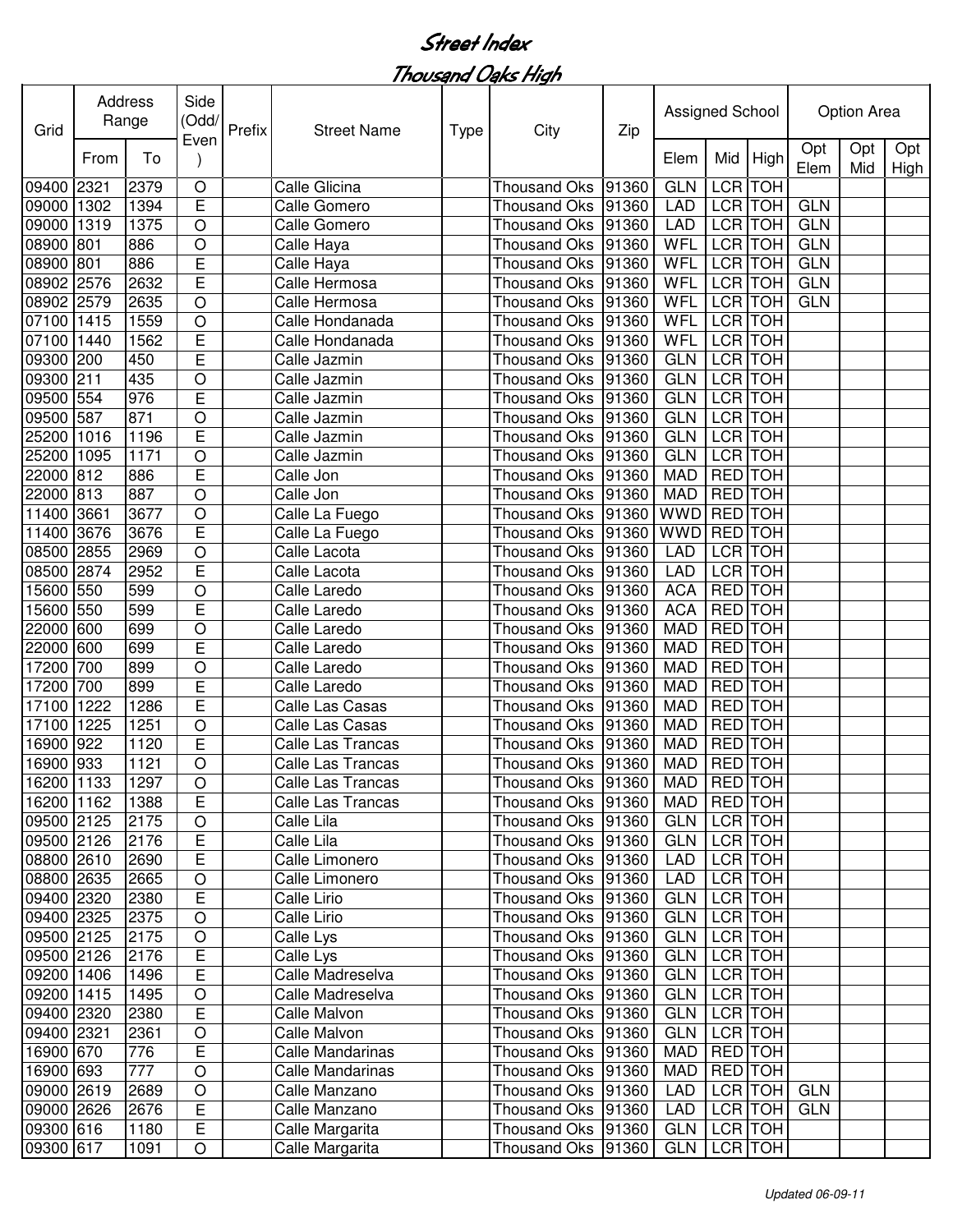| Grid       | Address | Range | Side<br>(Odd/  | Prefix | <b>Street Name</b>   | <b>Type</b> | City                 | Zip   | Assigned School |                |            |             | Option Area |             |
|------------|---------|-------|----------------|--------|----------------------|-------------|----------------------|-------|-----------------|----------------|------------|-------------|-------------|-------------|
|            | From    | To    | Even           |        |                      |             |                      |       | Elem            | Mid            | High       | Opt<br>Elem | Opt<br>Mid  | Opt<br>High |
| 09400      | 2320    | 2360  | Ε              |        | Calle Mimosa         |             | <b>Thousand Oks</b>  | 91360 | <b>GLN</b>      | LCR TOH        |            |             |             |             |
| 09400 2321 |         | 2381  | $\circ$        |        | Calle Mimosa         |             | <b>Thousand Oks</b>  | 91360 | <b>GLN</b>      | LCR TOH        |            |             |             |             |
| 08800      | 1408    | 1466  | E              |        | Calle Morera         |             | <b>Thousand Oks</b>  | 91360 | <b>LAD</b>      |                | LCR TOH    |             |             |             |
| 08800      | 1419    | 1499  | $\circ$        |        | Calle Morera         |             | <b>Thousand Oks</b>  | 91360 | <b>LAD</b>      |                | LCR TOH    |             |             |             |
| 08900      | 750     | 776   | E              |        | Calle Naranjo        |             | <b>Thousand Oks</b>  | 91360 | WFL             | <b>LCR</b> TOH |            | <b>GLN</b>  |             |             |
| 08900      | 751     | 799   | $\circ$        |        | Calle Naranjo        |             | <b>Thousand Oks</b>  | 91360 | WFL             | <b>LCR</b> TOH |            | <b>GLN</b>  |             |             |
| 09100      | 2420    | 2490  | E              |        | Calle Narciso        |             | <b>Thousand Oks</b>  | 91360 | <b>GLN</b>      | LCR TOH        |            |             |             |             |
| 09100      | 2421    | 2489  | $\circ$        |        | <b>Calle Narciso</b> |             | <b>Thousand Oks</b>  | 91360 | <b>GLN</b>      |                | LCR TOH    |             |             |             |
| 08900      | 2514    | 2586  | E              |        | <b>Calle Narciso</b> |             | <b>Thousand Oks</b>  | 91360 | WFL             | LCR TOH        |            | <b>GLN</b>  |             |             |
| 25200 2125 |         | 2175  | $\circ$        |        | Calle Nardo          |             | <b>Thousand Oks</b>  | 91360 | <b>GLN</b>      | LCR TOH        |            |             |             |             |
| 25200 2126 |         | 2176  | E              |        | Calle Nardo          |             | <b>Thousand Oks</b>  | 91360 | <b>GLN</b>      | LCR TOH        |            |             |             |             |
| 08900      | 711     | 1081  | $\circ$        |        | Calle Nogal          |             | <b>Thousand Oks</b>  | 91360 | WFL             | LCR TOH        |            | <b>GLN</b>  |             |             |
| 08900      | 720     | 1080  | E              |        | Calle Nogal          |             | <b>Thousand Oks</b>  | 91360 | WFL             | <b>LCR TOH</b> |            | <b>GLN</b>  |             |             |
| 08800      | 2608    | 2792  | E              |        | Calle Olivo          |             | <b>Thousand Oks</b>  | 91360 | <b>LAD</b>      | <b>LCR</b> TOH |            |             |             |             |
| 08800      | 2639    | 2743  | $\circ$        |        | Calle Olivo          |             | <b>Thousand Oks</b>  | 91360 | <b>LAD</b>      | LCR TOH        |            |             |             |             |
| 08700      | 1233    | 1267  | $\circ$        |        | Calle Olmo           |             | <b>Thousand Oks</b>  | 91360 | <b>LAD</b>      | <b>LCR</b>     | <b>TOH</b> |             |             |             |
| 08700      | 1266    | 1266  | E              |        | Calle Olmo           |             | <b>Thousand Oks</b>  | 91360 | <b>LAD</b>      | LCR TOH        |            |             |             |             |
| 17100      | 731     | 973   | $\circ$        |        | Calle Pecos          |             | <b>Thousand Oks</b>  | 91360 | <b>MAD</b>      | <b>RED</b> TOH |            |             |             |             |
| 17100      | 734     | 946   | E              |        | <b>Calle Pecos</b>   |             | <b>Thousand Oks</b>  | 91360 | <b>MAD</b>      | <b>RED</b> TOH |            |             |             |             |
| 25000      | 1001    | 1089  | $\circ$        |        | <b>Calle Pecos</b>   |             | <b>Thousand Oks</b>  | 91360 | <b>MAD</b>      | RED TOH        |            |             |             |             |
| 25000      | 1002    | 1186  | E              |        | Calle Pecos          |             | <b>Thousand Oks</b>  | 91360 | <b>MAD</b>      | <b>RED</b>     | <b>TOH</b> |             |             |             |
| 6900       | 1202    | 1390  | E              |        | <b>Calle Pecos</b>   |             | <b>Thousand Oks</b>  | 91360 | <b>MAD</b>      | RED TOH        |            |             |             |             |
| 16900      | 1209    | 1377  | $\circ$        |        | <b>Calle Pecos</b>   |             | <b>Thousand Oks</b>  | 91360 | <b>MAD</b>      | RED TOH        |            |             |             |             |
| 09300      | 611     | 1181  | $\circ$        |        | Calle Pensamiento    |             | <b>Thousand Oks</b>  | 91360 | <b>GLN</b>      | LCR TOH        |            |             |             |             |
| 09300      | 636     | 1084  | E              |        | Calle Pensamiento    |             | <b>Thousand Oks</b>  | 91360 | <b>GLN</b>      | LCR TOH        |            |             |             |             |
| 09400      | 1211    | 1491  | $\circ$        |        | Calle Pensamiento    |             | <b>Thousand Oks</b>  | 91360 | <b>GLN</b>      | LCR TOH        |            |             |             |             |
| 09400      | 1310    | 1490  | E              |        | Calle Pensamiento    |             | <b>Thousand Oks</b>  | 91360 | <b>GLN</b>      | LCR TOH        |            |             |             |             |
| 09000      | 2624    | 2674  | E              |        | Calle Pera           |             | <b>Thousand Oks</b>  | 91360 | <b>LAD</b>      | LCR TOH        |            | <b>GLN</b>  |             |             |
| 09000      | 2655    | 2675  | $\circ$        |        | Calle Pera           |             | <b>Thousand Oks</b>  | 91360 | <b>LAD</b>      | LCR TOH        |            | <b>GLN</b>  |             |             |
| 16200      | 1820    | 1890  | E              |        | Calle Petaluma       |             | <b>Thousand Oks</b>  | 91360 | <b>MAD</b>      | <b>RED</b>     | <b>TOH</b> |             |             |             |
| 16200      | 1821    | 1891  | $\circ$        |        | Calle Petaluma       |             | Thousand Oks 91360   |       | <b>MAD</b>      | <b>RED</b> TOH |            |             |             |             |
| 08800 1224 |         | 1488  | $\overline{E}$ |        | Calle Pimiento       |             | Thousand Oks 91360   |       | <b>LAD</b>      | LCR TOH        |            |             |             |             |
| 08800 1225 |         | 1477  | $\circ$        |        | Calle Pimiento       |             | Thousand Oks   91360 |       | LAD             | LCR TOH        |            |             |             |             |
| 07300 822  |         | 1194  | E              |        | Calle Pinata         |             | Thousand Oks   91360 |       | WFL             | LCR TOH        |            |             |             |             |
| 07300 835  |         | 1167  | $\circ$        |        | Calle Pinata         |             | Thousand Oks 91360   |       | <b>WFL</b>      |                | LCR TOH    |             |             |             |
| 09100 2424 |         | 2474  | E              |        | Calle Pino           |             | Thousand Oks   91360 |       | <b>GLN</b>      |                | LCR TOH    |             |             |             |
| 09100 2425 |         | 2475  | $\bigcirc$     |        | Calle Pino           |             | Thousand Oks 91360   |       | <b>GLN</b>      |                | LCR TOH    |             |             |             |
| 16200 912  |         | 986   | E              |        | Calle Plantador      |             | Thousand Oks   91360 |       | MAD             |                | RED TOH    |             |             |             |
| 16200 913  |         | 987   | O              |        | Calle Plantador      |             | Thousand Oks   91360 |       | MAD             | RED TOH        |            |             |             |             |
| 07300 721  |         | 797   | $\circ$        |        | Calle Punta          |             | Thousand Oks 91360   |       | WFL             |                | LCR TOH    |             |             |             |
| 07300 744  |         | 798   | Е              |        | Calle Punta          |             | Thousand Oks 91360   |       | WFL             | LCR TOH        |            |             |             |             |
| 08901 2702 |         | 2760  | E              |        | Calle Quebracho      |             | Thousand Oks 91360   |       | <b>WFL</b>      |                | LCR TOH    | <b>GLN</b>  |             |             |
| 08901 2707 |         | 2789  | $\bigcirc$     |        | Calle Quebracho      |             | Thousand Oks   91360 |       | WFL             | LCR TOH        |            | <b>GLN</b>  |             |             |
| 08100 2827 |         | 3199  | $\circ$        |        | Calle Quebracho      |             | Thousand Oks 91360   |       | WFL             | LCR TOH        |            |             |             |             |
| 08100 2828 |         | 3142  | E              |        | Calle Quebracho      |             | Thousand Oks 91360   |       | <b>WFL</b>      | LCR TOH        |            |             |             |             |
| 08000 3211 |         | 3693  | $\bigcirc$     |        | Calle Quebracho      |             | Thousand Oks   91360 |       | WFL             | LCR TOH        |            |             |             |             |
| 08000 3236 |         | 3636  | E              |        | Calle Quebracho      |             | Thousand Oks 91360   |       | <b>WFL</b>      | LCR TOH        |            |             |             |             |
| 09100 2425 |         | 2475  | $\bigcirc$     |        | Calle Retama         |             | Thousand Oks         | 91360 | <b>GLN</b>      | LCR TOH        |            |             |             |             |
| 09100 2460 |         | 2460  | E              |        | Calle Retama         |             | Thousand Oks 91360   |       | <b>GLN</b>      | LCR TOH        |            |             |             |             |
| 25000 1008 |         | 1090  | E              |        | Calle Rey            |             | Thousand Oks 91360   |       | MAD             | RED TOH        |            |             |             |             |
| 06400 2134 |         | 2376  | E              |        | Calle Riscoso        |             | Westlake Vlg         | 91362 | WFL             |                | LCR TOH    |             |             |             |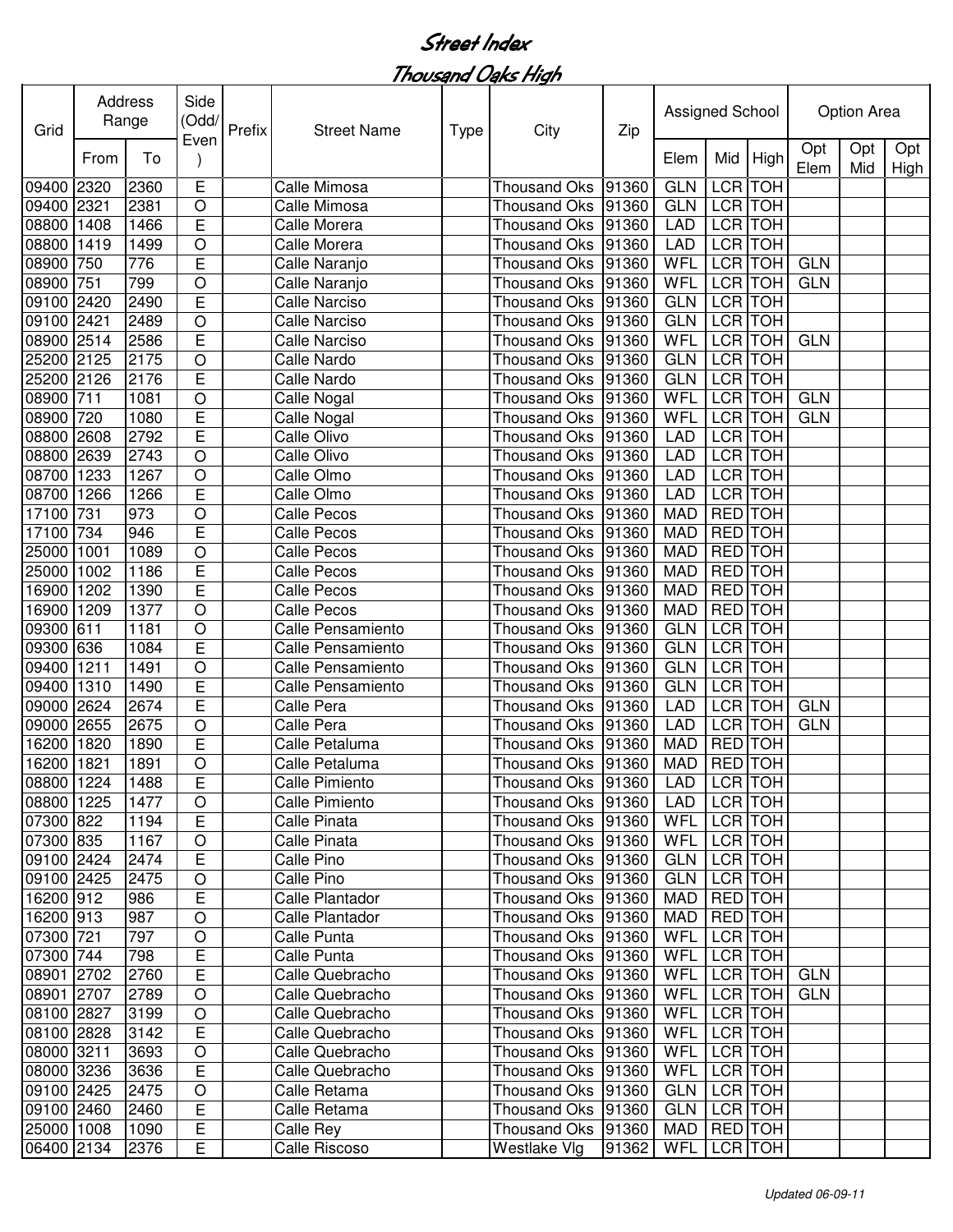Thousand Oaks High

| Grid       | Address | Range | Side<br>(Odd/      | Prefix | <b>Street Name</b>    | Type | City                 | Zip   | Assigned School |                |            |             | Option Area |             |
|------------|---------|-------|--------------------|--------|-----------------------|------|----------------------|-------|-----------------|----------------|------------|-------------|-------------|-------------|
|            | From    | To    | Even               |        |                       |      |                      |       | Elem            | Mid            | High       | Opt<br>Elem | Opt<br>Mid  | Opt<br>High |
| 06400      | 2149    | 2389  | $\circ$            |        | Calle Riscoso         |      | Westlake Vlg         | 91362 | WFL             | <b>LCR</b>     | <b>TOH</b> |             |             |             |
| 09100 2424 |         | 2474  | E                  |        | <b>Calle Roble</b>    |      | <b>Thousand Oks</b>  | 91360 | <b>GLN</b>      | LCR TOH        |            |             |             |             |
| 09100      | 2425    | 2475  | $\circ$            |        | <b>Calle Roble</b>    |      | <b>Thousand Oks</b>  | 91360 | <b>GLN</b>      | LCR TOH        |            |             |             |             |
| 07401      | 1614    | 1680  | E                  |        | Calle Rochelle        |      | <b>Thousand Oks</b>  | 91360 | WFL             | <b>LCR TOH</b> |            |             |             |             |
| 07401      | 1635    | 1683  | $\bigcirc$         |        | <b>Calle Rochelle</b> |      | Thousand Oks         | 91360 | WFL             | <b>LCR TOH</b> |            |             |             |             |
| 07300      | 912     | 1090  | E                  |        | <b>Calle Ruiz</b>     |      | Thousand Oks         | 91360 | WFL             | <b>LCR TOH</b> |            |             |             |             |
| 07300      | 927     | 1073  | $\bigcirc$         |        | <b>Calle Ruiz</b>     |      | <b>Thousand Oks</b>  | 91360 | <b>WFL</b>      | <b>LCR TOH</b> |            |             |             |             |
| 16300      | 1810    | 2086  | E                  |        | Calle Salto           |      | <b>Thousand Oks</b>  | 91360 | <b>MAD</b>      | <b>RED</b>     | <b>TOH</b> |             |             |             |
| 16300      | 1811    | 2087  | $\circ$            |        | Calle Salto           |      | <b>Thousand Oks</b>  | 91360 | <b>MAD</b>      | <b>RED</b>     | <b>TOH</b> |             |             |             |
| 22000      | 512     | 786   | E                  |        | Calle Sequoia         |      | <b>Thousand Oks</b>  | 91360 | <b>MAD</b>      | <b>RED</b>     | <b>TOH</b> |             |             |             |
| 22000      | 513     | 787   | O                  |        | Calle Sequoia         |      | <b>Thousand Oks</b>  | 91360 | <b>MAD</b>      | <b>RED</b>     | <b>TOH</b> |             |             |             |
| 08800      | 1424    | 1474  | E                  |        | Calle Tilo            |      | <b>Thousand Oks</b>  | 91360 | <b>LAD</b>      | <b>LCR TOH</b> |            |             |             |             |
| 08800      | 1465    | 1475  | $\circ$            |        | <b>Calle Tilo</b>     |      | <b>Thousand Oks</b>  | 91360 | <b>LAD</b>      | <b>LCR TOH</b> |            |             |             |             |
| 08900      | 535     | 795   | $\circ$            |        | Calle Tulipan         |      | <b>Thousand Oks</b>  | 91360 | WFL             | LCR TOH        |            | <b>GLN</b>  |             |             |
| 08900      | 570     | 794   | E                  |        | Calle Tulipan         |      | <b>Thousand Oks</b>  | 91360 | WFL             | <b>LCR</b>     | <b>TOH</b> | <b>GLN</b>  |             |             |
| 09100      | 800     | 1188  | E                  |        | Calle Tulipan         |      | <b>Thousand Oks</b>  | 91360 | <b>GLN</b>      | <b>LCR</b>     | <b>TOH</b> |             |             |             |
| 09100      | 831     | 1181  | $\circ$            |        | Calle Tulipan         |      | <b>Thousand Oks</b>  | 91360 | <b>GLN</b>      | LCR            | <b>TOH</b> |             |             |             |
| 09200      | 1210    | 1492  | E                  |        | Calle Tulipan         |      | <b>Thousand Oks</b>  | 91360 | <b>GLN</b>      | <b>LCR</b>     | <b>TOH</b> |             |             |             |
| 09200      | 1225    | 1465  | $\circ$            |        | Calle Tulipan         |      | Thousand Oks         | 91360 | <b>GLN</b>      | <b>LCR</b>     | <b>TOH</b> |             |             |             |
| 09400      | 2320    | 2380  | E                  |        | Calle Verbena         |      | Thousand Oks         | 91360 | <b>GLN</b>      | LCR TOH        |            |             |             |             |
| 09400      | 2321    | 2379  | $\circ$            |        | Calle Verbena         |      | Thousand Oks         | 91360 | <b>GLN</b>      | <b>LCR</b>     | <b>TOH</b> |             |             |             |
| 09400      | 1214    | 1482  | E                  |        | Calle Violeta         |      | Thousand Oks         | 91360 | <b>GLN</b>      | <b>LCR</b>     | <b>TOH</b> |             |             |             |
| 09400      | 1241    | 1493  | $\bigcirc$         |        | Calle Violeta         |      | Thousand Oks         | 91360 | <b>GLN</b>      | LCR TOH        |            |             |             |             |
| 17200      | 440     | 788   | E                  |        | Calle Yucca           |      | <b>Thousand Oks</b>  | 91360 | <b>MAD</b>      | <b>RED</b>     | <b>TOH</b> |             |             |             |
| 17200      | 441     | 781   | $\circ$            |        | Calle Yucca           |      | <b>Thousand Oks</b>  | 91360 | <b>MAD</b>      | <b>RED</b>     | <b>TOH</b> |             |             |             |
| 24400      | 841     | 865   | $\circ$            |        | Calle Yucca           |      | Thousand Oks         | 91360 | <b>MAD</b>      | <b>RED</b>     | <b>TOH</b> |             |             |             |
| 24400      | 842     | 886   | E                  |        | Calle Yucca           |      | <b>Thousand Oks</b>  | 91360 | <b>MAD</b>      | <b>RED</b>     | <b>TOH</b> |             |             |             |
| 16900      | 923     | 1233  | $\circ$            |        | Calle Yucca           |      | <b>Thousand Oks</b>  | 91360 | <b>MAD</b>      | <b>RED</b>     | <b>TOH</b> |             |             |             |
| 16900      | 934     | 1246  | E                  |        | Calle Yucca           |      | <b>Thousand Oks</b>  | 91360 | <b>MAD</b>      | RED TOH        |            |             |             |             |
| 16200      | 1264    | 1998  | Ē                  |        | Calle Yucca           |      | <b>Thousand Oks</b>  | 91360 | <b>MAD</b>      | RED TOH        |            |             |             |             |
| 16200      | 1447    | 1851  | $\circ$            |        | Calle Yucca           |      | <b>Thousand Oks</b>  | 91360 | <b>MAD</b>      | <b>RED</b> TOH |            |             |             |             |
| 16300 2004 |         | 2064  | E                  |        | Calle Yucca           |      | Thousand Oks 91360   |       | MAD             | <b>RED</b> TOH |            |             |             |             |
| 16300 2015 |         | 2077  | $\circ$            |        | Calle Yucca           |      | Thousand Oks   91360 |       | MAD   RED   TOH |                |            |             |             |             |
| 07200 1511 |         | 1781  | O                  |        | Calle Zocalo          |      | Thousand Oks   91360 |       | WFL             | LCR TOH        |            |             |             |             |
| 07200 1652 |         | 1782  | E                  |        | Calle Zocalo          |      | Thousand Oks 91360   |       | WFL             | LCR TOH        |            |             |             |             |
| 07500 3581 |         | 3595  | $\circ$            |        | Cambria               | Ct   | Thousand Oks 91360   |       | WFL             | LCR TOH        |            |             |             |             |
| 07500 3582 |         | 3636  | E                  |        | Cambria               | Ct   | Thousand Oks 91360   |       | WFL LCR TOH     |                |            |             |             |             |
| 07500 3642 |         | 3674  | E                  |        | Cambria               | St   | Thousand Oks   91360 |       | WFL LCR TOH     |                |            |             |             |             |
| 08100 2829 |         | 3395  | O                  |        | Camino Calandria      |      | Thousand Oks 91360   |       | WFL             | LCR TOH        |            |             |             |             |
| 08100 2908 |         | 3364  | E                  |        | Camino Calandria      |      | Thousand Oks   91360 |       | WFL             | LCR TOH        |            |             |             |             |
| 16300 1306 |         | 1384  | E                  |        | Camino Cristobal      |      | Thousand Oks   91360 |       | MAD             | RED TOH        |            |             |             |             |
| 16300 1329 |         | 1387  |                    |        | Camino Cristobal      |      | Thousand Oks   91360 |       | MAD             | RED TOH        |            |             |             |             |
| 11400 348  |         | 698   | O<br>E             |        | Camino De Celeste     |      | Thousand Oks   91360 |       | WWD RED TOH     |                |            |             |             |             |
| 11400 357  |         |       |                    |        | Camino De Celeste     |      |                      |       | WWD RED TOH     |                |            |             |             |             |
|            |         | 725   | $\circ$<br>$\circ$ |        |                       |      | Thousand Oks   91360 |       |                 |                |            |             |             |             |
| 08400 2911 |         | 3107  |                    |        | Camino Del Zuro       |      | Thousand Oks 91360   |       | WFL             | LCR TOH        |            |             |             |             |
| 08400 2912 |         | 3106  | E                  |        | Camino Del Zuro       |      | Thousand Oks   91360 |       | WFL   LCR   TOH |                |            |             |             |             |
| 08300 3124 |         | 3190  | Е                  |        | Camino Del Zuro       |      | Thousand Oks  91360  |       | WFL             | LCR TOH        |            |             |             |             |
| 08300 3157 |         | 3189  | O                  |        | Camino Del Zuro       |      | Thousand Oks 91360   |       | WFL             | LCR TOH        |            |             |             |             |
| 12800 346  |         | 430   | E                  |        | Camino Dos Palos      |      | Thousand Oks 91360   |       | WFL             | LCR TOH        |            |             |             |             |
| 12800 371  |         | 429   | $\circ$            |        | Camino Dos Palos      |      | Thousand Oks 91360   |       | WFL LCR TOH     |                |            |             |             |             |
| 17000 667  |         | 691   | O                  |        | Camino Dos Rios       |      | Thousand Oks   91360 |       | MAD   RED   TOH |                |            |             |             |             |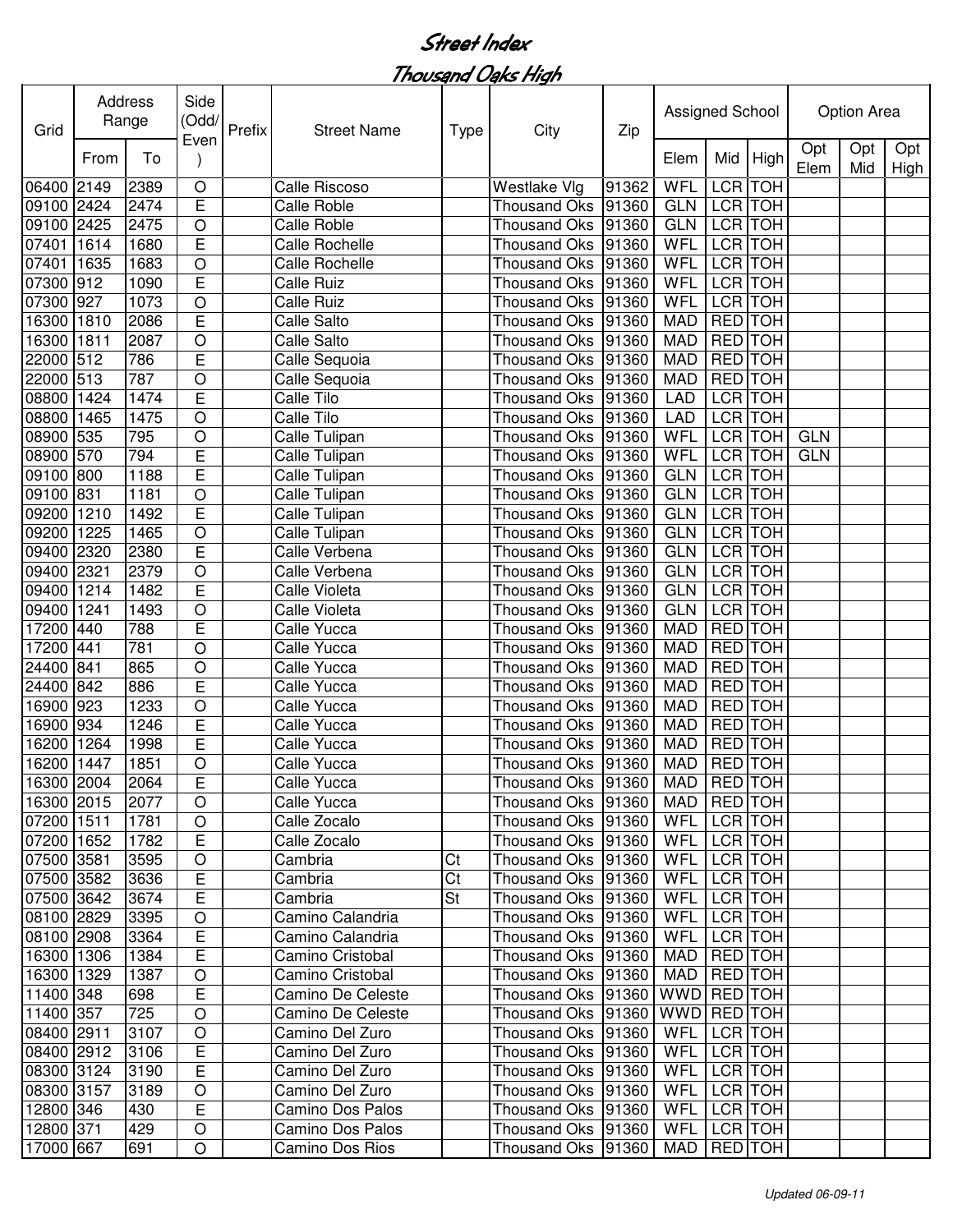Thousand Oaks High

| Opt<br>Opt<br>Opt<br>High<br>Mid<br>From<br>To<br>Elem<br>Elem<br>Mid<br>High<br><b>RED</b><br>$\circ$<br><b>MAD</b><br><b>TOH</b><br>16900<br>735<br>831<br>Camino Dos Rios<br><b>Thousand Oks</b><br>91360<br>E<br>742<br><b>MAD</b><br><b>RED</b> TOH<br>16900<br>91360<br>884<br>Camino Dos Rios<br>Thousand Oks<br>E<br>RED TOH<br>25000<br>1142<br>91360<br><b>MAD</b><br>908<br>Camino Dos Rios<br>Thousand Oks<br><b>RED TOH</b><br><b>MAD</b><br>25000<br>949<br>1201<br>$\bigcirc$<br>91360<br>Camino Dos Rios<br><b>Thousand Oks</b><br>E<br><b>RED TOH</b><br>17200<br>726<br>91360<br><b>MAD</b><br>738<br>Camino Durango<br><b>Thousand Oks</b><br><b>RED</b> TOH<br>17200<br>737<br>751<br>$\bigcirc$<br><b>MAD</b><br>91360<br>Camino Durango<br>Thousand Oks<br><b>RED TOH</b><br>836<br>E<br>17100<br><b>MAD</b><br>870<br>Camino El Carrizo<br><b>Thousand Oks</b><br>91360<br><b>RED TOH</b><br>17100<br>837<br>$\circ$<br><b>MAD</b><br>889<br>Camino El Carrizo<br><b>Thousand Oks</b><br>91360<br><b>TOH</b><br>17200<br>801<br><b>MAD</b><br><b>RED</b><br>801<br>$\circ$<br><b>Thousand Oks</b><br>91360<br>Camino Flores<br>E<br><b>RED</b><br><b>TOH</b><br>17200<br><b>MAD</b><br>801<br>801<br><b>Camino Flores</b><br><b>Thousand Oks</b><br>91360<br><b>TOH</b><br>17200<br><b>MAD</b><br><b>RED</b><br>801<br>830<br>$\circ$<br><b>Camino Flores</b><br><b>Thousand Oks</b><br>91360<br>E<br><b>RED</b> TOH<br>17200<br>801<br>830<br><b>Camino Flores</b><br><b>Thousand Oks</b><br>91360<br><b>MAD</b><br><b>RED</b> TOH<br>24400<br>850<br>850<br>$\circ$<br><b>Camino Flores</b><br><b>Thousand Oks</b><br>91360<br><b>MAD</b><br>24400<br>E<br>RED TOH<br>850<br>850<br>Camino Flores<br><b>Thousand Oks</b><br>91360<br><b>MAD</b><br>17200<br><b>MAD</b><br>RED TOH<br>851<br>852<br>$\bigcirc$<br><b>Camino Flores</b><br><b>Thousand Oks</b><br>91360<br>RED TOH<br>17200<br>E<br><b>MAD</b><br>851<br>852<br><b>Camino Flores</b><br><b>Thousand Oks</b><br>91360<br><b>TOH</b><br>24400<br><b>MAD</b><br><b>RED</b><br>853<br>867<br>$\circ$<br><b>Camino Flores</b><br><b>Thousand Oks</b><br>91360<br>E<br><b>TOH</b><br>24400<br>853<br><b>MAD</b><br><b>RED</b><br>867<br>91360<br><b>Camino Flores</b><br>Thousand Oks<br><b>TOH</b><br><b>MAD</b><br><b>RED</b><br>17200<br>868<br>$\circ$<br><b>Camino Flores</b><br>91360<br>868<br>Thousand Oks<br>E<br>RED TOH<br>17200<br>868<br>868<br>Camino Flores<br>91360<br><b>MAD</b><br>Thousand Oks<br>RED TOH<br>$\bigcirc$<br>24400<br>869<br>889<br><b>Camino Flores</b><br>91360<br><b>MAD</b><br>Thousand Oks<br>E<br><b>RED</b> TOH<br>24400<br>869<br>889<br>Camino Flores<br>91360<br><b>MAD</b><br>Thousand Oks<br>$\bigcirc$<br>RED TOH<br>890<br><b>MAD</b><br>17200<br>890<br>Camino Flores<br>91360<br>Thousand Oks<br>E<br>RED TOH<br>17200<br>890<br>890<br><b>Camino Flores</b><br><b>Thousand Oks</b><br>91360<br><b>MAD</b><br>$\circ$<br><b>TOH</b><br>24400<br>891<br><b>RED</b><br>899<br><b>Thousand Oks</b><br>91360<br><b>MAD</b><br><b>Camino Flores</b><br>E<br><b>TOH</b><br>891<br><b>RED</b><br>24400<br>91360<br><b>MAD</b><br>899<br>Camino Flores<br>Thousand Oks<br>$\circ$<br><b>RED</b><br><b>TOH</b><br>16900<br>1249<br><b>Thousand Oks</b><br>91360<br><b>MAD</b><br>900<br><b>Camino Flores</b><br>E<br>16900<br>RED TOH<br>900<br>1249<br><b>Thousand Oks</b><br>91360<br><b>MAD</b><br><b>Camino Flores</b><br>WFL<br>LCR TOH<br>08100<br>3193<br>$\circ$<br><b>Thousand Oks</b><br>2909<br>Camino Graciosa<br>91360<br>E<br>WFL<br>LCR TOH<br>08100<br>2910<br>3194<br><b>Thousand Oks</b><br>91360<br>Camino Graciosa<br>WFL<br><b>LCR</b> TOH<br>08100 706<br>786<br>E<br>Camino La Maida<br>Thousand Oks<br>91360<br>08400 802<br>E<br>Thousand Oks 91360<br>WFL<br>LCR TOH<br>824<br>Camino La Maida<br>08500 836<br>E<br>LCR TOH<br>996<br>Camino La Maida<br>Thousand Oks 91360<br>LAD<br>LCR TOH<br>08500 875<br>997<br>$\bigcirc$<br>Thousand Oks   91360<br>LAD<br>Camino La Maida<br><b>RED</b> TOH<br>16900 745<br>$\bigcirc$<br>MAD<br>769<br>Camino Las Conchas<br>Thousand Oks 91360<br>E<br><b>RED</b> TOH<br>16900 750<br>MAD<br>762<br>Camino Las Conchas<br>Thousand Oks 91360<br><b>RED</b> TOH<br>$\mathsf E$<br>17200 930<br>938<br>Thousand Oks 91360<br>MAD<br>Camino Madera<br><b>RED</b> TOH<br>17200 931<br>931<br>$\mathsf O$<br>Camino Madera<br>Thousand Oks 91360<br>MAD<br>RED TOH<br>17000 1007<br>1079<br>$\mathsf O$<br>Camino Magenta<br>Thousand Oks 91360<br>MAD<br>E<br>RED TOH<br>17000 1020<br>1092<br>Camino Magenta<br>Thousand Oks 91360<br>MAD<br>RED TOH<br>$\bigcirc$<br>16900 1105<br>1553<br>Camino Magenta<br>Thousand Oks 91360<br>MAD<br>E<br>RED TOH<br>16900 1110<br>1430<br>Camino Magenta<br>Thousand Oks 91360<br>MAD<br>E<br>RED TOH<br>14600 208<br>Thousand Oks 91360<br><b>ACA</b><br>290<br>Camino Manzanas<br>E<br>14500 306<br>Thousand Oks 91360<br><b>ASP</b><br>RED TOH<br>550<br>Camino Manzanas<br>14500 363<br>$\circ$<br>Thousand Oks 91360<br>RED TOH<br><b>ASP</b><br>465<br>Camino Manzanas<br>$\circ$<br>17000 573<br>Thousand Oks 91360<br>MAD<br>RED TOH<br>663<br>Camino Manzanas<br>E<br>17000 588<br>Thousand Oks 91360<br>MAD<br>RED TOH<br>686<br>Camino Manzanas<br>E<br>16900 690<br>RED TOH<br>776<br>Camino Manzanas<br>Thousand Oks 91360<br>MAD<br>16900 691<br>$\mathsf O$<br>RED TOH<br>777<br>Thousand Oks 91360<br>MAD<br>Camino Manzanas<br>E<br>16900 610<br>RED TOH<br>620<br>Thousand Oks 91360<br>MAD<br>Camino Roberto<br>16900 613<br>RED TOH<br>Thousand Oks   91360 | Grid | Address | Range | Side<br>(Odd/<br>Even | Prefix | <b>Street Name</b> | <b>Type</b> | City | Zip | Assigned School |  | Option Area |  |
|------------------------------------------------------------------------------------------------------------------------------------------------------------------------------------------------------------------------------------------------------------------------------------------------------------------------------------------------------------------------------------------------------------------------------------------------------------------------------------------------------------------------------------------------------------------------------------------------------------------------------------------------------------------------------------------------------------------------------------------------------------------------------------------------------------------------------------------------------------------------------------------------------------------------------------------------------------------------------------------------------------------------------------------------------------------------------------------------------------------------------------------------------------------------------------------------------------------------------------------------------------------------------------------------------------------------------------------------------------------------------------------------------------------------------------------------------------------------------------------------------------------------------------------------------------------------------------------------------------------------------------------------------------------------------------------------------------------------------------------------------------------------------------------------------------------------------------------------------------------------------------------------------------------------------------------------------------------------------------------------------------------------------------------------------------------------------------------------------------------------------------------------------------------------------------------------------------------------------------------------------------------------------------------------------------------------------------------------------------------------------------------------------------------------------------------------------------------------------------------------------------------------------------------------------------------------------------------------------------------------------------------------------------------------------------------------------------------------------------------------------------------------------------------------------------------------------------------------------------------------------------------------------------------------------------------------------------------------------------------------------------------------------------------------------------------------------------------------------------------------------------------------------------------------------------------------------------------------------------------------------------------------------------------------------------------------------------------------------------------------------------------------------------------------------------------------------------------------------------------------------------------------------------------------------------------------------------------------------------------------------------------------------------------------------------------------------------------------------------------------------------------------------------------------------------------------------------------------------------------------------------------------------------------------------------------------------------------------------------------------------------------------------------------------------------------------------------------------------------------------------------------------------------------------------------------------------------------------------------------------------------------------------------------------------------------------------------------------------------------------------------------------------------------------------------------------------------------------------------------------------------------------------------------------------------------------------------------------------------------------------------------------------------------------------------------------------------------------------------------------------------------------------------------------------------------------------------------------------------------------------------------------------------------------------------------------------------------------------------------------------------------------------------------------------------------------------------------------------------------------------------------------------------------------------------------------------------------------------------------------------------------------------------------------------------------------------------------------------------------------------------------------------------------------------------------------------------------------------------------------------------------------------------------------------------------------------------------------------------------|------|---------|-------|-----------------------|--------|--------------------|-------------|------|-----|-----------------|--|-------------|--|
|                                                                                                                                                                                                                                                                                                                                                                                                                                                                                                                                                                                                                                                                                                                                                                                                                                                                                                                                                                                                                                                                                                                                                                                                                                                                                                                                                                                                                                                                                                                                                                                                                                                                                                                                                                                                                                                                                                                                                                                                                                                                                                                                                                                                                                                                                                                                                                                                                                                                                                                                                                                                                                                                                                                                                                                                                                                                                                                                                                                                                                                                                                                                                                                                                                                                                                                                                                                                                                                                                                                                                                                                                                                                                                                                                                                                                                                                                                                                                                                                                                                                                                                                                                                                                                                                                                                                                                                                                                                                                                                                                                                                                                                                                                                                                                                                                                                                                                                                                                                                                                                                                                                                                                                                                                                                                                                                                                                                                                                                                                                                                                                                                  |      |         |       |                       |        |                    |             |      |     |                 |  |             |  |
|                                                                                                                                                                                                                                                                                                                                                                                                                                                                                                                                                                                                                                                                                                                                                                                                                                                                                                                                                                                                                                                                                                                                                                                                                                                                                                                                                                                                                                                                                                                                                                                                                                                                                                                                                                                                                                                                                                                                                                                                                                                                                                                                                                                                                                                                                                                                                                                                                                                                                                                                                                                                                                                                                                                                                                                                                                                                                                                                                                                                                                                                                                                                                                                                                                                                                                                                                                                                                                                                                                                                                                                                                                                                                                                                                                                                                                                                                                                                                                                                                                                                                                                                                                                                                                                                                                                                                                                                                                                                                                                                                                                                                                                                                                                                                                                                                                                                                                                                                                                                                                                                                                                                                                                                                                                                                                                                                                                                                                                                                                                                                                                                                  |      |         |       |                       |        |                    |             |      |     |                 |  |             |  |
|                                                                                                                                                                                                                                                                                                                                                                                                                                                                                                                                                                                                                                                                                                                                                                                                                                                                                                                                                                                                                                                                                                                                                                                                                                                                                                                                                                                                                                                                                                                                                                                                                                                                                                                                                                                                                                                                                                                                                                                                                                                                                                                                                                                                                                                                                                                                                                                                                                                                                                                                                                                                                                                                                                                                                                                                                                                                                                                                                                                                                                                                                                                                                                                                                                                                                                                                                                                                                                                                                                                                                                                                                                                                                                                                                                                                                                                                                                                                                                                                                                                                                                                                                                                                                                                                                                                                                                                                                                                                                                                                                                                                                                                                                                                                                                                                                                                                                                                                                                                                                                                                                                                                                                                                                                                                                                                                                                                                                                                                                                                                                                                                                  |      |         |       |                       |        |                    |             |      |     |                 |  |             |  |
|                                                                                                                                                                                                                                                                                                                                                                                                                                                                                                                                                                                                                                                                                                                                                                                                                                                                                                                                                                                                                                                                                                                                                                                                                                                                                                                                                                                                                                                                                                                                                                                                                                                                                                                                                                                                                                                                                                                                                                                                                                                                                                                                                                                                                                                                                                                                                                                                                                                                                                                                                                                                                                                                                                                                                                                                                                                                                                                                                                                                                                                                                                                                                                                                                                                                                                                                                                                                                                                                                                                                                                                                                                                                                                                                                                                                                                                                                                                                                                                                                                                                                                                                                                                                                                                                                                                                                                                                                                                                                                                                                                                                                                                                                                                                                                                                                                                                                                                                                                                                                                                                                                                                                                                                                                                                                                                                                                                                                                                                                                                                                                                                                  |      |         |       |                       |        |                    |             |      |     |                 |  |             |  |
|                                                                                                                                                                                                                                                                                                                                                                                                                                                                                                                                                                                                                                                                                                                                                                                                                                                                                                                                                                                                                                                                                                                                                                                                                                                                                                                                                                                                                                                                                                                                                                                                                                                                                                                                                                                                                                                                                                                                                                                                                                                                                                                                                                                                                                                                                                                                                                                                                                                                                                                                                                                                                                                                                                                                                                                                                                                                                                                                                                                                                                                                                                                                                                                                                                                                                                                                                                                                                                                                                                                                                                                                                                                                                                                                                                                                                                                                                                                                                                                                                                                                                                                                                                                                                                                                                                                                                                                                                                                                                                                                                                                                                                                                                                                                                                                                                                                                                                                                                                                                                                                                                                                                                                                                                                                                                                                                                                                                                                                                                                                                                                                                                  |      |         |       |                       |        |                    |             |      |     |                 |  |             |  |
|                                                                                                                                                                                                                                                                                                                                                                                                                                                                                                                                                                                                                                                                                                                                                                                                                                                                                                                                                                                                                                                                                                                                                                                                                                                                                                                                                                                                                                                                                                                                                                                                                                                                                                                                                                                                                                                                                                                                                                                                                                                                                                                                                                                                                                                                                                                                                                                                                                                                                                                                                                                                                                                                                                                                                                                                                                                                                                                                                                                                                                                                                                                                                                                                                                                                                                                                                                                                                                                                                                                                                                                                                                                                                                                                                                                                                                                                                                                                                                                                                                                                                                                                                                                                                                                                                                                                                                                                                                                                                                                                                                                                                                                                                                                                                                                                                                                                                                                                                                                                                                                                                                                                                                                                                                                                                                                                                                                                                                                                                                                                                                                                                  |      |         |       |                       |        |                    |             |      |     |                 |  |             |  |
|                                                                                                                                                                                                                                                                                                                                                                                                                                                                                                                                                                                                                                                                                                                                                                                                                                                                                                                                                                                                                                                                                                                                                                                                                                                                                                                                                                                                                                                                                                                                                                                                                                                                                                                                                                                                                                                                                                                                                                                                                                                                                                                                                                                                                                                                                                                                                                                                                                                                                                                                                                                                                                                                                                                                                                                                                                                                                                                                                                                                                                                                                                                                                                                                                                                                                                                                                                                                                                                                                                                                                                                                                                                                                                                                                                                                                                                                                                                                                                                                                                                                                                                                                                                                                                                                                                                                                                                                                                                                                                                                                                                                                                                                                                                                                                                                                                                                                                                                                                                                                                                                                                                                                                                                                                                                                                                                                                                                                                                                                                                                                                                                                  |      |         |       |                       |        |                    |             |      |     |                 |  |             |  |
|                                                                                                                                                                                                                                                                                                                                                                                                                                                                                                                                                                                                                                                                                                                                                                                                                                                                                                                                                                                                                                                                                                                                                                                                                                                                                                                                                                                                                                                                                                                                                                                                                                                                                                                                                                                                                                                                                                                                                                                                                                                                                                                                                                                                                                                                                                                                                                                                                                                                                                                                                                                                                                                                                                                                                                                                                                                                                                                                                                                                                                                                                                                                                                                                                                                                                                                                                                                                                                                                                                                                                                                                                                                                                                                                                                                                                                                                                                                                                                                                                                                                                                                                                                                                                                                                                                                                                                                                                                                                                                                                                                                                                                                                                                                                                                                                                                                                                                                                                                                                                                                                                                                                                                                                                                                                                                                                                                                                                                                                                                                                                                                                                  |      |         |       |                       |        |                    |             |      |     |                 |  |             |  |
|                                                                                                                                                                                                                                                                                                                                                                                                                                                                                                                                                                                                                                                                                                                                                                                                                                                                                                                                                                                                                                                                                                                                                                                                                                                                                                                                                                                                                                                                                                                                                                                                                                                                                                                                                                                                                                                                                                                                                                                                                                                                                                                                                                                                                                                                                                                                                                                                                                                                                                                                                                                                                                                                                                                                                                                                                                                                                                                                                                                                                                                                                                                                                                                                                                                                                                                                                                                                                                                                                                                                                                                                                                                                                                                                                                                                                                                                                                                                                                                                                                                                                                                                                                                                                                                                                                                                                                                                                                                                                                                                                                                                                                                                                                                                                                                                                                                                                                                                                                                                                                                                                                                                                                                                                                                                                                                                                                                                                                                                                                                                                                                                                  |      |         |       |                       |        |                    |             |      |     |                 |  |             |  |
|                                                                                                                                                                                                                                                                                                                                                                                                                                                                                                                                                                                                                                                                                                                                                                                                                                                                                                                                                                                                                                                                                                                                                                                                                                                                                                                                                                                                                                                                                                                                                                                                                                                                                                                                                                                                                                                                                                                                                                                                                                                                                                                                                                                                                                                                                                                                                                                                                                                                                                                                                                                                                                                                                                                                                                                                                                                                                                                                                                                                                                                                                                                                                                                                                                                                                                                                                                                                                                                                                                                                                                                                                                                                                                                                                                                                                                                                                                                                                                                                                                                                                                                                                                                                                                                                                                                                                                                                                                                                                                                                                                                                                                                                                                                                                                                                                                                                                                                                                                                                                                                                                                                                                                                                                                                                                                                                                                                                                                                                                                                                                                                                                  |      |         |       |                       |        |                    |             |      |     |                 |  |             |  |
|                                                                                                                                                                                                                                                                                                                                                                                                                                                                                                                                                                                                                                                                                                                                                                                                                                                                                                                                                                                                                                                                                                                                                                                                                                                                                                                                                                                                                                                                                                                                                                                                                                                                                                                                                                                                                                                                                                                                                                                                                                                                                                                                                                                                                                                                                                                                                                                                                                                                                                                                                                                                                                                                                                                                                                                                                                                                                                                                                                                                                                                                                                                                                                                                                                                                                                                                                                                                                                                                                                                                                                                                                                                                                                                                                                                                                                                                                                                                                                                                                                                                                                                                                                                                                                                                                                                                                                                                                                                                                                                                                                                                                                                                                                                                                                                                                                                                                                                                                                                                                                                                                                                                                                                                                                                                                                                                                                                                                                                                                                                                                                                                                  |      |         |       |                       |        |                    |             |      |     |                 |  |             |  |
|                                                                                                                                                                                                                                                                                                                                                                                                                                                                                                                                                                                                                                                                                                                                                                                                                                                                                                                                                                                                                                                                                                                                                                                                                                                                                                                                                                                                                                                                                                                                                                                                                                                                                                                                                                                                                                                                                                                                                                                                                                                                                                                                                                                                                                                                                                                                                                                                                                                                                                                                                                                                                                                                                                                                                                                                                                                                                                                                                                                                                                                                                                                                                                                                                                                                                                                                                                                                                                                                                                                                                                                                                                                                                                                                                                                                                                                                                                                                                                                                                                                                                                                                                                                                                                                                                                                                                                                                                                                                                                                                                                                                                                                                                                                                                                                                                                                                                                                                                                                                                                                                                                                                                                                                                                                                                                                                                                                                                                                                                                                                                                                                                  |      |         |       |                       |        |                    |             |      |     |                 |  |             |  |
|                                                                                                                                                                                                                                                                                                                                                                                                                                                                                                                                                                                                                                                                                                                                                                                                                                                                                                                                                                                                                                                                                                                                                                                                                                                                                                                                                                                                                                                                                                                                                                                                                                                                                                                                                                                                                                                                                                                                                                                                                                                                                                                                                                                                                                                                                                                                                                                                                                                                                                                                                                                                                                                                                                                                                                                                                                                                                                                                                                                                                                                                                                                                                                                                                                                                                                                                                                                                                                                                                                                                                                                                                                                                                                                                                                                                                                                                                                                                                                                                                                                                                                                                                                                                                                                                                                                                                                                                                                                                                                                                                                                                                                                                                                                                                                                                                                                                                                                                                                                                                                                                                                                                                                                                                                                                                                                                                                                                                                                                                                                                                                                                                  |      |         |       |                       |        |                    |             |      |     |                 |  |             |  |
|                                                                                                                                                                                                                                                                                                                                                                                                                                                                                                                                                                                                                                                                                                                                                                                                                                                                                                                                                                                                                                                                                                                                                                                                                                                                                                                                                                                                                                                                                                                                                                                                                                                                                                                                                                                                                                                                                                                                                                                                                                                                                                                                                                                                                                                                                                                                                                                                                                                                                                                                                                                                                                                                                                                                                                                                                                                                                                                                                                                                                                                                                                                                                                                                                                                                                                                                                                                                                                                                                                                                                                                                                                                                                                                                                                                                                                                                                                                                                                                                                                                                                                                                                                                                                                                                                                                                                                                                                                                                                                                                                                                                                                                                                                                                                                                                                                                                                                                                                                                                                                                                                                                                                                                                                                                                                                                                                                                                                                                                                                                                                                                                                  |      |         |       |                       |        |                    |             |      |     |                 |  |             |  |
|                                                                                                                                                                                                                                                                                                                                                                                                                                                                                                                                                                                                                                                                                                                                                                                                                                                                                                                                                                                                                                                                                                                                                                                                                                                                                                                                                                                                                                                                                                                                                                                                                                                                                                                                                                                                                                                                                                                                                                                                                                                                                                                                                                                                                                                                                                                                                                                                                                                                                                                                                                                                                                                                                                                                                                                                                                                                                                                                                                                                                                                                                                                                                                                                                                                                                                                                                                                                                                                                                                                                                                                                                                                                                                                                                                                                                                                                                                                                                                                                                                                                                                                                                                                                                                                                                                                                                                                                                                                                                                                                                                                                                                                                                                                                                                                                                                                                                                                                                                                                                                                                                                                                                                                                                                                                                                                                                                                                                                                                                                                                                                                                                  |      |         |       |                       |        |                    |             |      |     |                 |  |             |  |
|                                                                                                                                                                                                                                                                                                                                                                                                                                                                                                                                                                                                                                                                                                                                                                                                                                                                                                                                                                                                                                                                                                                                                                                                                                                                                                                                                                                                                                                                                                                                                                                                                                                                                                                                                                                                                                                                                                                                                                                                                                                                                                                                                                                                                                                                                                                                                                                                                                                                                                                                                                                                                                                                                                                                                                                                                                                                                                                                                                                                                                                                                                                                                                                                                                                                                                                                                                                                                                                                                                                                                                                                                                                                                                                                                                                                                                                                                                                                                                                                                                                                                                                                                                                                                                                                                                                                                                                                                                                                                                                                                                                                                                                                                                                                                                                                                                                                                                                                                                                                                                                                                                                                                                                                                                                                                                                                                                                                                                                                                                                                                                                                                  |      |         |       |                       |        |                    |             |      |     |                 |  |             |  |
|                                                                                                                                                                                                                                                                                                                                                                                                                                                                                                                                                                                                                                                                                                                                                                                                                                                                                                                                                                                                                                                                                                                                                                                                                                                                                                                                                                                                                                                                                                                                                                                                                                                                                                                                                                                                                                                                                                                                                                                                                                                                                                                                                                                                                                                                                                                                                                                                                                                                                                                                                                                                                                                                                                                                                                                                                                                                                                                                                                                                                                                                                                                                                                                                                                                                                                                                                                                                                                                                                                                                                                                                                                                                                                                                                                                                                                                                                                                                                                                                                                                                                                                                                                                                                                                                                                                                                                                                                                                                                                                                                                                                                                                                                                                                                                                                                                                                                                                                                                                                                                                                                                                                                                                                                                                                                                                                                                                                                                                                                                                                                                                                                  |      |         |       |                       |        |                    |             |      |     |                 |  |             |  |
|                                                                                                                                                                                                                                                                                                                                                                                                                                                                                                                                                                                                                                                                                                                                                                                                                                                                                                                                                                                                                                                                                                                                                                                                                                                                                                                                                                                                                                                                                                                                                                                                                                                                                                                                                                                                                                                                                                                                                                                                                                                                                                                                                                                                                                                                                                                                                                                                                                                                                                                                                                                                                                                                                                                                                                                                                                                                                                                                                                                                                                                                                                                                                                                                                                                                                                                                                                                                                                                                                                                                                                                                                                                                                                                                                                                                                                                                                                                                                                                                                                                                                                                                                                                                                                                                                                                                                                                                                                                                                                                                                                                                                                                                                                                                                                                                                                                                                                                                                                                                                                                                                                                                                                                                                                                                                                                                                                                                                                                                                                                                                                                                                  |      |         |       |                       |        |                    |             |      |     |                 |  |             |  |
|                                                                                                                                                                                                                                                                                                                                                                                                                                                                                                                                                                                                                                                                                                                                                                                                                                                                                                                                                                                                                                                                                                                                                                                                                                                                                                                                                                                                                                                                                                                                                                                                                                                                                                                                                                                                                                                                                                                                                                                                                                                                                                                                                                                                                                                                                                                                                                                                                                                                                                                                                                                                                                                                                                                                                                                                                                                                                                                                                                                                                                                                                                                                                                                                                                                                                                                                                                                                                                                                                                                                                                                                                                                                                                                                                                                                                                                                                                                                                                                                                                                                                                                                                                                                                                                                                                                                                                                                                                                                                                                                                                                                                                                                                                                                                                                                                                                                                                                                                                                                                                                                                                                                                                                                                                                                                                                                                                                                                                                                                                                                                                                                                  |      |         |       |                       |        |                    |             |      |     |                 |  |             |  |
|                                                                                                                                                                                                                                                                                                                                                                                                                                                                                                                                                                                                                                                                                                                                                                                                                                                                                                                                                                                                                                                                                                                                                                                                                                                                                                                                                                                                                                                                                                                                                                                                                                                                                                                                                                                                                                                                                                                                                                                                                                                                                                                                                                                                                                                                                                                                                                                                                                                                                                                                                                                                                                                                                                                                                                                                                                                                                                                                                                                                                                                                                                                                                                                                                                                                                                                                                                                                                                                                                                                                                                                                                                                                                                                                                                                                                                                                                                                                                                                                                                                                                                                                                                                                                                                                                                                                                                                                                                                                                                                                                                                                                                                                                                                                                                                                                                                                                                                                                                                                                                                                                                                                                                                                                                                                                                                                                                                                                                                                                                                                                                                                                  |      |         |       |                       |        |                    |             |      |     |                 |  |             |  |
|                                                                                                                                                                                                                                                                                                                                                                                                                                                                                                                                                                                                                                                                                                                                                                                                                                                                                                                                                                                                                                                                                                                                                                                                                                                                                                                                                                                                                                                                                                                                                                                                                                                                                                                                                                                                                                                                                                                                                                                                                                                                                                                                                                                                                                                                                                                                                                                                                                                                                                                                                                                                                                                                                                                                                                                                                                                                                                                                                                                                                                                                                                                                                                                                                                                                                                                                                                                                                                                                                                                                                                                                                                                                                                                                                                                                                                                                                                                                                                                                                                                                                                                                                                                                                                                                                                                                                                                                                                                                                                                                                                                                                                                                                                                                                                                                                                                                                                                                                                                                                                                                                                                                                                                                                                                                                                                                                                                                                                                                                                                                                                                                                  |      |         |       |                       |        |                    |             |      |     |                 |  |             |  |
|                                                                                                                                                                                                                                                                                                                                                                                                                                                                                                                                                                                                                                                                                                                                                                                                                                                                                                                                                                                                                                                                                                                                                                                                                                                                                                                                                                                                                                                                                                                                                                                                                                                                                                                                                                                                                                                                                                                                                                                                                                                                                                                                                                                                                                                                                                                                                                                                                                                                                                                                                                                                                                                                                                                                                                                                                                                                                                                                                                                                                                                                                                                                                                                                                                                                                                                                                                                                                                                                                                                                                                                                                                                                                                                                                                                                                                                                                                                                                                                                                                                                                                                                                                                                                                                                                                                                                                                                                                                                                                                                                                                                                                                                                                                                                                                                                                                                                                                                                                                                                                                                                                                                                                                                                                                                                                                                                                                                                                                                                                                                                                                                                  |      |         |       |                       |        |                    |             |      |     |                 |  |             |  |
|                                                                                                                                                                                                                                                                                                                                                                                                                                                                                                                                                                                                                                                                                                                                                                                                                                                                                                                                                                                                                                                                                                                                                                                                                                                                                                                                                                                                                                                                                                                                                                                                                                                                                                                                                                                                                                                                                                                                                                                                                                                                                                                                                                                                                                                                                                                                                                                                                                                                                                                                                                                                                                                                                                                                                                                                                                                                                                                                                                                                                                                                                                                                                                                                                                                                                                                                                                                                                                                                                                                                                                                                                                                                                                                                                                                                                                                                                                                                                                                                                                                                                                                                                                                                                                                                                                                                                                                                                                                                                                                                                                                                                                                                                                                                                                                                                                                                                                                                                                                                                                                                                                                                                                                                                                                                                                                                                                                                                                                                                                                                                                                                                  |      |         |       |                       |        |                    |             |      |     |                 |  |             |  |
|                                                                                                                                                                                                                                                                                                                                                                                                                                                                                                                                                                                                                                                                                                                                                                                                                                                                                                                                                                                                                                                                                                                                                                                                                                                                                                                                                                                                                                                                                                                                                                                                                                                                                                                                                                                                                                                                                                                                                                                                                                                                                                                                                                                                                                                                                                                                                                                                                                                                                                                                                                                                                                                                                                                                                                                                                                                                                                                                                                                                                                                                                                                                                                                                                                                                                                                                                                                                                                                                                                                                                                                                                                                                                                                                                                                                                                                                                                                                                                                                                                                                                                                                                                                                                                                                                                                                                                                                                                                                                                                                                                                                                                                                                                                                                                                                                                                                                                                                                                                                                                                                                                                                                                                                                                                                                                                                                                                                                                                                                                                                                                                                                  |      |         |       |                       |        |                    |             |      |     |                 |  |             |  |
|                                                                                                                                                                                                                                                                                                                                                                                                                                                                                                                                                                                                                                                                                                                                                                                                                                                                                                                                                                                                                                                                                                                                                                                                                                                                                                                                                                                                                                                                                                                                                                                                                                                                                                                                                                                                                                                                                                                                                                                                                                                                                                                                                                                                                                                                                                                                                                                                                                                                                                                                                                                                                                                                                                                                                                                                                                                                                                                                                                                                                                                                                                                                                                                                                                                                                                                                                                                                                                                                                                                                                                                                                                                                                                                                                                                                                                                                                                                                                                                                                                                                                                                                                                                                                                                                                                                                                                                                                                                                                                                                                                                                                                                                                                                                                                                                                                                                                                                                                                                                                                                                                                                                                                                                                                                                                                                                                                                                                                                                                                                                                                                                                  |      |         |       |                       |        |                    |             |      |     |                 |  |             |  |
|                                                                                                                                                                                                                                                                                                                                                                                                                                                                                                                                                                                                                                                                                                                                                                                                                                                                                                                                                                                                                                                                                                                                                                                                                                                                                                                                                                                                                                                                                                                                                                                                                                                                                                                                                                                                                                                                                                                                                                                                                                                                                                                                                                                                                                                                                                                                                                                                                                                                                                                                                                                                                                                                                                                                                                                                                                                                                                                                                                                                                                                                                                                                                                                                                                                                                                                                                                                                                                                                                                                                                                                                                                                                                                                                                                                                                                                                                                                                                                                                                                                                                                                                                                                                                                                                                                                                                                                                                                                                                                                                                                                                                                                                                                                                                                                                                                                                                                                                                                                                                                                                                                                                                                                                                                                                                                                                                                                                                                                                                                                                                                                                                  |      |         |       |                       |        |                    |             |      |     |                 |  |             |  |
|                                                                                                                                                                                                                                                                                                                                                                                                                                                                                                                                                                                                                                                                                                                                                                                                                                                                                                                                                                                                                                                                                                                                                                                                                                                                                                                                                                                                                                                                                                                                                                                                                                                                                                                                                                                                                                                                                                                                                                                                                                                                                                                                                                                                                                                                                                                                                                                                                                                                                                                                                                                                                                                                                                                                                                                                                                                                                                                                                                                                                                                                                                                                                                                                                                                                                                                                                                                                                                                                                                                                                                                                                                                                                                                                                                                                                                                                                                                                                                                                                                                                                                                                                                                                                                                                                                                                                                                                                                                                                                                                                                                                                                                                                                                                                                                                                                                                                                                                                                                                                                                                                                                                                                                                                                                                                                                                                                                                                                                                                                                                                                                                                  |      |         |       |                       |        |                    |             |      |     |                 |  |             |  |
|                                                                                                                                                                                                                                                                                                                                                                                                                                                                                                                                                                                                                                                                                                                                                                                                                                                                                                                                                                                                                                                                                                                                                                                                                                                                                                                                                                                                                                                                                                                                                                                                                                                                                                                                                                                                                                                                                                                                                                                                                                                                                                                                                                                                                                                                                                                                                                                                                                                                                                                                                                                                                                                                                                                                                                                                                                                                                                                                                                                                                                                                                                                                                                                                                                                                                                                                                                                                                                                                                                                                                                                                                                                                                                                                                                                                                                                                                                                                                                                                                                                                                                                                                                                                                                                                                                                                                                                                                                                                                                                                                                                                                                                                                                                                                                                                                                                                                                                                                                                                                                                                                                                                                                                                                                                                                                                                                                                                                                                                                                                                                                                                                  |      |         |       |                       |        |                    |             |      |     |                 |  |             |  |
|                                                                                                                                                                                                                                                                                                                                                                                                                                                                                                                                                                                                                                                                                                                                                                                                                                                                                                                                                                                                                                                                                                                                                                                                                                                                                                                                                                                                                                                                                                                                                                                                                                                                                                                                                                                                                                                                                                                                                                                                                                                                                                                                                                                                                                                                                                                                                                                                                                                                                                                                                                                                                                                                                                                                                                                                                                                                                                                                                                                                                                                                                                                                                                                                                                                                                                                                                                                                                                                                                                                                                                                                                                                                                                                                                                                                                                                                                                                                                                                                                                                                                                                                                                                                                                                                                                                                                                                                                                                                                                                                                                                                                                                                                                                                                                                                                                                                                                                                                                                                                                                                                                                                                                                                                                                                                                                                                                                                                                                                                                                                                                                                                  |      |         |       |                       |        |                    |             |      |     |                 |  |             |  |
|                                                                                                                                                                                                                                                                                                                                                                                                                                                                                                                                                                                                                                                                                                                                                                                                                                                                                                                                                                                                                                                                                                                                                                                                                                                                                                                                                                                                                                                                                                                                                                                                                                                                                                                                                                                                                                                                                                                                                                                                                                                                                                                                                                                                                                                                                                                                                                                                                                                                                                                                                                                                                                                                                                                                                                                                                                                                                                                                                                                                                                                                                                                                                                                                                                                                                                                                                                                                                                                                                                                                                                                                                                                                                                                                                                                                                                                                                                                                                                                                                                                                                                                                                                                                                                                                                                                                                                                                                                                                                                                                                                                                                                                                                                                                                                                                                                                                                                                                                                                                                                                                                                                                                                                                                                                                                                                                                                                                                                                                                                                                                                                                                  |      |         |       |                       |        |                    |             |      |     |                 |  |             |  |
|                                                                                                                                                                                                                                                                                                                                                                                                                                                                                                                                                                                                                                                                                                                                                                                                                                                                                                                                                                                                                                                                                                                                                                                                                                                                                                                                                                                                                                                                                                                                                                                                                                                                                                                                                                                                                                                                                                                                                                                                                                                                                                                                                                                                                                                                                                                                                                                                                                                                                                                                                                                                                                                                                                                                                                                                                                                                                                                                                                                                                                                                                                                                                                                                                                                                                                                                                                                                                                                                                                                                                                                                                                                                                                                                                                                                                                                                                                                                                                                                                                                                                                                                                                                                                                                                                                                                                                                                                                                                                                                                                                                                                                                                                                                                                                                                                                                                                                                                                                                                                                                                                                                                                                                                                                                                                                                                                                                                                                                                                                                                                                                                                  |      |         |       |                       |        |                    |             |      |     |                 |  |             |  |
|                                                                                                                                                                                                                                                                                                                                                                                                                                                                                                                                                                                                                                                                                                                                                                                                                                                                                                                                                                                                                                                                                                                                                                                                                                                                                                                                                                                                                                                                                                                                                                                                                                                                                                                                                                                                                                                                                                                                                                                                                                                                                                                                                                                                                                                                                                                                                                                                                                                                                                                                                                                                                                                                                                                                                                                                                                                                                                                                                                                                                                                                                                                                                                                                                                                                                                                                                                                                                                                                                                                                                                                                                                                                                                                                                                                                                                                                                                                                                                                                                                                                                                                                                                                                                                                                                                                                                                                                                                                                                                                                                                                                                                                                                                                                                                                                                                                                                                                                                                                                                                                                                                                                                                                                                                                                                                                                                                                                                                                                                                                                                                                                                  |      |         |       |                       |        |                    |             |      |     |                 |  |             |  |
|                                                                                                                                                                                                                                                                                                                                                                                                                                                                                                                                                                                                                                                                                                                                                                                                                                                                                                                                                                                                                                                                                                                                                                                                                                                                                                                                                                                                                                                                                                                                                                                                                                                                                                                                                                                                                                                                                                                                                                                                                                                                                                                                                                                                                                                                                                                                                                                                                                                                                                                                                                                                                                                                                                                                                                                                                                                                                                                                                                                                                                                                                                                                                                                                                                                                                                                                                                                                                                                                                                                                                                                                                                                                                                                                                                                                                                                                                                                                                                                                                                                                                                                                                                                                                                                                                                                                                                                                                                                                                                                                                                                                                                                                                                                                                                                                                                                                                                                                                                                                                                                                                                                                                                                                                                                                                                                                                                                                                                                                                                                                                                                                                  |      |         |       |                       |        |                    |             |      |     |                 |  |             |  |
|                                                                                                                                                                                                                                                                                                                                                                                                                                                                                                                                                                                                                                                                                                                                                                                                                                                                                                                                                                                                                                                                                                                                                                                                                                                                                                                                                                                                                                                                                                                                                                                                                                                                                                                                                                                                                                                                                                                                                                                                                                                                                                                                                                                                                                                                                                                                                                                                                                                                                                                                                                                                                                                                                                                                                                                                                                                                                                                                                                                                                                                                                                                                                                                                                                                                                                                                                                                                                                                                                                                                                                                                                                                                                                                                                                                                                                                                                                                                                                                                                                                                                                                                                                                                                                                                                                                                                                                                                                                                                                                                                                                                                                                                                                                                                                                                                                                                                                                                                                                                                                                                                                                                                                                                                                                                                                                                                                                                                                                                                                                                                                                                                  |      |         |       |                       |        |                    |             |      |     |                 |  |             |  |
|                                                                                                                                                                                                                                                                                                                                                                                                                                                                                                                                                                                                                                                                                                                                                                                                                                                                                                                                                                                                                                                                                                                                                                                                                                                                                                                                                                                                                                                                                                                                                                                                                                                                                                                                                                                                                                                                                                                                                                                                                                                                                                                                                                                                                                                                                                                                                                                                                                                                                                                                                                                                                                                                                                                                                                                                                                                                                                                                                                                                                                                                                                                                                                                                                                                                                                                                                                                                                                                                                                                                                                                                                                                                                                                                                                                                                                                                                                                                                                                                                                                                                                                                                                                                                                                                                                                                                                                                                                                                                                                                                                                                                                                                                                                                                                                                                                                                                                                                                                                                                                                                                                                                                                                                                                                                                                                                                                                                                                                                                                                                                                                                                  |      |         |       |                       |        |                    |             |      |     |                 |  |             |  |
|                                                                                                                                                                                                                                                                                                                                                                                                                                                                                                                                                                                                                                                                                                                                                                                                                                                                                                                                                                                                                                                                                                                                                                                                                                                                                                                                                                                                                                                                                                                                                                                                                                                                                                                                                                                                                                                                                                                                                                                                                                                                                                                                                                                                                                                                                                                                                                                                                                                                                                                                                                                                                                                                                                                                                                                                                                                                                                                                                                                                                                                                                                                                                                                                                                                                                                                                                                                                                                                                                                                                                                                                                                                                                                                                                                                                                                                                                                                                                                                                                                                                                                                                                                                                                                                                                                                                                                                                                                                                                                                                                                                                                                                                                                                                                                                                                                                                                                                                                                                                                                                                                                                                                                                                                                                                                                                                                                                                                                                                                                                                                                                                                  |      |         |       |                       |        |                    |             |      |     |                 |  |             |  |
|                                                                                                                                                                                                                                                                                                                                                                                                                                                                                                                                                                                                                                                                                                                                                                                                                                                                                                                                                                                                                                                                                                                                                                                                                                                                                                                                                                                                                                                                                                                                                                                                                                                                                                                                                                                                                                                                                                                                                                                                                                                                                                                                                                                                                                                                                                                                                                                                                                                                                                                                                                                                                                                                                                                                                                                                                                                                                                                                                                                                                                                                                                                                                                                                                                                                                                                                                                                                                                                                                                                                                                                                                                                                                                                                                                                                                                                                                                                                                                                                                                                                                                                                                                                                                                                                                                                                                                                                                                                                                                                                                                                                                                                                                                                                                                                                                                                                                                                                                                                                                                                                                                                                                                                                                                                                                                                                                                                                                                                                                                                                                                                                                  |      |         |       |                       |        |                    |             |      |     |                 |  |             |  |
|                                                                                                                                                                                                                                                                                                                                                                                                                                                                                                                                                                                                                                                                                                                                                                                                                                                                                                                                                                                                                                                                                                                                                                                                                                                                                                                                                                                                                                                                                                                                                                                                                                                                                                                                                                                                                                                                                                                                                                                                                                                                                                                                                                                                                                                                                                                                                                                                                                                                                                                                                                                                                                                                                                                                                                                                                                                                                                                                                                                                                                                                                                                                                                                                                                                                                                                                                                                                                                                                                                                                                                                                                                                                                                                                                                                                                                                                                                                                                                                                                                                                                                                                                                                                                                                                                                                                                                                                                                                                                                                                                                                                                                                                                                                                                                                                                                                                                                                                                                                                                                                                                                                                                                                                                                                                                                                                                                                                                                                                                                                                                                                                                  |      |         |       |                       |        |                    |             |      |     |                 |  |             |  |
|                                                                                                                                                                                                                                                                                                                                                                                                                                                                                                                                                                                                                                                                                                                                                                                                                                                                                                                                                                                                                                                                                                                                                                                                                                                                                                                                                                                                                                                                                                                                                                                                                                                                                                                                                                                                                                                                                                                                                                                                                                                                                                                                                                                                                                                                                                                                                                                                                                                                                                                                                                                                                                                                                                                                                                                                                                                                                                                                                                                                                                                                                                                                                                                                                                                                                                                                                                                                                                                                                                                                                                                                                                                                                                                                                                                                                                                                                                                                                                                                                                                                                                                                                                                                                                                                                                                                                                                                                                                                                                                                                                                                                                                                                                                                                                                                                                                                                                                                                                                                                                                                                                                                                                                                                                                                                                                                                                                                                                                                                                                                                                                                                  |      |         |       |                       |        |                    |             |      |     |                 |  |             |  |
|                                                                                                                                                                                                                                                                                                                                                                                                                                                                                                                                                                                                                                                                                                                                                                                                                                                                                                                                                                                                                                                                                                                                                                                                                                                                                                                                                                                                                                                                                                                                                                                                                                                                                                                                                                                                                                                                                                                                                                                                                                                                                                                                                                                                                                                                                                                                                                                                                                                                                                                                                                                                                                                                                                                                                                                                                                                                                                                                                                                                                                                                                                                                                                                                                                                                                                                                                                                                                                                                                                                                                                                                                                                                                                                                                                                                                                                                                                                                                                                                                                                                                                                                                                                                                                                                                                                                                                                                                                                                                                                                                                                                                                                                                                                                                                                                                                                                                                                                                                                                                                                                                                                                                                                                                                                                                                                                                                                                                                                                                                                                                                                                                  |      |         |       |                       |        |                    |             |      |     |                 |  |             |  |
|                                                                                                                                                                                                                                                                                                                                                                                                                                                                                                                                                                                                                                                                                                                                                                                                                                                                                                                                                                                                                                                                                                                                                                                                                                                                                                                                                                                                                                                                                                                                                                                                                                                                                                                                                                                                                                                                                                                                                                                                                                                                                                                                                                                                                                                                                                                                                                                                                                                                                                                                                                                                                                                                                                                                                                                                                                                                                                                                                                                                                                                                                                                                                                                                                                                                                                                                                                                                                                                                                                                                                                                                                                                                                                                                                                                                                                                                                                                                                                                                                                                                                                                                                                                                                                                                                                                                                                                                                                                                                                                                                                                                                                                                                                                                                                                                                                                                                                                                                                                                                                                                                                                                                                                                                                                                                                                                                                                                                                                                                                                                                                                                                  |      |         |       |                       |        |                    |             |      |     |                 |  |             |  |
|                                                                                                                                                                                                                                                                                                                                                                                                                                                                                                                                                                                                                                                                                                                                                                                                                                                                                                                                                                                                                                                                                                                                                                                                                                                                                                                                                                                                                                                                                                                                                                                                                                                                                                                                                                                                                                                                                                                                                                                                                                                                                                                                                                                                                                                                                                                                                                                                                                                                                                                                                                                                                                                                                                                                                                                                                                                                                                                                                                                                                                                                                                                                                                                                                                                                                                                                                                                                                                                                                                                                                                                                                                                                                                                                                                                                                                                                                                                                                                                                                                                                                                                                                                                                                                                                                                                                                                                                                                                                                                                                                                                                                                                                                                                                                                                                                                                                                                                                                                                                                                                                                                                                                                                                                                                                                                                                                                                                                                                                                                                                                                                                                  |      |         |       |                       |        |                    |             |      |     |                 |  |             |  |
|                                                                                                                                                                                                                                                                                                                                                                                                                                                                                                                                                                                                                                                                                                                                                                                                                                                                                                                                                                                                                                                                                                                                                                                                                                                                                                                                                                                                                                                                                                                                                                                                                                                                                                                                                                                                                                                                                                                                                                                                                                                                                                                                                                                                                                                                                                                                                                                                                                                                                                                                                                                                                                                                                                                                                                                                                                                                                                                                                                                                                                                                                                                                                                                                                                                                                                                                                                                                                                                                                                                                                                                                                                                                                                                                                                                                                                                                                                                                                                                                                                                                                                                                                                                                                                                                                                                                                                                                                                                                                                                                                                                                                                                                                                                                                                                                                                                                                                                                                                                                                                                                                                                                                                                                                                                                                                                                                                                                                                                                                                                                                                                                                  |      |         |       |                       |        |                    |             |      |     |                 |  |             |  |
|                                                                                                                                                                                                                                                                                                                                                                                                                                                                                                                                                                                                                                                                                                                                                                                                                                                                                                                                                                                                                                                                                                                                                                                                                                                                                                                                                                                                                                                                                                                                                                                                                                                                                                                                                                                                                                                                                                                                                                                                                                                                                                                                                                                                                                                                                                                                                                                                                                                                                                                                                                                                                                                                                                                                                                                                                                                                                                                                                                                                                                                                                                                                                                                                                                                                                                                                                                                                                                                                                                                                                                                                                                                                                                                                                                                                                                                                                                                                                                                                                                                                                                                                                                                                                                                                                                                                                                                                                                                                                                                                                                                                                                                                                                                                                                                                                                                                                                                                                                                                                                                                                                                                                                                                                                                                                                                                                                                                                                                                                                                                                                                                                  |      |         |       |                       |        |                    |             |      |     |                 |  |             |  |
|                                                                                                                                                                                                                                                                                                                                                                                                                                                                                                                                                                                                                                                                                                                                                                                                                                                                                                                                                                                                                                                                                                                                                                                                                                                                                                                                                                                                                                                                                                                                                                                                                                                                                                                                                                                                                                                                                                                                                                                                                                                                                                                                                                                                                                                                                                                                                                                                                                                                                                                                                                                                                                                                                                                                                                                                                                                                                                                                                                                                                                                                                                                                                                                                                                                                                                                                                                                                                                                                                                                                                                                                                                                                                                                                                                                                                                                                                                                                                                                                                                                                                                                                                                                                                                                                                                                                                                                                                                                                                                                                                                                                                                                                                                                                                                                                                                                                                                                                                                                                                                                                                                                                                                                                                                                                                                                                                                                                                                                                                                                                                                                                                  |      |         |       |                       |        |                    |             |      |     |                 |  |             |  |
|                                                                                                                                                                                                                                                                                                                                                                                                                                                                                                                                                                                                                                                                                                                                                                                                                                                                                                                                                                                                                                                                                                                                                                                                                                                                                                                                                                                                                                                                                                                                                                                                                                                                                                                                                                                                                                                                                                                                                                                                                                                                                                                                                                                                                                                                                                                                                                                                                                                                                                                                                                                                                                                                                                                                                                                                                                                                                                                                                                                                                                                                                                                                                                                                                                                                                                                                                                                                                                                                                                                                                                                                                                                                                                                                                                                                                                                                                                                                                                                                                                                                                                                                                                                                                                                                                                                                                                                                                                                                                                                                                                                                                                                                                                                                                                                                                                                                                                                                                                                                                                                                                                                                                                                                                                                                                                                                                                                                                                                                                                                                                                                                                  |      |         |       |                       |        |                    |             |      |     |                 |  |             |  |
|                                                                                                                                                                                                                                                                                                                                                                                                                                                                                                                                                                                                                                                                                                                                                                                                                                                                                                                                                                                                                                                                                                                                                                                                                                                                                                                                                                                                                                                                                                                                                                                                                                                                                                                                                                                                                                                                                                                                                                                                                                                                                                                                                                                                                                                                                                                                                                                                                                                                                                                                                                                                                                                                                                                                                                                                                                                                                                                                                                                                                                                                                                                                                                                                                                                                                                                                                                                                                                                                                                                                                                                                                                                                                                                                                                                                                                                                                                                                                                                                                                                                                                                                                                                                                                                                                                                                                                                                                                                                                                                                                                                                                                                                                                                                                                                                                                                                                                                                                                                                                                                                                                                                                                                                                                                                                                                                                                                                                                                                                                                                                                                                                  |      |         |       |                       |        |                    |             |      |     |                 |  |             |  |
|                                                                                                                                                                                                                                                                                                                                                                                                                                                                                                                                                                                                                                                                                                                                                                                                                                                                                                                                                                                                                                                                                                                                                                                                                                                                                                                                                                                                                                                                                                                                                                                                                                                                                                                                                                                                                                                                                                                                                                                                                                                                                                                                                                                                                                                                                                                                                                                                                                                                                                                                                                                                                                                                                                                                                                                                                                                                                                                                                                                                                                                                                                                                                                                                                                                                                                                                                                                                                                                                                                                                                                                                                                                                                                                                                                                                                                                                                                                                                                                                                                                                                                                                                                                                                                                                                                                                                                                                                                                                                                                                                                                                                                                                                                                                                                                                                                                                                                                                                                                                                                                                                                                                                                                                                                                                                                                                                                                                                                                                                                                                                                                                                  |      |         |       |                       |        |                    |             |      |     |                 |  |             |  |
|                                                                                                                                                                                                                                                                                                                                                                                                                                                                                                                                                                                                                                                                                                                                                                                                                                                                                                                                                                                                                                                                                                                                                                                                                                                                                                                                                                                                                                                                                                                                                                                                                                                                                                                                                                                                                                                                                                                                                                                                                                                                                                                                                                                                                                                                                                                                                                                                                                                                                                                                                                                                                                                                                                                                                                                                                                                                                                                                                                                                                                                                                                                                                                                                                                                                                                                                                                                                                                                                                                                                                                                                                                                                                                                                                                                                                                                                                                                                                                                                                                                                                                                                                                                                                                                                                                                                                                                                                                                                                                                                                                                                                                                                                                                                                                                                                                                                                                                                                                                                                                                                                                                                                                                                                                                                                                                                                                                                                                                                                                                                                                                                                  |      |         |       |                       |        |                    |             |      |     |                 |  |             |  |
|                                                                                                                                                                                                                                                                                                                                                                                                                                                                                                                                                                                                                                                                                                                                                                                                                                                                                                                                                                                                                                                                                                                                                                                                                                                                                                                                                                                                                                                                                                                                                                                                                                                                                                                                                                                                                                                                                                                                                                                                                                                                                                                                                                                                                                                                                                                                                                                                                                                                                                                                                                                                                                                                                                                                                                                                                                                                                                                                                                                                                                                                                                                                                                                                                                                                                                                                                                                                                                                                                                                                                                                                                                                                                                                                                                                                                                                                                                                                                                                                                                                                                                                                                                                                                                                                                                                                                                                                                                                                                                                                                                                                                                                                                                                                                                                                                                                                                                                                                                                                                                                                                                                                                                                                                                                                                                                                                                                                                                                                                                                                                                                                                  |      |         |       |                       |        |                    |             |      |     |                 |  |             |  |
|                                                                                                                                                                                                                                                                                                                                                                                                                                                                                                                                                                                                                                                                                                                                                                                                                                                                                                                                                                                                                                                                                                                                                                                                                                                                                                                                                                                                                                                                                                                                                                                                                                                                                                                                                                                                                                                                                                                                                                                                                                                                                                                                                                                                                                                                                                                                                                                                                                                                                                                                                                                                                                                                                                                                                                                                                                                                                                                                                                                                                                                                                                                                                                                                                                                                                                                                                                                                                                                                                                                                                                                                                                                                                                                                                                                                                                                                                                                                                                                                                                                                                                                                                                                                                                                                                                                                                                                                                                                                                                                                                                                                                                                                                                                                                                                                                                                                                                                                                                                                                                                                                                                                                                                                                                                                                                                                                                                                                                                                                                                                                                                                                  |      |         |       |                       |        |                    |             |      |     |                 |  |             |  |
|                                                                                                                                                                                                                                                                                                                                                                                                                                                                                                                                                                                                                                                                                                                                                                                                                                                                                                                                                                                                                                                                                                                                                                                                                                                                                                                                                                                                                                                                                                                                                                                                                                                                                                                                                                                                                                                                                                                                                                                                                                                                                                                                                                                                                                                                                                                                                                                                                                                                                                                                                                                                                                                                                                                                                                                                                                                                                                                                                                                                                                                                                                                                                                                                                                                                                                                                                                                                                                                                                                                                                                                                                                                                                                                                                                                                                                                                                                                                                                                                                                                                                                                                                                                                                                                                                                                                                                                                                                                                                                                                                                                                                                                                                                                                                                                                                                                                                                                                                                                                                                                                                                                                                                                                                                                                                                                                                                                                                                                                                                                                                                                                                  |      |         | 633   | $\mathsf O$           |        | Camino Roberto     |             |      |     | MAD             |  |             |  |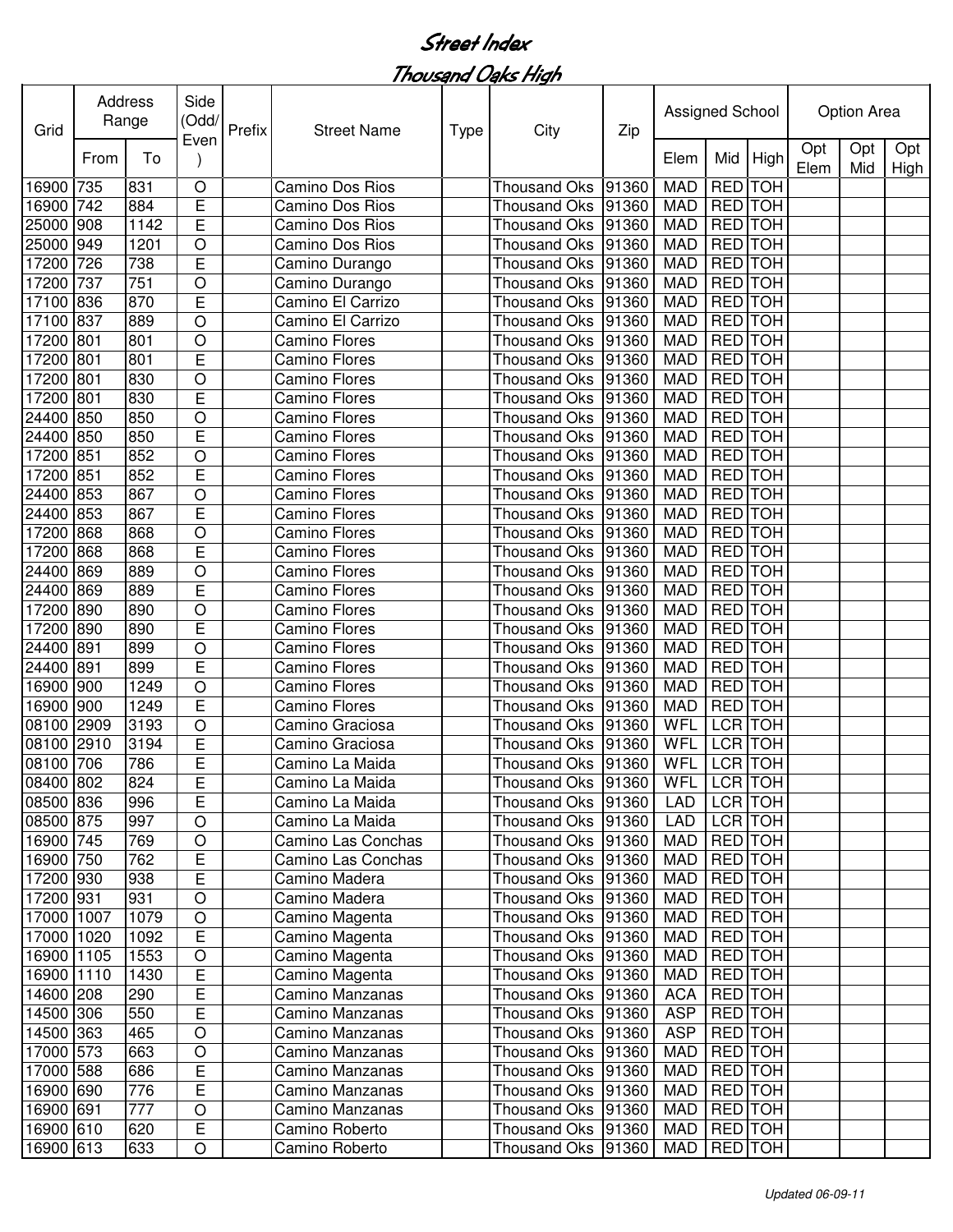| Opt<br>Opt<br>Opt<br>Mid<br>High<br>From<br>To<br>Elem<br>Mid<br>Elem<br>High<br>E<br>17000 636<br>Camino Rojo<br><b>MAD</b><br><b>RED</b> TOH<br>668<br><b>Thousand Oks</b><br>91360<br>661<br>$\circ$<br>RED TOH<br>637<br><b>MAD</b><br>17000<br>Camino Rojo<br>91360<br><b>Thousand Oks</b><br><b>RED</b> TOH<br>792<br>E<br>742<br><b>MAD</b><br>17200<br>Camino Santos Reyes<br>91360<br><b>Thousand Oks</b><br><b>RED TOH</b><br>17200<br>835<br>$\circ$<br><b>MAD</b><br>781<br>91360<br>Camino Santos Reyes<br><b>Thousand Oks</b><br><b>RED</b> TOH<br>751<br>751<br>$\circ$<br>Camino Valles<br>17200<br><b>Thousand Oks</b><br>91360<br><b>MAD</b><br>E<br><b>RED</b> TOH<br>17200<br>752<br>756<br><b>Camino Valles</b><br><b>Thousand Oks</b><br>91360<br><b>MAD</b><br><b>RED</b> TOH<br>E<br>602<br>Camino Verde<br><b>MAD</b><br>17000<br>692<br><b>Thousand Oks</b><br>91360<br><b>RED</b> TOH<br>17000<br>603<br>679<br><b>MAD</b><br>O<br>Camino Verde<br><b>Thousand Oks</b><br>91360<br>E<br><b>RED</b> TOH<br><b>ASP</b><br>14500<br>1508<br>1852<br><b>Thousand Oks</b><br>91360<br>Campbell<br>Ave<br><b>RED</b> TOH<br>14500<br>1509<br>1895<br>$\circ$<br>91360<br><b>ASP</b><br>Campbell<br><b>Thousand Oks</b><br>Ave<br><b>RED</b> TOH<br><b>ASP</b><br>14400<br>1903<br>1993<br>$\circ$<br><b>Thousand Oks</b><br>91360<br>Campbell<br>Ave<br><b>RED</b> TOH<br>E<br><b>ASP</b><br>14400<br>1904<br>1992<br>Campbell<br><b>Thousand Oks</b><br>91360<br>Ave<br><b>TOH</b><br>E<br><b>ASP</b><br><b>RED</b><br>14100<br>2014<br><b>Thousand Oks</b><br>91360<br>2000<br>Campbell<br>Ave<br><b>TOH</b><br><b>ASP</b><br><b>RED</b><br>14100<br>2001<br>2021<br>O<br>91360<br>Campbell<br>Ave<br><b>Thousand Oks</b><br><b>TOH</b><br><b>RED</b><br>E<br><b>WWD</b><br>26200<br>3254<br>3898<br>Dr<br>91360<br><b>Thousand Oks</b><br>Campus<br><b>WWD</b><br><b>TOH</b><br>3257<br><b>RED</b><br>26200<br>3885<br>O<br>91360<br>Dr<br><b>Thousand Oks</b><br>Campus<br>E<br>WFL<br><b>LCR</b><br><b>TOH</b><br>12800<br>Ct<br>24<br>32<br>91360<br>Canfield<br><b>Thousand Oks</b><br>41<br>LCR TOH<br>12800 25<br>$\circ$<br>Ct<br>91360<br>WFL<br>Canfield<br><b>Thousand Oks</b><br>E<br>St<br>RED TOH<br>11900 2750<br>3044<br><b>WWD</b><br>91360<br>Canna<br><b>Thousand Oks</b><br><b>RED</b> TOH<br>St<br>O<br><b>WWD</b><br>11900<br>2841<br>3045<br>91360<br>Canna<br><b>Thousand Oks</b><br>E<br>St<br>LCR TOH<br>07500<br>76<br>WFL<br>l6<br>91360<br>Cantera<br><b>Thousand Oks</b><br>$\circ$<br>LCR TOH<br>07500<br>77<br>St<br>WFL<br>91360<br>17<br>Cantera<br><b>Thousand Oks</b><br>LCR TOH<br>O<br><b>WFL</b><br>07700<br>1125<br>1157<br>Ct<br>91360<br><b>Thousand Oks</b><br>Canyon Crest<br>E<br>1132<br>WFL<br>LCR TOH<br>07700<br>1156<br>Ct<br><b>Thousand Oks</b><br>Canyon Crest<br>91360<br>Ē<br><b>RED</b> TOH<br>17400<br>388<br>620<br>Canyon Vista<br>Newbury Park<br>91320<br><b>MAD</b><br>Dr<br>O<br>RED TOH<br>17400<br>477<br>611<br>Newbury Park<br>91320<br><b>MAD</b><br>Canyon Vista<br>Dr<br>E<br>St<br><b>ACA</b><br>RED TOH<br>SEQ NPH<br>19800<br>358<br>Newbury Park<br>91320<br>158<br>Capitan<br>$\circ$<br>St<br><b>ACA</b><br>RED TOH<br><b>SEQ NPH</b><br>19800<br>257<br>Newbury Park<br>91320<br>359<br>Capitan<br>E<br>St<br><b>ASP</b><br>RED TOH<br><b>SEQ NPH</b><br>18900<br>726<br>794<br>Newbury Park<br>91320<br>Capitan<br>19400<br>E<br>St<br><b>ASP</b><br>RED TOH<br><b>SEQ NPH</b><br>804<br>890<br>Newbury Park<br>91320<br>Capitan<br><b>ASP</b><br><b>RED</b> TOH<br><b>SEQ NPH</b><br>19400 811<br>873<br>$\circ$<br>St<br>91320<br>Newbury Park<br>Capitan<br>08200 3113<br>WFL LCR TOH<br>3259<br>Dr<br>Thousand Oks 91360<br>$\bigcirc$<br>Carlton<br>08200 3130<br>E<br>Dr<br>LCR TOH<br>3250<br><b>WFL</b><br>Carlton<br>Thousand Oks<br>91360<br>19400 14<br>Ct<br>RED TOH<br>75<br>$\mathsf O$<br>Castillian<br>Newbury Park<br><b>ASP</b><br>SEQ NPH<br>91320<br>19400 14<br>$\overline{74}$<br>$\overline{\text{C}t}$<br>E<br>Newbury Park<br><b>ASP</b><br>RED TOH<br><b>SEQ NPH</b><br>Castillian<br>91320<br>99<br><b>RED</b> TOH<br><b>ASP</b><br><b>SEQ NPH</b><br>19400 99<br>$\bigcirc$<br>Castillian<br>Newbury Park<br>91320<br>Ave<br><b>RED</b> TOH<br>12000 2621<br>Cir<br><b>WWD</b><br>2687<br>$\bigcirc$<br>Castillo<br><b>Thousand Oks</b><br>91360<br><b>RED</b> TOH<br>E<br>Cir<br><b>WWD</b><br>12000 2642<br>2682<br>Castillo<br><b>Thousand Oks</b><br>91360<br>E<br>Newbury Park<br>RED TOH<br>SEQ NPH<br>19400 10<br>72<br><b>Cedar Crest</b><br>Ct<br>91320<br><b>ASP</b><br>Ct<br>RED TOH<br>19400 11<br>Newbury Park<br><b>ASP</b><br>SEQ NPH<br>73<br>O<br>91320<br><b>Cedar Crest</b><br>E<br><b>WWD</b><br>RED TOH<br>25500 152<br>272<br>Cedar Heights<br><b>Thousand Oks</b><br>Dr<br>91360<br><b>Thousand Oks</b><br>RED TOH<br>25500 153<br>O<br>91360<br><b>WWD</b><br>239<br>Cedar Heights<br>Dr<br>Newbury Park<br>19800 795<br>$\circ$<br>Ct<br>91320<br><b>ACA</b><br>RED TOH<br>SEQ NPH<br>813<br>Chaparral<br>19800 806<br>E<br>Ct<br>RED TOH<br>SEQ NPH<br>812<br>Newbury Park<br>91320<br><b>ACA</b><br>Chaparral<br>E<br>18900 110<br>Newbury Park<br><b>ASP</b><br>RED TOH<br>SEQ NPH<br>Charro<br>91320<br>342<br>Ave<br>18900 111<br>$\bigcirc$<br>Newbury Park<br>RED TOH<br>SEQ NPH<br>331<br>Charro<br>91320<br><b>ASP</b><br>Ave<br>E<br>WFL<br>LCR TOH<br>07700 1018<br>1066<br>Ct<br><b>Thousand Oks</b><br>91360<br>Chatham<br>LCR TOH<br>07700 1019<br>$\circ$<br>Ct<br>WFL<br>1051<br>91360<br>Chatham<br><b>Thousand Oks</b><br>10100 824<br>E<br>Cir<br>RED TOH<br>Thousand Oks<br><b>GLN</b><br>890<br>Chelterham<br>91360<br>10100 831<br>$\bigcirc$<br>891<br>Cir<br>RED TOH<br>Chelterham<br><b>Thousand Oks</b><br>91360<br><b>GLN</b><br>10000 1095<br>$\circ$<br>Chelterham<br>Cir<br>RED TOH<br>1095<br>Thousand Oks   91360<br><b>GLN</b> | Grid | Address | Range | Side<br>(Odd/ | Prefix | <b>Street Name</b> | <b>Type</b> | City | Zip | Assigned School |  | Option Area |  |
|---------------------------------------------------------------------------------------------------------------------------------------------------------------------------------------------------------------------------------------------------------------------------------------------------------------------------------------------------------------------------------------------------------------------------------------------------------------------------------------------------------------------------------------------------------------------------------------------------------------------------------------------------------------------------------------------------------------------------------------------------------------------------------------------------------------------------------------------------------------------------------------------------------------------------------------------------------------------------------------------------------------------------------------------------------------------------------------------------------------------------------------------------------------------------------------------------------------------------------------------------------------------------------------------------------------------------------------------------------------------------------------------------------------------------------------------------------------------------------------------------------------------------------------------------------------------------------------------------------------------------------------------------------------------------------------------------------------------------------------------------------------------------------------------------------------------------------------------------------------------------------------------------------------------------------------------------------------------------------------------------------------------------------------------------------------------------------------------------------------------------------------------------------------------------------------------------------------------------------------------------------------------------------------------------------------------------------------------------------------------------------------------------------------------------------------------------------------------------------------------------------------------------------------------------------------------------------------------------------------------------------------------------------------------------------------------------------------------------------------------------------------------------------------------------------------------------------------------------------------------------------------------------------------------------------------------------------------------------------------------------------------------------------------------------------------------------------------------------------------------------------------------------------------------------------------------------------------------------------------------------------------------------------------------------------------------------------------------------------------------------------------------------------------------------------------------------------------------------------------------------------------------------------------------------------------------------------------------------------------------------------------------------------------------------------------------------------------------------------------------------------------------------------------------------------------------------------------------------------------------------------------------------------------------------------------------------------------------------------------------------------------------------------------------------------------------------------------------------------------------------------------------------------------------------------------------------------------------------------------------------------------------------------------------------------------------------------------------------------------------------------------------------------------------------------------------------------------------------------------------------------------------------------------------------------------------------------------------------------------------------------------------------------------------------------------------------------------------------------------------------------------------------------------------------------------------------------------------------------------------------------------------------------------------------------------------------------------------------------------------------------------------------------------------------------------------------------------------------------------------------------------------------------------------------------------------------------------------------------------------------------------------------------------------------------------------------------------------------------------------------------------------------------------------------------------------------------------------------------------------------------------------------------------------------------------------------------------------------------------------------------------------------------------------------------------------------------------------------------------------------------------------------------------------------------------------------------------------------------------------------------------------------------------------------|------|---------|-------|---------------|--------|--------------------|-------------|------|-----|-----------------|--|-------------|--|
|                                                                                                                                                                                                                                                                                                                                                                                                                                                                                                                                                                                                                                                                                                                                                                                                                                                                                                                                                                                                                                                                                                                                                                                                                                                                                                                                                                                                                                                                                                                                                                                                                                                                                                                                                                                                                                                                                                                                                                                                                                                                                                                                                                                                                                                                                                                                                                                                                                                                                                                                                                                                                                                                                                                                                                                                                                                                                                                                                                                                                                                                                                                                                                                                                                                                                                                                                                                                                                                                                                                                                                                                                                                                                                                                                                                                                                                                                                                                                                                                                                                                                                                                                                                                                                                                                                                                                                                                                                                                                                                                                                                                                                                                                                                                                                                                                                                                                                                                                                                                                                                                                                                                                                                                                                                                                                                                                                                                                                                                                                                                                                                                                                                                                                                                                                                                                                                                                                                           |      |         |       | Even          |        |                    |             |      |     |                 |  |             |  |
|                                                                                                                                                                                                                                                                                                                                                                                                                                                                                                                                                                                                                                                                                                                                                                                                                                                                                                                                                                                                                                                                                                                                                                                                                                                                                                                                                                                                                                                                                                                                                                                                                                                                                                                                                                                                                                                                                                                                                                                                                                                                                                                                                                                                                                                                                                                                                                                                                                                                                                                                                                                                                                                                                                                                                                                                                                                                                                                                                                                                                                                                                                                                                                                                                                                                                                                                                                                                                                                                                                                                                                                                                                                                                                                                                                                                                                                                                                                                                                                                                                                                                                                                                                                                                                                                                                                                                                                                                                                                                                                                                                                                                                                                                                                                                                                                                                                                                                                                                                                                                                                                                                                                                                                                                                                                                                                                                                                                                                                                                                                                                                                                                                                                                                                                                                                                                                                                                                                           |      |         |       |               |        |                    |             |      |     |                 |  |             |  |
|                                                                                                                                                                                                                                                                                                                                                                                                                                                                                                                                                                                                                                                                                                                                                                                                                                                                                                                                                                                                                                                                                                                                                                                                                                                                                                                                                                                                                                                                                                                                                                                                                                                                                                                                                                                                                                                                                                                                                                                                                                                                                                                                                                                                                                                                                                                                                                                                                                                                                                                                                                                                                                                                                                                                                                                                                                                                                                                                                                                                                                                                                                                                                                                                                                                                                                                                                                                                                                                                                                                                                                                                                                                                                                                                                                                                                                                                                                                                                                                                                                                                                                                                                                                                                                                                                                                                                                                                                                                                                                                                                                                                                                                                                                                                                                                                                                                                                                                                                                                                                                                                                                                                                                                                                                                                                                                                                                                                                                                                                                                                                                                                                                                                                                                                                                                                                                                                                                                           |      |         |       |               |        |                    |             |      |     |                 |  |             |  |
|                                                                                                                                                                                                                                                                                                                                                                                                                                                                                                                                                                                                                                                                                                                                                                                                                                                                                                                                                                                                                                                                                                                                                                                                                                                                                                                                                                                                                                                                                                                                                                                                                                                                                                                                                                                                                                                                                                                                                                                                                                                                                                                                                                                                                                                                                                                                                                                                                                                                                                                                                                                                                                                                                                                                                                                                                                                                                                                                                                                                                                                                                                                                                                                                                                                                                                                                                                                                                                                                                                                                                                                                                                                                                                                                                                                                                                                                                                                                                                                                                                                                                                                                                                                                                                                                                                                                                                                                                                                                                                                                                                                                                                                                                                                                                                                                                                                                                                                                                                                                                                                                                                                                                                                                                                                                                                                                                                                                                                                                                                                                                                                                                                                                                                                                                                                                                                                                                                                           |      |         |       |               |        |                    |             |      |     |                 |  |             |  |
|                                                                                                                                                                                                                                                                                                                                                                                                                                                                                                                                                                                                                                                                                                                                                                                                                                                                                                                                                                                                                                                                                                                                                                                                                                                                                                                                                                                                                                                                                                                                                                                                                                                                                                                                                                                                                                                                                                                                                                                                                                                                                                                                                                                                                                                                                                                                                                                                                                                                                                                                                                                                                                                                                                                                                                                                                                                                                                                                                                                                                                                                                                                                                                                                                                                                                                                                                                                                                                                                                                                                                                                                                                                                                                                                                                                                                                                                                                                                                                                                                                                                                                                                                                                                                                                                                                                                                                                                                                                                                                                                                                                                                                                                                                                                                                                                                                                                                                                                                                                                                                                                                                                                                                                                                                                                                                                                                                                                                                                                                                                                                                                                                                                                                                                                                                                                                                                                                                                           |      |         |       |               |        |                    |             |      |     |                 |  |             |  |
|                                                                                                                                                                                                                                                                                                                                                                                                                                                                                                                                                                                                                                                                                                                                                                                                                                                                                                                                                                                                                                                                                                                                                                                                                                                                                                                                                                                                                                                                                                                                                                                                                                                                                                                                                                                                                                                                                                                                                                                                                                                                                                                                                                                                                                                                                                                                                                                                                                                                                                                                                                                                                                                                                                                                                                                                                                                                                                                                                                                                                                                                                                                                                                                                                                                                                                                                                                                                                                                                                                                                                                                                                                                                                                                                                                                                                                                                                                                                                                                                                                                                                                                                                                                                                                                                                                                                                                                                                                                                                                                                                                                                                                                                                                                                                                                                                                                                                                                                                                                                                                                                                                                                                                                                                                                                                                                                                                                                                                                                                                                                                                                                                                                                                                                                                                                                                                                                                                                           |      |         |       |               |        |                    |             |      |     |                 |  |             |  |
|                                                                                                                                                                                                                                                                                                                                                                                                                                                                                                                                                                                                                                                                                                                                                                                                                                                                                                                                                                                                                                                                                                                                                                                                                                                                                                                                                                                                                                                                                                                                                                                                                                                                                                                                                                                                                                                                                                                                                                                                                                                                                                                                                                                                                                                                                                                                                                                                                                                                                                                                                                                                                                                                                                                                                                                                                                                                                                                                                                                                                                                                                                                                                                                                                                                                                                                                                                                                                                                                                                                                                                                                                                                                                                                                                                                                                                                                                                                                                                                                                                                                                                                                                                                                                                                                                                                                                                                                                                                                                                                                                                                                                                                                                                                                                                                                                                                                                                                                                                                                                                                                                                                                                                                                                                                                                                                                                                                                                                                                                                                                                                                                                                                                                                                                                                                                                                                                                                                           |      |         |       |               |        |                    |             |      |     |                 |  |             |  |
|                                                                                                                                                                                                                                                                                                                                                                                                                                                                                                                                                                                                                                                                                                                                                                                                                                                                                                                                                                                                                                                                                                                                                                                                                                                                                                                                                                                                                                                                                                                                                                                                                                                                                                                                                                                                                                                                                                                                                                                                                                                                                                                                                                                                                                                                                                                                                                                                                                                                                                                                                                                                                                                                                                                                                                                                                                                                                                                                                                                                                                                                                                                                                                                                                                                                                                                                                                                                                                                                                                                                                                                                                                                                                                                                                                                                                                                                                                                                                                                                                                                                                                                                                                                                                                                                                                                                                                                                                                                                                                                                                                                                                                                                                                                                                                                                                                                                                                                                                                                                                                                                                                                                                                                                                                                                                                                                                                                                                                                                                                                                                                                                                                                                                                                                                                                                                                                                                                                           |      |         |       |               |        |                    |             |      |     |                 |  |             |  |
|                                                                                                                                                                                                                                                                                                                                                                                                                                                                                                                                                                                                                                                                                                                                                                                                                                                                                                                                                                                                                                                                                                                                                                                                                                                                                                                                                                                                                                                                                                                                                                                                                                                                                                                                                                                                                                                                                                                                                                                                                                                                                                                                                                                                                                                                                                                                                                                                                                                                                                                                                                                                                                                                                                                                                                                                                                                                                                                                                                                                                                                                                                                                                                                                                                                                                                                                                                                                                                                                                                                                                                                                                                                                                                                                                                                                                                                                                                                                                                                                                                                                                                                                                                                                                                                                                                                                                                                                                                                                                                                                                                                                                                                                                                                                                                                                                                                                                                                                                                                                                                                                                                                                                                                                                                                                                                                                                                                                                                                                                                                                                                                                                                                                                                                                                                                                                                                                                                                           |      |         |       |               |        |                    |             |      |     |                 |  |             |  |
|                                                                                                                                                                                                                                                                                                                                                                                                                                                                                                                                                                                                                                                                                                                                                                                                                                                                                                                                                                                                                                                                                                                                                                                                                                                                                                                                                                                                                                                                                                                                                                                                                                                                                                                                                                                                                                                                                                                                                                                                                                                                                                                                                                                                                                                                                                                                                                                                                                                                                                                                                                                                                                                                                                                                                                                                                                                                                                                                                                                                                                                                                                                                                                                                                                                                                                                                                                                                                                                                                                                                                                                                                                                                                                                                                                                                                                                                                                                                                                                                                                                                                                                                                                                                                                                                                                                                                                                                                                                                                                                                                                                                                                                                                                                                                                                                                                                                                                                                                                                                                                                                                                                                                                                                                                                                                                                                                                                                                                                                                                                                                                                                                                                                                                                                                                                                                                                                                                                           |      |         |       |               |        |                    |             |      |     |                 |  |             |  |
|                                                                                                                                                                                                                                                                                                                                                                                                                                                                                                                                                                                                                                                                                                                                                                                                                                                                                                                                                                                                                                                                                                                                                                                                                                                                                                                                                                                                                                                                                                                                                                                                                                                                                                                                                                                                                                                                                                                                                                                                                                                                                                                                                                                                                                                                                                                                                                                                                                                                                                                                                                                                                                                                                                                                                                                                                                                                                                                                                                                                                                                                                                                                                                                                                                                                                                                                                                                                                                                                                                                                                                                                                                                                                                                                                                                                                                                                                                                                                                                                                                                                                                                                                                                                                                                                                                                                                                                                                                                                                                                                                                                                                                                                                                                                                                                                                                                                                                                                                                                                                                                                                                                                                                                                                                                                                                                                                                                                                                                                                                                                                                                                                                                                                                                                                                                                                                                                                                                           |      |         |       |               |        |                    |             |      |     |                 |  |             |  |
|                                                                                                                                                                                                                                                                                                                                                                                                                                                                                                                                                                                                                                                                                                                                                                                                                                                                                                                                                                                                                                                                                                                                                                                                                                                                                                                                                                                                                                                                                                                                                                                                                                                                                                                                                                                                                                                                                                                                                                                                                                                                                                                                                                                                                                                                                                                                                                                                                                                                                                                                                                                                                                                                                                                                                                                                                                                                                                                                                                                                                                                                                                                                                                                                                                                                                                                                                                                                                                                                                                                                                                                                                                                                                                                                                                                                                                                                                                                                                                                                                                                                                                                                                                                                                                                                                                                                                                                                                                                                                                                                                                                                                                                                                                                                                                                                                                                                                                                                                                                                                                                                                                                                                                                                                                                                                                                                                                                                                                                                                                                                                                                                                                                                                                                                                                                                                                                                                                                           |      |         |       |               |        |                    |             |      |     |                 |  |             |  |
|                                                                                                                                                                                                                                                                                                                                                                                                                                                                                                                                                                                                                                                                                                                                                                                                                                                                                                                                                                                                                                                                                                                                                                                                                                                                                                                                                                                                                                                                                                                                                                                                                                                                                                                                                                                                                                                                                                                                                                                                                                                                                                                                                                                                                                                                                                                                                                                                                                                                                                                                                                                                                                                                                                                                                                                                                                                                                                                                                                                                                                                                                                                                                                                                                                                                                                                                                                                                                                                                                                                                                                                                                                                                                                                                                                                                                                                                                                                                                                                                                                                                                                                                                                                                                                                                                                                                                                                                                                                                                                                                                                                                                                                                                                                                                                                                                                                                                                                                                                                                                                                                                                                                                                                                                                                                                                                                                                                                                                                                                                                                                                                                                                                                                                                                                                                                                                                                                                                           |      |         |       |               |        |                    |             |      |     |                 |  |             |  |
|                                                                                                                                                                                                                                                                                                                                                                                                                                                                                                                                                                                                                                                                                                                                                                                                                                                                                                                                                                                                                                                                                                                                                                                                                                                                                                                                                                                                                                                                                                                                                                                                                                                                                                                                                                                                                                                                                                                                                                                                                                                                                                                                                                                                                                                                                                                                                                                                                                                                                                                                                                                                                                                                                                                                                                                                                                                                                                                                                                                                                                                                                                                                                                                                                                                                                                                                                                                                                                                                                                                                                                                                                                                                                                                                                                                                                                                                                                                                                                                                                                                                                                                                                                                                                                                                                                                                                                                                                                                                                                                                                                                                                                                                                                                                                                                                                                                                                                                                                                                                                                                                                                                                                                                                                                                                                                                                                                                                                                                                                                                                                                                                                                                                                                                                                                                                                                                                                                                           |      |         |       |               |        |                    |             |      |     |                 |  |             |  |
|                                                                                                                                                                                                                                                                                                                                                                                                                                                                                                                                                                                                                                                                                                                                                                                                                                                                                                                                                                                                                                                                                                                                                                                                                                                                                                                                                                                                                                                                                                                                                                                                                                                                                                                                                                                                                                                                                                                                                                                                                                                                                                                                                                                                                                                                                                                                                                                                                                                                                                                                                                                                                                                                                                                                                                                                                                                                                                                                                                                                                                                                                                                                                                                                                                                                                                                                                                                                                                                                                                                                                                                                                                                                                                                                                                                                                                                                                                                                                                                                                                                                                                                                                                                                                                                                                                                                                                                                                                                                                                                                                                                                                                                                                                                                                                                                                                                                                                                                                                                                                                                                                                                                                                                                                                                                                                                                                                                                                                                                                                                                                                                                                                                                                                                                                                                                                                                                                                                           |      |         |       |               |        |                    |             |      |     |                 |  |             |  |
|                                                                                                                                                                                                                                                                                                                                                                                                                                                                                                                                                                                                                                                                                                                                                                                                                                                                                                                                                                                                                                                                                                                                                                                                                                                                                                                                                                                                                                                                                                                                                                                                                                                                                                                                                                                                                                                                                                                                                                                                                                                                                                                                                                                                                                                                                                                                                                                                                                                                                                                                                                                                                                                                                                                                                                                                                                                                                                                                                                                                                                                                                                                                                                                                                                                                                                                                                                                                                                                                                                                                                                                                                                                                                                                                                                                                                                                                                                                                                                                                                                                                                                                                                                                                                                                                                                                                                                                                                                                                                                                                                                                                                                                                                                                                                                                                                                                                                                                                                                                                                                                                                                                                                                                                                                                                                                                                                                                                                                                                                                                                                                                                                                                                                                                                                                                                                                                                                                                           |      |         |       |               |        |                    |             |      |     |                 |  |             |  |
|                                                                                                                                                                                                                                                                                                                                                                                                                                                                                                                                                                                                                                                                                                                                                                                                                                                                                                                                                                                                                                                                                                                                                                                                                                                                                                                                                                                                                                                                                                                                                                                                                                                                                                                                                                                                                                                                                                                                                                                                                                                                                                                                                                                                                                                                                                                                                                                                                                                                                                                                                                                                                                                                                                                                                                                                                                                                                                                                                                                                                                                                                                                                                                                                                                                                                                                                                                                                                                                                                                                                                                                                                                                                                                                                                                                                                                                                                                                                                                                                                                                                                                                                                                                                                                                                                                                                                                                                                                                                                                                                                                                                                                                                                                                                                                                                                                                                                                                                                                                                                                                                                                                                                                                                                                                                                                                                                                                                                                                                                                                                                                                                                                                                                                                                                                                                                                                                                                                           |      |         |       |               |        |                    |             |      |     |                 |  |             |  |
|                                                                                                                                                                                                                                                                                                                                                                                                                                                                                                                                                                                                                                                                                                                                                                                                                                                                                                                                                                                                                                                                                                                                                                                                                                                                                                                                                                                                                                                                                                                                                                                                                                                                                                                                                                                                                                                                                                                                                                                                                                                                                                                                                                                                                                                                                                                                                                                                                                                                                                                                                                                                                                                                                                                                                                                                                                                                                                                                                                                                                                                                                                                                                                                                                                                                                                                                                                                                                                                                                                                                                                                                                                                                                                                                                                                                                                                                                                                                                                                                                                                                                                                                                                                                                                                                                                                                                                                                                                                                                                                                                                                                                                                                                                                                                                                                                                                                                                                                                                                                                                                                                                                                                                                                                                                                                                                                                                                                                                                                                                                                                                                                                                                                                                                                                                                                                                                                                                                           |      |         |       |               |        |                    |             |      |     |                 |  |             |  |
|                                                                                                                                                                                                                                                                                                                                                                                                                                                                                                                                                                                                                                                                                                                                                                                                                                                                                                                                                                                                                                                                                                                                                                                                                                                                                                                                                                                                                                                                                                                                                                                                                                                                                                                                                                                                                                                                                                                                                                                                                                                                                                                                                                                                                                                                                                                                                                                                                                                                                                                                                                                                                                                                                                                                                                                                                                                                                                                                                                                                                                                                                                                                                                                                                                                                                                                                                                                                                                                                                                                                                                                                                                                                                                                                                                                                                                                                                                                                                                                                                                                                                                                                                                                                                                                                                                                                                                                                                                                                                                                                                                                                                                                                                                                                                                                                                                                                                                                                                                                                                                                                                                                                                                                                                                                                                                                                                                                                                                                                                                                                                                                                                                                                                                                                                                                                                                                                                                                           |      |         |       |               |        |                    |             |      |     |                 |  |             |  |
|                                                                                                                                                                                                                                                                                                                                                                                                                                                                                                                                                                                                                                                                                                                                                                                                                                                                                                                                                                                                                                                                                                                                                                                                                                                                                                                                                                                                                                                                                                                                                                                                                                                                                                                                                                                                                                                                                                                                                                                                                                                                                                                                                                                                                                                                                                                                                                                                                                                                                                                                                                                                                                                                                                                                                                                                                                                                                                                                                                                                                                                                                                                                                                                                                                                                                                                                                                                                                                                                                                                                                                                                                                                                                                                                                                                                                                                                                                                                                                                                                                                                                                                                                                                                                                                                                                                                                                                                                                                                                                                                                                                                                                                                                                                                                                                                                                                                                                                                                                                                                                                                                                                                                                                                                                                                                                                                                                                                                                                                                                                                                                                                                                                                                                                                                                                                                                                                                                                           |      |         |       |               |        |                    |             |      |     |                 |  |             |  |
|                                                                                                                                                                                                                                                                                                                                                                                                                                                                                                                                                                                                                                                                                                                                                                                                                                                                                                                                                                                                                                                                                                                                                                                                                                                                                                                                                                                                                                                                                                                                                                                                                                                                                                                                                                                                                                                                                                                                                                                                                                                                                                                                                                                                                                                                                                                                                                                                                                                                                                                                                                                                                                                                                                                                                                                                                                                                                                                                                                                                                                                                                                                                                                                                                                                                                                                                                                                                                                                                                                                                                                                                                                                                                                                                                                                                                                                                                                                                                                                                                                                                                                                                                                                                                                                                                                                                                                                                                                                                                                                                                                                                                                                                                                                                                                                                                                                                                                                                                                                                                                                                                                                                                                                                                                                                                                                                                                                                                                                                                                                                                                                                                                                                                                                                                                                                                                                                                                                           |      |         |       |               |        |                    |             |      |     |                 |  |             |  |
|                                                                                                                                                                                                                                                                                                                                                                                                                                                                                                                                                                                                                                                                                                                                                                                                                                                                                                                                                                                                                                                                                                                                                                                                                                                                                                                                                                                                                                                                                                                                                                                                                                                                                                                                                                                                                                                                                                                                                                                                                                                                                                                                                                                                                                                                                                                                                                                                                                                                                                                                                                                                                                                                                                                                                                                                                                                                                                                                                                                                                                                                                                                                                                                                                                                                                                                                                                                                                                                                                                                                                                                                                                                                                                                                                                                                                                                                                                                                                                                                                                                                                                                                                                                                                                                                                                                                                                                                                                                                                                                                                                                                                                                                                                                                                                                                                                                                                                                                                                                                                                                                                                                                                                                                                                                                                                                                                                                                                                                                                                                                                                                                                                                                                                                                                                                                                                                                                                                           |      |         |       |               |        |                    |             |      |     |                 |  |             |  |
|                                                                                                                                                                                                                                                                                                                                                                                                                                                                                                                                                                                                                                                                                                                                                                                                                                                                                                                                                                                                                                                                                                                                                                                                                                                                                                                                                                                                                                                                                                                                                                                                                                                                                                                                                                                                                                                                                                                                                                                                                                                                                                                                                                                                                                                                                                                                                                                                                                                                                                                                                                                                                                                                                                                                                                                                                                                                                                                                                                                                                                                                                                                                                                                                                                                                                                                                                                                                                                                                                                                                                                                                                                                                                                                                                                                                                                                                                                                                                                                                                                                                                                                                                                                                                                                                                                                                                                                                                                                                                                                                                                                                                                                                                                                                                                                                                                                                                                                                                                                                                                                                                                                                                                                                                                                                                                                                                                                                                                                                                                                                                                                                                                                                                                                                                                                                                                                                                                                           |      |         |       |               |        |                    |             |      |     |                 |  |             |  |
|                                                                                                                                                                                                                                                                                                                                                                                                                                                                                                                                                                                                                                                                                                                                                                                                                                                                                                                                                                                                                                                                                                                                                                                                                                                                                                                                                                                                                                                                                                                                                                                                                                                                                                                                                                                                                                                                                                                                                                                                                                                                                                                                                                                                                                                                                                                                                                                                                                                                                                                                                                                                                                                                                                                                                                                                                                                                                                                                                                                                                                                                                                                                                                                                                                                                                                                                                                                                                                                                                                                                                                                                                                                                                                                                                                                                                                                                                                                                                                                                                                                                                                                                                                                                                                                                                                                                                                                                                                                                                                                                                                                                                                                                                                                                                                                                                                                                                                                                                                                                                                                                                                                                                                                                                                                                                                                                                                                                                                                                                                                                                                                                                                                                                                                                                                                                                                                                                                                           |      |         |       |               |        |                    |             |      |     |                 |  |             |  |
|                                                                                                                                                                                                                                                                                                                                                                                                                                                                                                                                                                                                                                                                                                                                                                                                                                                                                                                                                                                                                                                                                                                                                                                                                                                                                                                                                                                                                                                                                                                                                                                                                                                                                                                                                                                                                                                                                                                                                                                                                                                                                                                                                                                                                                                                                                                                                                                                                                                                                                                                                                                                                                                                                                                                                                                                                                                                                                                                                                                                                                                                                                                                                                                                                                                                                                                                                                                                                                                                                                                                                                                                                                                                                                                                                                                                                                                                                                                                                                                                                                                                                                                                                                                                                                                                                                                                                                                                                                                                                                                                                                                                                                                                                                                                                                                                                                                                                                                                                                                                                                                                                                                                                                                                                                                                                                                                                                                                                                                                                                                                                                                                                                                                                                                                                                                                                                                                                                                           |      |         |       |               |        |                    |             |      |     |                 |  |             |  |
|                                                                                                                                                                                                                                                                                                                                                                                                                                                                                                                                                                                                                                                                                                                                                                                                                                                                                                                                                                                                                                                                                                                                                                                                                                                                                                                                                                                                                                                                                                                                                                                                                                                                                                                                                                                                                                                                                                                                                                                                                                                                                                                                                                                                                                                                                                                                                                                                                                                                                                                                                                                                                                                                                                                                                                                                                                                                                                                                                                                                                                                                                                                                                                                                                                                                                                                                                                                                                                                                                                                                                                                                                                                                                                                                                                                                                                                                                                                                                                                                                                                                                                                                                                                                                                                                                                                                                                                                                                                                                                                                                                                                                                                                                                                                                                                                                                                                                                                                                                                                                                                                                                                                                                                                                                                                                                                                                                                                                                                                                                                                                                                                                                                                                                                                                                                                                                                                                                                           |      |         |       |               |        |                    |             |      |     |                 |  |             |  |
|                                                                                                                                                                                                                                                                                                                                                                                                                                                                                                                                                                                                                                                                                                                                                                                                                                                                                                                                                                                                                                                                                                                                                                                                                                                                                                                                                                                                                                                                                                                                                                                                                                                                                                                                                                                                                                                                                                                                                                                                                                                                                                                                                                                                                                                                                                                                                                                                                                                                                                                                                                                                                                                                                                                                                                                                                                                                                                                                                                                                                                                                                                                                                                                                                                                                                                                                                                                                                                                                                                                                                                                                                                                                                                                                                                                                                                                                                                                                                                                                                                                                                                                                                                                                                                                                                                                                                                                                                                                                                                                                                                                                                                                                                                                                                                                                                                                                                                                                                                                                                                                                                                                                                                                                                                                                                                                                                                                                                                                                                                                                                                                                                                                                                                                                                                                                                                                                                                                           |      |         |       |               |        |                    |             |      |     |                 |  |             |  |
|                                                                                                                                                                                                                                                                                                                                                                                                                                                                                                                                                                                                                                                                                                                                                                                                                                                                                                                                                                                                                                                                                                                                                                                                                                                                                                                                                                                                                                                                                                                                                                                                                                                                                                                                                                                                                                                                                                                                                                                                                                                                                                                                                                                                                                                                                                                                                                                                                                                                                                                                                                                                                                                                                                                                                                                                                                                                                                                                                                                                                                                                                                                                                                                                                                                                                                                                                                                                                                                                                                                                                                                                                                                                                                                                                                                                                                                                                                                                                                                                                                                                                                                                                                                                                                                                                                                                                                                                                                                                                                                                                                                                                                                                                                                                                                                                                                                                                                                                                                                                                                                                                                                                                                                                                                                                                                                                                                                                                                                                                                                                                                                                                                                                                                                                                                                                                                                                                                                           |      |         |       |               |        |                    |             |      |     |                 |  |             |  |
|                                                                                                                                                                                                                                                                                                                                                                                                                                                                                                                                                                                                                                                                                                                                                                                                                                                                                                                                                                                                                                                                                                                                                                                                                                                                                                                                                                                                                                                                                                                                                                                                                                                                                                                                                                                                                                                                                                                                                                                                                                                                                                                                                                                                                                                                                                                                                                                                                                                                                                                                                                                                                                                                                                                                                                                                                                                                                                                                                                                                                                                                                                                                                                                                                                                                                                                                                                                                                                                                                                                                                                                                                                                                                                                                                                                                                                                                                                                                                                                                                                                                                                                                                                                                                                                                                                                                                                                                                                                                                                                                                                                                                                                                                                                                                                                                                                                                                                                                                                                                                                                                                                                                                                                                                                                                                                                                                                                                                                                                                                                                                                                                                                                                                                                                                                                                                                                                                                                           |      |         |       |               |        |                    |             |      |     |                 |  |             |  |
|                                                                                                                                                                                                                                                                                                                                                                                                                                                                                                                                                                                                                                                                                                                                                                                                                                                                                                                                                                                                                                                                                                                                                                                                                                                                                                                                                                                                                                                                                                                                                                                                                                                                                                                                                                                                                                                                                                                                                                                                                                                                                                                                                                                                                                                                                                                                                                                                                                                                                                                                                                                                                                                                                                                                                                                                                                                                                                                                                                                                                                                                                                                                                                                                                                                                                                                                                                                                                                                                                                                                                                                                                                                                                                                                                                                                                                                                                                                                                                                                                                                                                                                                                                                                                                                                                                                                                                                                                                                                                                                                                                                                                                                                                                                                                                                                                                                                                                                                                                                                                                                                                                                                                                                                                                                                                                                                                                                                                                                                                                                                                                                                                                                                                                                                                                                                                                                                                                                           |      |         |       |               |        |                    |             |      |     |                 |  |             |  |
|                                                                                                                                                                                                                                                                                                                                                                                                                                                                                                                                                                                                                                                                                                                                                                                                                                                                                                                                                                                                                                                                                                                                                                                                                                                                                                                                                                                                                                                                                                                                                                                                                                                                                                                                                                                                                                                                                                                                                                                                                                                                                                                                                                                                                                                                                                                                                                                                                                                                                                                                                                                                                                                                                                                                                                                                                                                                                                                                                                                                                                                                                                                                                                                                                                                                                                                                                                                                                                                                                                                                                                                                                                                                                                                                                                                                                                                                                                                                                                                                                                                                                                                                                                                                                                                                                                                                                                                                                                                                                                                                                                                                                                                                                                                                                                                                                                                                                                                                                                                                                                                                                                                                                                                                                                                                                                                                                                                                                                                                                                                                                                                                                                                                                                                                                                                                                                                                                                                           |      |         |       |               |        |                    |             |      |     |                 |  |             |  |
|                                                                                                                                                                                                                                                                                                                                                                                                                                                                                                                                                                                                                                                                                                                                                                                                                                                                                                                                                                                                                                                                                                                                                                                                                                                                                                                                                                                                                                                                                                                                                                                                                                                                                                                                                                                                                                                                                                                                                                                                                                                                                                                                                                                                                                                                                                                                                                                                                                                                                                                                                                                                                                                                                                                                                                                                                                                                                                                                                                                                                                                                                                                                                                                                                                                                                                                                                                                                                                                                                                                                                                                                                                                                                                                                                                                                                                                                                                                                                                                                                                                                                                                                                                                                                                                                                                                                                                                                                                                                                                                                                                                                                                                                                                                                                                                                                                                                                                                                                                                                                                                                                                                                                                                                                                                                                                                                                                                                                                                                                                                                                                                                                                                                                                                                                                                                                                                                                                                           |      |         |       |               |        |                    |             |      |     |                 |  |             |  |
|                                                                                                                                                                                                                                                                                                                                                                                                                                                                                                                                                                                                                                                                                                                                                                                                                                                                                                                                                                                                                                                                                                                                                                                                                                                                                                                                                                                                                                                                                                                                                                                                                                                                                                                                                                                                                                                                                                                                                                                                                                                                                                                                                                                                                                                                                                                                                                                                                                                                                                                                                                                                                                                                                                                                                                                                                                                                                                                                                                                                                                                                                                                                                                                                                                                                                                                                                                                                                                                                                                                                                                                                                                                                                                                                                                                                                                                                                                                                                                                                                                                                                                                                                                                                                                                                                                                                                                                                                                                                                                                                                                                                                                                                                                                                                                                                                                                                                                                                                                                                                                                                                                                                                                                                                                                                                                                                                                                                                                                                                                                                                                                                                                                                                                                                                                                                                                                                                                                           |      |         |       |               |        |                    |             |      |     |                 |  |             |  |
|                                                                                                                                                                                                                                                                                                                                                                                                                                                                                                                                                                                                                                                                                                                                                                                                                                                                                                                                                                                                                                                                                                                                                                                                                                                                                                                                                                                                                                                                                                                                                                                                                                                                                                                                                                                                                                                                                                                                                                                                                                                                                                                                                                                                                                                                                                                                                                                                                                                                                                                                                                                                                                                                                                                                                                                                                                                                                                                                                                                                                                                                                                                                                                                                                                                                                                                                                                                                                                                                                                                                                                                                                                                                                                                                                                                                                                                                                                                                                                                                                                                                                                                                                                                                                                                                                                                                                                                                                                                                                                                                                                                                                                                                                                                                                                                                                                                                                                                                                                                                                                                                                                                                                                                                                                                                                                                                                                                                                                                                                                                                                                                                                                                                                                                                                                                                                                                                                                                           |      |         |       |               |        |                    |             |      |     |                 |  |             |  |
|                                                                                                                                                                                                                                                                                                                                                                                                                                                                                                                                                                                                                                                                                                                                                                                                                                                                                                                                                                                                                                                                                                                                                                                                                                                                                                                                                                                                                                                                                                                                                                                                                                                                                                                                                                                                                                                                                                                                                                                                                                                                                                                                                                                                                                                                                                                                                                                                                                                                                                                                                                                                                                                                                                                                                                                                                                                                                                                                                                                                                                                                                                                                                                                                                                                                                                                                                                                                                                                                                                                                                                                                                                                                                                                                                                                                                                                                                                                                                                                                                                                                                                                                                                                                                                                                                                                                                                                                                                                                                                                                                                                                                                                                                                                                                                                                                                                                                                                                                                                                                                                                                                                                                                                                                                                                                                                                                                                                                                                                                                                                                                                                                                                                                                                                                                                                                                                                                                                           |      |         |       |               |        |                    |             |      |     |                 |  |             |  |
|                                                                                                                                                                                                                                                                                                                                                                                                                                                                                                                                                                                                                                                                                                                                                                                                                                                                                                                                                                                                                                                                                                                                                                                                                                                                                                                                                                                                                                                                                                                                                                                                                                                                                                                                                                                                                                                                                                                                                                                                                                                                                                                                                                                                                                                                                                                                                                                                                                                                                                                                                                                                                                                                                                                                                                                                                                                                                                                                                                                                                                                                                                                                                                                                                                                                                                                                                                                                                                                                                                                                                                                                                                                                                                                                                                                                                                                                                                                                                                                                                                                                                                                                                                                                                                                                                                                                                                                                                                                                                                                                                                                                                                                                                                                                                                                                                                                                                                                                                                                                                                                                                                                                                                                                                                                                                                                                                                                                                                                                                                                                                                                                                                                                                                                                                                                                                                                                                                                           |      |         |       |               |        |                    |             |      |     |                 |  |             |  |
|                                                                                                                                                                                                                                                                                                                                                                                                                                                                                                                                                                                                                                                                                                                                                                                                                                                                                                                                                                                                                                                                                                                                                                                                                                                                                                                                                                                                                                                                                                                                                                                                                                                                                                                                                                                                                                                                                                                                                                                                                                                                                                                                                                                                                                                                                                                                                                                                                                                                                                                                                                                                                                                                                                                                                                                                                                                                                                                                                                                                                                                                                                                                                                                                                                                                                                                                                                                                                                                                                                                                                                                                                                                                                                                                                                                                                                                                                                                                                                                                                                                                                                                                                                                                                                                                                                                                                                                                                                                                                                                                                                                                                                                                                                                                                                                                                                                                                                                                                                                                                                                                                                                                                                                                                                                                                                                                                                                                                                                                                                                                                                                                                                                                                                                                                                                                                                                                                                                           |      |         |       |               |        |                    |             |      |     |                 |  |             |  |
|                                                                                                                                                                                                                                                                                                                                                                                                                                                                                                                                                                                                                                                                                                                                                                                                                                                                                                                                                                                                                                                                                                                                                                                                                                                                                                                                                                                                                                                                                                                                                                                                                                                                                                                                                                                                                                                                                                                                                                                                                                                                                                                                                                                                                                                                                                                                                                                                                                                                                                                                                                                                                                                                                                                                                                                                                                                                                                                                                                                                                                                                                                                                                                                                                                                                                                                                                                                                                                                                                                                                                                                                                                                                                                                                                                                                                                                                                                                                                                                                                                                                                                                                                                                                                                                                                                                                                                                                                                                                                                                                                                                                                                                                                                                                                                                                                                                                                                                                                                                                                                                                                                                                                                                                                                                                                                                                                                                                                                                                                                                                                                                                                                                                                                                                                                                                                                                                                                                           |      |         |       |               |        |                    |             |      |     |                 |  |             |  |
|                                                                                                                                                                                                                                                                                                                                                                                                                                                                                                                                                                                                                                                                                                                                                                                                                                                                                                                                                                                                                                                                                                                                                                                                                                                                                                                                                                                                                                                                                                                                                                                                                                                                                                                                                                                                                                                                                                                                                                                                                                                                                                                                                                                                                                                                                                                                                                                                                                                                                                                                                                                                                                                                                                                                                                                                                                                                                                                                                                                                                                                                                                                                                                                                                                                                                                                                                                                                                                                                                                                                                                                                                                                                                                                                                                                                                                                                                                                                                                                                                                                                                                                                                                                                                                                                                                                                                                                                                                                                                                                                                                                                                                                                                                                                                                                                                                                                                                                                                                                                                                                                                                                                                                                                                                                                                                                                                                                                                                                                                                                                                                                                                                                                                                                                                                                                                                                                                                                           |      |         |       |               |        |                    |             |      |     |                 |  |             |  |
|                                                                                                                                                                                                                                                                                                                                                                                                                                                                                                                                                                                                                                                                                                                                                                                                                                                                                                                                                                                                                                                                                                                                                                                                                                                                                                                                                                                                                                                                                                                                                                                                                                                                                                                                                                                                                                                                                                                                                                                                                                                                                                                                                                                                                                                                                                                                                                                                                                                                                                                                                                                                                                                                                                                                                                                                                                                                                                                                                                                                                                                                                                                                                                                                                                                                                                                                                                                                                                                                                                                                                                                                                                                                                                                                                                                                                                                                                                                                                                                                                                                                                                                                                                                                                                                                                                                                                                                                                                                                                                                                                                                                                                                                                                                                                                                                                                                                                                                                                                                                                                                                                                                                                                                                                                                                                                                                                                                                                                                                                                                                                                                                                                                                                                                                                                                                                                                                                                                           |      |         |       |               |        |                    |             |      |     |                 |  |             |  |
|                                                                                                                                                                                                                                                                                                                                                                                                                                                                                                                                                                                                                                                                                                                                                                                                                                                                                                                                                                                                                                                                                                                                                                                                                                                                                                                                                                                                                                                                                                                                                                                                                                                                                                                                                                                                                                                                                                                                                                                                                                                                                                                                                                                                                                                                                                                                                                                                                                                                                                                                                                                                                                                                                                                                                                                                                                                                                                                                                                                                                                                                                                                                                                                                                                                                                                                                                                                                                                                                                                                                                                                                                                                                                                                                                                                                                                                                                                                                                                                                                                                                                                                                                                                                                                                                                                                                                                                                                                                                                                                                                                                                                                                                                                                                                                                                                                                                                                                                                                                                                                                                                                                                                                                                                                                                                                                                                                                                                                                                                                                                                                                                                                                                                                                                                                                                                                                                                                                           |      |         |       |               |        |                    |             |      |     |                 |  |             |  |
|                                                                                                                                                                                                                                                                                                                                                                                                                                                                                                                                                                                                                                                                                                                                                                                                                                                                                                                                                                                                                                                                                                                                                                                                                                                                                                                                                                                                                                                                                                                                                                                                                                                                                                                                                                                                                                                                                                                                                                                                                                                                                                                                                                                                                                                                                                                                                                                                                                                                                                                                                                                                                                                                                                                                                                                                                                                                                                                                                                                                                                                                                                                                                                                                                                                                                                                                                                                                                                                                                                                                                                                                                                                                                                                                                                                                                                                                                                                                                                                                                                                                                                                                                                                                                                                                                                                                                                                                                                                                                                                                                                                                                                                                                                                                                                                                                                                                                                                                                                                                                                                                                                                                                                                                                                                                                                                                                                                                                                                                                                                                                                                                                                                                                                                                                                                                                                                                                                                           |      |         |       |               |        |                    |             |      |     |                 |  |             |  |
|                                                                                                                                                                                                                                                                                                                                                                                                                                                                                                                                                                                                                                                                                                                                                                                                                                                                                                                                                                                                                                                                                                                                                                                                                                                                                                                                                                                                                                                                                                                                                                                                                                                                                                                                                                                                                                                                                                                                                                                                                                                                                                                                                                                                                                                                                                                                                                                                                                                                                                                                                                                                                                                                                                                                                                                                                                                                                                                                                                                                                                                                                                                                                                                                                                                                                                                                                                                                                                                                                                                                                                                                                                                                                                                                                                                                                                                                                                                                                                                                                                                                                                                                                                                                                                                                                                                                                                                                                                                                                                                                                                                                                                                                                                                                                                                                                                                                                                                                                                                                                                                                                                                                                                                                                                                                                                                                                                                                                                                                                                                                                                                                                                                                                                                                                                                                                                                                                                                           |      |         |       |               |        |                    |             |      |     |                 |  |             |  |
|                                                                                                                                                                                                                                                                                                                                                                                                                                                                                                                                                                                                                                                                                                                                                                                                                                                                                                                                                                                                                                                                                                                                                                                                                                                                                                                                                                                                                                                                                                                                                                                                                                                                                                                                                                                                                                                                                                                                                                                                                                                                                                                                                                                                                                                                                                                                                                                                                                                                                                                                                                                                                                                                                                                                                                                                                                                                                                                                                                                                                                                                                                                                                                                                                                                                                                                                                                                                                                                                                                                                                                                                                                                                                                                                                                                                                                                                                                                                                                                                                                                                                                                                                                                                                                                                                                                                                                                                                                                                                                                                                                                                                                                                                                                                                                                                                                                                                                                                                                                                                                                                                                                                                                                                                                                                                                                                                                                                                                                                                                                                                                                                                                                                                                                                                                                                                                                                                                                           |      |         |       |               |        |                    |             |      |     |                 |  |             |  |
|                                                                                                                                                                                                                                                                                                                                                                                                                                                                                                                                                                                                                                                                                                                                                                                                                                                                                                                                                                                                                                                                                                                                                                                                                                                                                                                                                                                                                                                                                                                                                                                                                                                                                                                                                                                                                                                                                                                                                                                                                                                                                                                                                                                                                                                                                                                                                                                                                                                                                                                                                                                                                                                                                                                                                                                                                                                                                                                                                                                                                                                                                                                                                                                                                                                                                                                                                                                                                                                                                                                                                                                                                                                                                                                                                                                                                                                                                                                                                                                                                                                                                                                                                                                                                                                                                                                                                                                                                                                                                                                                                                                                                                                                                                                                                                                                                                                                                                                                                                                                                                                                                                                                                                                                                                                                                                                                                                                                                                                                                                                                                                                                                                                                                                                                                                                                                                                                                                                           |      |         |       |               |        |                    |             |      |     |                 |  |             |  |
|                                                                                                                                                                                                                                                                                                                                                                                                                                                                                                                                                                                                                                                                                                                                                                                                                                                                                                                                                                                                                                                                                                                                                                                                                                                                                                                                                                                                                                                                                                                                                                                                                                                                                                                                                                                                                                                                                                                                                                                                                                                                                                                                                                                                                                                                                                                                                                                                                                                                                                                                                                                                                                                                                                                                                                                                                                                                                                                                                                                                                                                                                                                                                                                                                                                                                                                                                                                                                                                                                                                                                                                                                                                                                                                                                                                                                                                                                                                                                                                                                                                                                                                                                                                                                                                                                                                                                                                                                                                                                                                                                                                                                                                                                                                                                                                                                                                                                                                                                                                                                                                                                                                                                                                                                                                                                                                                                                                                                                                                                                                                                                                                                                                                                                                                                                                                                                                                                                                           |      |         |       |               |        |                    |             |      |     |                 |  |             |  |
|                                                                                                                                                                                                                                                                                                                                                                                                                                                                                                                                                                                                                                                                                                                                                                                                                                                                                                                                                                                                                                                                                                                                                                                                                                                                                                                                                                                                                                                                                                                                                                                                                                                                                                                                                                                                                                                                                                                                                                                                                                                                                                                                                                                                                                                                                                                                                                                                                                                                                                                                                                                                                                                                                                                                                                                                                                                                                                                                                                                                                                                                                                                                                                                                                                                                                                                                                                                                                                                                                                                                                                                                                                                                                                                                                                                                                                                                                                                                                                                                                                                                                                                                                                                                                                                                                                                                                                                                                                                                                                                                                                                                                                                                                                                                                                                                                                                                                                                                                                                                                                                                                                                                                                                                                                                                                                                                                                                                                                                                                                                                                                                                                                                                                                                                                                                                                                                                                                                           |      |         |       |               |        |                    |             |      |     |                 |  |             |  |
|                                                                                                                                                                                                                                                                                                                                                                                                                                                                                                                                                                                                                                                                                                                                                                                                                                                                                                                                                                                                                                                                                                                                                                                                                                                                                                                                                                                                                                                                                                                                                                                                                                                                                                                                                                                                                                                                                                                                                                                                                                                                                                                                                                                                                                                                                                                                                                                                                                                                                                                                                                                                                                                                                                                                                                                                                                                                                                                                                                                                                                                                                                                                                                                                                                                                                                                                                                                                                                                                                                                                                                                                                                                                                                                                                                                                                                                                                                                                                                                                                                                                                                                                                                                                                                                                                                                                                                                                                                                                                                                                                                                                                                                                                                                                                                                                                                                                                                                                                                                                                                                                                                                                                                                                                                                                                                                                                                                                                                                                                                                                                                                                                                                                                                                                                                                                                                                                                                                           |      |         |       |               |        |                    |             |      |     |                 |  |             |  |
|                                                                                                                                                                                                                                                                                                                                                                                                                                                                                                                                                                                                                                                                                                                                                                                                                                                                                                                                                                                                                                                                                                                                                                                                                                                                                                                                                                                                                                                                                                                                                                                                                                                                                                                                                                                                                                                                                                                                                                                                                                                                                                                                                                                                                                                                                                                                                                                                                                                                                                                                                                                                                                                                                                                                                                                                                                                                                                                                                                                                                                                                                                                                                                                                                                                                                                                                                                                                                                                                                                                                                                                                                                                                                                                                                                                                                                                                                                                                                                                                                                                                                                                                                                                                                                                                                                                                                                                                                                                                                                                                                                                                                                                                                                                                                                                                                                                                                                                                                                                                                                                                                                                                                                                                                                                                                                                                                                                                                                                                                                                                                                                                                                                                                                                                                                                                                                                                                                                           |      |         |       |               |        |                    |             |      |     |                 |  |             |  |
|                                                                                                                                                                                                                                                                                                                                                                                                                                                                                                                                                                                                                                                                                                                                                                                                                                                                                                                                                                                                                                                                                                                                                                                                                                                                                                                                                                                                                                                                                                                                                                                                                                                                                                                                                                                                                                                                                                                                                                                                                                                                                                                                                                                                                                                                                                                                                                                                                                                                                                                                                                                                                                                                                                                                                                                                                                                                                                                                                                                                                                                                                                                                                                                                                                                                                                                                                                                                                                                                                                                                                                                                                                                                                                                                                                                                                                                                                                                                                                                                                                                                                                                                                                                                                                                                                                                                                                                                                                                                                                                                                                                                                                                                                                                                                                                                                                                                                                                                                                                                                                                                                                                                                                                                                                                                                                                                                                                                                                                                                                                                                                                                                                                                                                                                                                                                                                                                                                                           |      |         |       |               |        |                    |             |      |     |                 |  |             |  |
|                                                                                                                                                                                                                                                                                                                                                                                                                                                                                                                                                                                                                                                                                                                                                                                                                                                                                                                                                                                                                                                                                                                                                                                                                                                                                                                                                                                                                                                                                                                                                                                                                                                                                                                                                                                                                                                                                                                                                                                                                                                                                                                                                                                                                                                                                                                                                                                                                                                                                                                                                                                                                                                                                                                                                                                                                                                                                                                                                                                                                                                                                                                                                                                                                                                                                                                                                                                                                                                                                                                                                                                                                                                                                                                                                                                                                                                                                                                                                                                                                                                                                                                                                                                                                                                                                                                                                                                                                                                                                                                                                                                                                                                                                                                                                                                                                                                                                                                                                                                                                                                                                                                                                                                                                                                                                                                                                                                                                                                                                                                                                                                                                                                                                                                                                                                                                                                                                                                           |      |         |       |               |        |                    |             |      |     |                 |  |             |  |
|                                                                                                                                                                                                                                                                                                                                                                                                                                                                                                                                                                                                                                                                                                                                                                                                                                                                                                                                                                                                                                                                                                                                                                                                                                                                                                                                                                                                                                                                                                                                                                                                                                                                                                                                                                                                                                                                                                                                                                                                                                                                                                                                                                                                                                                                                                                                                                                                                                                                                                                                                                                                                                                                                                                                                                                                                                                                                                                                                                                                                                                                                                                                                                                                                                                                                                                                                                                                                                                                                                                                                                                                                                                                                                                                                                                                                                                                                                                                                                                                                                                                                                                                                                                                                                                                                                                                                                                                                                                                                                                                                                                                                                                                                                                                                                                                                                                                                                                                                                                                                                                                                                                                                                                                                                                                                                                                                                                                                                                                                                                                                                                                                                                                                                                                                                                                                                                                                                                           |      |         |       |               |        |                    |             |      |     |                 |  |             |  |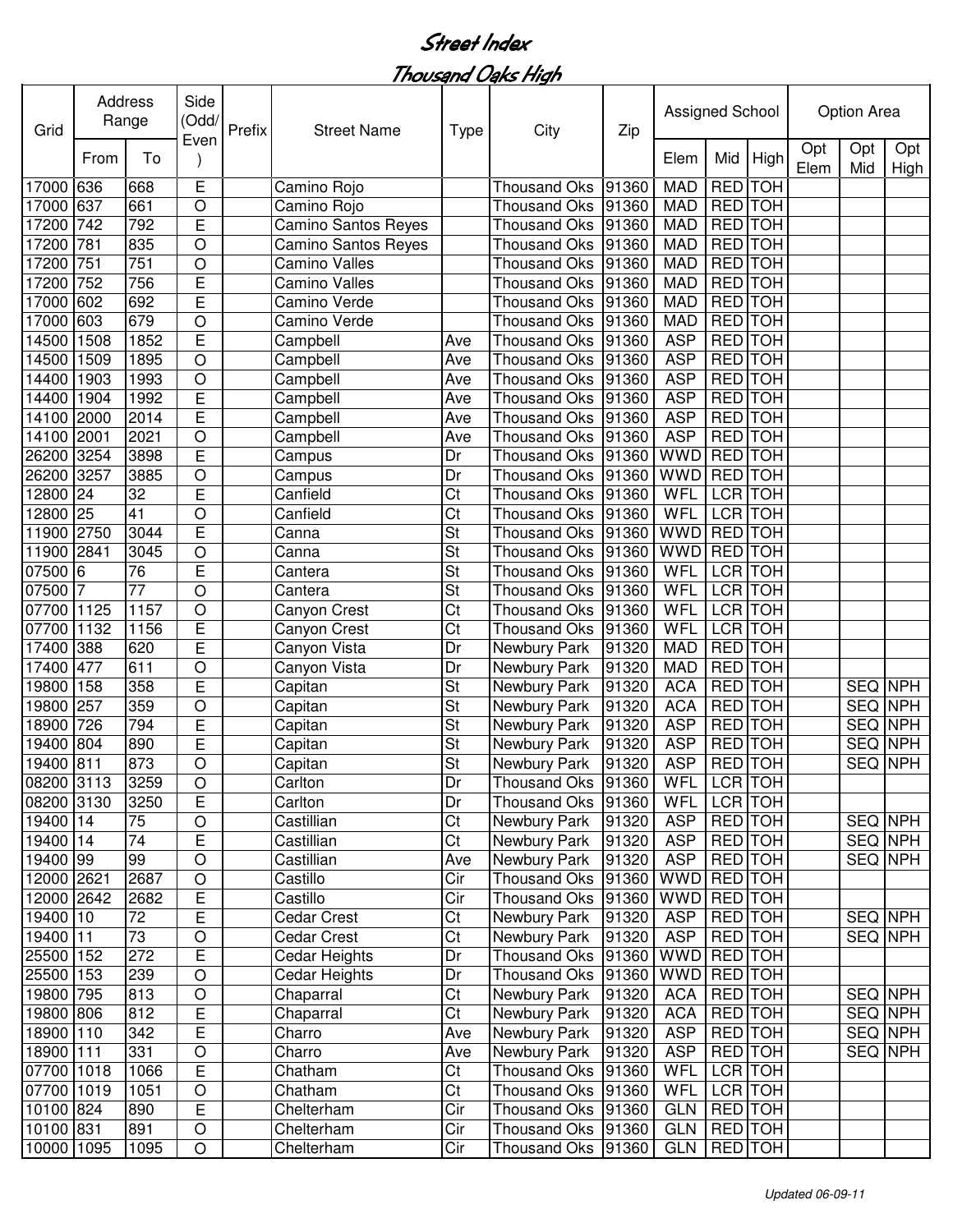| Opt<br>Opt<br>Opt<br>Mid<br>High<br>From<br>To<br>Elem<br>Mid<br>Elem<br>High<br>Ct<br><b>ACA</b><br>SEQ<br>19802 261<br>457<br>$\circ$<br><b>Cherry Hills</b><br>RED TOH<br><b>NPH</b><br>Newbury Park<br>91320<br>E<br>$\overline{\text{Ct}}$<br>RED TOH<br>450<br><b>ACA</b><br>SEQ NPH<br>19802 266<br><b>Cherry Hills</b><br>91320<br>Newbury Park<br>E<br><b>RED</b> TOH<br><b>ACA</b><br><b>NPH</b><br>410<br>466<br>SEQ<br>19801<br><b>Cherry Hills</b><br>Newbury Park<br>91320<br>Ln<br><b>RED TOH</b><br><b>NPH</b><br>433<br>473<br>$\circ$<br><b>ACA</b><br>SEQ<br>19801<br><b>Cherry Hills</b><br>Newbury Park<br>91320<br>Ln<br><b>LCR TOH</b><br>3131<br>$\circ$<br>WFL<br>12800<br>3243<br><b>Thousand Oks</b><br>91360<br>Cherrywood<br>Dr<br>E<br><b>LCR</b> TOH<br>3298<br><b>WFL</b><br>12800<br>3134<br><b>Thousand Oks</b><br>91360<br>Cherrywood<br>Dr<br><b>RED</b> TOH<br><b>St</b><br><b>ACA</b><br>SEQ NPH<br>19800<br>775<br>835<br>O<br>Newbury Park<br>91320<br>Chestnut<br>E<br><b>RED</b> TOH<br><b>SEQ NPH</b><br>19800<br>St<br><b>ACA</b><br>792<br>798<br>Chestnut<br>Newbury Park<br>91320<br>E<br><b>RED</b> TOH<br>324<br>Ct<br><b>ACA</b><br>15300<br>348<br><b>Chestnut Hill</b><br><b>Thousand Oks</b><br>91360<br><b>RED</b> TOH<br>15300<br>327<br>351<br>Ct<br><b>ACA</b><br>O<br><b>Chestnut Hill</b><br><b>Thousand Oks</b><br>91360<br><b>RED</b> TOH<br>11700 3470<br>E<br><b>WWD</b><br>3528<br>Chief<br>Cir<br>91360<br><b>Thousand Oks</b><br>Chief<br>Cir<br><b>WWD</b><br><b>RED</b> TOH<br>3523<br>$\circ$<br><b>Thousand Oks</b><br>91360<br>3471<br><b>TOH</b><br>Chilco<br>Ct<br><b>RED</b><br>16100<br>1685<br>$\circ$<br><b>Thousand Oks</b><br>91360<br><b>MAD</b><br>1601<br>E<br><b>TOH</b><br>Chilco<br>Ct<br><b>MAD</b><br><b>RED</b><br>16100<br>1606<br>1678<br>91360<br><b>Thousand Oks</b><br><b>TOH</b><br><b>WWD</b><br><b>RED</b><br>E<br>Ciro<br>12600<br>2506<br>2592<br>91360<br>Ave<br><b>Thousand Oks</b><br><b>WWD</b><br><b>TOH</b><br>2535<br>Ciro<br>Cir<br><b>RED</b><br>12600<br>2519<br>O<br>91360<br><b>Thousand Oks</b><br><b>TOH</b><br>12600<br>$\bigcirc$<br>Ciro<br><b>WWD</b><br><b>RED</b><br>2523<br>2587<br>91360<br>Ave<br><b>Thousand Oks</b><br>E<br>RED TOH<br>Citation<br>17400<br>484<br>636<br>91320<br><b>MAD</b><br>Way<br>Newbury Park<br>637<br>RED TOH<br>505<br>$\circ$<br><b>MAD</b><br>17400<br>Citation<br>91320<br>Way<br>Newbury Park<br><b>LCR</b> TOH<br>$\circ$<br>P <sub>1</sub><br><b>WFL</b><br>07700<br>3411<br>3539<br><b>Thousand Oks</b><br>91360<br>Clarendon<br>LCR TOH<br>O<br>St<br><b>WFL</b><br>12800<br>183<br>363<br>91360<br>Clearview<br><b>Thousand Oks</b><br>E<br>LCR TOH<br>226<br>St<br><b>WFL</b><br>12800<br>374<br>91360<br>Clearview<br><b>Thousand Oks</b><br>E<br>LCR TOH<br>St<br><b>WFL</b><br>12800<br>48<br>72<br>91360<br><b>Thousand Oks</b><br>Cloudpeak<br>O<br>57<br>73<br>WFL<br>LCR TOH<br>12800<br>St<br><b>Thousand Oks</b><br>Cloudpeak<br>91360<br>E<br>09600<br><b>GLN</b><br>LCR TOH<br>1720<br>1888<br>Colgate<br><b>Thousand Oks</b><br>91360<br>Dr<br>$\circ$<br>LCR TOH<br>09600<br>1729<br>1889<br><b>Thousand Oks</b><br>91360<br><b>GLN</b><br>Colgate<br>Dr<br>E<br>13900 20<br><b>ASP</b><br>RED TOH<br>486<br>Columbia<br>Rd<br><b>Thousand Oks</b><br>91360<br>$\circ$<br><b>ASP</b><br>RED TOH<br>13900<br>113<br>Columbia<br>Rd<br><b>Thousand Oks</b><br>91360<br>451<br>09600<br>E<br><b>GLN</b><br>LCR TOH<br>600<br>798<br>Columbia<br>Rd<br><b>Thousand Oks</b><br>91360<br>09600<br><b>GLN</b><br><b>LCR</b> TOH<br>601<br>799<br>O<br>Columbia<br>Rd<br><b>Thousand Oks</b><br>91360<br>11900 2846<br>E<br><b>WWD</b><br><b>RED</b> TOH<br>2906<br>Ct<br>Thousand Oks 91360<br>Columbine<br>11900 2847<br>$\overline{\text{Ct}}$<br>Thousand Oks 91360 WWD RED TOH<br>2895<br>$\mathsf O$<br>Columbine<br>12400 2802<br>E<br>St<br>WWD RED TOH<br>2872<br>Coneflower<br>Thousand Oks   91360<br>12400 2805<br>St<br>WWD RED TOH<br>2877<br>$\circ$<br>Coneflower<br>Thousand Oks   91360<br>15900 10<br>E<br>RED TOH<br>50<br>Thousand Oks   91360<br><b>ACA</b><br>Conejo<br><b>Blvd</b><br>LCR TOH<br>3717<br><b>WFL</b><br>07500 3601<br>$\mathsf O$<br>Consuelo<br>Thousand Oks   91360<br>Ave<br>Cir<br>RED TOH<br>13500 2115<br>2181<br>$\bigcirc$<br>Cook<br>Thousand Oks 91360<br><b>ASP</b><br><b>RED</b> TOH<br>E<br>Cir<br><b>ASP</b><br>13500 2118<br>Cook<br>Thousand Oks<br>2188<br>91360<br>Corrine Hill<br>RED TOH<br>SEQ NPH<br>19800 285<br>O<br>Ct<br>Newbury Park<br><b>ACA</b><br>361<br>91320<br>E<br>Ct<br>RED TOH<br>SEQ NPH<br>19800 298<br>Corrine Hill<br>Newbury Park<br><b>ACA</b><br>350<br>91320<br>WFL<br>LCR TOH<br>07400 1479<br>Thousand Oks 91360<br>1495<br>$\circ$<br>Corte Breve<br>E<br>07400 1486<br>Thousand Oks 91360<br><b>WFL</b><br>LCR TOH<br>1498<br>Corte Breve<br>07800 3673<br>Corte Cancion<br>Thousand Oks 91360<br><b>WFL</b><br>LCR TOH<br>3763<br>$\circ$<br>07800 3676<br>E<br>LCR TOH<br>Thousand Oks 91360<br><b>WFL</b><br>3768<br>Corte Cancion<br>07401 3897<br>WFL<br>LCR TOH<br>$\circ$<br>Corte Cancion<br>Thousand Oks 91360<br>4023<br>E<br>07401 3914<br>LCR TOH<br>Thousand Oks 91360<br><b>WFL</b><br>4014<br>Corte Cancion<br>E<br>07401 4030<br>LCR TOH<br>4054<br>Corte Cima<br>Thousand Oks 91360<br>WFL<br>07800 1609<br>WFL<br>LCR TOH<br>1615<br>$\circ$<br>Corte De Acero<br>Thousand Oks 91360<br>E<br>07800 1610<br>LCR TOH<br>1620<br>Corte De Acero<br>Thousand Oks<br>WFL<br>91360<br>07800 3663<br>3775<br>$\mathsf O$<br>LCR TOH<br>Corte De Los Reyes<br>Thousand Oks 91360<br><b>WFL</b><br>07800 3678<br>Е<br>LCR TOH<br>3752<br>Corte De Los Reyes<br>Thousand Oks 91360<br>WFL | Grid  | <b>Address</b><br>Range | Side<br>(Odd/ | Prefix | <b>Street Name</b> | <b>Type</b> | City | Zip | Assigned School |  | Option Area |  |
|---------------------------------------------------------------------------------------------------------------------------------------------------------------------------------------------------------------------------------------------------------------------------------------------------------------------------------------------------------------------------------------------------------------------------------------------------------------------------------------------------------------------------------------------------------------------------------------------------------------------------------------------------------------------------------------------------------------------------------------------------------------------------------------------------------------------------------------------------------------------------------------------------------------------------------------------------------------------------------------------------------------------------------------------------------------------------------------------------------------------------------------------------------------------------------------------------------------------------------------------------------------------------------------------------------------------------------------------------------------------------------------------------------------------------------------------------------------------------------------------------------------------------------------------------------------------------------------------------------------------------------------------------------------------------------------------------------------------------------------------------------------------------------------------------------------------------------------------------------------------------------------------------------------------------------------------------------------------------------------------------------------------------------------------------------------------------------------------------------------------------------------------------------------------------------------------------------------------------------------------------------------------------------------------------------------------------------------------------------------------------------------------------------------------------------------------------------------------------------------------------------------------------------------------------------------------------------------------------------------------------------------------------------------------------------------------------------------------------------------------------------------------------------------------------------------------------------------------------------------------------------------------------------------------------------------------------------------------------------------------------------------------------------------------------------------------------------------------------------------------------------------------------------------------------------------------------------------------------------------------------------------------------------------------------------------------------------------------------------------------------------------------------------------------------------------------------------------------------------------------------------------------------------------------------------------------------------------------------------------------------------------------------------------------------------------------------------------------------------------------------------------------------------------------------------------------------------------------------------------------------------------------------------------------------------------------------------------------------------------------------------------------------------------------------------------------------------------------------------------------------------------------------------------------------------------------------------------------------------------------------------------------------------------------------------------------------------------------------------------------------------------------------------------------------------------------------------------------------------------------------------------------------------------------------------------------------------------------------------------------------------------------------------------------------------------------------------------------------------------------------------------------------------------------------------------------------------------------------------------------------------------------------------------------------------------------------------------------------------------------------------------------------------------------------------------------------------------------------------------------------------------------------------------------------------------------------------------------------------------------------------------------------------------------------------------------------------------------------------------------------------------------------------------------------------------------------------------------------------------------------------------------------------------------------------------------------------------------------------------------------------------------------------------------------------------------------------------------------------------------------------------|-------|-------------------------|---------------|--------|--------------------|-------------|------|-----|-----------------|--|-------------|--|
|                                                                                                                                                                                                                                                                                                                                                                                                                                                                                                                                                                                                                                                                                                                                                                                                                                                                                                                                                                                                                                                                                                                                                                                                                                                                                                                                                                                                                                                                                                                                                                                                                                                                                                                                                                                                                                                                                                                                                                                                                                                                                                                                                                                                                                                                                                                                                                                                                                                                                                                                                                                                                                                                                                                                                                                                                                                                                                                                                                                                                                                                                                                                                                                                                                                                                                                                                                                                                                                                                                                                                                                                                                                                                                                                                                                                                                                                                                                                                                                                                                                                                                                                                                                                                                                                                                                                                                                                                                                                                                                                                                                                                                                                                                                                                                                                                                                                                                                                                                                                                                                                                                                                                                                                                                                                                                                                                                                                                                                                                                                                                                                                                                                                                                                                                               |       |                         | Even          |        |                    |             |      |     |                 |  |             |  |
|                                                                                                                                                                                                                                                                                                                                                                                                                                                                                                                                                                                                                                                                                                                                                                                                                                                                                                                                                                                                                                                                                                                                                                                                                                                                                                                                                                                                                                                                                                                                                                                                                                                                                                                                                                                                                                                                                                                                                                                                                                                                                                                                                                                                                                                                                                                                                                                                                                                                                                                                                                                                                                                                                                                                                                                                                                                                                                                                                                                                                                                                                                                                                                                                                                                                                                                                                                                                                                                                                                                                                                                                                                                                                                                                                                                                                                                                                                                                                                                                                                                                                                                                                                                                                                                                                                                                                                                                                                                                                                                                                                                                                                                                                                                                                                                                                                                                                                                                                                                                                                                                                                                                                                                                                                                                                                                                                                                                                                                                                                                                                                                                                                                                                                                                                               |       |                         |               |        |                    |             |      |     |                 |  |             |  |
|                                                                                                                                                                                                                                                                                                                                                                                                                                                                                                                                                                                                                                                                                                                                                                                                                                                                                                                                                                                                                                                                                                                                                                                                                                                                                                                                                                                                                                                                                                                                                                                                                                                                                                                                                                                                                                                                                                                                                                                                                                                                                                                                                                                                                                                                                                                                                                                                                                                                                                                                                                                                                                                                                                                                                                                                                                                                                                                                                                                                                                                                                                                                                                                                                                                                                                                                                                                                                                                                                                                                                                                                                                                                                                                                                                                                                                                                                                                                                                                                                                                                                                                                                                                                                                                                                                                                                                                                                                                                                                                                                                                                                                                                                                                                                                                                                                                                                                                                                                                                                                                                                                                                                                                                                                                                                                                                                                                                                                                                                                                                                                                                                                                                                                                                                               |       |                         |               |        |                    |             |      |     |                 |  |             |  |
|                                                                                                                                                                                                                                                                                                                                                                                                                                                                                                                                                                                                                                                                                                                                                                                                                                                                                                                                                                                                                                                                                                                                                                                                                                                                                                                                                                                                                                                                                                                                                                                                                                                                                                                                                                                                                                                                                                                                                                                                                                                                                                                                                                                                                                                                                                                                                                                                                                                                                                                                                                                                                                                                                                                                                                                                                                                                                                                                                                                                                                                                                                                                                                                                                                                                                                                                                                                                                                                                                                                                                                                                                                                                                                                                                                                                                                                                                                                                                                                                                                                                                                                                                                                                                                                                                                                                                                                                                                                                                                                                                                                                                                                                                                                                                                                                                                                                                                                                                                                                                                                                                                                                                                                                                                                                                                                                                                                                                                                                                                                                                                                                                                                                                                                                                               |       |                         |               |        |                    |             |      |     |                 |  |             |  |
|                                                                                                                                                                                                                                                                                                                                                                                                                                                                                                                                                                                                                                                                                                                                                                                                                                                                                                                                                                                                                                                                                                                                                                                                                                                                                                                                                                                                                                                                                                                                                                                                                                                                                                                                                                                                                                                                                                                                                                                                                                                                                                                                                                                                                                                                                                                                                                                                                                                                                                                                                                                                                                                                                                                                                                                                                                                                                                                                                                                                                                                                                                                                                                                                                                                                                                                                                                                                                                                                                                                                                                                                                                                                                                                                                                                                                                                                                                                                                                                                                                                                                                                                                                                                                                                                                                                                                                                                                                                                                                                                                                                                                                                                                                                                                                                                                                                                                                                                                                                                                                                                                                                                                                                                                                                                                                                                                                                                                                                                                                                                                                                                                                                                                                                                                               |       |                         |               |        |                    |             |      |     |                 |  |             |  |
|                                                                                                                                                                                                                                                                                                                                                                                                                                                                                                                                                                                                                                                                                                                                                                                                                                                                                                                                                                                                                                                                                                                                                                                                                                                                                                                                                                                                                                                                                                                                                                                                                                                                                                                                                                                                                                                                                                                                                                                                                                                                                                                                                                                                                                                                                                                                                                                                                                                                                                                                                                                                                                                                                                                                                                                                                                                                                                                                                                                                                                                                                                                                                                                                                                                                                                                                                                                                                                                                                                                                                                                                                                                                                                                                                                                                                                                                                                                                                                                                                                                                                                                                                                                                                                                                                                                                                                                                                                                                                                                                                                                                                                                                                                                                                                                                                                                                                                                                                                                                                                                                                                                                                                                                                                                                                                                                                                                                                                                                                                                                                                                                                                                                                                                                                               |       |                         |               |        |                    |             |      |     |                 |  |             |  |
|                                                                                                                                                                                                                                                                                                                                                                                                                                                                                                                                                                                                                                                                                                                                                                                                                                                                                                                                                                                                                                                                                                                                                                                                                                                                                                                                                                                                                                                                                                                                                                                                                                                                                                                                                                                                                                                                                                                                                                                                                                                                                                                                                                                                                                                                                                                                                                                                                                                                                                                                                                                                                                                                                                                                                                                                                                                                                                                                                                                                                                                                                                                                                                                                                                                                                                                                                                                                                                                                                                                                                                                                                                                                                                                                                                                                                                                                                                                                                                                                                                                                                                                                                                                                                                                                                                                                                                                                                                                                                                                                                                                                                                                                                                                                                                                                                                                                                                                                                                                                                                                                                                                                                                                                                                                                                                                                                                                                                                                                                                                                                                                                                                                                                                                                                               |       |                         |               |        |                    |             |      |     |                 |  |             |  |
|                                                                                                                                                                                                                                                                                                                                                                                                                                                                                                                                                                                                                                                                                                                                                                                                                                                                                                                                                                                                                                                                                                                                                                                                                                                                                                                                                                                                                                                                                                                                                                                                                                                                                                                                                                                                                                                                                                                                                                                                                                                                                                                                                                                                                                                                                                                                                                                                                                                                                                                                                                                                                                                                                                                                                                                                                                                                                                                                                                                                                                                                                                                                                                                                                                                                                                                                                                                                                                                                                                                                                                                                                                                                                                                                                                                                                                                                                                                                                                                                                                                                                                                                                                                                                                                                                                                                                                                                                                                                                                                                                                                                                                                                                                                                                                                                                                                                                                                                                                                                                                                                                                                                                                                                                                                                                                                                                                                                                                                                                                                                                                                                                                                                                                                                                               |       |                         |               |        |                    |             |      |     |                 |  |             |  |
|                                                                                                                                                                                                                                                                                                                                                                                                                                                                                                                                                                                                                                                                                                                                                                                                                                                                                                                                                                                                                                                                                                                                                                                                                                                                                                                                                                                                                                                                                                                                                                                                                                                                                                                                                                                                                                                                                                                                                                                                                                                                                                                                                                                                                                                                                                                                                                                                                                                                                                                                                                                                                                                                                                                                                                                                                                                                                                                                                                                                                                                                                                                                                                                                                                                                                                                                                                                                                                                                                                                                                                                                                                                                                                                                                                                                                                                                                                                                                                                                                                                                                                                                                                                                                                                                                                                                                                                                                                                                                                                                                                                                                                                                                                                                                                                                                                                                                                                                                                                                                                                                                                                                                                                                                                                                                                                                                                                                                                                                                                                                                                                                                                                                                                                                                               |       |                         |               |        |                    |             |      |     |                 |  |             |  |
|                                                                                                                                                                                                                                                                                                                                                                                                                                                                                                                                                                                                                                                                                                                                                                                                                                                                                                                                                                                                                                                                                                                                                                                                                                                                                                                                                                                                                                                                                                                                                                                                                                                                                                                                                                                                                                                                                                                                                                                                                                                                                                                                                                                                                                                                                                                                                                                                                                                                                                                                                                                                                                                                                                                                                                                                                                                                                                                                                                                                                                                                                                                                                                                                                                                                                                                                                                                                                                                                                                                                                                                                                                                                                                                                                                                                                                                                                                                                                                                                                                                                                                                                                                                                                                                                                                                                                                                                                                                                                                                                                                                                                                                                                                                                                                                                                                                                                                                                                                                                                                                                                                                                                                                                                                                                                                                                                                                                                                                                                                                                                                                                                                                                                                                                                               |       |                         |               |        |                    |             |      |     |                 |  |             |  |
|                                                                                                                                                                                                                                                                                                                                                                                                                                                                                                                                                                                                                                                                                                                                                                                                                                                                                                                                                                                                                                                                                                                                                                                                                                                                                                                                                                                                                                                                                                                                                                                                                                                                                                                                                                                                                                                                                                                                                                                                                                                                                                                                                                                                                                                                                                                                                                                                                                                                                                                                                                                                                                                                                                                                                                                                                                                                                                                                                                                                                                                                                                                                                                                                                                                                                                                                                                                                                                                                                                                                                                                                                                                                                                                                                                                                                                                                                                                                                                                                                                                                                                                                                                                                                                                                                                                                                                                                                                                                                                                                                                                                                                                                                                                                                                                                                                                                                                                                                                                                                                                                                                                                                                                                                                                                                                                                                                                                                                                                                                                                                                                                                                                                                                                                                               |       |                         |               |        |                    |             |      |     |                 |  |             |  |
|                                                                                                                                                                                                                                                                                                                                                                                                                                                                                                                                                                                                                                                                                                                                                                                                                                                                                                                                                                                                                                                                                                                                                                                                                                                                                                                                                                                                                                                                                                                                                                                                                                                                                                                                                                                                                                                                                                                                                                                                                                                                                                                                                                                                                                                                                                                                                                                                                                                                                                                                                                                                                                                                                                                                                                                                                                                                                                                                                                                                                                                                                                                                                                                                                                                                                                                                                                                                                                                                                                                                                                                                                                                                                                                                                                                                                                                                                                                                                                                                                                                                                                                                                                                                                                                                                                                                                                                                                                                                                                                                                                                                                                                                                                                                                                                                                                                                                                                                                                                                                                                                                                                                                                                                                                                                                                                                                                                                                                                                                                                                                                                                                                                                                                                                                               |       |                         |               |        |                    |             |      |     |                 |  |             |  |
|                                                                                                                                                                                                                                                                                                                                                                                                                                                                                                                                                                                                                                                                                                                                                                                                                                                                                                                                                                                                                                                                                                                                                                                                                                                                                                                                                                                                                                                                                                                                                                                                                                                                                                                                                                                                                                                                                                                                                                                                                                                                                                                                                                                                                                                                                                                                                                                                                                                                                                                                                                                                                                                                                                                                                                                                                                                                                                                                                                                                                                                                                                                                                                                                                                                                                                                                                                                                                                                                                                                                                                                                                                                                                                                                                                                                                                                                                                                                                                                                                                                                                                                                                                                                                                                                                                                                                                                                                                                                                                                                                                                                                                                                                                                                                                                                                                                                                                                                                                                                                                                                                                                                                                                                                                                                                                                                                                                                                                                                                                                                                                                                                                                                                                                                                               | 11700 |                         |               |        |                    |             |      |     |                 |  |             |  |
|                                                                                                                                                                                                                                                                                                                                                                                                                                                                                                                                                                                                                                                                                                                                                                                                                                                                                                                                                                                                                                                                                                                                                                                                                                                                                                                                                                                                                                                                                                                                                                                                                                                                                                                                                                                                                                                                                                                                                                                                                                                                                                                                                                                                                                                                                                                                                                                                                                                                                                                                                                                                                                                                                                                                                                                                                                                                                                                                                                                                                                                                                                                                                                                                                                                                                                                                                                                                                                                                                                                                                                                                                                                                                                                                                                                                                                                                                                                                                                                                                                                                                                                                                                                                                                                                                                                                                                                                                                                                                                                                                                                                                                                                                                                                                                                                                                                                                                                                                                                                                                                                                                                                                                                                                                                                                                                                                                                                                                                                                                                                                                                                                                                                                                                                                               |       |                         |               |        |                    |             |      |     |                 |  |             |  |
|                                                                                                                                                                                                                                                                                                                                                                                                                                                                                                                                                                                                                                                                                                                                                                                                                                                                                                                                                                                                                                                                                                                                                                                                                                                                                                                                                                                                                                                                                                                                                                                                                                                                                                                                                                                                                                                                                                                                                                                                                                                                                                                                                                                                                                                                                                                                                                                                                                                                                                                                                                                                                                                                                                                                                                                                                                                                                                                                                                                                                                                                                                                                                                                                                                                                                                                                                                                                                                                                                                                                                                                                                                                                                                                                                                                                                                                                                                                                                                                                                                                                                                                                                                                                                                                                                                                                                                                                                                                                                                                                                                                                                                                                                                                                                                                                                                                                                                                                                                                                                                                                                                                                                                                                                                                                                                                                                                                                                                                                                                                                                                                                                                                                                                                                                               |       |                         |               |        |                    |             |      |     |                 |  |             |  |
|                                                                                                                                                                                                                                                                                                                                                                                                                                                                                                                                                                                                                                                                                                                                                                                                                                                                                                                                                                                                                                                                                                                                                                                                                                                                                                                                                                                                                                                                                                                                                                                                                                                                                                                                                                                                                                                                                                                                                                                                                                                                                                                                                                                                                                                                                                                                                                                                                                                                                                                                                                                                                                                                                                                                                                                                                                                                                                                                                                                                                                                                                                                                                                                                                                                                                                                                                                                                                                                                                                                                                                                                                                                                                                                                                                                                                                                                                                                                                                                                                                                                                                                                                                                                                                                                                                                                                                                                                                                                                                                                                                                                                                                                                                                                                                                                                                                                                                                                                                                                                                                                                                                                                                                                                                                                                                                                                                                                                                                                                                                                                                                                                                                                                                                                                               |       |                         |               |        |                    |             |      |     |                 |  |             |  |
|                                                                                                                                                                                                                                                                                                                                                                                                                                                                                                                                                                                                                                                                                                                                                                                                                                                                                                                                                                                                                                                                                                                                                                                                                                                                                                                                                                                                                                                                                                                                                                                                                                                                                                                                                                                                                                                                                                                                                                                                                                                                                                                                                                                                                                                                                                                                                                                                                                                                                                                                                                                                                                                                                                                                                                                                                                                                                                                                                                                                                                                                                                                                                                                                                                                                                                                                                                                                                                                                                                                                                                                                                                                                                                                                                                                                                                                                                                                                                                                                                                                                                                                                                                                                                                                                                                                                                                                                                                                                                                                                                                                                                                                                                                                                                                                                                                                                                                                                                                                                                                                                                                                                                                                                                                                                                                                                                                                                                                                                                                                                                                                                                                                                                                                                                               |       |                         |               |        |                    |             |      |     |                 |  |             |  |
|                                                                                                                                                                                                                                                                                                                                                                                                                                                                                                                                                                                                                                                                                                                                                                                                                                                                                                                                                                                                                                                                                                                                                                                                                                                                                                                                                                                                                                                                                                                                                                                                                                                                                                                                                                                                                                                                                                                                                                                                                                                                                                                                                                                                                                                                                                                                                                                                                                                                                                                                                                                                                                                                                                                                                                                                                                                                                                                                                                                                                                                                                                                                                                                                                                                                                                                                                                                                                                                                                                                                                                                                                                                                                                                                                                                                                                                                                                                                                                                                                                                                                                                                                                                                                                                                                                                                                                                                                                                                                                                                                                                                                                                                                                                                                                                                                                                                                                                                                                                                                                                                                                                                                                                                                                                                                                                                                                                                                                                                                                                                                                                                                                                                                                                                                               |       |                         |               |        |                    |             |      |     |                 |  |             |  |
|                                                                                                                                                                                                                                                                                                                                                                                                                                                                                                                                                                                                                                                                                                                                                                                                                                                                                                                                                                                                                                                                                                                                                                                                                                                                                                                                                                                                                                                                                                                                                                                                                                                                                                                                                                                                                                                                                                                                                                                                                                                                                                                                                                                                                                                                                                                                                                                                                                                                                                                                                                                                                                                                                                                                                                                                                                                                                                                                                                                                                                                                                                                                                                                                                                                                                                                                                                                                                                                                                                                                                                                                                                                                                                                                                                                                                                                                                                                                                                                                                                                                                                                                                                                                                                                                                                                                                                                                                                                                                                                                                                                                                                                                                                                                                                                                                                                                                                                                                                                                                                                                                                                                                                                                                                                                                                                                                                                                                                                                                                                                                                                                                                                                                                                                                               |       |                         |               |        |                    |             |      |     |                 |  |             |  |
|                                                                                                                                                                                                                                                                                                                                                                                                                                                                                                                                                                                                                                                                                                                                                                                                                                                                                                                                                                                                                                                                                                                                                                                                                                                                                                                                                                                                                                                                                                                                                                                                                                                                                                                                                                                                                                                                                                                                                                                                                                                                                                                                                                                                                                                                                                                                                                                                                                                                                                                                                                                                                                                                                                                                                                                                                                                                                                                                                                                                                                                                                                                                                                                                                                                                                                                                                                                                                                                                                                                                                                                                                                                                                                                                                                                                                                                                                                                                                                                                                                                                                                                                                                                                                                                                                                                                                                                                                                                                                                                                                                                                                                                                                                                                                                                                                                                                                                                                                                                                                                                                                                                                                                                                                                                                                                                                                                                                                                                                                                                                                                                                                                                                                                                                                               |       |                         |               |        |                    |             |      |     |                 |  |             |  |
|                                                                                                                                                                                                                                                                                                                                                                                                                                                                                                                                                                                                                                                                                                                                                                                                                                                                                                                                                                                                                                                                                                                                                                                                                                                                                                                                                                                                                                                                                                                                                                                                                                                                                                                                                                                                                                                                                                                                                                                                                                                                                                                                                                                                                                                                                                                                                                                                                                                                                                                                                                                                                                                                                                                                                                                                                                                                                                                                                                                                                                                                                                                                                                                                                                                                                                                                                                                                                                                                                                                                                                                                                                                                                                                                                                                                                                                                                                                                                                                                                                                                                                                                                                                                                                                                                                                                                                                                                                                                                                                                                                                                                                                                                                                                                                                                                                                                                                                                                                                                                                                                                                                                                                                                                                                                                                                                                                                                                                                                                                                                                                                                                                                                                                                                                               |       |                         |               |        |                    |             |      |     |                 |  |             |  |
|                                                                                                                                                                                                                                                                                                                                                                                                                                                                                                                                                                                                                                                                                                                                                                                                                                                                                                                                                                                                                                                                                                                                                                                                                                                                                                                                                                                                                                                                                                                                                                                                                                                                                                                                                                                                                                                                                                                                                                                                                                                                                                                                                                                                                                                                                                                                                                                                                                                                                                                                                                                                                                                                                                                                                                                                                                                                                                                                                                                                                                                                                                                                                                                                                                                                                                                                                                                                                                                                                                                                                                                                                                                                                                                                                                                                                                                                                                                                                                                                                                                                                                                                                                                                                                                                                                                                                                                                                                                                                                                                                                                                                                                                                                                                                                                                                                                                                                                                                                                                                                                                                                                                                                                                                                                                                                                                                                                                                                                                                                                                                                                                                                                                                                                                                               |       |                         |               |        |                    |             |      |     |                 |  |             |  |
|                                                                                                                                                                                                                                                                                                                                                                                                                                                                                                                                                                                                                                                                                                                                                                                                                                                                                                                                                                                                                                                                                                                                                                                                                                                                                                                                                                                                                                                                                                                                                                                                                                                                                                                                                                                                                                                                                                                                                                                                                                                                                                                                                                                                                                                                                                                                                                                                                                                                                                                                                                                                                                                                                                                                                                                                                                                                                                                                                                                                                                                                                                                                                                                                                                                                                                                                                                                                                                                                                                                                                                                                                                                                                                                                                                                                                                                                                                                                                                                                                                                                                                                                                                                                                                                                                                                                                                                                                                                                                                                                                                                                                                                                                                                                                                                                                                                                                                                                                                                                                                                                                                                                                                                                                                                                                                                                                                                                                                                                                                                                                                                                                                                                                                                                                               |       |                         |               |        |                    |             |      |     |                 |  |             |  |
|                                                                                                                                                                                                                                                                                                                                                                                                                                                                                                                                                                                                                                                                                                                                                                                                                                                                                                                                                                                                                                                                                                                                                                                                                                                                                                                                                                                                                                                                                                                                                                                                                                                                                                                                                                                                                                                                                                                                                                                                                                                                                                                                                                                                                                                                                                                                                                                                                                                                                                                                                                                                                                                                                                                                                                                                                                                                                                                                                                                                                                                                                                                                                                                                                                                                                                                                                                                                                                                                                                                                                                                                                                                                                                                                                                                                                                                                                                                                                                                                                                                                                                                                                                                                                                                                                                                                                                                                                                                                                                                                                                                                                                                                                                                                                                                                                                                                                                                                                                                                                                                                                                                                                                                                                                                                                                                                                                                                                                                                                                                                                                                                                                                                                                                                                               |       |                         |               |        |                    |             |      |     |                 |  |             |  |
|                                                                                                                                                                                                                                                                                                                                                                                                                                                                                                                                                                                                                                                                                                                                                                                                                                                                                                                                                                                                                                                                                                                                                                                                                                                                                                                                                                                                                                                                                                                                                                                                                                                                                                                                                                                                                                                                                                                                                                                                                                                                                                                                                                                                                                                                                                                                                                                                                                                                                                                                                                                                                                                                                                                                                                                                                                                                                                                                                                                                                                                                                                                                                                                                                                                                                                                                                                                                                                                                                                                                                                                                                                                                                                                                                                                                                                                                                                                                                                                                                                                                                                                                                                                                                                                                                                                                                                                                                                                                                                                                                                                                                                                                                                                                                                                                                                                                                                                                                                                                                                                                                                                                                                                                                                                                                                                                                                                                                                                                                                                                                                                                                                                                                                                                                               |       |                         |               |        |                    |             |      |     |                 |  |             |  |
|                                                                                                                                                                                                                                                                                                                                                                                                                                                                                                                                                                                                                                                                                                                                                                                                                                                                                                                                                                                                                                                                                                                                                                                                                                                                                                                                                                                                                                                                                                                                                                                                                                                                                                                                                                                                                                                                                                                                                                                                                                                                                                                                                                                                                                                                                                                                                                                                                                                                                                                                                                                                                                                                                                                                                                                                                                                                                                                                                                                                                                                                                                                                                                                                                                                                                                                                                                                                                                                                                                                                                                                                                                                                                                                                                                                                                                                                                                                                                                                                                                                                                                                                                                                                                                                                                                                                                                                                                                                                                                                                                                                                                                                                                                                                                                                                                                                                                                                                                                                                                                                                                                                                                                                                                                                                                                                                                                                                                                                                                                                                                                                                                                                                                                                                                               |       |                         |               |        |                    |             |      |     |                 |  |             |  |
|                                                                                                                                                                                                                                                                                                                                                                                                                                                                                                                                                                                                                                                                                                                                                                                                                                                                                                                                                                                                                                                                                                                                                                                                                                                                                                                                                                                                                                                                                                                                                                                                                                                                                                                                                                                                                                                                                                                                                                                                                                                                                                                                                                                                                                                                                                                                                                                                                                                                                                                                                                                                                                                                                                                                                                                                                                                                                                                                                                                                                                                                                                                                                                                                                                                                                                                                                                                                                                                                                                                                                                                                                                                                                                                                                                                                                                                                                                                                                                                                                                                                                                                                                                                                                                                                                                                                                                                                                                                                                                                                                                                                                                                                                                                                                                                                                                                                                                                                                                                                                                                                                                                                                                                                                                                                                                                                                                                                                                                                                                                                                                                                                                                                                                                                                               |       |                         |               |        |                    |             |      |     |                 |  |             |  |
|                                                                                                                                                                                                                                                                                                                                                                                                                                                                                                                                                                                                                                                                                                                                                                                                                                                                                                                                                                                                                                                                                                                                                                                                                                                                                                                                                                                                                                                                                                                                                                                                                                                                                                                                                                                                                                                                                                                                                                                                                                                                                                                                                                                                                                                                                                                                                                                                                                                                                                                                                                                                                                                                                                                                                                                                                                                                                                                                                                                                                                                                                                                                                                                                                                                                                                                                                                                                                                                                                                                                                                                                                                                                                                                                                                                                                                                                                                                                                                                                                                                                                                                                                                                                                                                                                                                                                                                                                                                                                                                                                                                                                                                                                                                                                                                                                                                                                                                                                                                                                                                                                                                                                                                                                                                                                                                                                                                                                                                                                                                                                                                                                                                                                                                                                               |       |                         |               |        |                    |             |      |     |                 |  |             |  |
|                                                                                                                                                                                                                                                                                                                                                                                                                                                                                                                                                                                                                                                                                                                                                                                                                                                                                                                                                                                                                                                                                                                                                                                                                                                                                                                                                                                                                                                                                                                                                                                                                                                                                                                                                                                                                                                                                                                                                                                                                                                                                                                                                                                                                                                                                                                                                                                                                                                                                                                                                                                                                                                                                                                                                                                                                                                                                                                                                                                                                                                                                                                                                                                                                                                                                                                                                                                                                                                                                                                                                                                                                                                                                                                                                                                                                                                                                                                                                                                                                                                                                                                                                                                                                                                                                                                                                                                                                                                                                                                                                                                                                                                                                                                                                                                                                                                                                                                                                                                                                                                                                                                                                                                                                                                                                                                                                                                                                                                                                                                                                                                                                                                                                                                                                               |       |                         |               |        |                    |             |      |     |                 |  |             |  |
|                                                                                                                                                                                                                                                                                                                                                                                                                                                                                                                                                                                                                                                                                                                                                                                                                                                                                                                                                                                                                                                                                                                                                                                                                                                                                                                                                                                                                                                                                                                                                                                                                                                                                                                                                                                                                                                                                                                                                                                                                                                                                                                                                                                                                                                                                                                                                                                                                                                                                                                                                                                                                                                                                                                                                                                                                                                                                                                                                                                                                                                                                                                                                                                                                                                                                                                                                                                                                                                                                                                                                                                                                                                                                                                                                                                                                                                                                                                                                                                                                                                                                                                                                                                                                                                                                                                                                                                                                                                                                                                                                                                                                                                                                                                                                                                                                                                                                                                                                                                                                                                                                                                                                                                                                                                                                                                                                                                                                                                                                                                                                                                                                                                                                                                                                               |       |                         |               |        |                    |             |      |     |                 |  |             |  |
|                                                                                                                                                                                                                                                                                                                                                                                                                                                                                                                                                                                                                                                                                                                                                                                                                                                                                                                                                                                                                                                                                                                                                                                                                                                                                                                                                                                                                                                                                                                                                                                                                                                                                                                                                                                                                                                                                                                                                                                                                                                                                                                                                                                                                                                                                                                                                                                                                                                                                                                                                                                                                                                                                                                                                                                                                                                                                                                                                                                                                                                                                                                                                                                                                                                                                                                                                                                                                                                                                                                                                                                                                                                                                                                                                                                                                                                                                                                                                                                                                                                                                                                                                                                                                                                                                                                                                                                                                                                                                                                                                                                                                                                                                                                                                                                                                                                                                                                                                                                                                                                                                                                                                                                                                                                                                                                                                                                                                                                                                                                                                                                                                                                                                                                                                               |       |                         |               |        |                    |             |      |     |                 |  |             |  |
|                                                                                                                                                                                                                                                                                                                                                                                                                                                                                                                                                                                                                                                                                                                                                                                                                                                                                                                                                                                                                                                                                                                                                                                                                                                                                                                                                                                                                                                                                                                                                                                                                                                                                                                                                                                                                                                                                                                                                                                                                                                                                                                                                                                                                                                                                                                                                                                                                                                                                                                                                                                                                                                                                                                                                                                                                                                                                                                                                                                                                                                                                                                                                                                                                                                                                                                                                                                                                                                                                                                                                                                                                                                                                                                                                                                                                                                                                                                                                                                                                                                                                                                                                                                                                                                                                                                                                                                                                                                                                                                                                                                                                                                                                                                                                                                                                                                                                                                                                                                                                                                                                                                                                                                                                                                                                                                                                                                                                                                                                                                                                                                                                                                                                                                                                               |       |                         |               |        |                    |             |      |     |                 |  |             |  |
|                                                                                                                                                                                                                                                                                                                                                                                                                                                                                                                                                                                                                                                                                                                                                                                                                                                                                                                                                                                                                                                                                                                                                                                                                                                                                                                                                                                                                                                                                                                                                                                                                                                                                                                                                                                                                                                                                                                                                                                                                                                                                                                                                                                                                                                                                                                                                                                                                                                                                                                                                                                                                                                                                                                                                                                                                                                                                                                                                                                                                                                                                                                                                                                                                                                                                                                                                                                                                                                                                                                                                                                                                                                                                                                                                                                                                                                                                                                                                                                                                                                                                                                                                                                                                                                                                                                                                                                                                                                                                                                                                                                                                                                                                                                                                                                                                                                                                                                                                                                                                                                                                                                                                                                                                                                                                                                                                                                                                                                                                                                                                                                                                                                                                                                                                               |       |                         |               |        |                    |             |      |     |                 |  |             |  |
|                                                                                                                                                                                                                                                                                                                                                                                                                                                                                                                                                                                                                                                                                                                                                                                                                                                                                                                                                                                                                                                                                                                                                                                                                                                                                                                                                                                                                                                                                                                                                                                                                                                                                                                                                                                                                                                                                                                                                                                                                                                                                                                                                                                                                                                                                                                                                                                                                                                                                                                                                                                                                                                                                                                                                                                                                                                                                                                                                                                                                                                                                                                                                                                                                                                                                                                                                                                                                                                                                                                                                                                                                                                                                                                                                                                                                                                                                                                                                                                                                                                                                                                                                                                                                                                                                                                                                                                                                                                                                                                                                                                                                                                                                                                                                                                                                                                                                                                                                                                                                                                                                                                                                                                                                                                                                                                                                                                                                                                                                                                                                                                                                                                                                                                                                               |       |                         |               |        |                    |             |      |     |                 |  |             |  |
|                                                                                                                                                                                                                                                                                                                                                                                                                                                                                                                                                                                                                                                                                                                                                                                                                                                                                                                                                                                                                                                                                                                                                                                                                                                                                                                                                                                                                                                                                                                                                                                                                                                                                                                                                                                                                                                                                                                                                                                                                                                                                                                                                                                                                                                                                                                                                                                                                                                                                                                                                                                                                                                                                                                                                                                                                                                                                                                                                                                                                                                                                                                                                                                                                                                                                                                                                                                                                                                                                                                                                                                                                                                                                                                                                                                                                                                                                                                                                                                                                                                                                                                                                                                                                                                                                                                                                                                                                                                                                                                                                                                                                                                                                                                                                                                                                                                                                                                                                                                                                                                                                                                                                                                                                                                                                                                                                                                                                                                                                                                                                                                                                                                                                                                                                               |       |                         |               |        |                    |             |      |     |                 |  |             |  |
|                                                                                                                                                                                                                                                                                                                                                                                                                                                                                                                                                                                                                                                                                                                                                                                                                                                                                                                                                                                                                                                                                                                                                                                                                                                                                                                                                                                                                                                                                                                                                                                                                                                                                                                                                                                                                                                                                                                                                                                                                                                                                                                                                                                                                                                                                                                                                                                                                                                                                                                                                                                                                                                                                                                                                                                                                                                                                                                                                                                                                                                                                                                                                                                                                                                                                                                                                                                                                                                                                                                                                                                                                                                                                                                                                                                                                                                                                                                                                                                                                                                                                                                                                                                                                                                                                                                                                                                                                                                                                                                                                                                                                                                                                                                                                                                                                                                                                                                                                                                                                                                                                                                                                                                                                                                                                                                                                                                                                                                                                                                                                                                                                                                                                                                                                               |       |                         |               |        |                    |             |      |     |                 |  |             |  |
|                                                                                                                                                                                                                                                                                                                                                                                                                                                                                                                                                                                                                                                                                                                                                                                                                                                                                                                                                                                                                                                                                                                                                                                                                                                                                                                                                                                                                                                                                                                                                                                                                                                                                                                                                                                                                                                                                                                                                                                                                                                                                                                                                                                                                                                                                                                                                                                                                                                                                                                                                                                                                                                                                                                                                                                                                                                                                                                                                                                                                                                                                                                                                                                                                                                                                                                                                                                                                                                                                                                                                                                                                                                                                                                                                                                                                                                                                                                                                                                                                                                                                                                                                                                                                                                                                                                                                                                                                                                                                                                                                                                                                                                                                                                                                                                                                                                                                                                                                                                                                                                                                                                                                                                                                                                                                                                                                                                                                                                                                                                                                                                                                                                                                                                                                               |       |                         |               |        |                    |             |      |     |                 |  |             |  |
|                                                                                                                                                                                                                                                                                                                                                                                                                                                                                                                                                                                                                                                                                                                                                                                                                                                                                                                                                                                                                                                                                                                                                                                                                                                                                                                                                                                                                                                                                                                                                                                                                                                                                                                                                                                                                                                                                                                                                                                                                                                                                                                                                                                                                                                                                                                                                                                                                                                                                                                                                                                                                                                                                                                                                                                                                                                                                                                                                                                                                                                                                                                                                                                                                                                                                                                                                                                                                                                                                                                                                                                                                                                                                                                                                                                                                                                                                                                                                                                                                                                                                                                                                                                                                                                                                                                                                                                                                                                                                                                                                                                                                                                                                                                                                                                                                                                                                                                                                                                                                                                                                                                                                                                                                                                                                                                                                                                                                                                                                                                                                                                                                                                                                                                                                               |       |                         |               |        |                    |             |      |     |                 |  |             |  |
|                                                                                                                                                                                                                                                                                                                                                                                                                                                                                                                                                                                                                                                                                                                                                                                                                                                                                                                                                                                                                                                                                                                                                                                                                                                                                                                                                                                                                                                                                                                                                                                                                                                                                                                                                                                                                                                                                                                                                                                                                                                                                                                                                                                                                                                                                                                                                                                                                                                                                                                                                                                                                                                                                                                                                                                                                                                                                                                                                                                                                                                                                                                                                                                                                                                                                                                                                                                                                                                                                                                                                                                                                                                                                                                                                                                                                                                                                                                                                                                                                                                                                                                                                                                                                                                                                                                                                                                                                                                                                                                                                                                                                                                                                                                                                                                                                                                                                                                                                                                                                                                                                                                                                                                                                                                                                                                                                                                                                                                                                                                                                                                                                                                                                                                                                               |       |                         |               |        |                    |             |      |     |                 |  |             |  |
|                                                                                                                                                                                                                                                                                                                                                                                                                                                                                                                                                                                                                                                                                                                                                                                                                                                                                                                                                                                                                                                                                                                                                                                                                                                                                                                                                                                                                                                                                                                                                                                                                                                                                                                                                                                                                                                                                                                                                                                                                                                                                                                                                                                                                                                                                                                                                                                                                                                                                                                                                                                                                                                                                                                                                                                                                                                                                                                                                                                                                                                                                                                                                                                                                                                                                                                                                                                                                                                                                                                                                                                                                                                                                                                                                                                                                                                                                                                                                                                                                                                                                                                                                                                                                                                                                                                                                                                                                                                                                                                                                                                                                                                                                                                                                                                                                                                                                                                                                                                                                                                                                                                                                                                                                                                                                                                                                                                                                                                                                                                                                                                                                                                                                                                                                               |       |                         |               |        |                    |             |      |     |                 |  |             |  |
|                                                                                                                                                                                                                                                                                                                                                                                                                                                                                                                                                                                                                                                                                                                                                                                                                                                                                                                                                                                                                                                                                                                                                                                                                                                                                                                                                                                                                                                                                                                                                                                                                                                                                                                                                                                                                                                                                                                                                                                                                                                                                                                                                                                                                                                                                                                                                                                                                                                                                                                                                                                                                                                                                                                                                                                                                                                                                                                                                                                                                                                                                                                                                                                                                                                                                                                                                                                                                                                                                                                                                                                                                                                                                                                                                                                                                                                                                                                                                                                                                                                                                                                                                                                                                                                                                                                                                                                                                                                                                                                                                                                                                                                                                                                                                                                                                                                                                                                                                                                                                                                                                                                                                                                                                                                                                                                                                                                                                                                                                                                                                                                                                                                                                                                                                               |       |                         |               |        |                    |             |      |     |                 |  |             |  |
|                                                                                                                                                                                                                                                                                                                                                                                                                                                                                                                                                                                                                                                                                                                                                                                                                                                                                                                                                                                                                                                                                                                                                                                                                                                                                                                                                                                                                                                                                                                                                                                                                                                                                                                                                                                                                                                                                                                                                                                                                                                                                                                                                                                                                                                                                                                                                                                                                                                                                                                                                                                                                                                                                                                                                                                                                                                                                                                                                                                                                                                                                                                                                                                                                                                                                                                                                                                                                                                                                                                                                                                                                                                                                                                                                                                                                                                                                                                                                                                                                                                                                                                                                                                                                                                                                                                                                                                                                                                                                                                                                                                                                                                                                                                                                                                                                                                                                                                                                                                                                                                                                                                                                                                                                                                                                                                                                                                                                                                                                                                                                                                                                                                                                                                                                               |       |                         |               |        |                    |             |      |     |                 |  |             |  |
|                                                                                                                                                                                                                                                                                                                                                                                                                                                                                                                                                                                                                                                                                                                                                                                                                                                                                                                                                                                                                                                                                                                                                                                                                                                                                                                                                                                                                                                                                                                                                                                                                                                                                                                                                                                                                                                                                                                                                                                                                                                                                                                                                                                                                                                                                                                                                                                                                                                                                                                                                                                                                                                                                                                                                                                                                                                                                                                                                                                                                                                                                                                                                                                                                                                                                                                                                                                                                                                                                                                                                                                                                                                                                                                                                                                                                                                                                                                                                                                                                                                                                                                                                                                                                                                                                                                                                                                                                                                                                                                                                                                                                                                                                                                                                                                                                                                                                                                                                                                                                                                                                                                                                                                                                                                                                                                                                                                                                                                                                                                                                                                                                                                                                                                                                               |       |                         |               |        |                    |             |      |     |                 |  |             |  |
|                                                                                                                                                                                                                                                                                                                                                                                                                                                                                                                                                                                                                                                                                                                                                                                                                                                                                                                                                                                                                                                                                                                                                                                                                                                                                                                                                                                                                                                                                                                                                                                                                                                                                                                                                                                                                                                                                                                                                                                                                                                                                                                                                                                                                                                                                                                                                                                                                                                                                                                                                                                                                                                                                                                                                                                                                                                                                                                                                                                                                                                                                                                                                                                                                                                                                                                                                                                                                                                                                                                                                                                                                                                                                                                                                                                                                                                                                                                                                                                                                                                                                                                                                                                                                                                                                                                                                                                                                                                                                                                                                                                                                                                                                                                                                                                                                                                                                                                                                                                                                                                                                                                                                                                                                                                                                                                                                                                                                                                                                                                                                                                                                                                                                                                                                               |       |                         |               |        |                    |             |      |     |                 |  |             |  |
|                                                                                                                                                                                                                                                                                                                                                                                                                                                                                                                                                                                                                                                                                                                                                                                                                                                                                                                                                                                                                                                                                                                                                                                                                                                                                                                                                                                                                                                                                                                                                                                                                                                                                                                                                                                                                                                                                                                                                                                                                                                                                                                                                                                                                                                                                                                                                                                                                                                                                                                                                                                                                                                                                                                                                                                                                                                                                                                                                                                                                                                                                                                                                                                                                                                                                                                                                                                                                                                                                                                                                                                                                                                                                                                                                                                                                                                                                                                                                                                                                                                                                                                                                                                                                                                                                                                                                                                                                                                                                                                                                                                                                                                                                                                                                                                                                                                                                                                                                                                                                                                                                                                                                                                                                                                                                                                                                                                                                                                                                                                                                                                                                                                                                                                                                               |       |                         |               |        |                    |             |      |     |                 |  |             |  |
|                                                                                                                                                                                                                                                                                                                                                                                                                                                                                                                                                                                                                                                                                                                                                                                                                                                                                                                                                                                                                                                                                                                                                                                                                                                                                                                                                                                                                                                                                                                                                                                                                                                                                                                                                                                                                                                                                                                                                                                                                                                                                                                                                                                                                                                                                                                                                                                                                                                                                                                                                                                                                                                                                                                                                                                                                                                                                                                                                                                                                                                                                                                                                                                                                                                                                                                                                                                                                                                                                                                                                                                                                                                                                                                                                                                                                                                                                                                                                                                                                                                                                                                                                                                                                                                                                                                                                                                                                                                                                                                                                                                                                                                                                                                                                                                                                                                                                                                                                                                                                                                                                                                                                                                                                                                                                                                                                                                                                                                                                                                                                                                                                                                                                                                                                               |       |                         |               |        |                    |             |      |     |                 |  |             |  |
|                                                                                                                                                                                                                                                                                                                                                                                                                                                                                                                                                                                                                                                                                                                                                                                                                                                                                                                                                                                                                                                                                                                                                                                                                                                                                                                                                                                                                                                                                                                                                                                                                                                                                                                                                                                                                                                                                                                                                                                                                                                                                                                                                                                                                                                                                                                                                                                                                                                                                                                                                                                                                                                                                                                                                                                                                                                                                                                                                                                                                                                                                                                                                                                                                                                                                                                                                                                                                                                                                                                                                                                                                                                                                                                                                                                                                                                                                                                                                                                                                                                                                                                                                                                                                                                                                                                                                                                                                                                                                                                                                                                                                                                                                                                                                                                                                                                                                                                                                                                                                                                                                                                                                                                                                                                                                                                                                                                                                                                                                                                                                                                                                                                                                                                                                               |       |                         |               |        |                    |             |      |     |                 |  |             |  |
|                                                                                                                                                                                                                                                                                                                                                                                                                                                                                                                                                                                                                                                                                                                                                                                                                                                                                                                                                                                                                                                                                                                                                                                                                                                                                                                                                                                                                                                                                                                                                                                                                                                                                                                                                                                                                                                                                                                                                                                                                                                                                                                                                                                                                                                                                                                                                                                                                                                                                                                                                                                                                                                                                                                                                                                                                                                                                                                                                                                                                                                                                                                                                                                                                                                                                                                                                                                                                                                                                                                                                                                                                                                                                                                                                                                                                                                                                                                                                                                                                                                                                                                                                                                                                                                                                                                                                                                                                                                                                                                                                                                                                                                                                                                                                                                                                                                                                                                                                                                                                                                                                                                                                                                                                                                                                                                                                                                                                                                                                                                                                                                                                                                                                                                                                               |       |                         |               |        |                    |             |      |     |                 |  |             |  |
|                                                                                                                                                                                                                                                                                                                                                                                                                                                                                                                                                                                                                                                                                                                                                                                                                                                                                                                                                                                                                                                                                                                                                                                                                                                                                                                                                                                                                                                                                                                                                                                                                                                                                                                                                                                                                                                                                                                                                                                                                                                                                                                                                                                                                                                                                                                                                                                                                                                                                                                                                                                                                                                                                                                                                                                                                                                                                                                                                                                                                                                                                                                                                                                                                                                                                                                                                                                                                                                                                                                                                                                                                                                                                                                                                                                                                                                                                                                                                                                                                                                                                                                                                                                                                                                                                                                                                                                                                                                                                                                                                                                                                                                                                                                                                                                                                                                                                                                                                                                                                                                                                                                                                                                                                                                                                                                                                                                                                                                                                                                                                                                                                                                                                                                                                               |       |                         |               |        |                    |             |      |     |                 |  |             |  |
|                                                                                                                                                                                                                                                                                                                                                                                                                                                                                                                                                                                                                                                                                                                                                                                                                                                                                                                                                                                                                                                                                                                                                                                                                                                                                                                                                                                                                                                                                                                                                                                                                                                                                                                                                                                                                                                                                                                                                                                                                                                                                                                                                                                                                                                                                                                                                                                                                                                                                                                                                                                                                                                                                                                                                                                                                                                                                                                                                                                                                                                                                                                                                                                                                                                                                                                                                                                                                                                                                                                                                                                                                                                                                                                                                                                                                                                                                                                                                                                                                                                                                                                                                                                                                                                                                                                                                                                                                                                                                                                                                                                                                                                                                                                                                                                                                                                                                                                                                                                                                                                                                                                                                                                                                                                                                                                                                                                                                                                                                                                                                                                                                                                                                                                                                               |       |                         |               |        |                    |             |      |     |                 |  |             |  |
|                                                                                                                                                                                                                                                                                                                                                                                                                                                                                                                                                                                                                                                                                                                                                                                                                                                                                                                                                                                                                                                                                                                                                                                                                                                                                                                                                                                                                                                                                                                                                                                                                                                                                                                                                                                                                                                                                                                                                                                                                                                                                                                                                                                                                                                                                                                                                                                                                                                                                                                                                                                                                                                                                                                                                                                                                                                                                                                                                                                                                                                                                                                                                                                                                                                                                                                                                                                                                                                                                                                                                                                                                                                                                                                                                                                                                                                                                                                                                                                                                                                                                                                                                                                                                                                                                                                                                                                                                                                                                                                                                                                                                                                                                                                                                                                                                                                                                                                                                                                                                                                                                                                                                                                                                                                                                                                                                                                                                                                                                                                                                                                                                                                                                                                                                               |       |                         |               |        |                    |             |      |     |                 |  |             |  |
|                                                                                                                                                                                                                                                                                                                                                                                                                                                                                                                                                                                                                                                                                                                                                                                                                                                                                                                                                                                                                                                                                                                                                                                                                                                                                                                                                                                                                                                                                                                                                                                                                                                                                                                                                                                                                                                                                                                                                                                                                                                                                                                                                                                                                                                                                                                                                                                                                                                                                                                                                                                                                                                                                                                                                                                                                                                                                                                                                                                                                                                                                                                                                                                                                                                                                                                                                                                                                                                                                                                                                                                                                                                                                                                                                                                                                                                                                                                                                                                                                                                                                                                                                                                                                                                                                                                                                                                                                                                                                                                                                                                                                                                                                                                                                                                                                                                                                                                                                                                                                                                                                                                                                                                                                                                                                                                                                                                                                                                                                                                                                                                                                                                                                                                                                               |       |                         |               |        |                    |             |      |     |                 |  |             |  |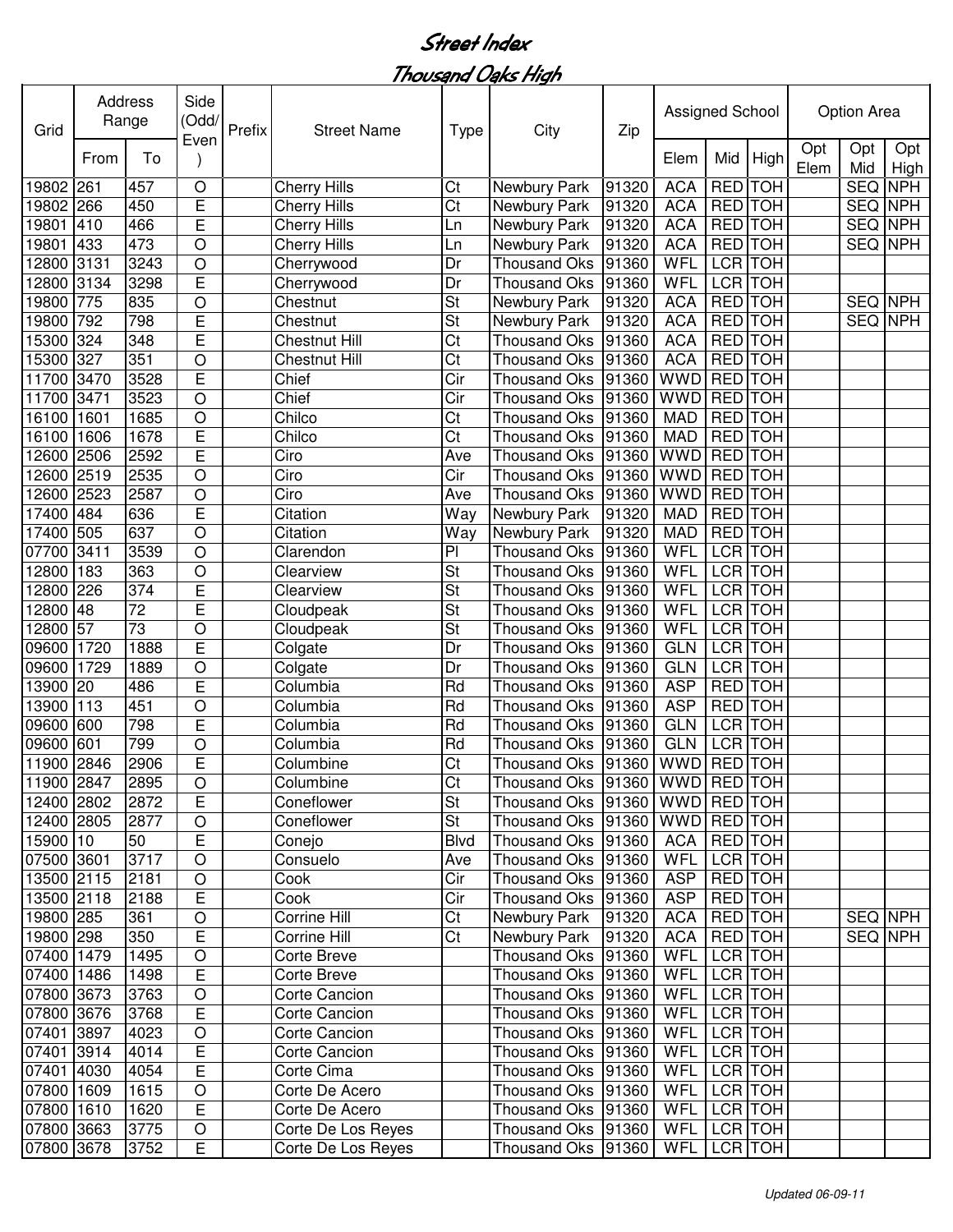| Grid       | Address | Range           | Side<br>(Odd/<br>Even | Prefix | <b>Street Name</b>   | <b>Type</b>            | City                | Zip   | Assigned School |                |                |             | Option Area |                |
|------------|---------|-----------------|-----------------------|--------|----------------------|------------------------|---------------------|-------|-----------------|----------------|----------------|-------------|-------------|----------------|
|            | From    | To              |                       |        |                      |                        |                     |       | Elem            | Mid            | High           | Opt<br>Elem | Opt<br>Mid  | Opt<br>High    |
| 07800      | 1327    | 1439            | $\circ$               |        | Corte De Primavera   |                        | <b>Thousand Oks</b> | 91360 | WFL             | LCR TOH        |                |             |             |                |
| 07800      | 1330    | 1450            | E                     |        | Corte De Primavera   |                        | <b>Thousand Oks</b> | 91360 | WFL             | LCR TOH        |                |             |             |                |
| 07800      | 1088    | 1176            | E                     |        | Corte De Tajo        |                        | <b>Thousand Oks</b> | 91360 | WFL             |                | <b>LCR</b> TOH |             |             |                |
| 07800      | 1111    | 1163            | $\circ$               |        | Corte De Tajo        |                        | <b>Thousand Oks</b> | 91360 | WFL             | <b>LCR</b> TOH |                |             |             |                |
| 07800      | 1596    | 1610            | E                     |        | Corte Del Rey        |                        | <b>Thousand Oks</b> | 91360 | WFL             | <b>LCR TOH</b> |                |             |             |                |
| 07800      | 1597    | 1619            | $\circ$               |        | Corte Del Rey        |                        | <b>Thousand Oks</b> | 91360 | WFL             |                | <b>LCR</b> TOH |             |             |                |
| 07400      | 1314    | 1354            | E                     |        | Corte Entrada        |                        | <b>Thousand Oks</b> | 91360 | WFL             | <b>LCR</b> TOH |                |             |             |                |
| 07400      | 1353    | 1367            | $\circ$               |        | Corte Entrada        |                        | <b>Thousand Oks</b> | 91360 | <b>WFL</b>      | <b>LCR</b> TOH |                |             |             |                |
| 07400      | 1483    | 1499            | $\circ$               |        | Corte Verano         |                        | <b>Thousand Oks</b> | 91360 | WFL             | <b>LCR TOH</b> |                |             |             |                |
| 11900      | 458     | 542             | E                     |        | Cosmos               | Ct                     | <b>Thousand Oks</b> | 91360 | <b>WWD</b>      | <b>RED</b> TOH |                |             |             |                |
| 11900      | 465     | 535             | $\circ$               |        | Cosmos               | Ct                     | <b>Thousand Oks</b> | 91360 | <b>WWD</b>      | <b>RED</b> TOH |                |             |             |                |
| 09600      | 1066    | 1980            | E                     |        | <b>Country Club</b>  | Rd                     | <b>Thousand Oks</b> | 91360 | <b>GLN</b>      | LCR TOH        |                |             |             |                |
| 09600      | 1809    | 1991            | $\circ$               |        | <b>Country Club</b>  | Rd                     | <b>Thousand Oks</b> | 91360 | <b>GLN</b>      | LCR TOH        |                |             |             |                |
| 06402      | 3341    | 3373            | $\circ$               |        | <b>Country Home</b>  | Ct                     | Westlake Vlg        | 91362 | <b>LAD</b>      | LCR TOH        |                |             |             |                |
| 06402 3342 |         | 3374            | E                     |        | <b>Country Home</b>  | Ct                     | <b>Westlake Vlg</b> | 91362 | <b>LAD</b>      | LCR TOH        |                |             |             |                |
| 06402 2814 |         | 2918            | E                     |        | <b>Country Vista</b> | St                     | <b>Westlake Vlg</b> | 91362 | <b>LAD</b>      | LCR TOH        |                |             |             |                |
| 06402 2829 |         | 2925            | $\bigcirc$            |        | Country Vista        | St                     | Westlake Vlg        | 91362 | <b>LAD</b>      | LCR TOH        |                |             |             |                |
| 06401      | 3186    | 3210            | E                     |        | <b>Cove Creek</b>    | Ct                     | Westlake Vlg        | 91362 | <b>LAD</b>      | LCR TOH        |                |             |             |                |
| 06401      | 3203    | 3219            | $\circ$               |        | Cove Creek           | Ct                     | Westlake Vlg        | 91362 | <b>LAD</b>      | LCR TOH        |                |             |             |                |
| 10000      | 1102    | 1282            | E                     |        | Coventry             | Dr                     | <b>Thousand Oks</b> | 91360 | <b>GLN</b>      | <b>RED</b> TOH |                |             |             |                |
| 10000      | 1119    | 1283            | $\circ$               |        | Coventry             | Dr                     | <b>Thousand Oks</b> | 91360 | <b>GLN</b>      | RED TOH        |                |             |             |                |
| 07500      | 3808    | 3852            | E                     |        | Cresta               | Ct                     | <b>Thousand Oks</b> | 91360 | <b>WFL</b>      |                | LCR TOH        |             |             |                |
| 07500      | 3809    | 3885            | O                     |        | Cresta               | Ct                     | <b>Thousand Oks</b> | 91360 | WFL             | LCR TOH        |                |             |             |                |
| 25300      | 3951    | 3987            | $\circ$               |        | Crossridge           | Ct                     | <b>Thousand Oks</b> | 91360 | WFL             |                | LCR TOH        |             |             |                |
| 25300      | 3952    | 3988            | E                     |        | Crossridge           | Ct                     | <b>Thousand Oks</b> | 91360 | WFL             | LCR TOH        |                |             |             |                |
| 06300      | 1966    | 1994            | E                     |        | Cumulus              | Ct                     | Westlake Vlg        | 91362 | WFL             | LCR TOH        |                |             |             |                |
| 06300      | 1967    | 1995            | $\circ$               |        | Cumulus              | Ct                     | Westlake Vlg        | 91362 | <b>WFL</b>      | LCR TOH        |                |             |             |                |
| 19400      | 718     | 826             | E                     |        | Cypress              | St                     | Newbury Park        | 91320 | <b>ASP</b>      | RED TOH        |                |             |             | SEQ NPH        |
| 19400      | 725     | 851             | $\circ$               |        | Cypress              | St                     | Newbury Park        | 91320 | <b>ASP</b>      | RED TOH        |                |             |             | <b>SEQ NPH</b> |
| 16000      | 1927    | 1963            | $\circ$               |        | Darkwood             | Cir                    | <b>Thousand Oks</b> | 91360 | <b>MAD</b>      | RED TOH        |                |             |             |                |
| 08100 2981 |         | 3195            | $\circ$               |        | Darlington           | Dr                     | Thousand Oks 91360  |       | WFL             | <b>LCR</b> TOH |                |             |             |                |
| 08100 3016 |         | 3194            | E                     |        | Darlington           | Dr                     | Thousand Oks 91360  |       | WFL LCR TOH     |                |                |             |             |                |
| 06300 1951 |         | 1993            | $\circ$               |        | Daylight             | $\overline{\text{C}t}$ | Westlake Vlg        | 91362 | WFL LCR TOH     |                |                |             |             |                |
| 06300 1962 |         | 1992            | E                     |        | Daylight             | Ct                     | Westlake Vlg        | 91362 | WFL             | LCR TOH        |                |             |             |                |
| $12800$ 16 |         | 94              | E                     |        | Del Ray              | Cir                    | Thousand Oks 91360  |       | WFL             | LCR TOH        |                |             |             |                |
| 12800 23   |         | $\overline{71}$ | $\bigcirc$            |        | Del Ray              | Cir                    | Thousand Oks 91360  |       | WFL             | LCR TOH        |                |             |             |                |
| 12200 2451 |         | 2465            | $\circ$               |        | Dillon               | Ct                     | Thousand Oks 91360  |       | WWD RED TOH     |                |                |             |             |                |
| 12200 2452 |         | 2466            | E                     |        | <b>Dillon</b>        | Ct                     | Thousand Oks 91360  |       | <b>WWD</b>      | RED TOH        |                |             |             |                |
| 07900 2945 |         | 2999            | $\bigcirc$            |        | Dogwood              | Cir                    | Thousand Oks 91360  |       | LAD             |                | LCR TOH        |             |             |                |
| 07900 2948 |         | 2998            | E                     |        | Dogwood              | Cir                    | Thousand Oks 91360  |       | LAD             |                | LCR TOH        |             |             |                |
| 14900 6    |         | 90              | E                     |        | Dombey               | Cir                    | Thousand Oks 91360  |       | <b>ACA</b>      |                | RED TOH        |             |             |                |
| 14900 1    |         | 91              | O                     |        | Dombey               | Cir                    | Thousand Oks 91360  |       | <b>ACA</b>      | RED TOH        |                |             |             |                |
| 14200 104  |         | 236             | E                     |        | <b>Donnick</b>       | Ave                    | Thousand Oks 91360  |       | <b>ASP</b>      |                | RED TOH        |             |             |                |
| 14200 105  |         | 157             | $\circ$               |        | Donnick              | Ave                    | Thousand Oks 91360  |       | <b>ASP</b>      | RED TOH        |                |             |             |                |
| 14900 7    |         | 97              | $\circ$               |        | Doone                | St                     | Thousand Oks 91360  |       | <b>ACA</b>      | RED TOH        |                |             |             |                |
| 14900 12   |         | 96              | Е                     |        | Doone                | St                     | Thousand Oks 91360  |       | <b>ACA</b>      | RED TOH        |                |             |             |                |
| 10100 824  |         | 890             | Е                     |        | Dorchester           | St                     | <b>Thousand Oks</b> | 91360 | <b>GLN</b>      | RED TOH        |                |             |             |                |
| 10100 825  |         | 891             | $\hbox{O}$            |        | Dorchester           | St                     | Thousand Oks 91360  |       | <b>GLN</b>      | RED TOH        |                |             |             |                |
| 14600 1406 |         | 1490            | E                     |        | Dorset               | Ave                    | Thousand Oks 91360  |       | <b>ACA</b>      | RED TOH        |                |             |             |                |
| 14600 1407 |         | 1463            | $\bigcirc$            |        | Dorset               | Ave                    | Thousand Oks 91360  |       | <b>ACA</b>      | RED TOH        |                |             |             |                |
| 14900 1230 |         | 1312            | E                     |        | Dover                | Ave                    | Thousand Oks 91360  |       | <b>ACA</b>      |                | RED TOH        |             |             |                |
|            |         |                 |                       |        |                      |                        |                     |       |                 |                |                |             |             |                |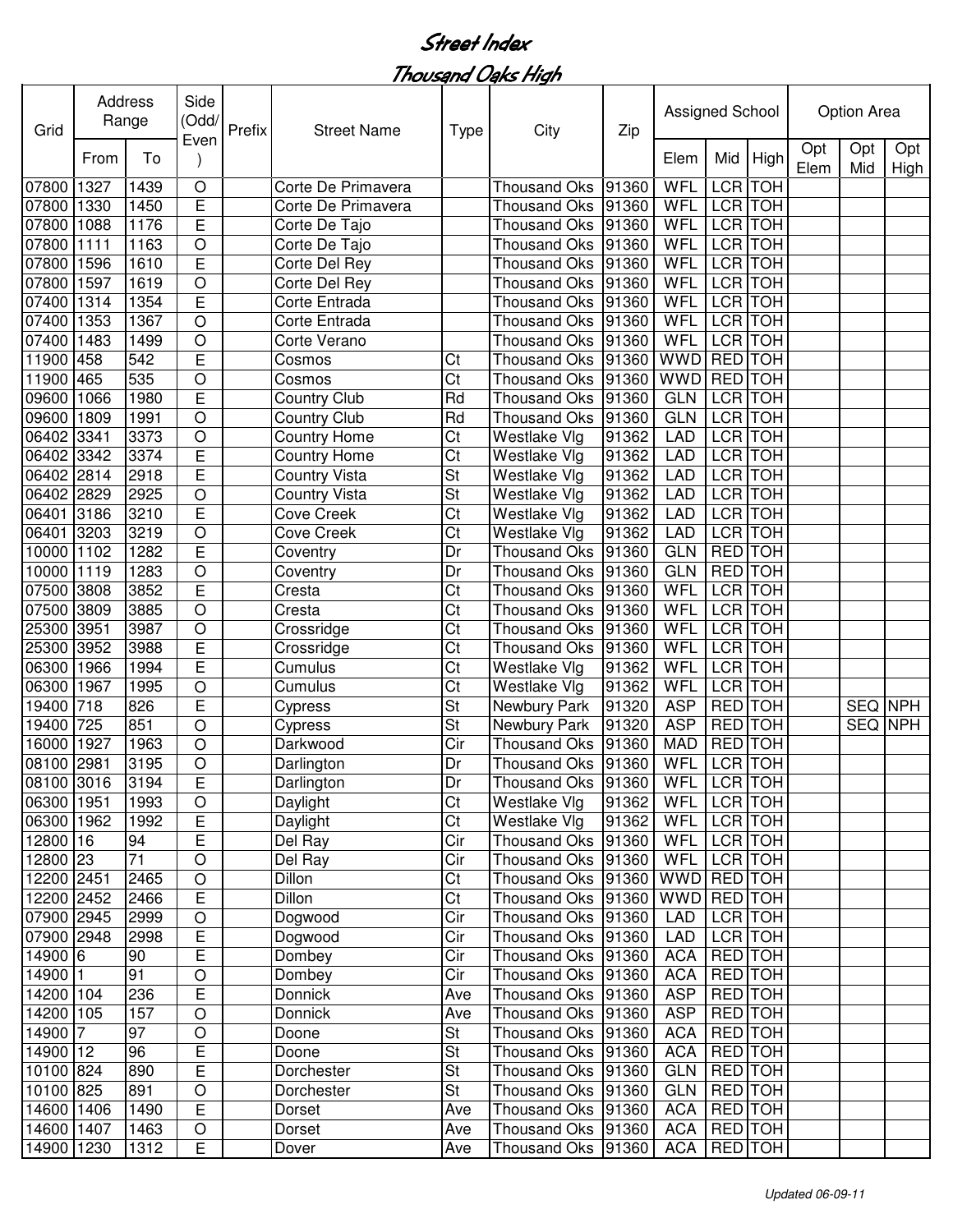| Grid       |      | Address<br>Range | Side<br>(Odd/<br>Even | Prefix | <b>Street Name</b>    | Type           | City                | Zip   | Assigned School |                |            |             | Option Area |                |
|------------|------|------------------|-----------------------|--------|-----------------------|----------------|---------------------|-------|-----------------|----------------|------------|-------------|-------------|----------------|
|            | From | To               |                       |        |                       |                |                     |       | Elem            | Mid            | High       | Opt<br>Elem | Opt<br>Mid  | Opt<br>High    |
| 14900      | 1239 | 1369             | $\circ$               |        | Dover                 | Ave            | <b>Thousand Oks</b> | 91360 | <b>ACA</b>      | <b>RED</b> TOH |            |             |             |                |
| 14800      | 1417 | 1495             | $\circ$               |        | Dover                 | Ave            | <b>Thousand Oks</b> | 91360 | <b>ACA</b>      | RED TOH        |            |             |             |                |
| 14800      | 1516 | 1588             | E                     |        | Dover                 | Ave            | <b>Thousand Oks</b> | 91360 | <b>ACA</b>      | <b>RED</b> TOH |            |             |             |                |
| 14000      | 1601 | 1603             | O                     |        | Dover                 | Ave            | <b>Thousand Oks</b> | 91360 | <b>ASP</b>      | <b>RED TOH</b> |            |             |             |                |
| 14000      | 1604 | 1604             | E                     |        | Dover                 | Ave            | <b>Thousand Oks</b> | 91360 | <b>ASP</b>      | <b>RED TOH</b> |            |             |             |                |
| 12800      | 36   | 80               | E                     |        | Dovetail              | Ct             | <b>Thousand Oks</b> | 91360 | <b>WFL</b>      | <b>LCR</b> TOH |            |             |             |                |
| 12800      | 37   | 71               | O                     |        | Dovetail              | Ct             | <b>Thousand Oks</b> | 91360 | WFL             | <b>LCR</b> TOH |            |             |             |                |
| 13200      | 2204 | 2504             | E                     |        | Drayton               | Ave            | <b>Thousand Oks</b> | 91360 | WWD             | <b>RED</b> TOH |            |             |             |                |
| 13200      | 2273 | 2477             | O                     |        | Drayton               | Ave            | <b>Thousand Oks</b> | 91360 | WWD             | <b>RED</b> TOH |            |             |             |                |
| 14900      | 1016 | 1092             | E                     |        | Drexel                | Cir            | <b>Thousand Oks</b> | 91360 | <b>ACA</b>      | <b>RED</b> TOH |            |             |             |                |
| 14900      | 1017 | 1093             | O                     |        | Drexel                | Cir            | <b>Thousand Oks</b> | 91360 | <b>ACA</b>      | RED TOH        |            |             |             |                |
| 12900 2742 |      | 2796             | E                     |        | Drummond              | P <sub>1</sub> | <b>Thousand Oks</b> | 91360 | WWD             | <b>RED</b> TOH |            |             |             |                |
| 12900 2745 |      | 2799             | O                     |        | Drummond              | $\overline{P}$ | <b>Thousand Oks</b> | 91360 | WWD             | <b>RED</b> TOH |            |             |             |                |
| 10200      | 108  | 450              | E                     |        | Dryden                | St             | <b>Thousand Oks</b> | 91360 | <b>GLN</b>      | RED TOH        |            |             |             |                |
| 10200      | 109  | 469              | O                     |        | Dryden                | St             | <b>Thousand Oks</b> | 91360 | <b>GLN</b>      | <b>RED</b>     | <b>TOH</b> |             |             |                |
| 15600      | 914  | 998              | E                     |        | Dunbar                | Ln             | <b>Thousand Oks</b> | 91360 | <b>ACA</b>      | <b>RED</b> TOH |            |             |             |                |
| 15600 915  |      | 963              | O                     |        | Dunbar                | Ln             | <b>Thousand Oks</b> | 91360 | <b>ACA</b>      | <b>RED</b>     | <b>TOH</b> |             |             |                |
| 14400      | 1605 | 1683             | O                     |        | Dunham                | Cir            | <b>Thousand Oks</b> | 91360 | <b>ASP</b>      | <b>RED</b> TOH |            |             |             |                |
| 14400      | 1616 | 1682             | E                     |        | Dunham                | Cir            | <b>Thousand Oks</b> | 91360 | <b>ASP</b>      | RED TOH        |            |             |             |                |
| 13500 2116 |      | 2150             | Ē                     |        | Dunn                  | Ct             | <b>Thousand Oks</b> | 91360 | <b>ASP</b>      | <b>RED</b> TOH |            |             |             |                |
| 13500 2117 |      | 2185             | $\circ$               |        | Dunn                  | Ct             | <b>Thousand Oks</b> | 91360 | <b>ASP</b>      | <b>RED</b> TOH |            |             |             |                |
| 07900      | 3075 | 3097             | $\circ$               |        | Dutch Elm             | Cir            | <b>Thousand Oks</b> | 91360 | <b>LAD</b>      | LCR TOH        |            |             |             |                |
| 13600      | 231  | 267              | $\circ$               |        | Dyer                  | Ct             | <b>Thousand Oks</b> | 91360 | <b>ASP</b>      | <b>RED</b>     | <b>TOH</b> |             |             |                |
| 25500      | 2885 | 2911             | $\circ$               |        | Eagle Heights         | Ct             | <b>Thousand Oks</b> | 91360 | <b>WWD</b>      | <b>RED</b> TOH |            |             |             |                |
| 25500      | 2884 | 2912             | E                     |        | Eagle Heights         | Ct             | <b>Thousand Oks</b> | 91360 | WWD             | RED TOH        |            |             |             |                |
| 06402      | 3079 | 3223             | O                     |        | Eaglewood             | Ave            | Westlake Vlg        | 91362 | <b>LAD</b>      | LCR TOH        |            |             |             |                |
| 06402 3082 |      | 3196             | E                     |        | Eaglewood             | Ave            | Westlake Vlg        | 91362 | <b>LAD</b>      | LCR TOH        |            |             |             |                |
| 14500 1404 |      | 1436             | E                     |        | Ellsworth             | Cir            | <b>Thousand Oks</b> | 91360 | <b>ASP</b>      | RED TOH        |            |             |             |                |
| 14500      | 1407 | 1435             | O                     |        | Ellsworth             | Cir            | <b>Thousand Oks</b> | 91360 | <b>ASP</b>      | RED TOH        |            |             |             |                |
| 14900      | 1116 | 1184             | E                     |        | Enfield               | Cir            | <b>Thousand Oks</b> | 91360 | <b>ACA</b>      | <b>RED</b> TOH |            |             |             |                |
| 14900 1117 |      | 1185             | O                     |        | Enfield               | Cir            | <b>Thousand Oks</b> | 91360 | <b>ACA</b>      | <b>RED</b> TOH |            |             |             |                |
| 18900 106  |      | 262              | E                     |        | Ensenada              | Ave            | Newbury Park 91320  |       | <b>ASP</b>      | <b>RED</b> TOH |            |             |             | <b>SEQ NPH</b> |
| 18900 107  |      | 263              | $\bigcirc$            |        | Ensenada              | Ave            | Newbury Park        | 91320 | <b>ASP</b>      | RED TOH        |            |             |             | SEQ NPH        |
| 10000 1254 |      | 1362             | E                     |        | Equestrian            | Ave            | Thousand Oks 91360  |       | GLN             | RED TOH        |            |             |             |                |
| 09900 1374 |      | 1510             | E                     |        | Equestrian            | Ave            | Thousand Oks 91360  |       | GLN             | RED TOH        |            |             |             |                |
| 06400 3500 |      | 3698             | E                     |        | Erbes                 | Rd             | Westlake Vlg        | 91362 | <b>WFL</b>      | LCR TOH        |            |             |             |                |
| 06300 3501 |      | 3999             | $\circ$               |        | Erbes                 | Rd             | Westlake Vlg        | 91362 | WFL             | LCR TOH        |            |             |             |                |
| 06500 3700 |      | 3998             | $\mathsf E$           |        | Erbes                 | Rd             | Westlake Vlg        | 91362 | WFL             | LCR TOH        |            |             |             |                |
| 07400 4000 |      | 4299             | $\bigcirc$            |        | Erbes                 | Rd             | Thousand Oks 91360  |       | <b>WFL</b>      | LCR TOH        |            |             |             |                |
| 07400 4000 |      | 4299             | E                     |        | Erbes                 | Rd             | Thousand Oks 91360  |       | <b>WFL</b>      | LCR TOH        |            |             |             |                |
| 07200 4300 |      | 4500             | E                     |        | Erbes                 | Rd             | Thousand Oks 91360  |       | <b>WFL</b>      | LCR TOH        |            |             |             |                |
| 07100 4301 |      | 4501             | $\bigcirc$            |        | Erbes                 | Rd             | Thousand Oks 91360  |       | WFL             | LCR TOH        |            |             |             |                |
| 13300 105  |      | 213              | $\circ$               |        | Erten                 | St             | Thousand Oks 91360  |       | <b>ASP</b>      | RED TOH        |            |             |             |                |
| 13300 122  |      | 224              | E                     |        | Erten                 | St             | <b>Thousand Oks</b> | 91360 | <b>ASP</b>      | RED TOH        |            |             |             |                |
| 25400 1500 |      | 1698             | E                     |        | Esperance             | Dr             | Simi Valley         | 93065 | <b>WFL</b>      | LCR TOH        |            |             |             |                |
| 25400 1501 |      | 1599             | $\bigcirc$            |        | Esperance             | Dr             | Simi Valley         | 93065 | WFL             | LCR TOH        |            |             |             |                |
| 10000 1130 |      | 1178             | E                     |        | Essex                 | Way            | <b>Thousand Oks</b> | 91360 | <b>GLN</b>      | RED TOH        |            |             |             |                |
| 06402 3336 |      | 3368             | E                     |        | <b>Essex Junction</b> | Ct             | Westlake Vlg        | 91362 | LAD             | LCR TOH        |            |             |             |                |
| 06402 3337 |      | 3369             | $\bigcirc$            |        | <b>Essex Junction</b> | Ct             | Westlake Vlg        | 91362 | <b>LAD</b>      | LCR TOH        |            |             |             |                |
| 07900 1505 |      | 1549             | $\bigcirc$            |        | Eucalyptus            | Cir            | Thousand Oks        | 91360 | <b>LAD</b>      | LCR TOH        |            |             |             |                |
| 12800 4    |      | 24               | E                     |        | Faculty               | Ct             | Thousand Oks 91360  |       | <b>WFL</b>      |                | LCR TOH    |             |             |                |
|            |      |                  |                       |        |                       |                |                     |       |                 |                |            |             |             |                |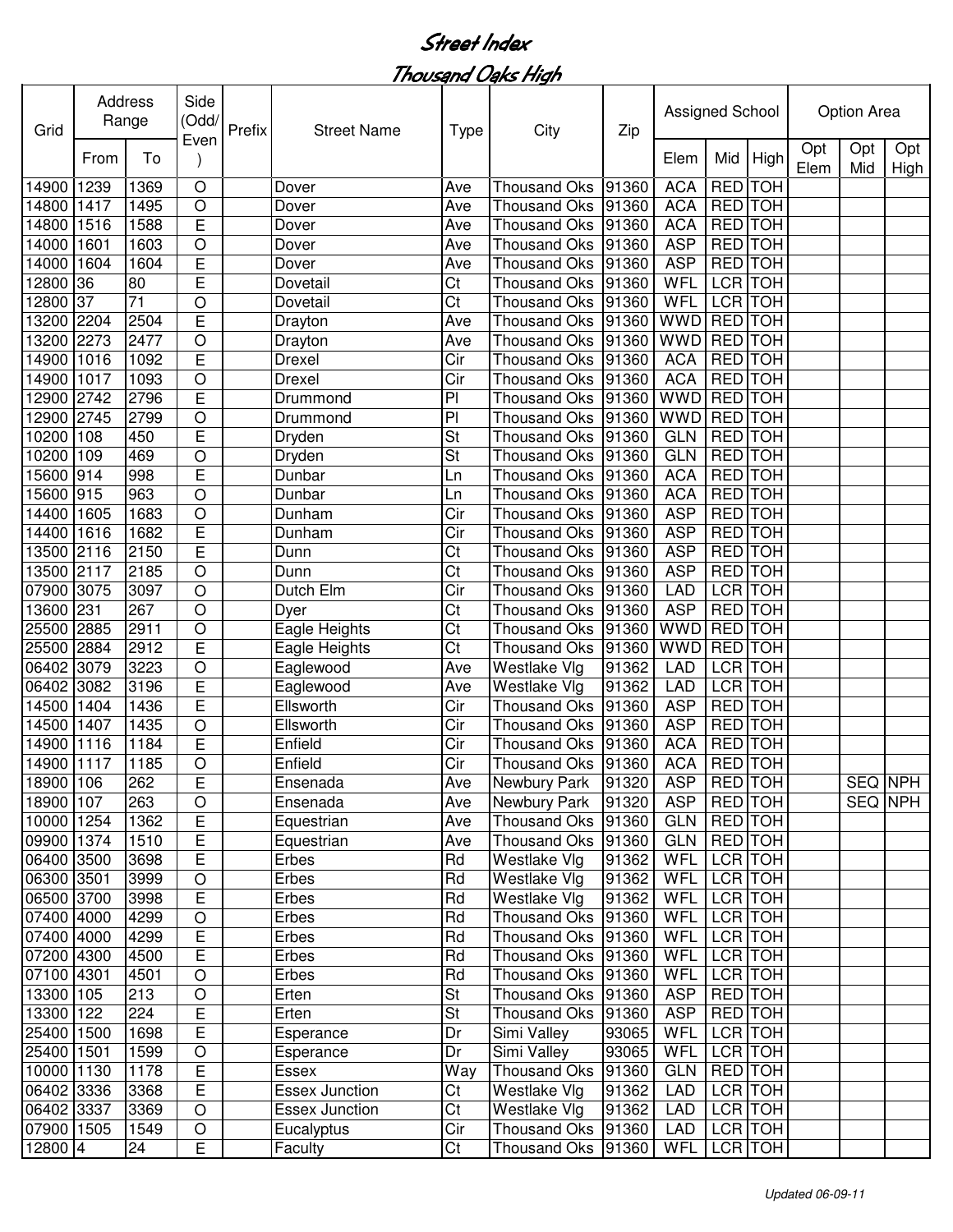| Grid       |      | Address<br>Range | Side<br>(Odd/   | Prefix         | <b>Street Name</b>           | <b>Type</b> | City                                       | Zip            | Assigned School          |                |      |             | <b>Option Area</b> |             |
|------------|------|------------------|-----------------|----------------|------------------------------|-------------|--------------------------------------------|----------------|--------------------------|----------------|------|-------------|--------------------|-------------|
|            | From | To               | Even            |                |                              |             |                                            |                | Elem                     | Mid            | High | Opt<br>Elem | Opt<br>Mid         | Opt<br>High |
| 12800 5    |      | 23               | O               |                | Faculty                      | Ct          | <b>Thousand Oks</b>                        | 91360          | WFL                      | LCR TOH        |      |             |                    |             |
| 12700 26   |      | 202              | E               |                | Faculty                      | Rd          | <b>Thousand Oks</b>                        | 91360          | <b>WWD</b>               | RED TOH        |      |             |                    |             |
| 12700      | 203  | 203              | $\bigcirc$      |                | Faculty                      | Rd          | <b>Thousand Oks</b>                        | 91360          | <b>WWD</b>               | <b>RED</b> TOH |      |             |                    |             |
| 18500      | 8    | 112              | E               |                | <b>Fallen Oaks</b>           | Dr          | <b>Thousand Oks</b>                        | 91360          | WFL                      | <b>LCR</b> TOH |      |             |                    |             |
| 18500      | 9    | 73               | $\circ$         |                | <b>Fallen Oaks</b>           | Dr          | <b>Thousand Oks</b>                        | 91360          | <b>WFL</b>               | <b>LCR</b> TOH |      |             |                    |             |
| 2200       | 444  | 634              | E               |                | Fargo                        | <b>St</b>   | <b>Thousand Oks</b>                        | 91360          | <b>WWD</b>               | <b>RED</b> TOH |      |             |                    |             |
| 2200       | 445  | 629              | $\circ$         |                | Fargo                        | St          | <b>Thousand Oks</b>                        | 91360          | <b>WWD</b>               | <b>RED</b> TOH |      |             |                    |             |
| 14600      | 1304 | 1744             | E               |                | Feather                      | Ave         | <b>Thousand Oks</b>                        | 91360          | <b>ACA</b>               | <b>RED</b> TOH |      |             |                    |             |
| 14600      | 1305 | 1755             | $\circ$         |                | Feather                      | Ave         | <b>Thousand Oks</b>                        | 91360          | <b>ACA</b>               | <b>RED</b> TOH |      |             |                    |             |
| 16000      | 1900 | 2008             | E               |                | Ferndale                     | PI          | <b>Thousand Oks</b>                        | 91360          | <b>MAD</b>               | <b>RED</b> TOH |      |             |                    |             |
| 16000      | 1907 | 2007             | $\circ$         |                | Ferndale                     | PI          | <b>Thousand Oks</b>                        | 91360          | <b>MAD</b>               | <b>RED</b> TOH |      |             |                    |             |
| 06500      | 2203 | 2287             | $\circ$         |                | Fernleaf                     | Ct          | <b>Thousand Oks</b>                        | 91360          | WFL                      | <b>LCR</b> TOH |      |             |                    |             |
| 06500      | 2244 | 2298             | E               |                | Fernleaf                     | Ct          | <b>Thousand Oks</b>                        | 91360          | <b>WFL</b>               | <b>LCR</b> TOH |      |             |                    |             |
| 07700      | 3635 | 3651             | $\circ$         |                | Festival                     | Ct          | <b>Thousand Oks</b>                        | 91360          | WFL                      | LCR TOH        |      |             |                    |             |
| 07700      | 3650 | 3650             | E               |                | Festival                     | Ct          | <b>Thousand Oks</b>                        | 91360          | WFL                      | LCR TOH        |      |             |                    |             |
| 07700      | 3616 | 3680             | E               |                | <b>Field Crest</b>           | Ct          | <b>Thousand Oks</b>                        | 91360          | WFL                      | LCR TOH        |      |             |                    |             |
| 07700      | 3649 | 3665             | $\circ$         |                | <b>Field Crest</b>           | Ct          | Thousand Oks                               | 91360          | WFL                      | LCR TOH        |      |             |                    |             |
| 12200 610  |      | 726              | E               |                | <b>Flaming Star</b>          | Ave         | Thousand Oks                               | 91360          | <b>WWD</b>               | <b>RED</b> TOH |      |             |                    |             |
| 12200      | 635  | 739              | $\circ$         |                | <b>Flaming Star</b>          | Ave         | <b>Thousand Oks</b>                        | 91360          | <b>WWD</b>               | <b>RED</b> TOH |      |             |                    |             |
| 07700      | 3604 | 3652             | E               |                | Floradale                    | Ct          | <b>Thousand Oks</b>                        | 91360          | WFL                      | LCR TOH        |      |             |                    |             |
| 07700      | 3605 | 3653             | $\circ$         |                | Floradale                    | Ct          | <b>Thousand Oks</b>                        | 91360          | WFL                      | LCR TOH        |      |             |                    |             |
| 07700      | 761  | 801              | $\circ$         |                | <b>Flying Hills</b>          | Ln          | <b>Thousand Oks</b>                        | 91360          | WFL                      | LCR TOH        |      |             |                    |             |
| 07700      | 792  | 808              | E               |                | <b>Flying Hills</b>          | Ln          | <b>Thousand Oks</b>                        | 91360          | <b>WFL</b>               | LCR TOH        |      |             |                    |             |
| 14500      | 1444 | 1872             | E               |                | Fordham                      | Ave         | <b>Thousand Oks</b>                        | 91360          | <b>ASP</b>               | <b>RED</b> TOH |      |             |                    |             |
| 14500      | 1449 | 1891             | $\circ$         |                | Fordham                      | Ave         | <b>Thousand Oks</b>                        | 91360          | <b>ASP</b>               | RED TOH        |      |             |                    |             |
| 07201      | 4296 | 4356             | E               |                | <b>Forest Oaks</b>           | Dr          | <b>Thousand Oks</b>                        | 91360          | WFL                      | LCR TOH        |      |             |                    |             |
| 07201      | 4331 | 4343             | $\circ$         |                | <b>Forest Oaks</b>           | Dr          | <b>Thousand Oks</b>                        | 91360          | WFL                      | LCR TOH        |      |             |                    |             |
| 11800      | 3029 | 3227             | $\circ$         |                | Fort Courage                 | Ave         | <b>Thousand Oks</b>                        | 91360          | <b>WWD</b>               | RED TOH        |      |             |                    |             |
| 11800      | 3062 | 3224             | E               |                | Fort Courage                 | Ave         | <b>Thousand Oks</b>                        | 91360          | <b>WWD</b>               | RED TOH        |      |             |                    |             |
| 07700      | 3601 | 3633             | O               |                | Foxwood                      | Ct          | <b>Thousand Oks</b>                        | 91360          | WFL                      | <b>LCR</b> TOH |      |             |                    |             |
| 07700 3618 |      | 3634             | E               |                | Foxwood                      | Ct          | Thousand Oks 91360                         |                | <b>WFL</b>               | <b>LCR</b> TOH |      |             |                    |             |
| 11600 3018 |      | 3084             | $\overline{E}$  |                | Frontier                     | Ave         | Thousand Oks 91360 WWD RED TOH             |                |                          |                |      |             |                    |             |
| 11600 3019 |      | 3085             | $\circ$         |                | Frontier                     | Ave         | Thousand Oks   91360                       |                | WWD RED TOH              |                |      |             |                    |             |
| 13100 2538 |      | 2588             | Е               |                | Frost                        | Ave         | Thousand Oks   91360                       |                | <b>WWD</b>               | RED TOH        |      |             |                    |             |
| 14900 6    |      | 268              | E               | W              | Gainsborough                 | Rd          | Thousand Oks                               | 91360          | <b>ACA</b>               | RED TOH        |      |             |                    |             |
| $14800$ 7  |      | 91               | $\circ$         | W              | Gainsborough                 | Rd          | <b>Thousand Oks</b>                        | 91360          | <b>ACA</b>               | <b>RED</b> TOH |      |             |                    |             |
| $14900$ 8  |      | 190              | Ε               | E              | Gainsborough                 | Rd          | <b>Thousand Oks</b>                        | 91360          | <b>ACA</b>               | <b>RED</b> TOH |      |             |                    |             |
| $14800$ 9  |      | 191              | $\circ$         | $\overline{E}$ | Gainsborough                 | Rd          | <b>Thousand Oks</b>                        | 91360          | <b>ACA</b>               | RED TOH        |      |             |                    |             |
| 14600 105  |      | 159              | O               | W              | Gainsborough                 | Rd          | <b>Thousand Oks</b>                        | 91360          | <b>ACA</b>               | RED TOH        |      |             |                    |             |
| 10200 244  |      | 588              | E               | E              | Gainsborough                 | Rd          | <b>Thousand Oks</b>                        | 91360          | <b>GLN</b>               | RED TOH        |      |             |                    |             |
| 10000 271  |      | 417              | O               | E              | Gainsborough                 | Rd          | <b>Thousand Oks</b>                        | 91360          | <b>GLN</b>               | RED TOH        |      |             |                    |             |
| 15100 300  |      | 300              | $\circ$         | W              | Gainsborough                 | Rd          | <b>Thousand Oks</b>                        | 91360          | <b>ACA</b>               | RED TOH        |      |             |                    |             |
| 15100 300  |      | 300              |                 | W              |                              | Rd          |                                            |                |                          | RED TOH        |      |             |                    |             |
| 15000 400  |      | 499              | Е<br>$\bigcirc$ | W              | Gainsborough<br>Gainsborough | Rd          | <b>Thousand Oks</b><br><b>Thousand Oks</b> | 91360<br>91360 | <b>ACA</b><br><b>ACA</b> | RED TOH        |      |             |                    |             |
|            |      |                  |                 | W              |                              |             |                                            |                |                          |                |      |             |                    |             |
| 15000 400  |      | 499              | Е               | W              | Gainsborough                 | Rd          | <b>Thousand Oks</b>                        | 91360          | <b>ACA</b>               | RED TOH        |      |             |                    |             |
| 15600 496  |      | 514              | E               |                | Gainsborough                 | Rd          | <b>Thousand Oks</b>                        | 91360          | <b>ACA</b>               | RED TOH        |      |             |                    |             |
| 15000 501  |      | 599              | $\circ$         | W              | Gainsborough                 | Rd          | Thousand Oks                               | 91360          | <b>ACA</b>               | RED TOH        |      |             |                    |             |
| 10100 511  |      | 617              | $\circ$         | E              | Gainsborough                 | Rd          | Thousand Oks                               | 91360          | <b>GLN</b>               | RED TOH        |      |             |                    |             |
| 10200 106  |      | 592              | E               |                | Galsworthy                   | St          | <b>Thousand Oks</b>                        | 91360          | <b>GLN</b>               | RED TOH        |      |             |                    |             |
| 10200 107  |      | 591              | $\circ$         |                | Galsworthy                   | <b>St</b>   | Thousand Oks                               | 91360          | <b>GLN</b>               | RED TOH        |      |             |                    |             |
| 11900 664  |      | 678              | E               |                | Garland                      | Ct          | Thousand Oks   91360                       |                | <b>WWD</b>               | RED TOH        |      |             |                    |             |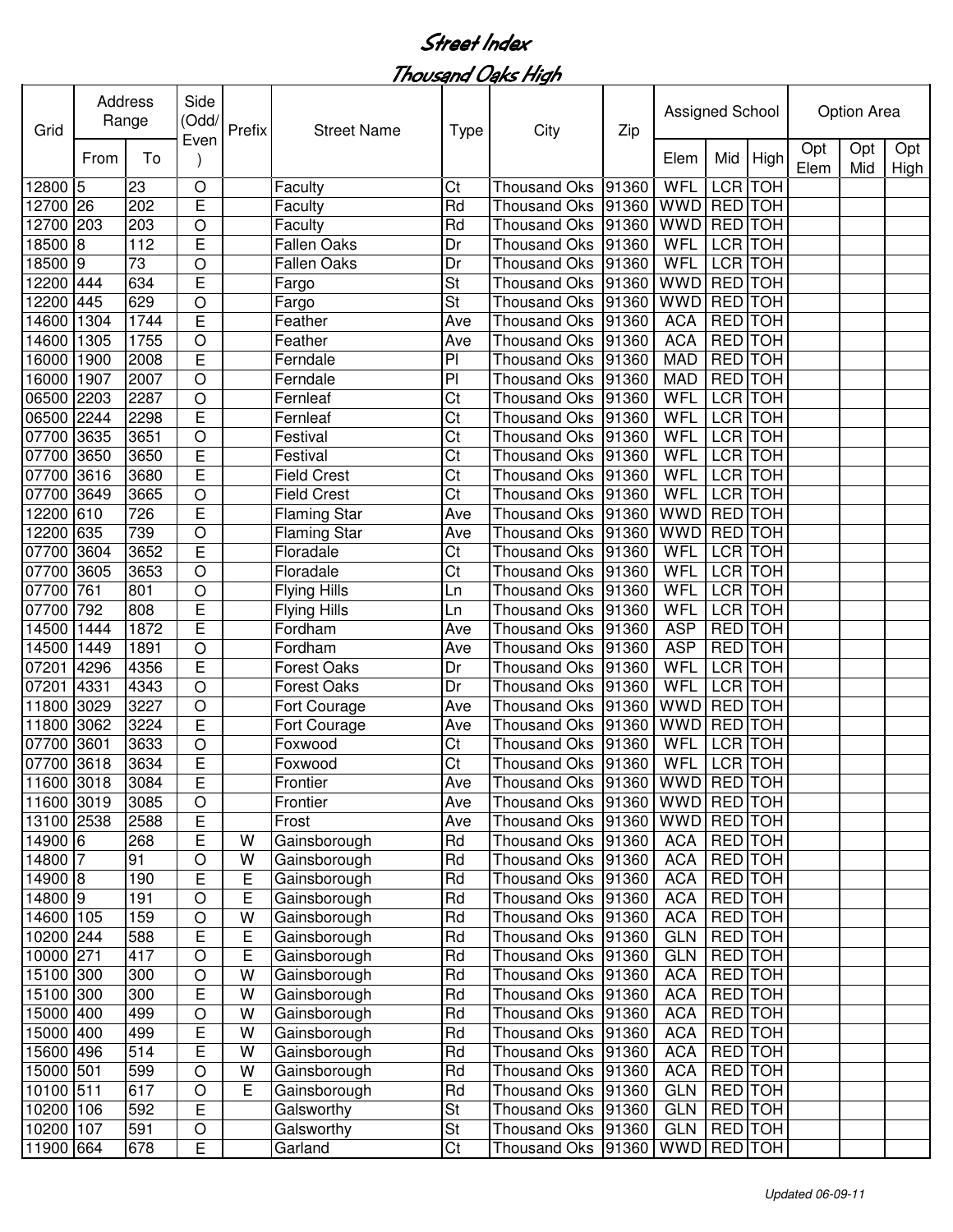| Grid       | Address        | Range | Side<br>(Odd/<br>Even | Prefix | <b>Street Name</b>    | <b>Type</b>              | City                 | Zip   | Assigned School |                |                |             | Option Area |                |
|------------|----------------|-------|-----------------------|--------|-----------------------|--------------------------|----------------------|-------|-----------------|----------------|----------------|-------------|-------------|----------------|
|            | From           | To    |                       |        |                       |                          |                      |       | Elem            | Mid            | High           | Opt<br>Elem | Opt<br>Mid  | Opt<br>High    |
| 07700      | 3611           | 3691  | $\circ$               |        | Gingerwood            | Ct                       | <b>Thousand Oks</b>  | 91360 | WFL             | <b>LCR</b>     | <b>TOH</b>     |             |             |                |
| 07700      | 3612           | 3676  | E                     |        | Gingerwood            | Ct                       | <b>Thousand Oks</b>  | 91360 | WFL             | LCR TOH        |                |             |             |                |
| 12800      | 3245           | 3249  | $\bigcirc$            |        | Ginko                 | Ct                       | <b>Thousand Oks</b>  | 91360 | WFL             | <b>LCR</b> TOH |                |             |             |                |
| 12800      | 3252           | 3254  | E                     |        | Ginko                 | Ct                       | <b>Thousand Oks</b>  | 91360 | WFL             |                | <b>LCR TOH</b> |             |             |                |
| 10000      | 442            | 542   | E                     |        | Gladstone             | Dr                       | <b>Thousand Oks</b>  | 91360 | <b>GLN</b>      | <b>RED</b> TOH |                |             |             |                |
| 10000      | 453            | 543   | $\circ$               |        | Gladstone             | Dr                       | <b>Thousand Oks</b>  | 91360 | <b>GLN</b>      | <b>RED</b>     | <b>TOH</b>     |             |             |                |
| 11700      | 640            | 656   | E                     |        | Glenncliff            | Cir                      | <b>Thousand Oks</b>  | 91360 | WWD             | <b>RED</b>     | <b>TOH</b>     |             |             |                |
| 11700      | 643            | 667   | $\circ$               |        | Glenncliff            | Cir                      | <b>Thousand Oks</b>  | 91360 | <b>WWD</b>      | <b>RED</b> TOH |                |             |             |                |
| 12800      | 2873           | 3085  | $\circ$               |        | Globe                 | Ave                      | <b>Thousand Oks</b>  | 91360 | WFL             | <b>LCR</b> TOH |                |             |             |                |
| 12800      | 2910           | 3090  | E                     |        | Globe                 | Ave                      | <b>Thousand Oks</b>  | 91360 | WFL             | LCR TOH        |                |             |             |                |
| 11800      | 3167           | 3215  | $\circ$               |        | Gold Hill             | Cir                      | <b>Thousand Oks</b>  | 91360 | <b>WWD</b>      | RED TOH        |                |             |             |                |
| 11800      | 3208           | 3216  | E                     |        | Gold Hill             | Cir                      | <b>Thousand Oks</b>  | 91360 | <b>WWD</b>      | <b>RED</b> TOH |                |             |             |                |
| 13200      | 2206           | 2422  | E                     |        | Goldsmith             | Ave                      | <b>Thousand Oks</b>  | 91360 | <b>WWD</b>      | RED TOH        |                |             |             |                |
| 13200      | 2207           | 2423  | $\circ$               |        | Goldsmith             | Ave                      | <b>Thousand Oks</b>  | 91360 | <b>WWD</b>      | <b>RED</b>     | <b>TOH</b>     |             |             |                |
| 15001      | 401            | 485   | $\circ$               |        | <b>Grand Oak</b>      | Ln                       | <b>Thousand Oks</b>  | 91360 | <b>ACA</b>      | <b>RED</b>     | <b>TOH</b>     |             |             |                |
| 5001       | 402            | 486   | E                     |        | <b>Grand Oak</b>      | Ln                       | <b>Thousand Oks</b>  | 91360 | <b>ACA</b>      | <b>RED</b>     | <b>TOH</b>     |             |             |                |
| 12000      | 2711           | 2761  | $\circ$               |        | Granvia               | P <sub>1</sub>           | <b>Thousand Oks</b>  | 91360 | <b>WWD</b>      | <b>RED</b>     | <b>TOH</b>     |             |             |                |
| 12000      | 2712           | 2764  | E                     |        | Granvia               | P <sub>1</sub>           | <b>Thousand Oks</b>  | 91360 | <b>WWD</b>      | <b>RED</b>     | <b>TOH</b>     |             |             |                |
| 14900      | 1008           | 1252  | E                     |        | Greenfield            | St                       | <b>Thousand Oks</b>  | 91360 | <b>ACA</b>      | <b>RED</b> TOH |                |             |             |                |
| 4900       | 1009           | 1275  | O                     |        | Greenfield            | St                       | <b>Thousand Oks</b>  | 91360 | <b>ACA</b>      | RED TOH        |                |             |             |                |
| 19801      |                | 161   | $\circ$               |        | Greenmeadow           | Dr                       | Newbury Park         | 91320 | <b>ACA</b>      | <b>RED</b>     | <b>TOH</b>     |             | SEQ         | <b>NPH</b>     |
| 9801       | $\overline{c}$ | 162   | E                     |        | Greenmeadow           | Dr                       | Newbury Park         | 91320 | <b>ACA</b>      | <b>RED</b>     | <b>TOH</b>     |             | SEQ         | <b>NPH</b>     |
| 9400       | 11             | 86    | O                     | N      | Greenmeadow           | Ave                      | Newbury Park         | 91320 | <b>ASP</b>      | <b>RED</b>     | <b>TOH</b>     |             |             | SEQ NPH        |
| 9400       | 11             | 86    | E                     | N      | Greenmeadow           | Ave                      | Newbury Park         | 91320 | <b>ASP</b>      | <b>RED</b>     | <b>TOH</b>     |             | <b>SEQ</b>  | <b>NPH</b>     |
| 9800       | 35             | 35    | $\circ$               |        | Greenmeadow           | Dr                       | Newbury Park         | 91320 | <b>ACA</b>      | <b>RED</b>     | <b>TOH</b>     |             | <b>SEQ</b>  | <b>NPH</b>     |
| 8900       | 97             | 373   | $\circ$               | N      | Greenmeadow           | Ave                      | Newbury Park         | 91320 | <b>ASP</b>      | <b>RED</b>     | <b>TOH</b>     |             | <b>SEQ</b>  | <b>NPH</b>     |
| 18900      | 97             | 373   | E                     | N      | Greenmeadow           | Ave                      | Newbury Park         | 91320 | <b>ASP</b>      | RED TOH        |                |             | SEQ         | <b>NPH</b>     |
| 9800       | 225            | 285   | O                     | S      | Greenmeadow           | Ave                      | Newbury Park         | 91320 | <b>ACA</b>      | RED TOH        |                |             |             | SEQ NPH        |
| 19800      | 228            | 284   | E                     | S      | Greenmeadow           | Ave                      | Newbury Park         | 91320 | <b>ACA</b>      | RED TOH        |                |             |             | SEQ NPH        |
| 19801      | 625            | 637   | $\circ$               |        | Greenmeadow           | Ln                       | <b>Thousand Oks</b>  | 91361 | <b>ACA</b>      | <b>RED</b> TOH |                |             |             | SEQ NPH        |
| 19801      | 625            | 637   | $\circ$               |        | Greenmeadow           | Ln                       | <b>Thousand Oks</b>  | 91361 | <b>ACA</b>      | <b>RED</b> TOH |                |             | <b>SEQ</b>  | <b>NPH</b>     |
| 19801 630  |                | 634   | E                     |        | Greenmeadow           | Ln                       | Thousand Oks 91361   |       | ACA RED TOH     |                |                |             |             | <b>SEQ NPH</b> |
| 13200 33   |                | 33    | $\circ$               |        | Greta                 | $\overline{\mathsf{St}}$ | Thousand Oks   91360 |       | <b>WWD</b>      | RED TOH        |                |             |             |                |
| 13900 1812 |                | 1886  | E                     |        | Guilford              | Cir                      | Thousand Oks         | 91360 | <b>ASP</b>      |                | RED TOH        |             |             |                |
| 13900 1813 |                | 1887  | $\circ$               |        | Guilford              | Cir                      | <b>Thousand Oks</b>  | 91360 | <b>ASP</b>      |                | RED TOH        |             |             |                |
| 19400      | l1.            | 199   | $\bigcirc$            |        | Haigh                 | Rd                       | Newbury Park         | 91320 | <b>ASP</b>      |                | RED TOH        |             |             | <b>SEQ NPH</b> |
| 19400 1    |                | 199   | E                     |        | Haigh                 | Rd                       | Newbury Park         | 91320 | <b>ASP</b>      | <b>RED</b> TOH |                |             |             | SEQ NPH        |
| 06402 3355 |                | 3387  | $\bigcirc$            |        | Hampton               | Ct                       | Westlake Vlg         | 91362 | LAD             |                | LCR TOH        |             |             |                |
| 06402 3360 |                | 3392  | Е                     |        | Hampton               | Ct                       | Westlake Vlg         | 91362 | <b>LAD</b>      |                | LCR TOH        |             |             |                |
| 16000 2052 |                | 2100  | E                     |        | Hartwick              | Cir                      | <b>Thousand Oks</b>  | 91360 | <b>MAD</b>      |                | RED TOH        |             |             |                |
| 16000 2055 |                | 2091  | $\circ$               |        | Hartwick              | Cir                      | Thousand Oks         | 91360 | <b>MAD</b>      |                | RED TOH        |             |             |                |
| 15600 587  |                | 617   | $\circ$               |        | Harwood               | Ln                       | <b>Thousand Oks</b>  | 91360 | <b>ACA</b>      |                | RED TOH        |             |             |                |
| 15600 594  |                | 618   | E                     |        | Harwood               | Ln                       | <b>Thousand Oks</b>  | 91360 | <b>ACA</b>      |                | RED TOH        |             |             |                |
| 12800 3161 |                | 3385  | $\bigcirc$            |        | Heatherglow           | <b>St</b>                | <b>Thousand Oks</b>  | 91360 | WFL             |                | LCR TOH        |             |             |                |
| 12800 3162 |                | 3400  | E                     |        | Heatherglow           | <b>St</b>                | <b>Thousand Oks</b>  | 91360 | WFL             |                | LCR TOH        |             |             |                |
| 06402 2780 |                | 3170  | E                     |        | <b>Heavenly Ridge</b> | <b>St</b>                | Westlake Vlg         | 91362 | LAD             |                | LCR TOH        |             |             |                |
| 06402 2813 |                | 3153  | $\circ$               |        | <b>Heavenly Ridge</b> | St                       | Westlake Vlg         | 91362 | <b>LAD</b>      |                | LCR TOH        |             |             |                |
| 14900 1004 |                | 1268  | E                     |        | Hendrix               | Ave                      | <b>Thousand Oks</b>  | 91360 | <b>ACA</b>      |                | RED TOH        |             |             |                |
| 14900 1119 |                | 1275  | $\bigcirc$            |        |                       |                          |                      | 91360 | <b>ACA</b>      |                | RED TOH        |             |             |                |
| 14600 1321 |                |       | $\bigcirc$            |        | Hendrix               | Ave                      | Thousand Oks         |       | <b>ACA</b>      | RED TOH        |                |             |             |                |
|            |                | 1593  |                       |        | Hendrix               | Ave                      | <b>Thousand Oks</b>  | 91360 |                 |                |                |             |             |                |
| 14600 1362 |                | 1594  | E                     |        | Hendrix               | Ave                      | <b>Thousand Oks</b>  | 91360 | <b>ACA</b>      |                | RED TOH        |             |             |                |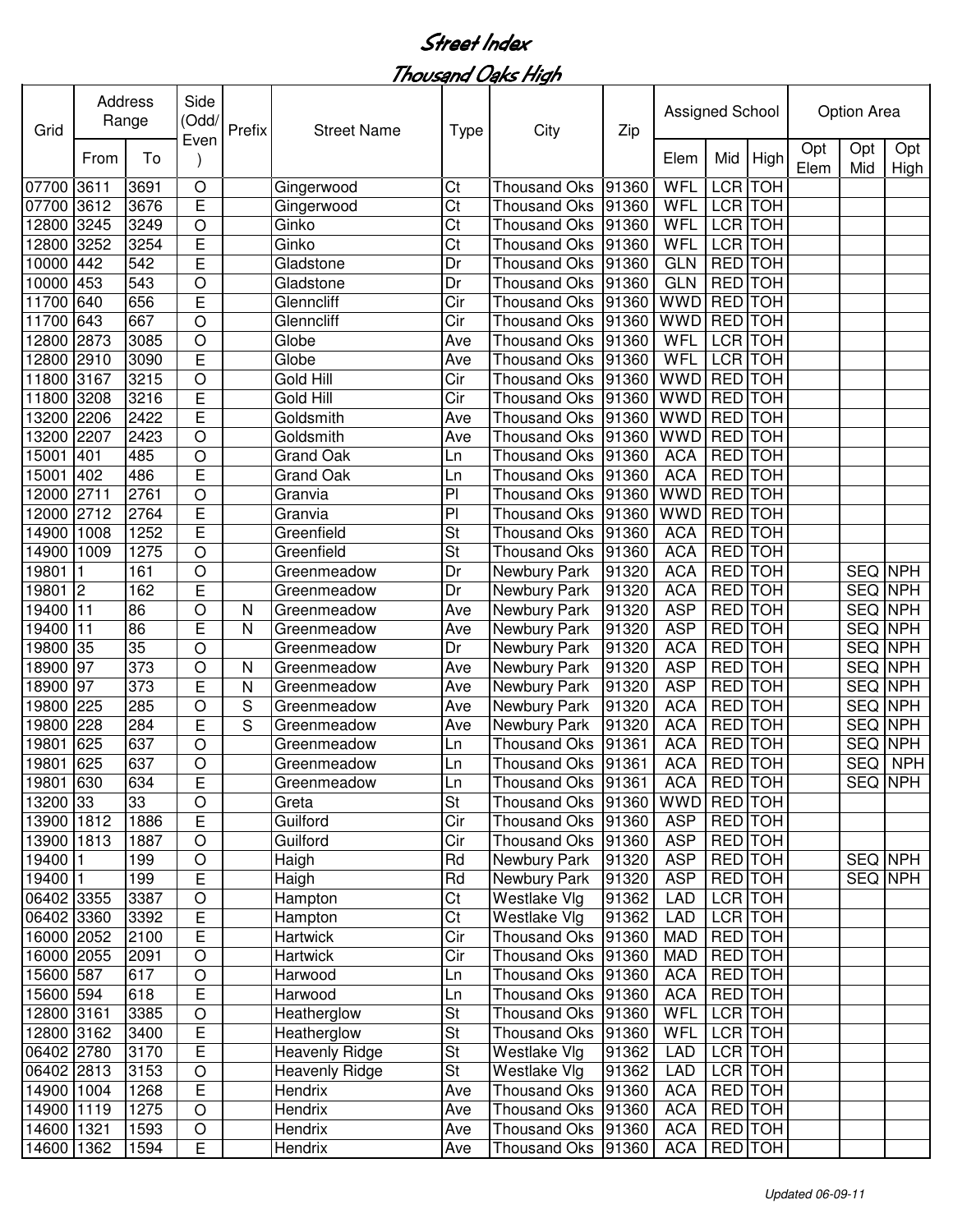| Grid       |      | Address<br>Range | Side<br>(Odd/<br>Even | Prefix      | <b>Street Name</b>   | <b>Type</b>            | City                                   | Zip   | Assigned School |                |            |             | Option Area |                |
|------------|------|------------------|-----------------------|-------------|----------------------|------------------------|----------------------------------------|-------|-----------------|----------------|------------|-------------|-------------|----------------|
|            | From | To               |                       |             |                      |                        |                                        |       | Elem            | Mid            | High       | Opt<br>Elem | Opt<br>Mid  | Opt<br>High    |
| 14300      | 1600 | 1776             | E                     |             | Hendrix              | Ave                    | <b>Thousand Oks</b>                    | 91360 | <b>ACA</b>      | <b>RED</b>     | <b>TOH</b> |             |             |                |
| 14300      | 1609 | 1993             | $\circ$               |             | Hendrix              | Ave                    | <b>Thousand Oks</b>                    | 91360 | <b>ACA</b>      | RED TOH        |            |             |             |                |
| 13800      | 2019 | 2091             | $\circ$               |             | Hendrix              | Ave                    | <b>Thousand Oks</b>                    | 91360 | <b>ASP</b>      | <b>RED</b>     | <b>TOH</b> |             |             |                |
| 13800      | 2030 | 2090             | E                     |             | Hendrix              | Ave                    | <b>Thousand Oks</b>                    | 91360 | <b>ASP</b>      | <b>RED</b>     | <b>TOH</b> |             |             |                |
| 19800      | 300  | 360              | E                     |             | <b>Hickory Grove</b> | Dr                     | Newbury Park                           | 91320 | <b>ACA</b>      | <b>RED</b>     | <b>TOH</b> |             |             | SEQ NPH        |
| 19800      | 301  | 377              | $\circ$               |             | <b>Hickory Grove</b> | Dr                     | Newbury Park                           | 91320 | <b>ACA</b>      | <b>RED</b>     | <b>TOH</b> |             |             | <b>SEQ NPH</b> |
| 11700      | 3129 | 3411             | $\circ$               |             | <b>Hidden Creek</b>  | Ave                    | <b>Thousand Oks</b>                    | 91360 | <b>WWD</b>      | <b>RED</b>     | <b>TOH</b> |             |             |                |
| 11700      | 3130 | 3446             | E                     |             | Hidden Creek         | Ave                    | <b>Thousand Oks</b>                    | 91360 | <b>WWD</b>      | <b>RED</b>     | <b>TOH</b> |             |             |                |
| 11700      | 3364 | 3506             | E                     |             | <b>Hill Canyon</b>   | Ave                    | <b>Thousand Oks</b>                    | 91360 | <b>WWD</b>      | <b>RED</b>     | <b>TOH</b> |             |             |                |
| 11700      | 3365 | 3509             | $\circ$               |             | <b>Hill Canyon</b>   | Ave                    | <b>Thousand Oks</b>                    | 91360 | <b>WWD</b>      | <b>RED</b>     | <b>TOH</b> |             |             |                |
| 17400      | 1200 | 1499             | $\circ$               | W           | Hillcrest            | Dr                     | Newbury Park                           | 91320 | <b>MAD</b>      | <b>RED</b> TOH |            |             |             |                |
| 15900      | 33   | 148              | $\circ$               | W           | Hillcrest            | Dr                     | <b>Thousand Oks</b>                    | 91360 | <b>ACA</b>      | <b>RED</b>     | <b>TOH</b> |             |             |                |
| 15900      | 33   | 148              | E                     | W           | <b>Hillcrest</b>     | Dr                     | <b>Thousand Oks</b>                    | 91360 | <b>ACA</b>      | <b>RED</b>     | <b>TOH</b> |             |             |                |
| 17400      | 1200 | 1499             | E                     | W           | Hillcrest            | Dr                     | Newbury Park                           | 91320 | <b>MAD</b>      | <b>RED</b>     | <b>TOH</b> |             |             |                |
| 08800      | 2814 | 2862             | E                     |             | Hillman              | St                     | <b>Thousand Oks</b>                    | 91360 | <b>LAD</b>      | <b>LCR</b>     | <b>TOH</b> |             |             |                |
| 08800      | 2815 | 2873             | $\circ$               |             | Hillman              | St                     | <b>Thousand Oks</b>                    | 91360 | <b>LAD</b>      | <b>LCR</b>     | <b>TOH</b> |             |             |                |
| 07900      | 1509 | 1559             | $\circ$               |             | Holly                | Ct                     | <b>Thousand Oks</b>                    | 91360 | <b>LAD</b>      | <b>LCR</b>     | <b>TOH</b> |             |             |                |
| 07900      | 1514 | 1560             | E                     |             | Holly                | Ct                     | <b>Thousand Oks</b>                    | 91360 | <b>LAD</b>      | <b>LCR</b>     | <b>TOH</b> |             |             |                |
| 15600      | 500  | 656              | E                     |             | Hollyburne           | Ln                     | <b>Thousand Oks</b>                    | 91360 | <b>ACA</b>      | <b>RED</b>     | <b>TOH</b> |             |             |                |
| 15600      | 501  | 645              | $\overline{O}$        |             | Hollyburne           | Ln                     | <b>Thousand Oks</b>                    | 91360 | <b>ACA</b>      | <b>RED</b>     | <b>TOH</b> |             |             |                |
| 07700      | 1222 | 1254             | E                     |             | Honeysuckle          | Ct                     | <b>Thousand Oks</b>                    | 91360 | WFL             | <b>LCR</b>     | <b>TOH</b> |             |             |                |
| 07700      | 1223 | 1255             | $\circ$               |             | Honeysuckle          | Ct                     | <b>Thousand Oks</b>                    | 91360 | WFL             | <b>LCR</b>     | <b>TOH</b> |             |             |                |
| 6000       | 2065 | 2077             | $\circ$               |             | Hopewell             | Ct                     | <b>Thousand Oks</b>                    | 91360 | <b>MAD</b>      | <b>RED</b>     | <b>TOH</b> |             |             |                |
| 6000       | 2080 | 2084             | E                     |             | Hopewell             | Ct                     | <b>Thousand Oks</b>                    | 91360 | <b>MAD</b>      | <b>RED</b>     | <b>TOH</b> |             |             |                |
| 17400      | 500  | 508              | E                     |             | Horizon              | Ln                     | Newbury Park                           | 91320 | <b>MAD</b>      | <b>RED</b>     | <b>TOH</b> |             |             |                |
| 13600      | 158  | 204              | E                     |             | Hunt                 | Ct                     | <b>Thousand Oks</b>                    | 91360 | <b>ASP</b>      | <b>RED</b>     | <b>TOH</b> |             |             |                |
| 11900      | 2901 | 2933             | $\circ$               |             | Hyacinth             | Ct                     | <b>Thousand Oks</b>                    | 91360 | <b>WWD</b>      | RED TOH        |            |             |             |                |
| 11900      | 2908 | 2932             | E                     |             | Hyacinth             | Ct                     | <b>Thousand Oks</b>                    | 91360 | <b>WWD</b>      | <b>RED</b>     | <b>TOH</b> |             |             |                |
| 06500      | 2048 | 3072             | E                     |             | Hyssop               | Ct                     | <b>Thousand Oks</b>                    | 91360 | WFL             | <b>LCR</b>     | <b>TOH</b> |             |             |                |
| 06500      | 2061 | 2073             | $\circ$               |             | Hyssop               | Ct                     | <b>Thousand Oks</b>                    | 91360 | WFL             | <b>LCR</b>     | <b>TOH</b> |             |             |                |
| 12800 3273 |      | 3319             | $\circ$               |             | Independence         | $\overline{\text{C}t}$ | <b>Thousand Oks</b>                    | 91360 | WFL             | <b>LCR</b> TOH |            |             |             |                |
| 12800 3276 |      | 3298             | E                     |             | Independence         | $\overline{\text{Ct}}$ | Thousand Oks 91360   WFL LCR TOH       |       |                 |                |            |             |             |                |
| 11700 3085 |      | 3224             | E                     |             | Indian Mesa          | Dr                     | Thousand Oks   91360                   |       | WWD RED TOH     |                |            |             |             |                |
| 11700 3086 |      | 3224             | $\circ$               |             | Indian Mesa          | Dr                     | Thousand Oks   91360   WWD   RED   TOH |       |                 |                |            |             |             |                |
| 11701 3288 |      | 3460             | E                     |             | Indian Mesa          | Dr                     | Thousand Oks   91360                   |       | WWD RED TOH     |                |            |             |             |                |
| 11701 3373 |      | 3487             | $\circ$               |             | Indian Mesa          | Dr                     | Thousand Oks 91360                     |       | WWD RED TOH     |                |            |             |             |                |
| 19801 611  |      | 623              | $\circ$               |             | <b>Indian Wells</b>  | Ln                     | Newbury Park                           | 91320 | <b>ACA</b>      | RED TOH        |            |             |             | SEQ NPH        |
| 19801 612  |      | 632              | E                     |             | <b>Indian Wells</b>  | Ln                     | Newbury Park                           | 91320 | <b>ACA</b>      | <b>RED</b> TOH |            |             |             | SEQ NPH        |
| 13200 2356 |      | 2392             | E                     |             | Ingelow              | Ct                     | Thousand Oks                           | 91360 | WWD RED TOH     |                |            |             |             |                |
| 12800 202  |      | 256              | E                     |             | Ironwood             | Cir                    | Thousand Oks 91360                     |       | WFL             | LCR TOH        |            |             |             |                |
| 12800 203  |      | 257              | O                     |             | Ironwood             | Cir                    | Thousand Oks 91360                     |       | WFL             | LCR TOH        |            |             |             |                |
| 13800 1    |      | 199              | $\circ$               | W           | Janss                | Rd                     | Thousand Oks 91360                     |       | <b>ASP</b>      | RED TOH        |            |             |             |                |
| 14000 1    |      | 199              | O                     | $\mathsf E$ | Janss                | Rd                     | Thousand Oks 91360                     |       | <b>ASP</b>      | RED TOH        |            |             |             |                |
| 14300 2    |      | 128              | Е                     | W           | Janss                | Rd                     | Thousand Oks 91360                     |       | <b>ACA</b>      | RED TOH        |            |             |             |                |
| 14800 100  |      | 198              | Е                     | $\mathsf E$ | Janss                | Rd                     | Thousand Oks                           | 91360 | <b>ACA</b>      | RED TOH        |            |             |             |                |
| 14200 130  |      | 298              | Е                     | W           | Janss                | Rd                     | Thousand Oks                           | 91360 | <b>ASP</b>      | RED TOH        |            |             |             |                |
| 14200 160  |      | 176              | Е                     |             | Janss                | Cir                    | Thousand Oks                           | 91360 | <b>ASP</b>      | RED TOH        |            |             |             |                |
| 13700 201  |      | 225              | O                     | W           | Janss                | Rd                     | Thousand Oks                           | 91360 | <b>ASP</b>      | RED TOH        |            |             |             |                |
| 09900 600  |      | 698              | E                     | E           | Janss                | Rd                     | Westlake Vlg                           | 91362 | <b>GLN</b>      | RED TOH        |            |             |             |                |
| 09600 601  |      | 699              | $\mathsf O$           | E           | Janss                | Rd                     | Thousand Oks 91360                     |       | <b>GLN</b>      | LCR TOH        |            |             |             |                |
| 09900 800  |      | 998              | E                     | E           | Janss                | Rd                     | Thousand Oks   91360                   |       | GLN   RED   TOH |                |            |             |             |                |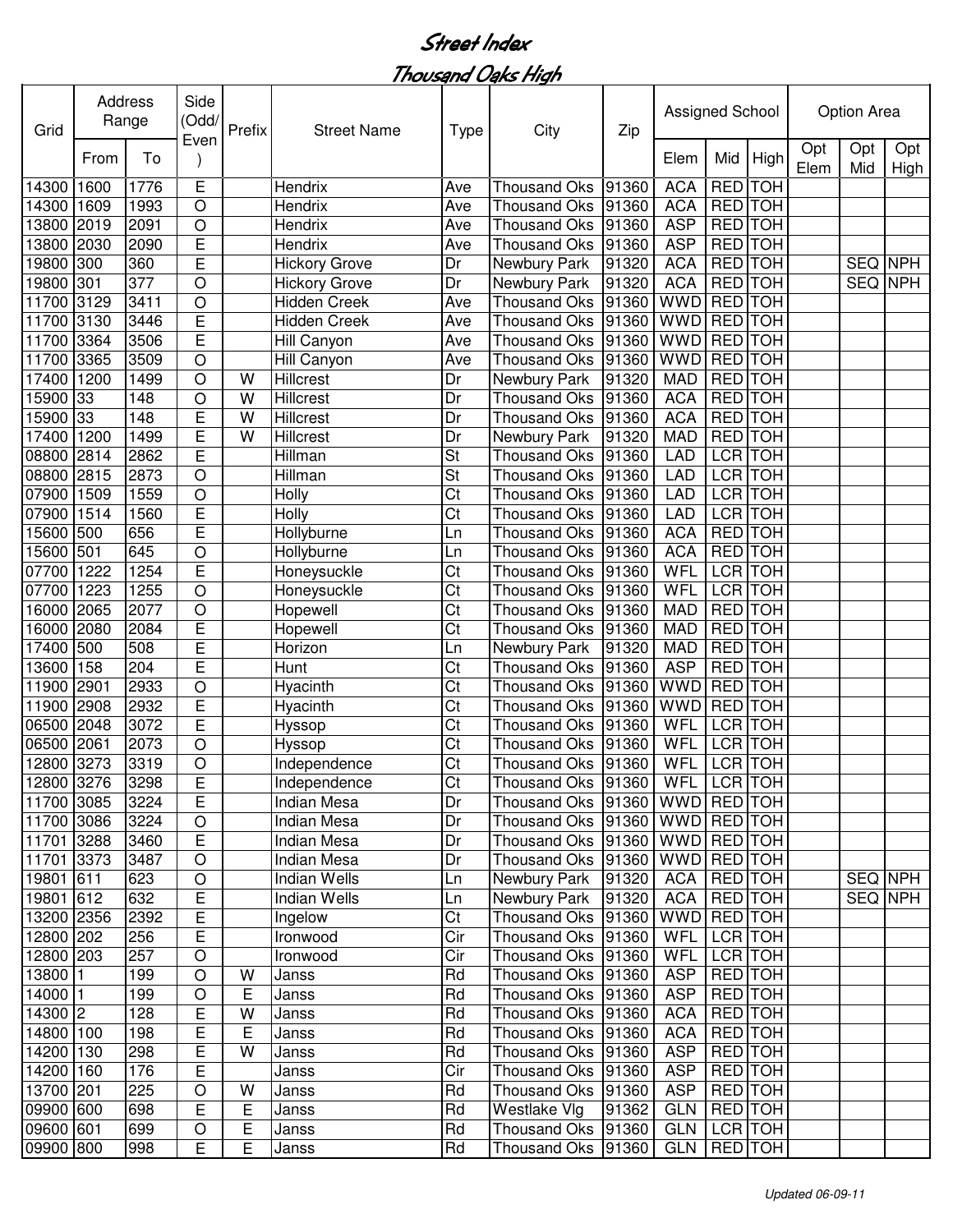| Grid        | Address           | Range | Side<br>(Odd/  | Prefix | <b>Street Name</b> | <b>Type</b>              | City                           | Zip   | Assigned School |                |            |             | Option Area |             |
|-------------|-------------------|-------|----------------|--------|--------------------|--------------------------|--------------------------------|-------|-----------------|----------------|------------|-------------|-------------|-------------|
|             | From              | To    | Even           |        |                    |                          |                                |       | Elem            | Mid            | High       | Opt<br>Elem | Opt<br>Mid  | Opt<br>High |
| 09700 801   |                   | 999   | $\circ$        | Ε      | Janss              | Rd                       | <b>Thousand Oks</b>            | 91360 | <b>GLN</b>      | LCR TOH        |            |             |             |             |
| 10100 1000  |                   | 1098  | E              | Ē      | Janss              | Rd                       | <b>Thousand Oks</b>            | 91360 | <b>GLN</b>      | RED TOH        |            |             |             |             |
| 09800       | 1001              | 1199  | $\bigcirc$     | E      | Janss              | Rd                       | <b>Thousand Oks</b>            | 91360 | <b>GLN</b>      | <b>LCR TOH</b> |            |             |             |             |
| 13300       | 315               | 369   | $\circ$        |        | Judy               | Cir                      | <b>Thousand Oks</b>            | 91360 | <b>ASP</b>      | <b>RED</b> TOH |            |             |             |             |
| 13300       | 336               | 392   | E              |        | Judy               | Cir                      | <b>Thousand Oks</b>            | 91360 | <b>ASP</b>      | <b>RED</b> TOH |            |             |             |             |
| 14300       | 98                | 122   | E              |        | June               | Ct                       | <b>Thousand Oks</b>            | 91360 | <b>ACA</b>      | <b>RED</b> TOH |            |             |             |             |
| 14300       | 99                | 117   | O              |        | June               | Ct                       | <b>Thousand Oks</b>            | 91360 | <b>ACA</b>      | <b>RED</b> TOH |            |             |             |             |
| 17200       | 507               | 597   | O              |        | Kalinda            | $\overline{P}$           | <b>Thousand Oks</b>            | 91360 | <b>MAD</b>      | <b>RED</b> TOH |            |             |             |             |
| 12900       | 2617              | 2765  | $\circ$        |        | Keats              | Ave                      | <b>Thousand Oks</b>            | 91360 | <b>WWD</b>      | <b>RED</b> TOH |            |             |             |             |
| 12900 2764  |                   | 2784  | E              |        | Keats              | Ave                      | <b>Thousand Oks</b>            | 91360 | <b>WWD</b>      | <b>RED</b> TOH |            |             |             |             |
| 25500 2802  |                   | 2914  | E              |        | Keats              | Ave                      | <b>Thousand Oks</b>            | 91360 | <b>WWD</b>      | <b>RED</b> TOH |            |             |             |             |
| 25500 2803  |                   | 2915  | O              |        | Keats              | Ave                      | <b>Thousand Oks</b>            | 91360 | <b>WWD</b>      | <b>RED</b> TOH |            |             |             |             |
| 15600       | 616               | 634   | E              |        | Kendale            | Ln                       | <b>Thousand Oks</b>            | 91360 | <b>ACA</b>      | <b>RED</b> TOH |            |             |             |             |
| 15600 619   |                   | 649   | O              |        | Kendale            | Ln                       | <b>Thousand Oks</b>            | 91360 | <b>ACA</b>      | <b>RED</b>     | <b>TOH</b> |             |             |             |
| 19800       | 539               | 587   | O              |        | Kenwood            | St                       | Newbury Park                   | 91320 | <b>ACA</b>      | <b>RED</b>     | <b>TOH</b> |             | SEQ NPH     |             |
| 19800       | 564               | 588   | E              |        | Kenwood            | St                       | Newbury Park                   | 91320 | <b>ACA</b>      | <b>RED</b>     | <b>TOH</b> |             | SEQ NPH     |             |
| 19800 608   |                   | 712   | E              |        | Kenwood            | Ct                       | Newbury Park                   | 91320 | <b>ACA</b>      | RED TOH        |            |             | SEQ NPH     |             |
| 19800 681   |                   | 721   | O              |        |                    | Ct                       |                                | 91320 | <b>ACA</b>      | <b>RED</b> TOH |            |             | SEQ NPH     |             |
|             |                   |       |                |        | Kenwood            | $\overline{\mathsf{St}}$ | Newbury Park                   |       |                 | <b>RED</b> TOH |            |             |             |             |
| 13900       | 109               | 485   | O              |        | Kevin              |                          | <b>Thousand Oks</b>            | 91360 | <b>ASP</b>      |                |            |             |             |             |
| 13900 110   |                   | 486   | E              |        | Kevin              | St                       | <b>Thousand Oks</b>            | 91360 | <b>ASP</b>      | <b>RED</b> TOH |            |             |             |             |
| 10200       | 912               | 960   | E              |        | Kingsley           | Cir                      | <b>Thousand Oks</b>            | 91360 | <b>GLN</b>      | <b>RED</b> TOH |            |             |             |             |
| 10200       | 913               | 961   | O              |        | Kingsley           | Cir                      | <b>Thousand Oks</b>            | 91360 | <b>GLN</b>      | RED TOH        |            |             |             |             |
| 14800       | 1406              | 1594  | E              |        | Kirk               | Ave                      | <b>Thousand Oks</b>            | 91360 | <b>ACA</b>      | RED TOH        |            |             |             |             |
| 14800       | 1409              | 1595  | O              |        | <b>Kirk</b>        | Ave                      | <b>Thousand Oks</b>            | 91360 | <b>ACA</b>      | RED TOH        |            |             |             |             |
| 16000       | 2028              | 2070  | E              |        | Kirtland           | Cir                      | <b>Thousand Oks</b>            | 91360 | <b>MAD</b>      | RED TOH        |            |             |             |             |
| 16000 2037  |                   | 2059  | O              |        | Kirtland           | Cir                      | <b>Thousand Oks</b>            | 91360 | <b>MAD</b>      | RED TOH        |            |             |             |             |
| 15600 510   |                   | 618   | E              |        | Knollview          | Ln                       | <b>Thousand Oks</b>            | 91360 | <b>ACA</b>      | RED TOH        |            |             |             |             |
| 14600       | 128               | 144   | E              |        | Knowles            | St                       | <b>Thousand Oks</b>            | 91360 | <b>ACA</b>      | RED TOH        |            |             |             |             |
| 14600       | 143               | 143   | O              |        | Knowles            | St                       | <b>Thousand Oks</b>            | 91360 | <b>ACA</b>      | RED TOH        |            |             |             |             |
| 12100       | 2577              | 2655  | $\circ$        |        | La Paloma          | Cir                      | <b>Thousand Oks</b>            | 91360 | <b>WWD</b>      | RED TOH        |            |             |             |             |
| 12100 2620  |                   | 2682  | E              |        | La Paloma          | Cir                      | Thousand Oks 91360             |       | <b>WWD</b>      | RED TOH        |            |             |             |             |
| 16000 2161  |                   | 2185  | $\mathsf O$    |        | Ladycliff          | Cir                      | Thousand Oks 91360 MAD RED TOH |       |                 |                |            |             |             |             |
| 16000 2162  |                   | 2198  | E              |        | Ladycliff          | $\overline{C}$ ir        | Thousand Oks 91360             |       | MAD             | RED TOH        |            |             |             |             |
| 16000 1601  |                   | 1615  | $\mathsf O$    |        | Lancaster          | Cir                      | Thousand Oks 91360             |       | MAD             | RED TOH        |            |             |             |             |
| 16000 1602  |                   | 1626  | $\overline{E}$ |        | Lancaster          | $\overline{C}$ ir        | Thousand Oks 91360             |       | <b>MAD</b>      | RED TOH        |            |             |             |             |
| 08200 3213  |                   | 3297  | $\circ$        |        | Lanier             | P <sub>1</sub>           | Thousand Oks 91360             |       | WFL             |                | LCR TOH    |             |             |             |
| 08200 3216  |                   | 3296  | E              |        | Lanier             | $\overline{P}$           | <b>Thousand Oks</b>            | 91360 | <b>WFL</b>      | LCR TOH        |            |             |             |             |
|             | 25400 15400 15498 |       | $\overline{E}$ |        | LaPeyre            | Ct                       | Moorpark                       | 93021 | WFL             |                | LCR TOH    |             |             |             |
|             | 25400 15401 15499 |       | $\mathsf O$    |        | LaPeyre            | Ct                       | Moorpark                       | 93021 | WFL             |                | LCR TOH    |             |             |             |
|             | 25400 15500 15698 |       | E              |        | LaPeyre            | Rd                       | Moorpark                       | 93021 | WFL             |                | LCR TOH    |             |             |             |
| 25400 15501 |                   | 15699 | O              |        | LaPeyre            | Rd                       | Moorpark                       | 93021 | <b>WFL</b>      | LCR TOH        |            |             |             |             |
| 19800 284   |                   | 438   | $\mathsf E$    |        | Larch Crest        | Ct                       | Newbury Park                   | 91320 | <b>ACA</b>      | RED TOH        |            |             |             | SEQ NPH     |
| 19800 285   |                   | 439   | $\bigcirc$     |        | Larch Crest        | Ct                       | Newbury Park                   | 91320 | <b>ACA</b>      | RED TOH        |            |             |             | SEQ NPH     |
| 12500 251   |                   | 393   | $\circ$        |        | Larcom             | St                       | Thousand Oks                   | 91360 | <b>WWD</b>      | RED TOH        |            |             |             |             |
| 12500 264   |                   | 380   | E              |        | Larcom             | St                       | Thousand Oks                   | 91360 | <b>WWD</b>      | <b>RED</b> TOH |            |             |             |             |
| 07700 3358  |                   | 3382  | E              |        | Larkhaven          | Ct                       | Thousand Oks                   | 91360 | WFL             | LCR TOH        |            |             |             |             |
| 07700 3367  |                   | 3383  | $\bigcirc$     |        | Larkhaven          | Ct                       | Thousand Oks                   | 91360 | WFL             | LCR TOH        |            |             |             |             |
| 12800 89    |                   | 259   | $\bigcirc$     |        | Larkhill           | St                       | Thousand Oks 91360             |       | WFL             | LCR TOH        |            |             |             |             |
| 12800 150   |                   | 240   | E              |        | Larkhill           | St                       | Thousand Oks                   | 91360 | WFL             | LCR TOH        |            |             |             |             |
| 16100 512   |                   | 690   | $\overline{E}$ |        | Lautrec            | Ct                       | Thousand Oks 91360             |       | <b>MAD</b>      | RED TOH        |            |             |             |             |
| 16100 513   |                   | 691   | $\bigcirc$     |        | Lautrec            | Ct                       | Thousand Oks   91360           |       | MAD             |                | RED TOH    |             |             |             |
|             |                   |       |                |        |                    |                          |                                |       |                 |                |            |             |             |             |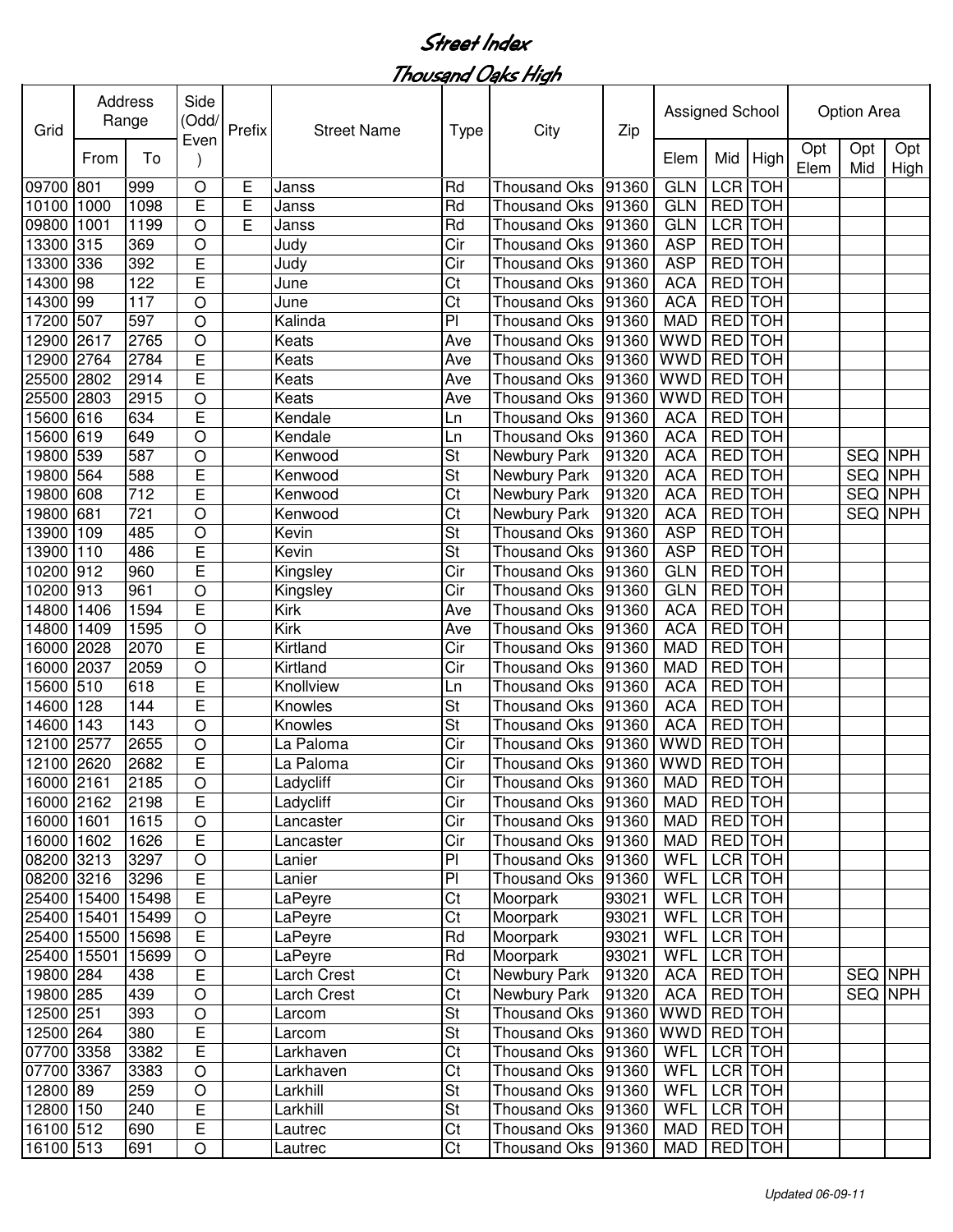| Grid       |      | Address<br>Range | Side<br>(Odd/<br>Even | Prefix | <b>Street Name</b> | <b>Type</b>              | City                 | Zip   | Assigned School |                |                |             | Option Area |                |
|------------|------|------------------|-----------------------|--------|--------------------|--------------------------|----------------------|-------|-----------------|----------------|----------------|-------------|-------------|----------------|
|            | From | To               |                       |        |                    |                          |                      |       | Elem            | Mid            | High           | Opt<br>Elem | Opt<br>Mid  | Opt<br>High    |
| 10200      | 118  | 190              | E                     |        | Lear               | Cir                      | <b>Thousand Oks</b>  | 91360 | <b>GLN</b>      | <b>RED</b> TOH |                |             |             |                |
| 10200 119  |      | 179              | $\bigcirc$            |        | Lear               | $\overline{C}$ ir        | <b>Thousand Oks</b>  | 91360 | <b>GLN</b>      | RED TOH        |                |             |             |                |
| 06500      | 4010 | 4136             | E                     |        | Lemonberry         | P <sub>1</sub>           | <b>Thousand Oks</b>  | 91360 | <b>WFL</b>      | <b>LCR TOH</b> |                |             |             |                |
| 06500      | 4025 | 4135             | $\bigcirc$            |        | Lemonberry         | P <sub>1</sub>           | <b>Thousand Oks</b>  | 91360 | <b>WFL</b>      |                | <b>LCR</b> TOH |             |             |                |
| 19400      | 846  | 854              | E                     |        | Lindawood          | <b>St</b>                | Newbury Park         | 91320 | <b>ASP</b>      | <b>RED</b> TOH |                |             |             | SEQ NPH        |
| 19400      | 853  | 909              | $\circ$               |        | Lindawood          | $\overline{\mathsf{St}}$ | Newbury Park         | 91320 | <b>ASP</b>      | <b>RED</b>     | <b>TOH</b>     |             |             | <b>SEQ NPH</b> |
| 10200      | 853  | 891              | O                     |        | Linden             | Cir                      | <b>Thousand Oks</b>  | 91360 | <b>GLN</b>      | <b>RED</b>     | <b>TOH</b>     |             |             |                |
| 10200      | 866  | 890              | E                     |        | Linden             | Cir                      | <b>Thousand Oks</b>  | 91360 | <b>GLN</b>      | <b>RED</b>     | <b>TOH</b>     |             |             |                |
| 07700      | 3608 | 3656             | E                     |        | Lockford           | Ct                       | <b>Thousand Oks</b>  | 91360 | <b>WFL</b>      | <b>LCR</b>     | <b>TOH</b>     |             |             |                |
| 07700      | 3609 | 3657             | O                     |        | Lockford           | Ct                       | <b>Thousand Oks</b>  | 91360 | <b>WFL</b>      |                | <b>LCR</b> TOH |             |             |                |
| 10100      | 706  | 742              | E                     |        | London             | Cir                      | <b>Thousand Oks</b>  | 91360 | <b>GLN</b>      | <b>RED</b> TOH |                |             |             |                |
| 10100      | 707  | 743              | $\bigcirc$            |        | London             | Cir                      | <b>Thousand Oks</b>  | 91360 | <b>GLN</b>      | <b>RED</b> TOH |                |             |             |                |
| 14500      | 1487 | 1615             | O                     |        | Long Ridge         | Ct                       | <b>Thousand Oks</b>  | 91360 | <b>ASP</b>      | <b>RED</b>     | <b>TOH</b>     |             |             |                |
| 14500      | 1488 | 1588             | E                     |        | Long Ridge         | Ct                       | <b>Thousand Oks</b>  | 91360 | <b>ASP</b>      | <b>RED</b>     | <b>TOH</b>     |             |             |                |
| 12900      | 64   | 232              | E                     |        | Longfellow         | <b>St</b>                | <b>Thousand Oks</b>  | 91360 | <b>WWD</b>      | <b>RED</b>     | <b>TOH</b>     |             |             |                |
| 12900      | 73   | 233              | $\circ$               |        | Longfellow         | <b>St</b>                | <b>Thousand Oks</b>  | 91360 | <b>WWD</b>      | <b>RED</b>     | <b>TOH</b>     |             |             |                |
| 12900      | 126  | 142              | E                     |        | Longfellow         | Ct                       | <b>Thousand Oks</b>  | 91360 | <b>WWD</b>      | <b>RED</b>     | <b>TOH</b>     |             |             |                |
| 12900      | 139  | 147              | $\bigcirc$            |        | Longfellow         | Ct                       | <b>Thousand Oks</b>  | 91360 | <b>WWD</b>      | RED TOH        |                |             |             |                |
| 14500      | 307  | 391              | $\bigcirc$            |        | Longview           | PI                       | <b>Thousand Oks</b>  | 91360 | <b>ASP</b>      | RED TOH        |                |             |             |                |
| 14500      | 314  | 386              | E                     |        | Longview           | P <sub>1</sub>           | <b>Thousand Oks</b>  | 91360 | <b>ASP</b>      | RED TOH        |                |             |             |                |
| 08902      | 2585 | 2641             | $\bigcirc$            |        | Los Arcos          | Cir                      | <b>Thousand Oks</b>  | 91360 | <b>WFL</b>      | <b>LCR</b>     | <b>TOH</b>     | <b>GLN</b>  |             |                |
| 08902      | 2588 | 2630             | E                     |        | Los Arcos          | Cir                      | <b>Thousand Oks</b>  | 91360 | <b>WFL</b>      | <b>LCR</b>     | <b>TOH</b>     | <b>GLN</b>  |             |                |
| 16000      | 501  | 611              | O                     |        | Lotus              | Ave                      | <b>Thousand Oks</b>  | 91360 | <b>MAD</b>      | <b>RED</b>     | <b>TOH</b>     |             |             |                |
| 16000      | 572  | 610              | E                     |        | Lotus              | Ave                      | <b>Thousand Oks</b>  | 91360 | <b>MAD</b>      | <b>RED</b>     | <b>TOH</b>     |             |             |                |
| 07500      | 11   | 361              | O                     | Ε      | Lucero             | St                       | <b>Thousand Oks</b>  | 91360 | <b>WFL</b>      | <b>LCR</b>     | <b>TOH</b>     |             |             |                |
| 07500      | 14   | 362              | E                     | E      | Lucero             | St                       | <b>Thousand Oks</b>  | 91360 | WFL             |                | LCR TOH        |             |             |                |
| 07500      | 23   | 35               | O                     | W      | Lucero             | St                       | <b>Thousand Oks</b>  | 91360 | WFL             | LCR TOH        |                |             |             |                |
| 25300      | 373  | 455              | $\circ$               |        | Lucero             | St                       | <b>Thousand Oks</b>  | 91360 | WFL             | LCR TOH        |                |             |             |                |
| 25300      | 408  | 456              | E                     |        | Lucero             | St                       | <b>Thousand Oks</b>  | 91360 | WFL             | LCR TOH        |                |             |             |                |
| 12700      | 3206 | 3296             | E                     |        | Luther             | Ave                      | <b>Thousand Oks</b>  | 91360 | WWD             | RED TOH        |                |             |             |                |
| 12700      | 3241 | 3277             | O                     |        | Luther             | Ave                      | <b>Thousand Oks</b>  | 91360 | <b>WWD</b>      | <b>RED</b> TOH |                |             |             |                |
| 19800 2    |      | 998              | E                     | W      | Lynn               | Rd                       | Newbury Park 91320   |       | <b>ACA</b>      | <b>RED</b> TOH |                |             |             | SEQ NPH        |
| 15600 450  |      | 898              | E                     |        | Lynn               | Rd                       | Thousand Oks 91360   |       | <b>ACA</b>      | RED TOH        |                |             |             |                |
| 22000 451  |      | 899              | $\circ$               |        | Lynn               | Rd                       | Thousand Oks 91360   |       | MAD             | RED TOH        |                |             |             |                |
| 19400 701  |      | 999              | $\mathsf O$           | W      | Lynn               | Rd                       | Newbury Park         | 91320 | <b>ASP</b>      |                | RED TOH        |             | SEQ         | <b>NPH</b>     |
| 15000 900  |      | 1448             | Ε                     |        | Lynn               | Rd                       | Thousand Oks 91360   |       | <b>ACA</b>      | <b>RED</b> TOH |                |             |             |                |
| 17000 901  |      | 1499             | $\mathsf O$           |        | Lynn               | Rd                       | Thousand Oks 91360   |       | <b>MAD</b>      | <b>RED</b> TOH |                |             |             |                |
| 14500 1450 |      | 1898             | Ε                     |        | Lynn               | Rd                       | <b>Thousand Oks</b>  | 91360 | <b>ASP</b>      | <b>RED</b> TOH |                |             |             |                |
| 16100 1501 |      | 1899             | $\bigcirc$            |        | Lynn               | Rd                       | Thousand Oks 91360   |       | <b>MAD</b>      |                | RED TOH        |             |             |                |
| 14400 1900 |      | 2098             | E                     |        | Lynn               | Rd                       | Thousand Oks 91360   |       | <b>ASP</b>      |                | RED TOH        |             |             |                |
| 16000 1901 |      | 2099             | $\circ$               |        | Lynn               | Rd                       | <b>Thousand Oks</b>  | 91360 | <b>MAD</b>      |                | RED TOH        |             |             |                |
| 13700 2100 |      | 2398             | E                     |        | Lynn               | Rd                       | Thousand Oks 91360   |       | <b>ASP</b>      | RED TOH        |                |             |             |                |
| 13300 2400 |      | 2448             | E                     |        | Lynn               | Rd                       | Thousand Oks 91360   |       | <b>ASP</b>      | RED TOH        |                |             |             |                |
| 12200 2401 |      | 2549             | $\circ$               |        | Lynn               | Rd                       | Thousand Oks   91360 |       | WWD RED TOH     |                |                |             |             |                |
| 12600 2450 |      | 2548             | E                     |        | Lynn               | Rd                       | Thousand Oks         | 91360 | WWD RED TOH     |                |                |             |             |                |
| 12500 2550 |      | 2698             | E                     |        | Lynn               | Rd                       | Thousand Oks   91360 |       | WWD RED TOH     |                |                |             |             |                |
| 12100 2551 |      | 2699             | $\bigcirc$            |        | Lynn               | Rd                       | Thousand Oks         | 91360 | WWD RED TOH     |                |                |             |             |                |
| 11900 2701 |      | 2899             | $\circ$               |        | Lynn               | Rd                       | Thousand Oks         | 91360 | WWD RED TOH     |                |                |             |             |                |
| 12300 2800 |      | 3198             | E                     |        | Lynn               | Rd                       | Thousand Oks         | 91360 | WWD RED TOH     |                |                |             |             |                |
| 11800 2901 |      | 3199             | $\mathsf O$           |        | Lynn               | Rd                       | Thousand Oks   91360 |       | WWD RED TOH     |                |                |             |             |                |
| 19800 158  |      | 270              | Е                     |        | Lynn Oaks          | Ave                      | Newbury Park         | 91320 | <b>ACA</b>      | RED TOH        |                |             |             | SEQ NPH        |
|            |      |                  |                       |        |                    |                          |                      |       |                 |                |                |             |             |                |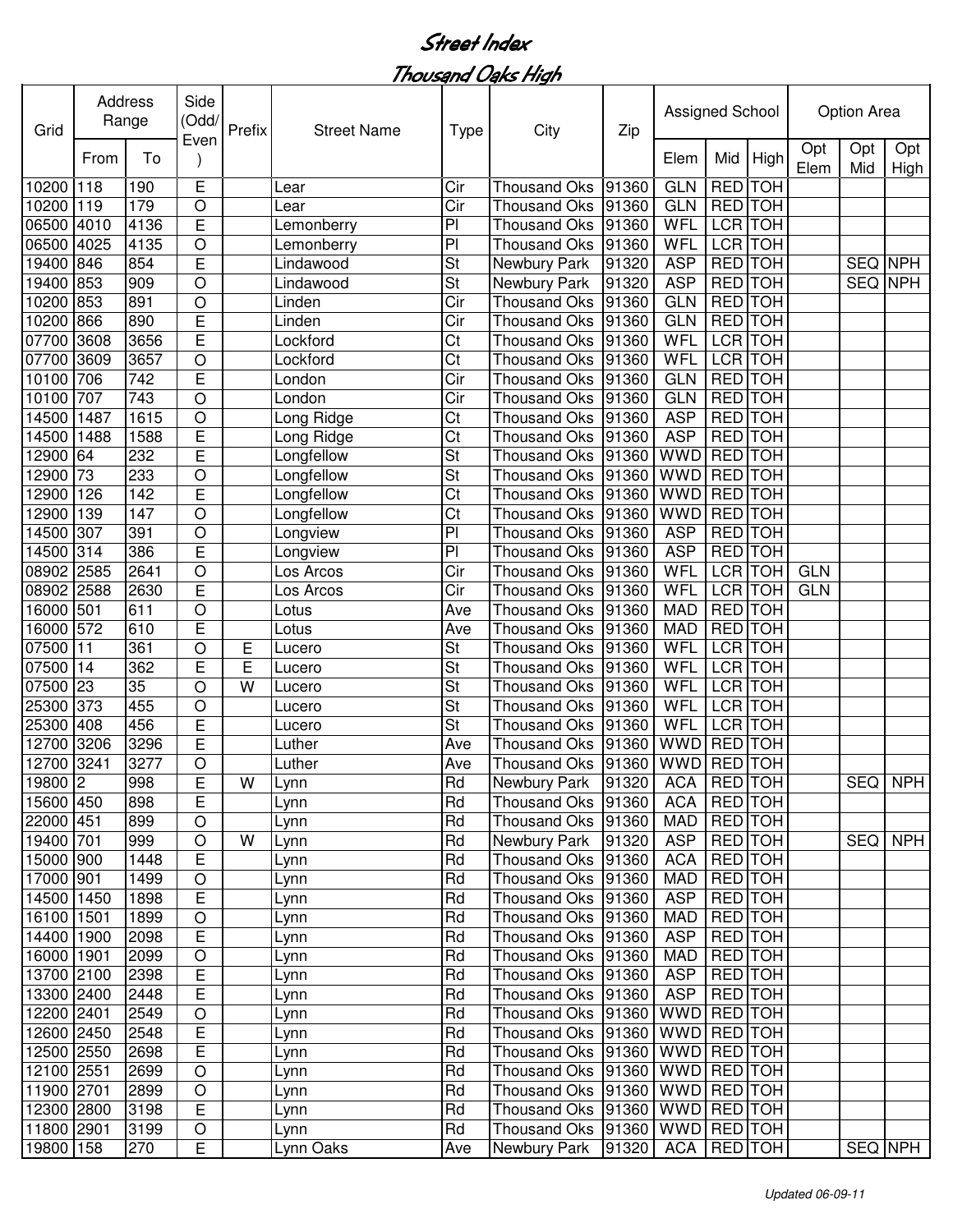| Grid       | Address | Range | Side<br>(Odd/<br>Even | Prefix | <b>Street Name</b> | <b>Type</b>              | City                | Zip   | Assigned School |                |            |             | Option Area    |             |
|------------|---------|-------|-----------------------|--------|--------------------|--------------------------|---------------------|-------|-----------------|----------------|------------|-------------|----------------|-------------|
|            | From    | To    |                       |        |                    |                          |                     |       | Elem            | Mid            | High       | Opt<br>Elem | Opt<br>Mid     | Opt<br>High |
| 19800      | 187     | 271   | $\circ$               |        | Lynn Oaks          | Ave                      | Newbury Park        | 91320 | <b>ACA</b>      | <b>RED</b>     | <b>TOH</b> |             | <b>SEQ</b>     | <b>NPH</b>  |
| 19800      | 284     | 368   | Ē                     |        | Lynn Oaks          | Ct                       | Newbury Park        | 91320 | <b>ACA</b>      | RED TOH        |            |             | <b>SEQ</b>     | <b>NPH</b>  |
| 19800      | 311     | 353   | $\circ$               |        | Lynn Oaks          | Ct                       | Newbury Park        | 91320 | <b>ACA</b>      | <b>RED</b>     | <b>TOH</b> |             | <b>SEQ</b>     | <b>NPH</b>  |
| 16000      | 635     | 1649  | $\circ$               |        | Lynnmere           | Dr                       | <b>Thousand Oks</b> | 91360 | <b>MAD</b>      | <b>RED</b>     | <b>TOH</b> |             |                |             |
| 16000      | 636     | 1648  | E                     |        | Lynnmere           | Dr                       | <b>Thousand Oks</b> | 91360 | <b>MAD</b>      | <b>RED</b>     | <b>TOH</b> |             |                |             |
| 16100      | 553     | 685   | $\overline{O}$        |        | Lynwood            | St                       | <b>Thousand Oks</b> | 91360 | <b>MAD</b>      | <b>RED</b>     | <b>TOH</b> |             |                |             |
| 16100      | 554     | 688   | E                     |        | Lynwood            | $\overline{\mathsf{St}}$ | <b>Thousand Oks</b> | 91360 | <b>MAD</b>      | <b>RED</b>     | <b>TOH</b> |             |                |             |
| 07700      | 1449    | 1465  | $\circ$               |        | Mabrey             | Ct                       | <b>Thousand Oks</b> | 91360 | <b>WFL</b>      | <b>LCR</b>     | <b>TOH</b> |             |                |             |
| 13700      | 2314    | 2380  | E                     |        | Magda              | Cir                      | <b>Thousand Oks</b> | 91360 | <b>ASP</b>      | <b>RED</b>     | <b>TOH</b> |             |                |             |
| 13700      | 2315    | 2381  | $\circ$               |        | Magda              | Cir                      | <b>Thousand Oks</b> | 91360 | <b>ASP</b>      | <b>RED</b>     | <b>TOH</b> |             |                |             |
| 18500      | l6      | 178   | E                     |        | Magellan           | St                       | <b>Thousand Oks</b> | 91360 | WFL             | <b>LCR</b> TOH |            |             |                |             |
| 18500      | 43      | 169   | $\circ$               |        | Magellan           | St                       | <b>Thousand Oks</b> | 91360 | WFL             | <b>LCR</b> TOH |            |             |                |             |
| 19801      | 381     | 417   | $\circ$               |        | Maidstone          | Ln                       | Newbury Park        | 91320 | <b>ACA</b>      | <b>RED</b>     | <b>TOH</b> |             | SEQ NPH        |             |
| 19801      | 412     | 452   | E                     |        | Maidstone          | Ln                       | Newbury Park        | 91320 | <b>ACA</b>      | <b>RED</b>     | <b>TOH</b> |             | SEQ NPH        |             |
| 12000      | 2825    | 2851  | $\circ$               |        | Majorca            | Ct                       | <b>Thousand Oks</b> | 91360 | <b>WWD</b>      | <b>RED</b>     | <b>TOH</b> |             |                |             |
| 12000      | 2826    | 2850  | E                     |        | Majorca            | Ct                       | <b>Thousand Oks</b> | 91360 | <b>WWD</b>      | <b>RED</b>     | <b>TOH</b> |             |                |             |
| 12800      | 2910    | 2918  | E                     |        | Mallard            | Ave                      | Thousand Oks        | 91360 | WFL             | <b>LCR</b>     | <b>TOH</b> |             |                |             |
| 12800      | 2911    | 2919  | $\circ$               |        | Mallard            | Ave                      | <b>Thousand Oks</b> | 91360 | WFL             | <b>LCR</b>     | <b>TOH</b> |             |                |             |
| 06500      | 3565    | 3695  | $\bigcirc$            |        | Mapleknoll         | PI                       | Westlake Vlg        | 91362 | WFL             | <b>LCR</b>     | <b>TOH</b> |             |                |             |
| 06500      | 3572    | 3696  | E                     |        | Mapleknoll         | PI                       | Westlake Vlg        | 91362 | WFL             | <b>LCR</b>     | <b>TOH</b> |             |                |             |
| 16100      | 1300    | 1899  | $\circ$               |        | Marian             | Ave                      | <b>Thousand Oks</b> | 91360 | <b>MAD</b>      | <b>RED</b>     | <b>TOH</b> |             |                |             |
| 16100      | 1300    | 1899  | E                     |        | Marian             | Ave                      | <b>Thousand Oks</b> | 91360 | <b>MAD</b>      | <b>RED</b>     | <b>TOH</b> |             |                |             |
| 16000      | 1900    | 2099  | O                     |        | Marian             | Ave                      | Thousand Oks        | 91360 | <b>MAD</b>      | <b>RED</b>     | <b>TOH</b> |             |                |             |
| 16000      | 1900    | 2099  | E                     |        | Marian             | Ave                      | <b>Thousand Oks</b> | 91360 | <b>MAD</b>      | <b>RED</b>     | <b>TOH</b> |             |                |             |
| 13800      | 2008    | 2090  | E                     |        | Maricio            | Cir                      | <b>Thousand Oks</b> | 91360 | <b>ASP</b>      | <b>RED</b>     | <b>TOH</b> |             |                |             |
| 13800      | 2009    | 2075  | $\circ$               |        | Maricio            | Cir                      | <b>Thousand Oks</b> | 91360 | <b>ASP</b>      | <b>RED</b>     | <b>TOH</b> |             |                |             |
| 08800      | 2811    | 2885  | $\circ$               |        | Marietta           | Cir                      | <b>Thousand Oks</b> | 91360 | <b>LAD</b>      | LCR TOH        |            |             |                |             |
| 08800      | 2826    | 2850  | E                     |        | Marietta           | Cir                      | <b>Thousand Oks</b> | 91360 | <b>LAD</b>      | <b>LCR</b>     | <b>TOH</b> |             |                |             |
| 07900      | 3003    | 3063  | $\circ$               |        | Marigold           | PI                       | <b>Thousand Oks</b> | 91360 | <b>LAD</b>      | <b>LCR</b>     | <b>TOH</b> |             |                |             |
| 13800      | 2       | 86    | E                     |        | Marimar            | St                       | <b>Thousand Oks</b> | 91360 | <b>ASP</b>      | <b>RED</b>     | <b>TOH</b> |             |                |             |
| 13800 3    |         | 91    | O                     |        | Marimar            | $\overline{\mathsf{St}}$ | <b>Thousand Oks</b> | 91360 | <b>ASP</b>      | <b>RED</b>     | <b>TOH</b> |             |                |             |
| 19800 183  |         | 297   | $\mathsf O$           |        | Marjori            | Ave                      | Newbury Park 91320  |       | <b>ACA</b>      | <b>RED</b> TOH |            |             | <b>SEQ NPH</b> |             |
| 19800 188  |         | 332   | E                     |        | Marjori            | Ave                      | Newbury Park        | 91320 | <b>ACA</b>      | <b>RED</b> TOH |            |             | SEQ NPH        |             |
| 13500 2112 |         | 2286  | $\mathsf E$           |        | Markham            | Ave                      | Thousand Oks 91360  |       | <b>ASP</b>      | RED TOH        |            |             |                |             |
| 13500 2217 |         | 2251  | $\bigcirc$            |        | Markham            | Ave                      | Thousand Oks        | 91360 | <b>ASP</b>      | <b>RED</b> TOH |            |             |                |             |
| 13400 2307 |         | 2491  | $\bigcirc$            |        | Markham            | Ave                      | Thousand Oks        | 91360 | <b>ASP</b>      | RED TOH        |            |             |                |             |
| 13400 2308 |         | 2490  | $\mathsf E$           |        | Markham            | Ave                      | Thousand Oks        | 91360 | <b>ASP</b>      | <b>RED</b> TOH |            |             |                |             |
| 14200 1852 |         | 1996  | E                     |        | Marlowe            | St                       | <b>Thousand Oks</b> | 91360 | ASP             | <b>RED</b> TOH |            |             |                |             |
| 14200 1817 |         | 1997  | $\circ$               |        | Marlowe            | St                       | Thousand Oks        | 91360 | <b>ASP</b>      | RED TOH        |            |             |                |             |
| 14400 304  |         | 384   | E                     |        | Massey             | St                       | <b>Thousand Oks</b> | 91360 | <b>ASP</b>      | RED TOH        |            |             |                |             |
| 14400 305  |         | 483   | $\bigcirc$            |        | Massey             | St                       | <b>Thousand Oks</b> | 91360 | <b>ASP</b>      | RED TOH        |            |             |                |             |
| 07000 1900 |         | 1924  | $\mathsf E$           |        | Maya Pradera       | Ln                       | Moorpark            | 93021 | WFL             | LCR TOH        |            |             |                |             |
| 07000 1915 |         | 1915  | $\bigcirc$            |        | Maya Pradera       | Ln                       | Moorpark            | 93021 | WFL             | LCR TOH        |            |             |                |             |
| 14900 1    |         | 27    | $\circ$               |        | Mayflower          | St                       | <b>Thousand Oks</b> | 91360 | <b>ACA</b>      | RED TOH        |            |             |                |             |
| 16000 768  |         | 792   | $\mathsf E$           |        | Maysville          | Cir                      | <b>Thousand Oks</b> | 91360 | <b>MAD</b>      | RED TOH        |            |             |                |             |
| 15300 200  |         | 548   | Е                     |        | Mc Cloud           | Ave                      | <b>Thousand Oks</b> | 91360 | <b>ACA</b>      | RED TOH        |            |             |                |             |
| 15300 201  |         | 549   | $\bigcirc$            |        | Mc Cloud           | Ave                      | <b>Thousand Oks</b> | 91360 | <b>ACA</b>      | RED TOH        |            |             |                |             |
| 15700 550  |         | 698   | $\overline{E}$        |        | Mc Cloud           | Ave                      | Thousand Oks        | 91360 | <b>ACA</b>      | RED TOH        |            |             |                |             |
| 15700 551  |         | 699   | $\bigcirc$            |        | Mc Cloud           | Ave                      | <b>Thousand Oks</b> | 91360 | <b>ACA</b>      | RED TOH        |            |             |                |             |
| 06300 1924 |         | 1984  | E                     |        | Mc Crea            | Rd                       | Westlake Vlg        | 91362 | WFL             | LCR TOH        |            |             |                |             |
| 06300 1925 |         |       |                       |        |                    | Rd                       |                     |       |                 |                |            |             |                |             |
|            |         | 1985  | $\bigcirc$            |        | Mc Crea            |                          | Westlake Vlg        | 91362 | WFL             | LCR TOH        |            |             |                |             |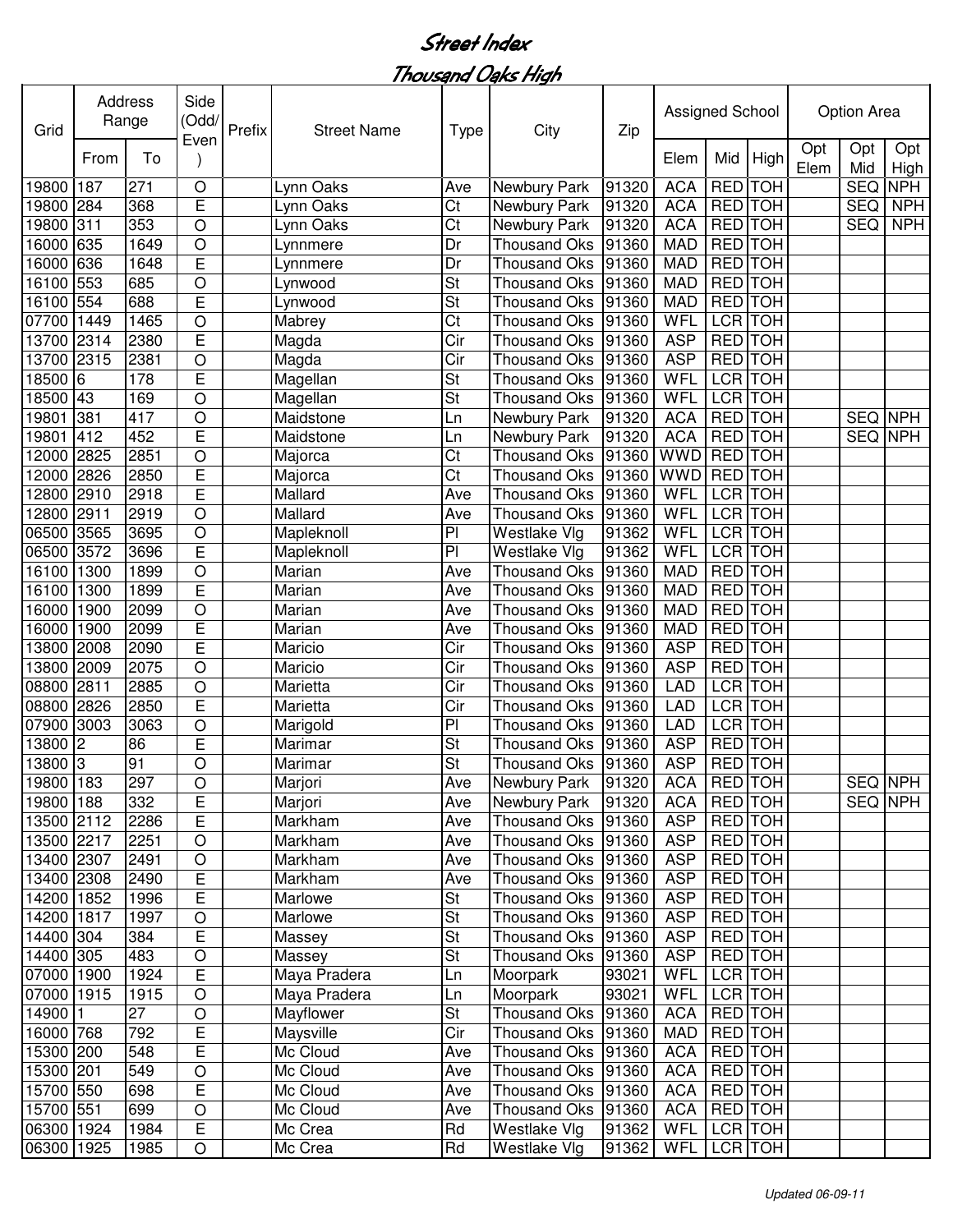| Grid       | Address | Range | Side<br>(Odd/<br>Even | Prefix | <b>Street Name</b> | <b>Type</b>              | City                 | Zip   | Assigned School |                |                |             | Option Area |             |
|------------|---------|-------|-----------------------|--------|--------------------|--------------------------|----------------------|-------|-----------------|----------------|----------------|-------------|-------------|-------------|
|            | From    | To    |                       |        |                    |                          |                      |       | Elem            | Mid            | High           | Opt<br>Elem | Opt<br>Mid  | Opt<br>High |
| 06400      | 2009    | 2615  | O                     |        | Mc Crea            | Rd                       | Westlake Vlg         | 91362 | WFL             | LCR TOH        |                |             |             |             |
| 06400      | 2010    | 2616  | E                     |        | Mc Crea            | Rd                       | Westlake Vlg         | 91362 | WFL             | LCR TOH        |                |             |             |             |
| 07501      | 12      | 14    | E                     |        | McAfee             | Ct                       | <b>Thousand Oks</b>  | 91360 | WFL             | LCR TOH        |                |             |             |             |
| 07501      | 19      | 247   | $\circ$               |        | McAfee             | Ct                       | <b>Thousand Oks</b>  | 91360 | WFL             |                | <b>LCR</b> TOH |             |             |             |
| 25300      | 511     | 585   | O                     |        | Meadowrun          | St                       | <b>Thousand Oks</b>  | 91360 | WFL             |                | <b>LCR</b> TOH |             |             |             |
| 25300      | 512     | 586   | E                     |        | Meadowrun          | St                       | <b>Thousand Oks</b>  | 91360 | WFL             |                | <b>LCR</b> TOH |             |             |             |
| 12800      | 2912    | 2998  | E                     |        | Meadowwood         | Ave                      | <b>Thousand Oks</b>  | 91360 | WFL             |                | <b>LCR</b> TOH |             |             |             |
| 12800      | 2947    | 2967  | $\circ$               |        | Meadowwood         | Ave                      | <b>Thousand Oks</b>  | 91360 | WFL             | <b>LCR</b> TOH |                |             |             |             |
| 12700      | 120     | 120   | E                     |        | Memorial           | Pkwy                     | <b>Thousand Oks</b>  | 91360 | <b>WWD</b>      | <b>RED</b> TOH |                |             |             |             |
| 12700      | 141     | 145   | $\circ$               |        | Memorial           | Pkwy                     | <b>Thousand Oks</b>  | 91360 | <b>WWD</b>      | <b>RED</b> TOH |                |             |             |             |
| 07700      | 1309    | 1341  | $\circ$               |        | Mill Creek         | Ct                       | <b>Thousand Oks</b>  | 91360 | WFL             | LCR TOH        |                |             |             |             |
| 07700      | 1324    | 1340  | E                     |        | Mill Creek         | Ct                       | <b>Thousand Oks</b>  | 91360 | WFL             | <b>LCR TOH</b> |                |             |             |             |
| 16000      | 1965    | 1977  | O                     |        | Millville          | Ct                       | <b>Thousand Oks</b>  | 91360 | <b>MAD</b>      | <b>RED</b>     | <b>TOH</b>     |             |             |             |
| 16000      | 1968    | 1992  | E                     |        | Millville          | Ct                       | <b>Thousand Oks</b>  | 91360 | <b>MAD</b>      | <b>RED</b>     | <b>TOH</b>     |             |             |             |
| 07201      | 4168    | 4224  | E                     |        | Minnecota          | Dr                       | <b>Thousand Oks</b>  | 91360 | WFL             | <b>LCR</b>     | <b>TOH</b>     |             |             |             |
| 07201      | 4187    | 4229  | $\circ$               |        | Minnecota          | Dr                       | <b>Thousand Oks</b>  | 91360 | WFL             | <b>LCR</b>     | <b>TOH</b>     |             |             |             |
| 16000      | 2325    | 2433  | $\circ$               |        | Moberly            | Ct                       | <b>Thousand Oks</b>  | 91360 | <b>MAD</b>      | RED TOH        |                |             |             |             |
| 16000      | 2350    | 2432  | E                     |        | Moberly            | Ct                       | <b>Thousand Oks</b>  | 91360 | <b>MAD</b>      | <b>RED</b> TOH |                |             |             |             |
| 12000      | 716     | 758   | E                     | W      | Mondego            | P <sub>1</sub>           | <b>Thousand Oks</b>  | 91360 | <b>WWD</b>      | <b>RED</b> TOH |                |             |             |             |
| 12000      | 717     | 777   | $\circ$               | W      | Mondego            | P <sub>1</sub>           | <b>Thousand Oks</b>  | 91360 | <b>WWD</b>      | RED TOH        |                |             |             |             |
| 15000      | 1070    | 1270  | E                     |        | Monte Sereno       | Dr                       | <b>Thousand Oks</b>  | 91360 | <b>ACA</b>      | <b>RED</b>     | <b>TOH</b>     |             |             |             |
| 5000       | 1077    | 1309  | O                     |        | Monte Sereno       | Dr                       | <b>Thousand Oks</b>  | 91360 | <b>ACA</b>      | <b>RED</b>     | <b>TOH</b>     |             |             |             |
| 09700      | 961     | 995   | $\circ$               |        | Montgomery         | Ct                       | <b>Thousand Oks</b>  | 91360 | <b>GLN</b>      |                | LCR TOH        |             |             |             |
| 09700      | 962     | 992   | E                     |        | Montgomery         | Ct                       | <b>Thousand Oks</b>  | 91360 | <b>GLN</b>      | LCR TOH        |                |             |             |             |
| 09900      | 1300    | 1598  | E                     |        | Montgomery         | Rd                       | <b>Thousand Oks</b>  | 91360 | <b>GLN</b>      | RED TOH        |                |             |             |             |
| 09900      | 1301    | 1599  | $\circ$               |        | Montgomery         | Rd                       | <b>Thousand Oks</b>  | 91360 | <b>GLN</b>      | RED TOH        |                |             |             |             |
| 09700      | 1600    | 2098  | E                     |        | Montgomery         | Rd                       | <b>Thousand Oks</b>  | 91360 | <b>GLN</b>      | LCR TOH        |                |             |             |             |
| 09600      | 1601    | 2099  | $\circ$               |        | Montgomery         | Rd                       | <b>Thousand Oks</b>  | 91360 | <b>GLN</b>      | LCR TOH        |                |             |             |             |
| 25200      | 2100    | 2198  | E                     |        | Montgomery         | Rd                       | <b>Thousand Oks</b>  | 91360 | <b>GLN</b>      | LCR TOH        |                |             |             |             |
| 09500      | 2101    | 2199  | O                     |        | Montgomery         | Rd                       | <b>Thousand Oks</b>  | 91360 | <b>GLN</b>      | <b>LCR</b> TOH |                |             |             |             |
| 12000      | 812     | 842   | E                     |        | Montilla           | Cir                      | <b>Thousand Oks</b>  | 91360 | <b>WWD</b>      | <b>RED</b> TOH |                |             |             |             |
| 12000 823  |         | 841   | $\bigcirc$            |        | Montilla           | Cir                      | Thousand Oks 91360   |       | WWD RED TOH     |                |                |             |             |             |
| 11800 412  |         | 522   | E                     |        | Moondance          | $\overline{\mathsf{St}}$ | Thousand Oks   91360 |       | WWD RED TOH     |                |                |             |             |             |
| 11800 437  |         | 541   | $\bigcirc$            |        | Moondance          | St                       | Thousand Oks   91360 |       | WWD RED TOH     |                |                |             |             |             |
| 07900 2891 |         | 2951  | $\bigcirc$            |        | Moonflower         | Cir                      | Thousand Oks         | 91360 | LAD             | LCR TOH        |                |             |             |             |
| 10200 600  |         | 1298  | E                     |        | Moorpark           | Rd                       | <b>Thousand Oks</b>  | 91360 | <b>GLN</b>      | <b>RED</b> TOH |                |             |             |             |
| 15500 601  |         | 999   | $\circ$               |        | Moorpark           | Rd                       | <b>Thousand Oks</b>  | 91360 | <b>ACA</b>      | <b>RED</b> TOH |                |             |             |             |
| 14900      | 1001    | 1299  | $\bigcirc$            |        | Moorpark           | Rd                       | <b>Thousand Oks</b>  | 91360 | <b>ACA</b>      |                | <b>RED</b> TOH |             |             |             |
| 10000      | 1300    | 1328  | E                     |        | Moorpark           | Rd                       | <b>Thousand Oks</b>  | 91360 | <b>GLN</b>      | RED TOH        |                |             |             |             |
| 14800      | 1301    | 1599  | $\bigcirc$            |        | Moorpark           | Rd                       | <b>Thousand Oks</b>  | 91360 | <b>ACA</b>      |                | RED TOH        |             |             |             |
| 09900      | 1330    | 1334  | E                     |        | Moorpark           | Rd                       | <b>Thousand Oks</b>  | 91360 | <b>GLN</b>      | RED TOH        |                |             |             |             |
| 09900      | 1338    | 1532  | E                     |        | Moorpark           | Rd                       | <b>Thousand Oks</b>  | 91360 | <b>GLN</b>      | RED TOH        |                |             |             |             |
| 09900      | 1536    | 1598  | E                     |        | Moorpark           | Rd                       | <b>Thousand Oks</b>  | 91360 | <b>GLN</b>      | RED TOH        |                |             |             |             |
| 09600      | 1600    | 1708  | E                     |        | Moorpark           | Rd                       | <b>Thousand Oks</b>  | 91360 | <b>GLN</b>      |                | LCR TOH        |             |             |             |
| 14000      | 1601    | 1799  | $\bigcirc$            |        | Moorpark           | Rd                       | <b>Thousand Oks</b>  | 91360 | <b>ASP</b>      | RED TOH        |                |             |             |             |
| 09600      | 1712    | 1998  | E                     |        | Moorpark           | Rd                       | <b>Thousand Oks</b>  | 91360 | <b>GLN</b>      |                | LCR TOH        |             |             |             |
| 13900      | 1801    | 1999  | $\bigcirc$            |        | Moorpark           | Rd                       | <b>Thousand Oks</b>  | 91360 | <b>ASP</b>      | RED TOH        |                |             |             |             |
| 09500 2000 |         | 2198  | E                     |        | Moorpark           | Rd                       | <b>Thousand Oks</b>  | 91360 | <b>GLN</b>      |                | LCR TOH        |             |             |             |
| 13600 2001 |         | 2199  | $\bigcirc$            |        | Moorpark           | Rd                       | <b>Thousand Oks</b>  | 91360 | <b>ASP</b>      | RED TOH        |                |             |             |             |
| 09300 2200 |         | 2498  | E                     |        | Moorpark           | Rd                       | Thousand Oks         | 91360 | <b>GLN</b>      |                | LCR TOH        |             |             |             |
|            |         |       |                       |        |                    |                          |                      |       |                 |                |                |             |             |             |
| 13200 2201 |         | 2499  | O                     |        | Moorpark           | Rd                       | Thousand Oks         | 91360 | <b>WWD</b>      | RED TOH        |                |             |             |             |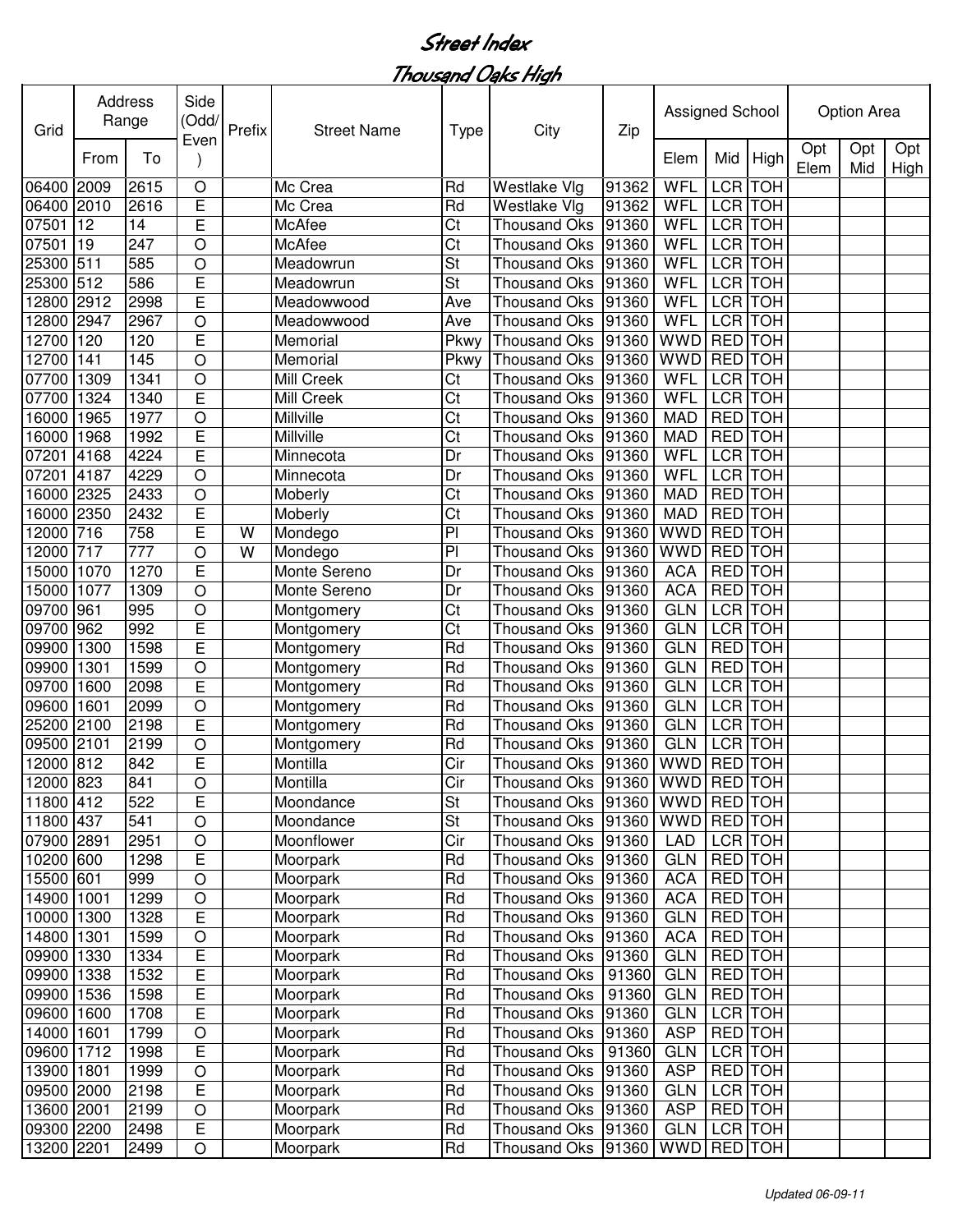| Grid       |      | Address<br>Range | Side<br>(Odd/<br>Even | Prefix | <b>Street Name</b> | <b>Type</b> | City                 | Zip   | Assigned School |                |                |             | Option Area |             |
|------------|------|------------------|-----------------------|--------|--------------------|-------------|----------------------|-------|-----------------|----------------|----------------|-------------|-------------|-------------|
|            | From | To               |                       |        |                    |             |                      |       | Elem            | Mid            | High           | Opt<br>Elem | Opt<br>Mid  | Opt<br>High |
| 08900      | 2500 | 2798             | E                     |        | Moorpark           | Rd          | <b>Thousand Oks</b>  | 91360 | WFL             | <b>LCR</b>     | <b>TOH</b>     | <b>GLN</b>  |             |             |
| 13000 2501 |      | 2799             | $\circ$               |        | Moorpark           | Rd          | <b>Thousand Oks</b>  | 91360 | WFL             | LCR TOH        |                |             |             |             |
| 08100      | 2800 | 3198             | E                     |        | Moorpark           | Rd          | <b>Thousand Oks</b>  | 91360 | WFL             |                | <b>LCR</b> TOH |             |             |             |
| 12800      | 2801 | 3599             | $\circ$               |        | Moorpark           | Rd          | <b>Thousand Oks</b>  | 91360 | WFL             | <b>LCR</b>     | <b>TOH</b>     |             |             |             |
| 08000      | 3200 | 3598             | E                     |        | Moorpark           | Rd          | <b>Thousand Oks</b>  | 91360 | <b>WFL</b>      | <b>LCR TOH</b> |                |             |             |             |
| 07600      | 3600 | 3898             | E                     |        | Moorpark           | Rd          | <b>Thousand Oks</b>  | 91360 | WFL             | <b>LCR</b> TOH |                |             |             |             |
| 07500      | 3601 | 3899             | $\circ$               |        | Moorpark           | Rd          | <b>Thousand Oks</b>  | 91360 | WFL             | <b>LCR</b> TOH |                |             |             |             |
| 07300      | 3900 | 4298             | E                     |        | Moorpark           | Rd          | <b>Thousand Oks</b>  | 91360 | WFL             | <b>LCR</b> TOH |                |             |             |             |
| 25300      | 3901 | 4049             | $\circ$               |        | Moorpark           | Rd          | <b>Thousand Oks</b>  | 91360 | WFL             | LCR TOH        |                |             |             |             |
| 07000      | 4500 | 4500             | $\circ$               | N      | Moorpark           | Rd          | <b>Thousand Oks</b>  | 91360 | <b>WFL</b>      | LCR TOH        |                |             |             |             |
| 07000      | 4500 | 4500             | E                     | N      | Moorpark           | Rd          | <b>Thousand Oks</b>  | 91360 | <b>WFL</b>      | <b>LCR</b> TOH |                |             |             |             |
| 07000      | 4560 | 4950             | $\circ$               |        | Moorpark           | Rd          | Camarillo            | 93012 | WFL             | LCR TOH        |                |             |             |             |
| 07000      | 4560 | 4950             | E                     |        | Moorpark           | Rd          | Camarillo            | 93012 | WFL             | <b>LCR</b>     | <b>TOH</b>     |             |             |             |
| 25400      | 4700 | 4950             | O                     |        | Moorpark           | Rd          | Moorpark             | 93021 | WFL             | LCR TOH        |                |             |             |             |
| 25400      | 4700 | 4950             | E                     |        | Moorpark           | Rd          | Moorpark             | 93021 | WFL             | LCR TOH        |                |             |             |             |
| 24400      | 716  | 748              | E                     |        | Morelia            | Ct          | <b>Thousand Oks</b>  | 91360 | <b>MAD</b>      | <b>RED</b>     | <b>TOH</b>     |             |             |             |
| 24400      | 743  | 743              | $\circ$               |        | Morelia            | Ct          | <b>Thousand Oks</b>  | 91360 | <b>MAD</b>      | <b>RED</b>     | <b>TOH</b>     |             |             |             |
| 06402      | 3269 | 3293             | $\circ$               |        | Morning Ridge      | Ave         | Westlake Vlg         | 91362 | <b>LAD</b>      | <b>LCR</b>     | <b>TOH</b>     |             |             |             |
| 06402      | 3272 | 3298             | E                     |        | Morning Ridge      | Ave         | Westlake Vlg         | 91362 | <b>LAD</b>      | <b>LCR</b> TOH |                |             |             |             |
| 06300      | 1974 | 1998             | Ē                     |        | Morning View       | Ct          | Westlake Vlg         | 91362 | WFL             | LCR TOH        |                |             |             |             |
| 06300      | 1975 | 1997             | $\circ$               |        | Morning View       | Ct          | Westlake Vlg         | 91362 | WFL             | <b>LCR</b>     | <b>TOH</b>     |             |             |             |
| 12800      | 2900 | 3498             | E                     |        | Mountclef          | <b>Blvd</b> | <b>Thousand Oks</b>  | 91360 | WFL             | LCR TOH        |                |             |             |             |
| 25100      | 2901 | 3199             | O                     |        | Mountclef          | <b>Blvd</b> | <b>Thousand Oks</b>  | 91360 | <b>WWD</b>      | <b>RED</b>     | <b>TOH</b>     |             |             |             |
| 12700      | 3201 | 3499             | $\circ$               |        | Mountclef          | <b>Blvd</b> | <b>Thousand Oks</b>  | 91360 | <b>WWD</b>      | <b>RED</b>     | <b>TOH</b>     |             |             |             |
| 07500      | 3500 | 3798             | E                     |        | Mountclef          | <b>Blvd</b> | <b>Thousand Oks</b>  | 91360 | WFL             | LCR TOH        |                |             |             |             |
| 26200      | 3501 | 3949             | O                     |        | Mountclef          | <b>Blvd</b> | <b>Thousand Oks</b>  | 91360 | <b>WWD</b>      | RED TOH        |                |             |             |             |
| 18500      | 3800 | 3948             | E                     |        | Mountclef          | <b>Blvd</b> | <b>Thousand Oks</b>  | 91360 | WFL             | LCR TOH        |                |             |             |             |
| 07900      | 3010 | 3040             | E                     |        | Mulberry           | Cir         | <b>Thousand Oks</b>  | 91360 | <b>LAD</b>      | LCR TOH        |                |             |             |             |
| 07900      | 3013 | 3043             | $\circ$               |        | Mulberry           | Cir         | <b>Thousand Oks</b>  | 91360 | <b>LAD</b>      | LCR TOH        |                |             |             |             |
| 14800      | 1320 | 1334             | E                     |        | Newport            | Cir         | <b>Thousand Oks</b>  | 91360 | <b>ACA</b>      | RED TOH        |                |             |             |             |
| 14800      | 1321 | 1335             | $\circ$               |        | Newport            | Cir         | <b>Thousand Oks</b>  | 91360 | <b>ACA</b>      | <b>RED</b> TOH |                |             |             |             |
| 14800 4    |      | 1594             | E                     |        | Norman             | Ave         | Thousand Oks 91360   |       | <b>ACA</b>      | <b>RED TOH</b> |                |             |             |             |
| 14800 55   |      | 1595             | $\circ$               |        | Norman             | Ave         | Thousand Oks   91360 |       | <b>ACA</b>      | RED TOH        |                |             |             |             |
| 07700 1401 |      | 1429             | $\circ$               |        | Northwood          | Pkwy        | Thousand Oks   91360 |       | WFL             | LCR TOH        |                |             |             |             |
| 07700 1418 |      | 1446             | E                     |        | Northwood          | Pkwy        | Thousand Oks 91360   |       | <b>WFL</b>      |                | LCR TOH        |             |             |             |
| 14800 1406 |      | 1590             | E                     |        | Norwich            | Ave         | Thousand Oks 91360   |       | <b>ACA</b>      | RED TOH        |                |             |             |             |
| 14800 1407 |      | 1591             | $\circ$               |        | Norwich            | Ave         | Thousand Oks 91360   |       | <b>ACA</b>      | <b>RED</b> TOH |                |             |             |             |
| 14200 1812 |      | 1984             | E                     |        | Nowak              | St          | Thousand Oks 91360   |       | <b>ASP</b>      | RED TOH        |                |             |             |             |
| 14200 1813 |      | 1983             | O                     |        | Nowak              | <b>St</b>   | Thousand Oks 91360   |       | <b>ASP</b>      |                | RED TOH        |             |             |             |
| 15300 200  |      | 286              | E                     |        | Oak Leaf           | Dr          | Thousand Oks 91360   |       | <b>ACA</b>      |                | RED TOH        |             |             |             |
| 15300 221  |      | 245              | O                     |        | Oak Leaf           | Dr          | Thousand Oks 91360   |       | <b>ACA</b>      | RED TOH        |                |             |             |             |
| 11901 515  |      | 517              | $\circ$               |        | Oakbury            | Ct          | Thousand Oks   91360 |       | WWD             | RED TOH        |                |             |             |             |
| 14500 1406 |      | 1586             | $\mathsf E$           |        | Oberlin            | Ave         | Thousand Oks 91360   |       | <b>ASP</b>      |                | RED TOH        |             |             |             |
| 14500 1419 |      | 1587             | $\circ$               |        | Oberlin            | Ave         | Thousand Oks   91360 |       | <b>ASP</b>      | RED TOH        |                |             |             |             |
| 14400 1870 |      | 1988             | E                     |        | Oberlin            | Ave         | Thousand Oks 91360   |       | <b>ASP</b>      | RED TOH        |                |             |             |             |
| 14400 1875 |      | 2003             | $\circ$               |        | Oberlin            | Ave         | Thousand Oks 91360   |       | <b>ASP</b>      | RED TOH        |                |             |             |             |
| 25500 150  |      | 326              | E                     |        | Odebolt            | Dr          | Thousand Oks 91360   |       | WWD             | RED TOH        |                |             |             |             |
| 25500 151  |      | 319              | $\bigcirc$            |        | Odebolt            | Dr          | Thousand Oks 91360   |       | WWD             | RED TOH        |                |             |             |             |
| 09600 66   |      | 90               | E                     |        | Old Farm           | Ct          | Thousand Oks 91360   |       | <b>GLN</b>      | LCR TOH        |                |             |             |             |
| 09600 69   |      | 69               | $\bigcirc$            |        | Old Farm           | Ct          | Thousand Oks 91360   |       | <b>GLN</b>      | LCR TOH        |                |             |             |             |
| 09600 600  |      | 948              | E                     |        | Old Farm           | Rd          | Thousand Oks   91360 |       | GLN   LCR   TOH |                |                |             |             |             |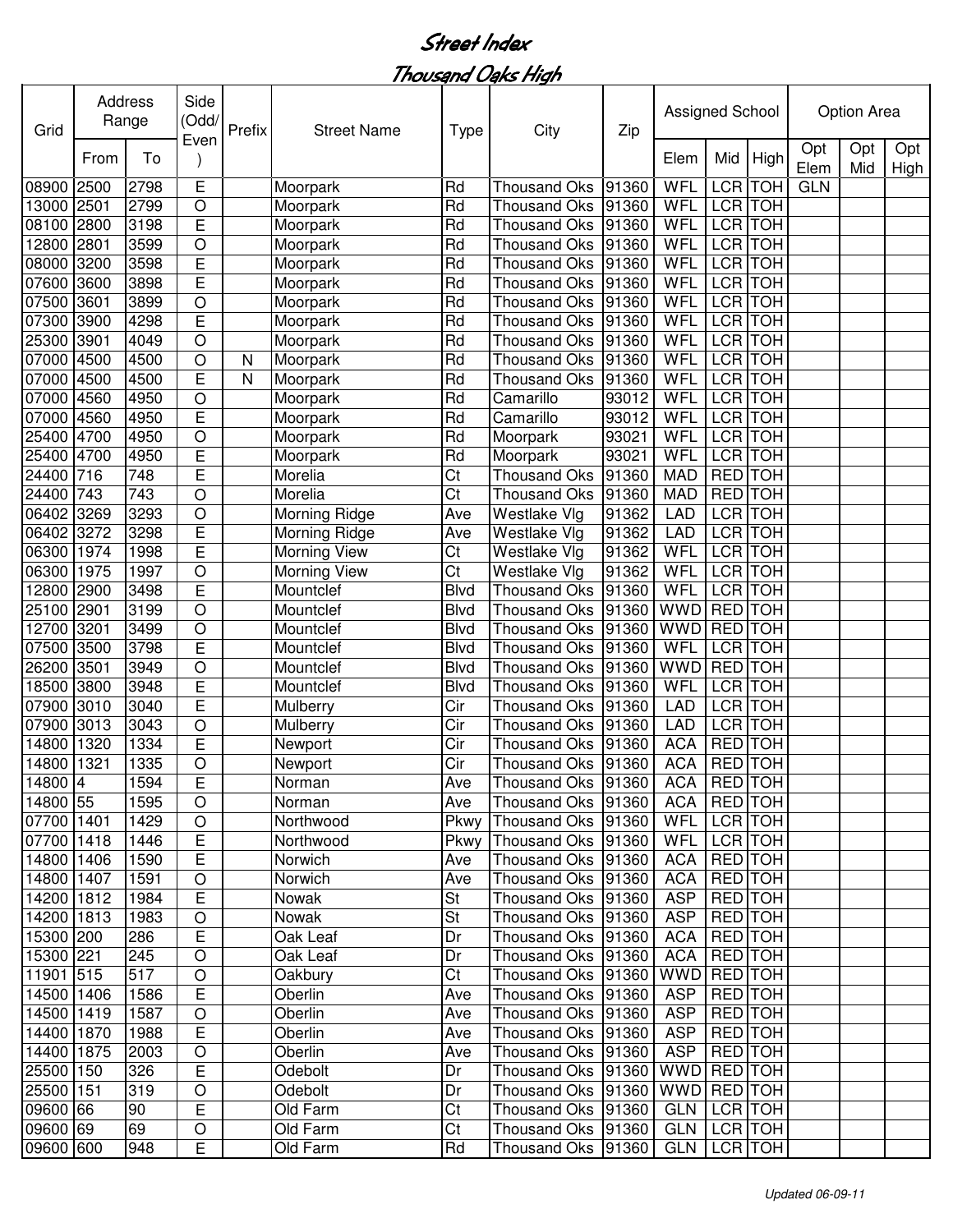| Grid       |      | Address<br>Range | Side<br>(Odd/<br>Even        | Prefix | <b>Street Name</b> | Type      | City                 | Zip   | Assigned School |                |                |             | Option Area |             |
|------------|------|------------------|------------------------------|--------|--------------------|-----------|----------------------|-------|-----------------|----------------|----------------|-------------|-------------|-------------|
|            | From | To               |                              |        |                    |           |                      |       | Elem            | Mid            | High           | Opt<br>Elem | Opt<br>Mid  | Opt<br>High |
| 09600 601  |      | 949              | $\circ$                      |        | Old Farm           | Rd        | <b>Thousand Oks</b>  | 91360 | <b>GLN</b>      | <b>LCR</b>     | <b>TOH</b>     |             |             |             |
| 09700 950  |      | 1024             | E                            |        | Old Farm           | Rd        | <b>Thousand Oks</b>  | 91360 | <b>GLN</b>      | LCR TOH        |                |             |             |             |
| 09700 951  |      | 1025             | O                            |        | Old Farm           | Rd        | <b>Thousand Oks</b>  | 91360 | <b>GLN</b>      |                | LCR TOH        |             |             |             |
| 12800 10   |      | 10               | E                            | W      | Olsen              | Rd        | <b>Thousand Oks</b>  | 91360 | <b>WFL</b>      |                | <b>LCR</b> TOH |             |             |             |
| 07503      | 15   | $\overline{15}$  | $\circ$                      | W      | Olsen              | Rd        | <b>Thousand Oks</b>  | 91360 | WFL             |                | LCR TOH        | <b>WWD</b>  | <b>RED</b>  |             |
| 07503 25   |      | 25               | $\circ$                      | W      | Olsen              | Rd        | <b>Thousand Oks</b>  | 91360 | WFL             |                | <b>LCR</b> TOH | <b>WWD</b>  | <b>RED</b>  |             |
| 12800      | 30   | 30               | E                            | W      | Olsen              | Rd        | <b>Thousand Oks</b>  | 91360 | WFL             |                | <b>LCR</b> TOH |             |             |             |
| 07503 83   |      | 83               | O                            | W      | Olsen              | Rd        | <b>Thousand Oks</b>  | 91360 | <b>WFL</b>      |                | LCR TOH        | <b>WWD</b>  | <b>RED</b>  |             |
| 06500 2100 |      | 2100             | E                            | E      | Olsen              | Rd        | <b>Thousand Oks</b>  | 91360 | WFL             | <b>LCR</b> TOH |                |             |             |             |
| 26100 2127 |      | 2127             | $\circ$                      | E      | Olsen              | Rd        | <b>Thousand Oks</b>  | 91360 | WFL             | LCR TOH        |                |             |             |             |
| 25400 2131 |      | 2131             | $\circ$                      | E      | Olsen              | Rd        | Simi Valley          | 93065 | WFL             | LCR TOH        |                |             |             |             |
| 26100 2155 |      | 2155             | $\circ$                      | E      | Olsen              | Rd        | <b>Thousand Oks</b>  | 91360 | WFL             | <b>LCR</b> TOH |                |             |             |             |
| 26100 2163 |      | 2163             | $\circ$                      | E      | Olsen              | Rd        | <b>Thousand Oks</b>  | 91360 | WFL             | LCR TOH        |                |             |             |             |
| 06500 2240 |      | 2240             | E                            | E      | Olsen              | Rd        | <b>Thousand Oks</b>  | 91360 | WFL             | LCR TOH        |                |             |             |             |
| 26100 2390 |      | 2390             | E                            | E      | Olsen              | Rd        | <b>Thousand Oks</b>  | 91360 | WFL             | LCR TOH        |                |             |             |             |
| 06400 2312 |      | 2388             | E                            |        | Otono              | Cir       | Westlake Vlg         | 91362 | WFL             | <b>LCR</b> TOH |                |             |             |             |
| 06400 2317 |      | 2393             | O                            |        | Otono              | Cir       | Westlake Vlg         | 91362 | WFL             | <b>LCR</b>     | <b>TOH</b>     |             |             |             |
| 12800 3243 |      | 3325             | O                            |        | Pagent             | Ct        | <b>Thousand Oks</b>  | 91360 | WFL             | <b>LCR</b>     | <b>TOH</b>     |             |             |             |
| 12800 3244 |      | 3314             | E                            |        | Pagent             | Ct        | <b>Thousand Oks</b>  | 91360 | WFL             |                | LCR TOH        |             |             |             |
| 07900      | 1493 | 1511             | O                            |        | Palm               | Ct        | <b>Thousand Oks</b>  | 91360 | <b>LAD</b>      |                | LCR TOH        |             |             |             |
| 19400 847  |      | 865              | $\circ$                      |        | Palmgrove          | Ave       | Newbury Park         | 91320 | <b>ASP</b>      | <b>RED</b> TOH |                |             |             | SEQ NPH     |
| 19400      | 711  | 825              | $\circ$                      |        | Pamela Wood        | <b>St</b> | Newbury Park         | 91320 | <b>ASP</b>      | RED TOH        |                |             |             | SEQ NPH     |
| 19400      | 714  | 832              | E                            |        | Pamela Wood        | St        | Newbury Park         | 91320 | <b>ASP</b>      | RED TOH        |                |             | SEQ NPH     |             |
| 07700      | 1414 | 1426             | E                            |        | Panorama           | Ct        | <b>Thousand Oks</b>  | 91360 | WFL             | LCR TOH        |                |             |             |             |
| 07700      | 1415 | 1423             | O                            |        | Panorama           | Ct        | <b>Thousand Oks</b>  | 91360 | WFL             | LCR TOH        |                |             |             |             |
| 11400      | 3564 | 3588             | E                            |        | Paseo De Invierno  |           | <b>Thousand Oks</b>  | 91360 | WWD             | RED TOH        |                |             |             |             |
| 11400 3575 |      | 3575             | $\circ$                      |        | Paseo De Invierno  |           | <b>Thousand Oks</b>  | 91360 | <b>WWD</b>      | RED TOH        |                |             |             |             |
| 11400 3641 |      | 3679             | $\circ$                      |        | Paseo De Nublado   |           | <b>Thousand Oks</b>  | 91360 | <b>WWD</b>      | RED TOH        |                |             |             |             |
| 11400 3652 |      | 3676             | E                            |        | Paseo De Nublado   |           | <b>Thousand Oks</b>  | 91360 | <b>WWD</b>      | RED TOH        |                |             |             |             |
| 17200      | 805  | 855              | O                            |        | Paseo Del Robledo  |           | <b>Thousand Oks</b>  | 91360 | <b>MAD</b>      | <b>RED</b> TOH |                |             |             |             |
| 17300 499  |      | 627              | O                            |        | Paseo Grande       |           | Newbury Park         | 91320 | <b>MAD</b>      | RED TOH        |                |             |             |             |
| 17300 504  |      | 592              | E                            |        | Paseo Grande       |           | Newbury Park         | 91320 | <b>MAD</b>      | <b>RED</b> TOH |                |             |             |             |
| 17300 614  |      | 702              | E                            |        | Paseo Vista        |           | Newbury Park         | 91320 | MAD             | RED TOH        |                |             |             |             |
| 17300 651  |      | 695              | O                            |        | Paseo Vista        |           | Newbury Park         | 91320 | <b>MAD</b>      | RED TOH        |                |             |             |             |
| 19801 132  |      | 332              | $\overline{E}$               |        | Pebble Beach       | Dr        | Newbury Park         | 91320 | <b>ACA</b>      | RED TOH        |                |             |             | SEQ NPH     |
| 19801 133  |      | 323              | $\mathsf O$                  |        | Pebble Beach       | Dr        | Newbury Park         | 91320 | <b>ACA</b>      | RED TOH        |                |             |             | SEQ NPH     |
| 08000 500  |      | 598              | $\overline{E}$               |        | Pederson           | Rd        | Thousand Oks 91360   |       | WFL             | LCR TOH        |                |             |             |             |
| 07700 501  |      | 1099             | $\bigcirc$                   |        | Pederson           | Rd        | Thousand Oks 91360   |       | <b>WFL</b>      |                | LCR TOH        |             |             |             |
| 08100 600  |      | 898              | $\mathsf E$                  |        | Pederson           | Rd        | Thousand Oks 91360   |       | WFL             |                | LCR TOH        |             |             |             |
| 08200 900  |      | 1098             | E                            |        | Pederson           | Rd        | Thousand Oks 91360   |       | WFL             |                | LCR TOH        |             |             |             |
| 08300 1100 |      | 1198             | E                            |        | Pederson           | Rd        | Thousand Oks 91360   |       | WFL             |                | LCR TOH        |             |             |             |
| 07900 1101 |      | 1499             | O                            |        | Pederson           | Rd        | Thousand Oks 91360   |       | <b>LAD</b>      |                | LCR TOH        |             |             |             |
| 08600 1200 |      | 1298             | E                            |        | Pederson           | Rd        | Thousand Oks 91360   |       | LAD             |                | LCR TOH        |             |             |             |
| 08800 1300 |      | 1898             | $\bigcirc$                   |        | Pederson           | Rd        | Thousand Oks 91360   |       | LAD             |                | LCR TOH        |             |             |             |
| 08800 1300 |      | 1898             | E                            |        | Pederson           | Rd        | Thousand Oks 91360   |       | <b>LAD</b>      |                | LCR TOH        |             |             |             |
| 08000 3237 |      | 3487             | $\circ$                      |        | Pembridge          | St        | <b>Thousand Oks</b>  | 91360 | WFL             |                | LCR TOH        |             |             |             |
| 08000 3318 |      | 3412             | E                            |        | Pembridge          | St        | Thousand Oks 91360   |       | WFL             | LCR TOH        |                |             |             |             |
|            |      |                  |                              |        |                    |           |                      |       |                 | LCR TOH        |                |             |             |             |
| 12800 317  |      | 411              | $\hbox{O}$<br>$\overline{E}$ |        | Pepperwood         | Ct        | Thousand Oks 91360   |       | WFL             |                |                |             |             |             |
| 12800 318  |      | 414              |                              |        | Pepperwood         | Ct        | Thousand Oks 91360   |       | WFL             | LCR TOH        |                |             |             |             |
| 11900 459  |      | 515              | $\hbox{O}$                   |        | Periwinkle         | Ct        | <b>Thousand Oks</b>  | 91360 | WWD RED TOH     |                |                |             |             |             |
| 11900 472  |      | 500              | E                            |        | Periwinkle         | Ct        | Thousand Oks   91360 |       | WWD RED TOH     |                |                |             |             |             |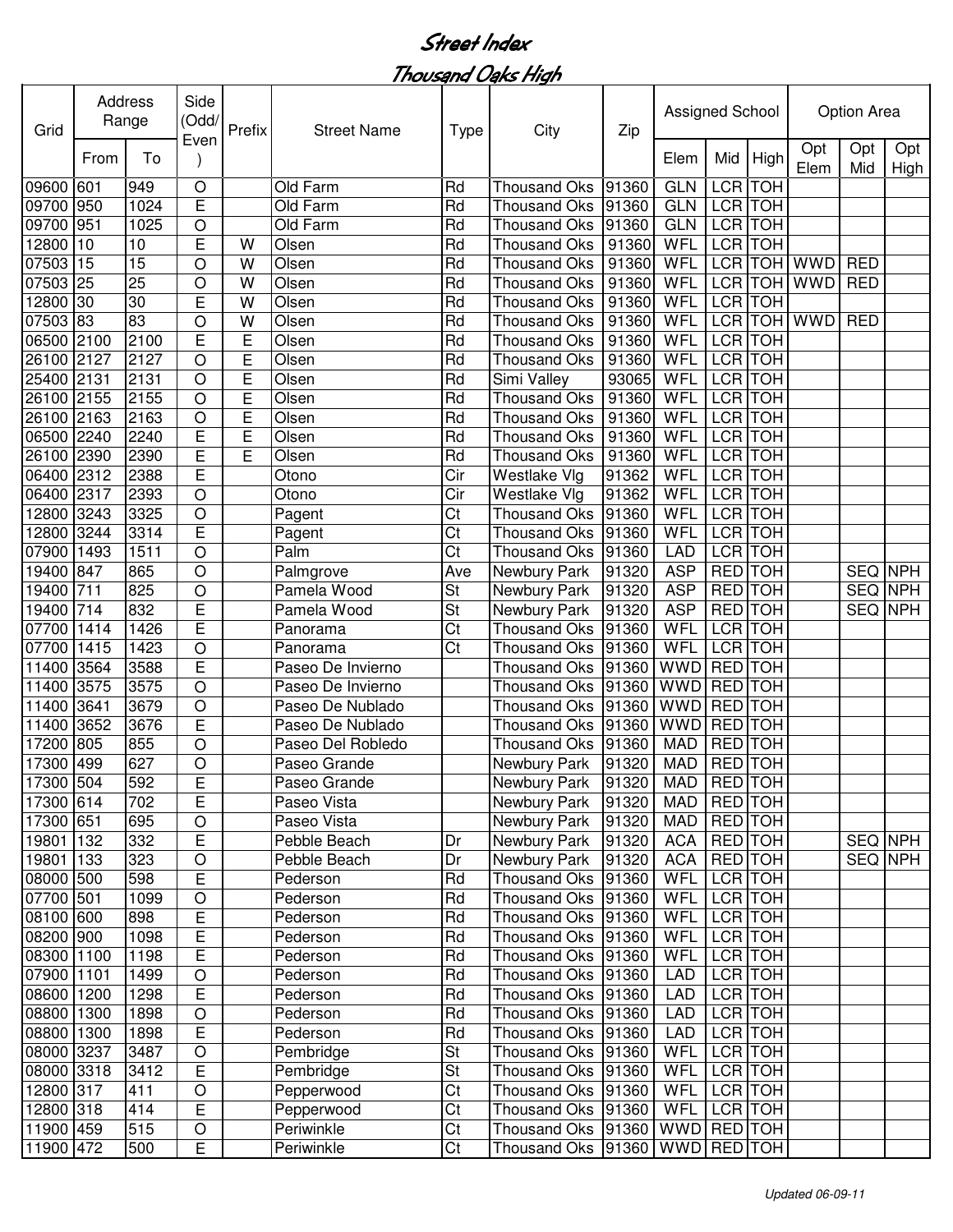| Grid       |      | Address<br>Range | Side<br>(Odd/<br>Even | Prefix | <b>Street Name</b>   | <b>Type</b>          | City                 | Zip   | Assigned School |                |                |             | Option Area    |             |
|------------|------|------------------|-----------------------|--------|----------------------|----------------------|----------------------|-------|-----------------|----------------|----------------|-------------|----------------|-------------|
|            | From | To               |                       |        |                      |                      |                      |       | Elem            | Mid            | High           | Opt<br>Elem | Opt<br>Mid     | Opt<br>High |
| 11900      | 432  | 516              | E                     |        | Phlox                | Ct                   | <b>Thousand Oks</b>  | 91360 | <b>WWD</b>      | RED TOH        |                |             |                |             |
| 11900 443  |      | 471              | $\circ$               |        | Phlox                | Ct                   | <b>Thousand Oks</b>  | 91360 | <b>WWD</b>      | RED TOH        |                |             |                |             |
| 09700      | 933  | 965              | $\circ$               |        | Pickwick             | Ct                   | <b>Thousand Oks</b>  | 91360 | <b>GLN</b>      |                | <b>LCR</b> TOH |             |                |             |
| 09700      | 952  | 970              | E                     |        | Pickwick             | Ct                   | <b>Thousand Oks</b>  | 91360 | <b>GLN</b>      | <b>LCR</b> TOH |                |             |                |             |
| 15300      | 788  | 824              | E                     |        | Pinetree             | Cir                  | <b>Thousand Oks</b>  | 91360 | <b>ACA</b>      | <b>RED TOH</b> |                |             |                |             |
| 15300      | 801  | 801              | O                     |        | Pinetree             | Cir                  | <b>Thousand Oks</b>  | 91360 | <b>ACA</b>      | <b>RED</b> TOH |                |             |                |             |
| 12700      | 3203 | 3275             | $\circ$               |        | Pioneer              | Ave                  | <b>Thousand Oks</b>  | 91360 | <b>WWD</b>      | <b>RED</b> TOH |                |             |                |             |
| 12700      | 3260 | 3260             | E                     |        | Pioneer              | Ave                  | <b>Thousand Oks</b>  | 91360 | <b>WWD</b>      | <b>RED</b> TOH |                |             |                |             |
| 07900      | 1504 | 1550             | E                     |        | Plumeria             | Cir                  | <b>Thousand Oks</b>  | 91360 | <b>LAD</b>      | <b>LCR</b> TOH |                |             |                |             |
| 10100      | 1407 | 1477             | O                     |        | Plymouth             | Cir                  | <b>Thousand Oks</b>  | 91360 | <b>GLN</b>      | <b>RED</b> TOH |                |             |                |             |
| 10100      | 1408 | 1468             | E                     |        | Plymouth             | Cir                  | <b>Thousand Oks</b>  | 91360 | <b>GLN</b>      | <b>RED</b> TOH |                |             |                |             |
| 07900      | 2898 | 2960             | E                     |        | Ponderosa            | Cir                  | <b>Thousand Oks</b>  | 91360 | <b>LAD</b>      | LCR TOH        |                |             |                |             |
| 07900      | 2911 | 2961             | $\circ$               |        | Ponderosa            | Cir                  | <b>Thousand Oks</b>  | 91360 | <b>LAD</b>      | <b>LCR</b> TOH |                |             |                |             |
| 19800      | 186  | 326              | E                     |        | <b>Poplar Crest</b>  | Ave                  | Newbury Park         | 91320 | <b>ACA</b>      | <b>RED</b>     | <b>TOH</b>     |             | <b>SEQ NPH</b> |             |
| 19800      | 187  | 311              | $\circ$               |        | <b>Poplar Crest</b>  | Ave                  | Newbury Park         | 91320 | <b>ACA</b>      | <b>RED</b>     | <b>TOH</b>     |             | SEQ NPH        |             |
| 11900      | 2999 | 3035             | $\circ$               |        | Poppy                | Ct                   | <b>Thousand Oks</b>  | 91360 | <b>WWD</b>      | <b>RED</b>     | <b>TOH</b>     |             |                |             |
| 11900      | 3012 | 3036             | E                     |        | Poppy                | Ct                   | <b>Thousand Oks</b>  | 91360 | <b>WWD</b>      | RED TOH        |                |             |                |             |
| 08600      | 1204 | 1296             | E                     | Е      | Potter               | Ave                  | <b>Thousand Oks</b>  | 91360 | <b>LAD</b>      | LCR TOH        |                |             |                |             |
| 08600      | 1245 | 1263             | $\circ$               | E      | Potter               | Ave                  | <b>Thousand Oks</b>  | 91360 | <b>LAD</b>      | LCR TOH        |                |             |                |             |
| 08600      | 2921 | 3189             | $\circ$               | N      | Potter               | Ave                  | <b>Thousand Oks</b>  | 91360 | <b>LAD</b>      | LCR TOH        |                |             |                |             |
| 08600      | 2926 | 3188             | E                     | N      | Potter               | Ave                  | <b>Thousand Oks</b>  | 91360 | <b>LAD</b>      | LCR TOH        |                |             |                |             |
| 13400      | 104  | 208              | E                     |        | Prentiss             | <b>St</b>            | <b>Thousand Oks</b>  | 91360 | <b>ASP</b>      |                | RED TOH        |             |                |             |
| 13400      | 125  | 193              | O                     |        | Prentiss             | <b>St</b>            | <b>Thousand Oks</b>  | 91360 | <b>ASP</b>      | RED TOH        |                |             |                |             |
| 11900      | 712  | 736              | E                     |        | Primrose             | <b>St</b>            | <b>Thousand Oks</b>  | 91360 | WWD             | <b>RED</b>     | <b>TOH</b>     |             |                |             |
| 11900      | 733  | 737              | $\circ$               |        | Primrose             | <b>St</b>            | <b>Thousand Oks</b>  | 91360 | <b>WWD</b>      | RED TOH        |                |             |                |             |
| 17200      | 750  | 949              | $\circ$               |        | Puesta Del Sol       |                      | <b>Thousand Oks</b>  | 91360 | <b>MAD</b>      | <b>RED</b> TOH |                |             |                |             |
| 17200      | 784  | 950              | E                     |        | Puesta Del Sol       |                      | <b>Thousand Oks</b>  | 91360 | <b>MAD</b>      | RED TOH        |                |             |                |             |
| 06400      | 3505 | 3587             | $\circ$               |        | Quarzo               | Cir                  | Westlake Vlg         | 91362 | <b>WFL</b>      | LCR TOH        |                |             |                |             |
| 06400      | 3506 | 3564             | E                     |        | Quarzo               | Cir                  | Westlake Vlg         | 91362 | <b>WFL</b>      | <b>LCR</b> TOH |                |             |                |             |
| 14400      | 304  | 490              | E                     |        | Queensbury           | St                   | <b>Thousand Oks</b>  | 91360 | <b>ASP</b>      | RED TOH        |                |             |                |             |
| 14400 317  |      | 489              | $\circ$               |        | Queensbury           | St                   | Thousand Oks 91360   |       | <b>ASP</b>      | <b>RED</b> TOH |                |             |                |             |
| 16000 2250 |      | 2296             | E                     |        | Queensland           | C <sub>t</sub>       | Thousand Oks 91360   |       | <b>MAD</b>      | <b>RED TOH</b> |                |             |                |             |
| 16000 2283 |      | 2283             | $\circ$               |        | Queensland           | Ct                   | Thousand Oks   91360 |       | <b>MAD</b>      | RED TOH        |                |             |                |             |
| 15600 524  |      | 676              | E                     |        | Racquet Club         | Ln                   | Thousand Oks   91360 |       | <b>ACA</b>      | RED TOH        |                |             |                |             |
| 15600 525  |      | 675              | $\bigcirc$            |        | Racquet Club         | Ln                   | Thousand Oks 91360   |       | <b>ACA</b>      | <b>RED</b> TOH |                |             |                |             |
| 08200 3106 |      | 3640             | E                     |        | Radcliffe            | Rd                   | Thousand Oks   91360 |       | WFL             |                | LCR TOH        |             |                |             |
| 08200 3107 |      | 3649             | $\circ$               |        | Radcliffe            | Rd                   | Thousand Oks 91360   |       | WFL             |                | LCR TOH        |             |                |             |
| 11700 3305 |      | 3327             | $\circ$               |        | Rainbow Creek        | Cir                  | <b>Thousand Oks</b>  | 91360 | <b>WWD</b>      | <b>RED</b> TOH |                |             |                |             |
| 11700 3308 |      | 3324             | E                     |        | <b>Rainbow Creek</b> | Cir                  | Thousand Oks         | 91360 | <b>WWD</b>      | <b>RED</b> TOH |                |             |                |             |
| 06300 3560 |      | 3644             | E                     |        | Raincloud            | Ct                   | Westlake Vlg         | 91362 | <b>WFL</b>      |                | LCR TOH        |             |                |             |
| 06300 3561 |      | 3641             |                       |        | Raincloud            | Ct                   | Westlake Vlg         | 91362 | WFL             |                | LCR TOH        |             |                |             |
| 11800 333  |      | 533              | O                     |        |                      | <b>St</b>            | Thousand Oks         | 91360 | <b>WWD</b>      | RED TOH        |                |             |                |             |
|            |      |                  | $\circ$               |        | Raindance            |                      |                      |       |                 |                |                |             |                |             |
| 11800 342  |      | 526              | E                     |        | Raindance            | St<br>P <sub>1</sub> | Thousand Oks         | 91360 | WWD RED TOH     |                |                |             |                |             |
| 08400 2900 |      | 2950             | E                     |        | Raleigh              |                      | Thousand Oks         | 91360 | WFL             | LCR TOH        |                |             |                |             |
| 08400 2909 |      | 2933             | $\bigcirc$            |        | Raleigh              | PI                   | <b>Thousand Oks</b>  | 91360 | WFL             |                | LCR TOH        |             |                |             |
| 12800 184  |      | 490              | E                     |        | Ramble Ridge         | Dr                   | <b>Thousand Oks</b>  | 91360 | WFL             |                | LCR TOH        |             |                |             |
| 12800 187  |      | 487              | $\bigcirc$            |        | Ramble Ridge         | Dr                   | Thousand Oks         | 91360 | WFL             |                | LCR TOH        |             |                |             |
| 16000 1901 |      | 1989             | O                     |        | Ramsgate             | Cir                  | Thousand Oks         | 91360 | <b>MAD</b>      | RED TOH        |                |             |                |             |
| 16000 1934 |      | 1984             | Е                     |        | Ramsgate             | Cir                  | <b>Thousand Oks</b>  | 91360 | <b>MAD</b>      | RED TOH        |                |             |                |             |
| 11800 3061 |      | 3093             | $\bigcirc$            |        | Ranger               | Ct                   | <b>Thousand Oks</b>  | 91360 | <b>WWD</b>      | RED TOH        |                |             |                |             |
| 07000 4904 |      | 5018             | E                     |        | Read                 | Rd                   | Moorpark             | 93021 | WFL             |                | LCR TOH        |             |                |             |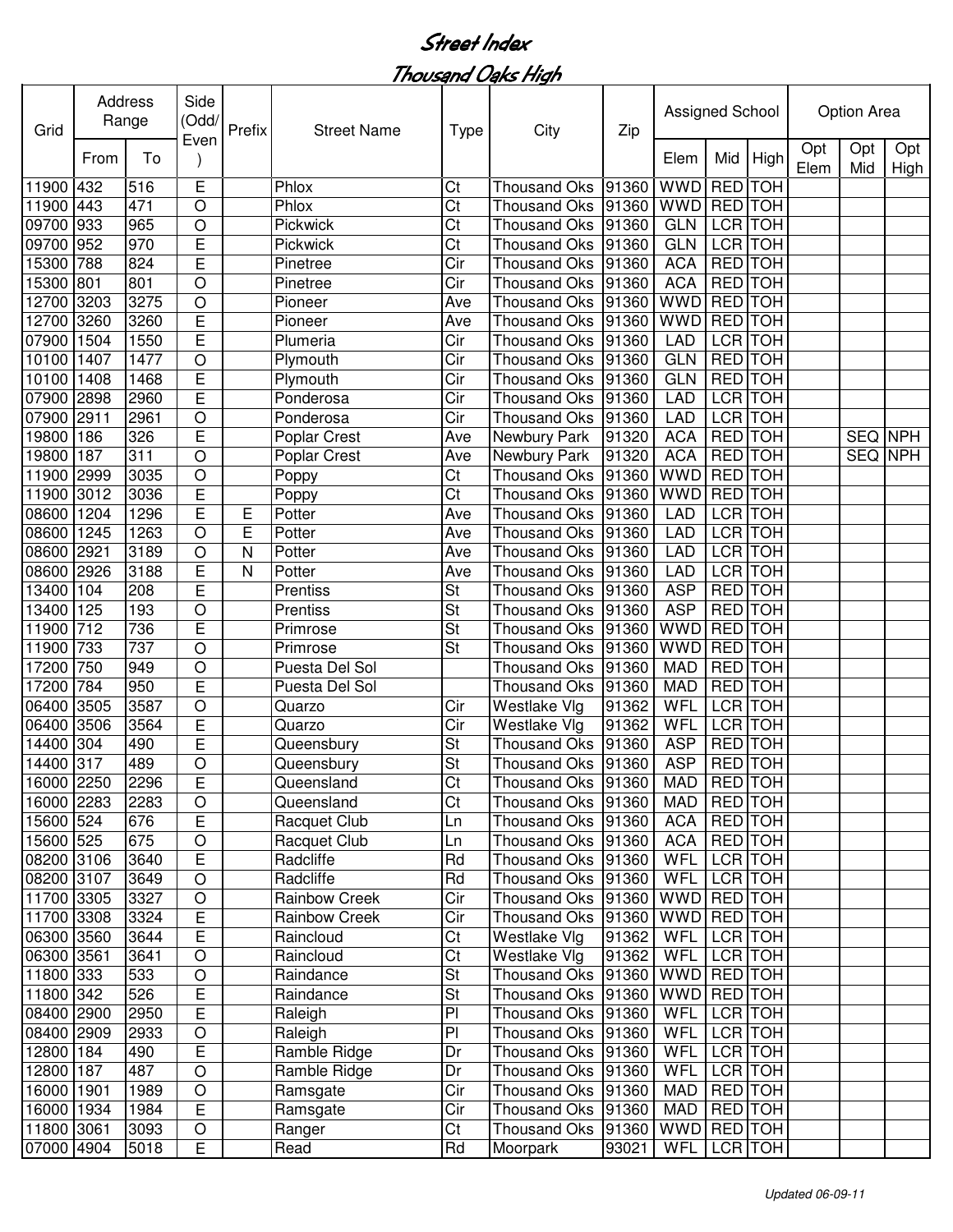| Grid                     | Address | Range | Side<br>(Odd/ | Prefix | <b>Street Name</b>    | Type      | City                                      | Zip   | Assigned School         |                |            |             | Option Area |             |
|--------------------------|---------|-------|---------------|--------|-----------------------|-----------|-------------------------------------------|-------|-------------------------|----------------|------------|-------------|-------------|-------------|
|                          | From    | To    | Even          |        |                       |           |                                           |       | Elem                    | Mid            | High       | Opt<br>Elem | Opt<br>Mid  | Opt<br>High |
| 07000                    | 4890    | 5024  | E             |        | Read                  | Rd        | <b>Thousand Oks</b>                       | 91360 | WFL                     | <b>LCR</b>     | <b>TOH</b> |             |             |             |
| 07000                    | 4985    | 5025  | $\bigcirc$    |        | Read                  | Rd        | Moorpark                                  | 93021 | WFL                     | LCR TOH        |            |             |             |             |
| 19801                    | 207     | 237   | $\circ$       |        | <b>Red Oak</b>        | Ave       | Newbury Park                              | 91320 | <b>ACA</b>              | <b>RED</b>     | <b>TOH</b> |             | SEQ NPH     |             |
| 07900                    | 1370    | 1520  | E             |        | Redwood               | Cir       | <b>Thousand Oks</b>                       | 91360 | <b>LAD</b>              | <b>LCR TOH</b> |            |             |             |             |
| 07900                    | 1507    | 1543  | $\circ$       |        | Redwood               | Cir       | <b>Thousand Oks</b>                       | 91360 | <b>LAD</b>              | <b>LCR</b>     | <b>TOH</b> |             |             |             |
| 12700                    | 3239    | 3285  | $\circ$       |        | Regent                | Ave       | Thousand Oks                              | 91360 | <b>WWD</b>              | <b>RED</b>     | <b>TOH</b> |             |             |             |
| 12500                    | 2659    | 2861  | $\circ$       |        | Regina                | Ave       | <b>Thousand Oks</b>                       | 91360 | <b>WWD</b>              | <b>RED</b>     | <b>TOH</b> |             |             |             |
| 12400                    | 2664    | 2872  | E             |        | Regina                | Ave       | <b>Thousand Oks</b>                       | 91360 | <b>WWD</b>              | <b>RED</b>     | <b>TOH</b> |             |             |             |
| 10200                    | 1116    | 1186  | E             |        | Rexford               | PI        | <b>Thousand Oks</b>                       | 91360 | <b>GLN</b>              | <b>RED</b> TOH |            |             |             |             |
| 10200                    | 1117    | 1153  | $\circ$       |        | Rexford               | PI        | <b>Thousand Oks</b>                       | 91360 | <b>GLN</b>              | <b>RED</b> TOH |            |             |             |             |
| 12100                    | 551     | 613   | $\circ$       |        | Rio Grande            | Cir       | <b>Thousand Oks</b>                       | 91360 | <b>WWD</b>              | <b>RED</b> TOH |            |             |             |             |
| 12100                    | 564     | 604   | E             |        | Rio Grande            | Cir       | <b>Thousand Oks</b>                       | 91360 | <b>WWD</b>              | <b>RED</b>     | <b>TOH</b> |             |             |             |
| 07700                    | 3454    | 3502  | E             |        | Robin Hill            | St        | <b>Thousand Oks</b>                       | 91360 | <b>WFL</b>              | <b>LCR</b>     | <b>TOH</b> |             |             |             |
| 07700                    | 3463    | 3511  | $\circ$       |        | Robin Hill            | <b>St</b> | <b>Thousand Oks</b>                       | 91360 | WFL                     | <b>LCR</b>     | <b>TOH</b> |             |             |             |
| 12000                    | 2605    | 2639  | $\circ$       |        | Roca                  | Ave       | <b>Thousand Oks</b>                       | 91360 | <b>WWD</b>              | <b>RED</b>     | <b>TOH</b> |             |             |             |
| 25500                    | 2862    | 2960  | E             |        | RockRidge             | PI        | <b>Thousand Oks</b>                       | 91360 | <b>WWD</b>              | <b>RED</b>     | <b>TOH</b> |             |             |             |
| 25500                    | 2905    | 2967  | $\bigcirc$    |        | RockRidge             | PI        | <b>Thousand Oks</b>                       | 91360 | <b>WWD</b>              | RED TOH        |            |             |             |             |
| 17400                    | 525     | 525   | $\circ$       |        | <b>Rolling Meadow</b> | Ct        | Newbury Park                              | 91320 | <b>MAD</b>              | <b>RED</b> TOH |            |             |             |             |
| 08600                    | 2900    | 3098  | E             |        | Rollings              | Ave       | <b>Thousand Oks</b>                       | 91360 | <b>LAD</b>              | <b>LCR</b>     | <b>TOH</b> |             |             |             |
| 08600                    | 2909    | 3099  | $\circ$       |        | Rollings              | Ave       | <b>Thousand Oks</b>                       | 91360 | <b>LAD</b>              | <b>LCR</b>     | <b>TOH</b> |             |             |             |
| 08300                    | 3100    | 3291  | $\circ$       |        | Rollings              | Ave       | Thousand Oks                              | 91360 | WFL                     | <b>LCR</b>     | <b>TOH</b> |             |             |             |
| 08300                    | 3100    | 3226  | E             |        | Rollings              | Ave       | Thousand Oks                              | 91360 | <b>WFL</b>              | <b>LCR</b>     | <b>TOH</b> |             |             |             |
| 2800                     | 3270    | 3278  | E             |        | Rosehill              | Cir       | <b>Thousand Oks</b>                       | 91360 | WFL                     | <b>LCR</b>     | <b>TOH</b> |             |             |             |
| 2800                     | 3271    | 3271  | $\circ$       |        | Rosehill              | Cir       | <b>Thousand Oks</b>                       | 91360 | WFL                     | LCR TOH        |            |             |             |             |
| 11600                    | 3025    | 3099  | $\circ$       |        | Roundup               | Cir       | <b>Thousand Oks</b>                       | 91360 | <b>WWD</b>              | RED TOH        |            |             |             |             |
| 11600                    | 3026    | 3094  | E             |        | Roundup               | Cir       | <b>Thousand Oks</b>                       | 91360 | <b>WWD</b>              | RED TOH        |            |             |             |             |
| 10200                    | 1116    | 1186  | E             |        | Roxbury               | PI        | <b>Thousand Oks</b>                       | 91360 | <b>GLN</b>              | RED TOH        |            |             |             |             |
| 10200                    | 1117    | 1187  | $\circ$       |        | Roxbury               | PI        | <b>Thousand Oks</b>                       | 91360 | <b>GLN</b>              | RED TOH        |            |             |             |             |
| 14800                    | 1506    | 1590  | E             |        | Rugby                 | Cir       | <b>Thousand Oks</b>                       | 91360 | <b>ACA</b>              | <b>RED</b>     | <b>TOH</b> |             |             |             |
| 14800                    | 1507    | 1591  | $\circ$       |        | Rugby                 | Cir       | <b>Thousand Oks</b>                       | 91360 | <b>ACA</b>              | <b>RED</b>     | <b>TOH</b> |             |             |             |
| 07600                    | 550     | 794   | E             |        | <b>Rushing Creek</b>  | PI        | Thousand Oks                              | 91360 | WFL                     | <b>LCR</b> TOH |            |             |             |             |
| 07600 561                |         | 789   | $\mathsf O$   |        | Rushing Creek         | PI        | Thousand Oks 91360 WFL LCR TOH            |       |                         |                |            |             |             |             |
| 13600 2104               |         | 2192  | E             |        | Ruskin                |           | Thousand Oks   91360                      |       | ASP   RED   TOH         |                |            |             |             |             |
| 13600 2105               |         | 2193  | $\circ$       |        | Ruskin                | Ave       | Thousand Oks 91360                        |       | ASP                     | RED TOH        |            |             |             |             |
| 09600 717                |         | 785   | $\mathsf O$   |        |                       | Ave<br>Ct | Thousand Oks   91360                      |       | GLN                     | LCR TOH        |            |             |             |             |
| 09600 738                |         | 784   |               |        | Rutgers               | Ct        |                                           |       | <b>GLN</b>              | LCR TOH        |            |             |             |             |
|                          |         |       | E             |        | Rutgers               | Dr        | Thousand Oks 91360<br><b>Thousand Oks</b> |       | <b>GLN</b>              | LCR TOH        |            |             |             |             |
| 09600 1809<br>09600 1810 |         | 1981  | $\bigcirc$    |        | Rutgers               |           |                                           | 91360 | GLN                     | LCR TOH        |            |             |             |             |
|                          |         | 1888  | E             |        | Rutgers               | Dr        | Thousand Oks 91360                        |       |                         |                |            |             |             |             |
| 11600 3055               |         | 3185  | $\circ$       |        | Saddleback            | Ct        | Thousand Oks   91360                      |       | WWD RED TOH             |                |            |             |             |             |
| 11600 3058               |         | 3162  | E             |        | Saddleback            | Ct        | Thousand Oks 91360                        |       | WWD RED TOH             |                |            |             |             |             |
| 07900 3084               |         | 3112  | E             |        | Saffron               | Cir       | Thousand Oks 91360                        |       | LAD                     | LCR TOH        |            |             |             |             |
| 12000 604                |         | 748   | E             |        | San Andres            | Cir       | Thousand Oks   91360   WWD   RED   TOH    |       |                         |                |            |             |             |             |
| 12000 659                |         | 725   | $\bigcirc$    |        | San Andres            | Cir       | Thousand Oks   91360   WWD   RED   TOH    |       |                         |                |            |             |             |             |
| 12000 630                |         | 790   | E             |        | San Doval             | PI        | Thousand Oks                              |       | 91360   WWD   RED   TOH |                |            |             |             |             |
| 12000 631                |         | 677   | $\mathsf O$   |        | San Doval             | PI        | Thousand Oks                              |       | 91360   WWD   RED   TOH |                |            |             |             |             |
| 12000 681                |         | 791   | $\bigcirc$    |        | San Doval             | PI        | Thousand Oks                              |       | 91360 WWD RED TOH       |                |            |             |             |             |
| 12000 701                |         | 773   | $\hbox{O}$    |        | San Martin            | PI        | <b>Thousand Oks</b>                       |       | 91360   WWD   RED   TOH |                |            |             |             |             |
| 12000 702                |         | 786   | $\mathsf E$   |        | San Martin            | PI        | <b>Thousand Oks</b>                       |       | 91360   WWD   RED   TOH |                |            |             |             |             |
| 12000 2607               |         | 2709  | $\mathsf O$   |        | San Miguel            | Cir       | Thousand Oks                              |       | $ 91360 $ WWD RED TOH   |                |            |             |             |             |
| 12000 2620               |         | 2708  | Е             |        | San Miguel            | Cir       | Thousand Oks   91360   WWD   RED   TOH    |       |                         |                |            |             |             |             |
| 13100 102                |         | 242   | E             |        | Sandberg              | St        | Thousand Oks  91360   WWD   RED   TOH     |       |                         |                |            |             |             |             |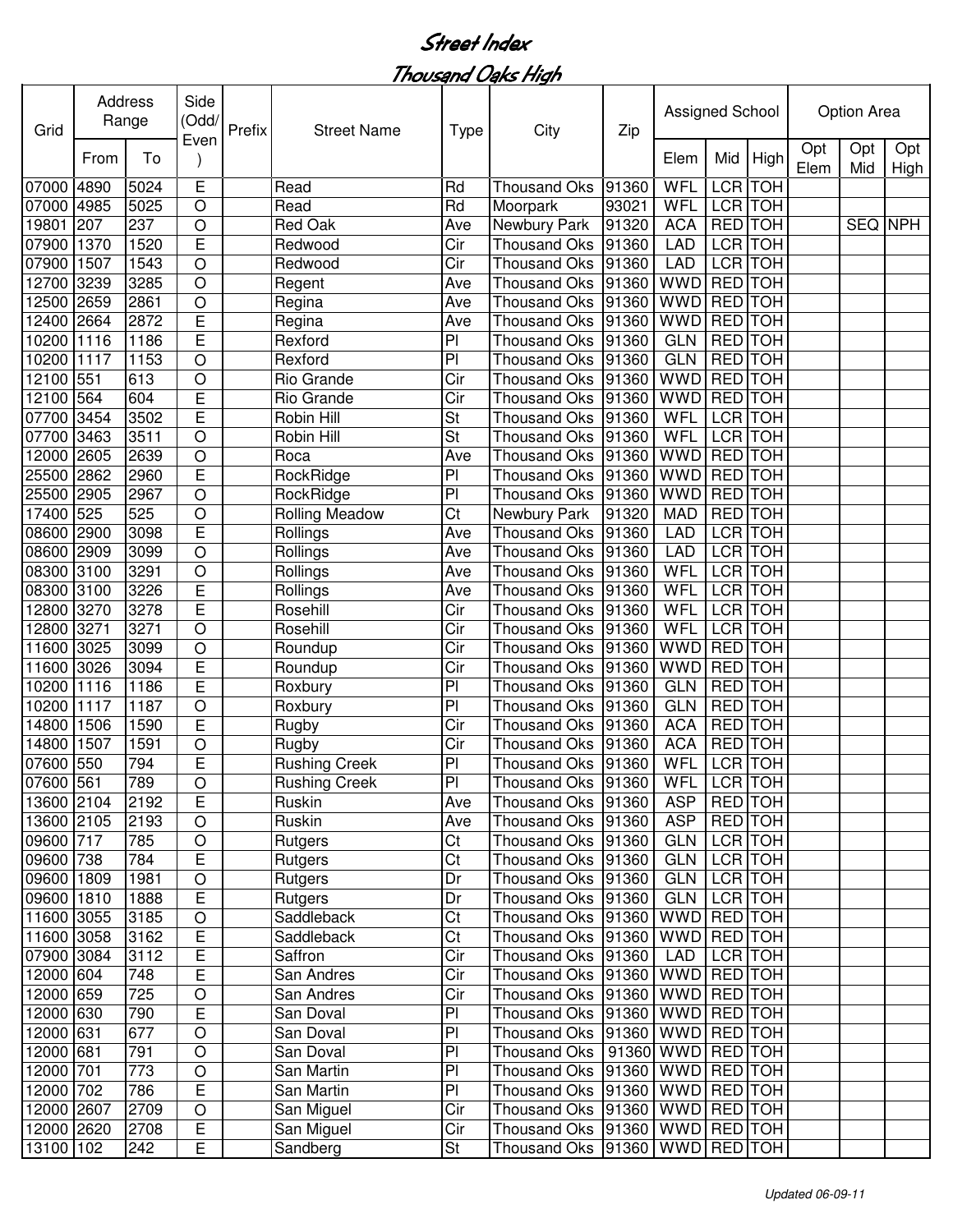| Grid       |      | Address<br>Range | Side<br>(Odd/<br>Even | Prefix         | <b>Street Name</b>  | <b>Type</b>              | City                 | Zip   | Assigned School |                |            |             | Option Area |             |
|------------|------|------------------|-----------------------|----------------|---------------------|--------------------------|----------------------|-------|-----------------|----------------|------------|-------------|-------------|-------------|
|            | From | To               |                       |                |                     |                          |                      |       | Elem            | Mid            | High       | Opt<br>Elem | Opt<br>Mid  | Opt<br>High |
| 13100      | 135  | 243              | $\circ$               |                | Sandberg            | <b>St</b>                | <b>Thousand Oks</b>  | 91360 | <b>WWD</b>      | <b>RED</b>     | <b>TOH</b> |             |             |             |
| 25300 9600 |      | 11600            | E                     |                | Santa Rosa          | Rd                       | <b>Thousand Oks</b>  | 91360 | WFL             | LCR TOH        |            |             |             |             |
| 13600 2108 |      | 2138             | E                     |                | Saxe                | Ct                       | <b>Thousand Oks</b>  | 91360 | <b>ASP</b>      | <b>RED</b> TOH |            |             |             |             |
| 13600 2109 |      | 2159             | $\bigcirc$            |                | Saxe                | Ct                       | <b>Thousand Oks</b>  | 91360 | <b>ASP</b>      | <b>RED</b>     | <b>TOH</b> |             |             |             |
| 10200      | 1016 | 1052             | E                     |                | Saxon               | P <sub>1</sub>           | <b>Thousand Oks</b>  | 91360 | <b>GLN</b>      | <b>RED</b>     | <b>TOH</b> |             |             |             |
| 10200      | 1017 | 1039             | O                     |                | Saxon               | P <sub>1</sub>           | <b>Thousand Oks</b>  | 91360 | <b>GLN</b>      | <b>RED</b>     | <b>TOH</b> |             |             |             |
| 12600      | 2508 | 2590             | E                     |                | Scott               | PI                       | <b>Thousand Oks</b>  | 91360 | <b>WWD</b>      | <b>RED</b>     | <b>TOH</b> |             |             |             |
| 12600      | 2509 | 2591             | O                     |                | Scott               | P <sub>1</sub>           | <b>Thousand Oks</b>  | 91360 | <b>WWD</b>      | <b>RED</b>     | <b>TOH</b> |             |             |             |
| 06401      | 2464 | 2496             | E                     |                | Seacrest            | Ct                       | Westlake Vlg         | 91362 | <b>LAD</b>      | <b>LCR</b>     | <b>TOH</b> |             |             |             |
| 06401      | 2465 | 2489             | O                     |                | Seacrest            | Ct                       | Westlake Vlg         | 91362 | <b>LAD</b>      | <b>LCR TOH</b> |            |             |             |             |
| 15300      | 254  | 290              | E                     |                | Sequoia             | Ct                       | <b>Thousand Oks</b>  | 91360 | <b>ACA</b>      | <b>RED</b>     | <b>TOH</b> |             |             |             |
| 15300 255  |      | 291              | O                     |                | Sequoia             | Ct                       | <b>Thousand Oks</b>  | 91360 | <b>ACA</b>      | <b>RED</b>     | <b>TOH</b> |             |             |             |
| 12100      | 452  | 532              | E                     |                | Serento             | Cir                      | <b>Thousand Oks</b>  | 91360 | <b>WWD</b>      | <b>RED</b>     | <b>TOH</b> |             |             |             |
| 12100      | 453  | 571              | O                     |                | Serento             | Cir                      | <b>Thousand Oks</b>  | 91360 | <b>WWD</b>      | <b>RED</b>     | <b>TOH</b> |             |             |             |
| 25801      | 3019 | 3055             | O                     |                | <b>Shadow Hill</b>  | Cir                      | <b>Thousand Oks</b>  | 91360 | <b>WWD</b>      | <b>RED</b>     | <b>TOH</b> |             |             |             |
| 25801      | 3020 | 3056             | E                     |                | Shadow Hill         | Cir                      | <b>Thousand Oks</b>  | 91360 | <b>WWD</b>      | <b>RED</b>     | <b>TOH</b> |             |             |             |
| 25801      | 3017 | 3047             | O                     |                | Shadow Mesa         | Cir                      | <b>Thousand Oks</b>  | 91360 | <b>WWD</b>      | <b>RED</b>     | <b>TOH</b> |             |             |             |
| 25801      | 3022 | 3046             | E                     |                | Shadow Mesa         | Cir                      | <b>Thousand Oks</b>  | 91360 | <b>WWD</b>      | <b>RED</b>     | <b>TOH</b> |             |             |             |
| 15600 600  |      | 698              | E                     |                | Shadowlake          | Dr                       | <b>Thousand Oks</b>  | 91360 | <b>ACA</b>      | <b>RED</b>     | <b>TOH</b> |             |             |             |
| 15600      | 601  | 999              | $\circ$               |                | Shadowlake          | Dr                       | <b>Thousand Oks</b>  | 91360 | <b>ACA</b>      | <b>RED</b>     | <b>TOH</b> |             |             |             |
| 10200      | 807  | 1273             | $\circ$               |                | Sheffield           | P <sub>1</sub>           | <b>Thousand Oks</b>  | 91360 | <b>GLN</b>      | <b>RED</b>     | <b>TOH</b> |             |             |             |
| 10200      | 872  | 1274             | E                     |                | Sheffield           | P <sub>1</sub>           | <b>Thousand Oks</b>  | 91360 | <b>GLN</b>      | <b>RED</b>     | <b>TOH</b> |             |             |             |
| 10000      | 1305 | 1395             | O                     |                | Sheffield           | P <sub>1</sub>           | <b>Thousand Oks</b>  | 91360 | <b>GLN</b>      | <b>RED</b>     | <b>TOH</b> |             |             |             |
| 10000      | 1306 | 1396             | E                     |                | Sheffield           | P <sub>1</sub>           | <b>Thousand Oks</b>  | 91360 | <b>GLN</b>      | <b>RED</b>     | <b>TOH</b> |             |             |             |
| 12200      | 432  | 656              | E                     |                | Shenandoah          | St                       | <b>Thousand Oks</b>  | 91360 | <b>WWD</b>      | <b>RED</b>     | <b>TOH</b> |             |             |             |
| 12200      | 437  | 675              | $\circ$               |                | Shenandoah          | St                       | <b>Thousand Oks</b>  | 91360 | <b>WWD</b>      | <b>RED</b>     | <b>TOH</b> |             |             |             |
| 12500 2727 |      | 2791             | $\circ$               | N              | Shields             | Ct                       | <b>Thousand Oks</b>  | 91360 | <b>WWD</b>      | RED TOH        |            |             |             |             |
| 12500 2762 |      | 2790             | E                     | $\mathsf{N}$   | <b>Shields</b>      | Ct                       | <b>Thousand Oks</b>  | 91360 | <b>WWD</b>      | <b>RED</b>     | <b>TOH</b> |             |             |             |
| 13800 9    |      | 9                | $\circ$               | E              | Sidlee              | St                       | <b>Thousand Oks</b>  | 91360 | <b>ASP</b>      | <b>RED</b> TOH |            |             |             |             |
| 13800      | 111  | 159              | $\circ$               | W              | Sidlee              | St                       | <b>Thousand Oks</b>  | 91360 | <b>ASP</b>      | <b>RED</b>     | <b>TOH</b> |             |             |             |
| 13800 18   |      | 152              | E                     | W              | Sidlee              | St                       | Thousand Oks 91360   |       | <b>ASP</b>      | <b>RED</b> TOH |            |             |             |             |
| 13900 31   |      | 489              | $\bigcirc$            | $\overline{E}$ | Sidlee              | <b>St</b>                | Thousand Oks 91360   |       | <b>ASP</b>      | <b>RED</b> TOH |            |             |             |             |
| 13900 82   |      | 460              | E                     | E              | Sidlee              | $\overline{\mathsf{St}}$ | Thousand Oks   91360 |       | <b>ASP</b>      | RED TOH        |            |             |             |             |
| 13700 163  |      | 271              | $\circ$               | W              | Sidlee              | <b>St</b>                | Thousand Oks   91360 |       | <b>ASP</b>      | RED TOH        |            |             |             |             |
| 13700 164  |      | 292              | E                     | W              | Sidlee              | $\overline{\mathsf{St}}$ | Thousand Oks 91360   |       | ASP             | RED TOH        |            |             |             |             |
| 13300 102  |      | 350              | Е                     |                | Siesta              | Ave                      | Thousand Oks 91360   |       | <b>ASP</b>      | <b>RED</b> TOH |            |             |             |             |
| 13300 135  |      | 367              | $\circ$               |                | Siesta              | Ave                      | Thousand Oks 91360   |       | ASP             | <b>RED</b> TOH |            |             |             |             |
| 11600 752  |      | 926              | E                     |                | Silver Cloud        | St                       | Thousand Oks 91360   |       | WWD RED TOH     |                |            |             |             |             |
| 11600 2965 |      | 2995             | $\hbox{O}$            |                | Silver Cloud        | St                       | Thousand Oks 91360   |       | WWD RED TOH     |                |            |             |             |             |
| 07900 3180 |      | 3208             | E                     |                | <b>Silver Maple</b> | Cir                      | Thousand Oks 91360   |       | LAD             | LCR TOH        |            |             |             |             |
| 07900 3203 |      | 3207             | $\bigcirc$            |                | <b>Silver Maple</b> | Cir                      | Thousand Oks 91360   |       | LAD             | LCR TOH        |            |             |             |             |
| 11701 3284 |      | 3328             | E                     |                | Silver Spur         | Ct                       | Thousand Oks   91360 |       | WWD RED TOH     |                |            |             |             |             |
| 11701 3299 |      | 3329             | $\circ$               |                | Silver Spur         | Ct                       | Thousand Oks 91360   |       | WWD RED TOH     |                |            |             |             |             |
| 07201 4228 |      | 4292             | E                     |                | Silverado           | Dr                       | Thousand Oks 91360   |       | <b>WFL</b>      | LCR TOH        |            |             |             |             |
| 07201 4267 |      | 4291             | $\circ$               |                | Silverado           | Dr                       | Thousand Oks 91360   |       | <b>WFL</b>      | LCR TOH        |            |             |             |             |
| 16000 2006 |      | 2024             | E                     |                | Simsbury            | Ct                       | Thousand Oks 91360   |       | MAD             | RED TOH        |            |             |             |             |
| 16000 2007 |      | 2021             | $\circ$               |                | Simsbury            | Ct                       | Thousand Oks 91360   |       | MAD             | RED TOH        |            |             |             |             |
| 13000 103  |      | 119              | $\circ$               |                | <b>Sirius</b>       | Cir                      | Thousand Oks 91360   |       | <b>WFL</b>      | LCR TOH        |            |             |             |             |
| 13000 104  |      | 124              | E                     |                | <b>Sirius</b>       | Cir                      | Thousand Oks 91360   |       | <b>WFL</b>      | LCR TOH        |            |             |             |             |
| 12500 405  |      | 405              | $\mathsf O$           |                | <b>Sirius</b>       | St                       | Thousand Oks   91360 |       | WWD RED TOH     |                |            |             |             |             |
| 12500 2055 |      | 2275             | O                     |                | <b>Sirius</b>       | <b>St</b>                | Thousand Oks   91360 |       | WWD RED TOH     |                |            |             |             |             |
|            |      |                  |                       |                |                     |                          |                      |       |                 |                |            |             |             |             |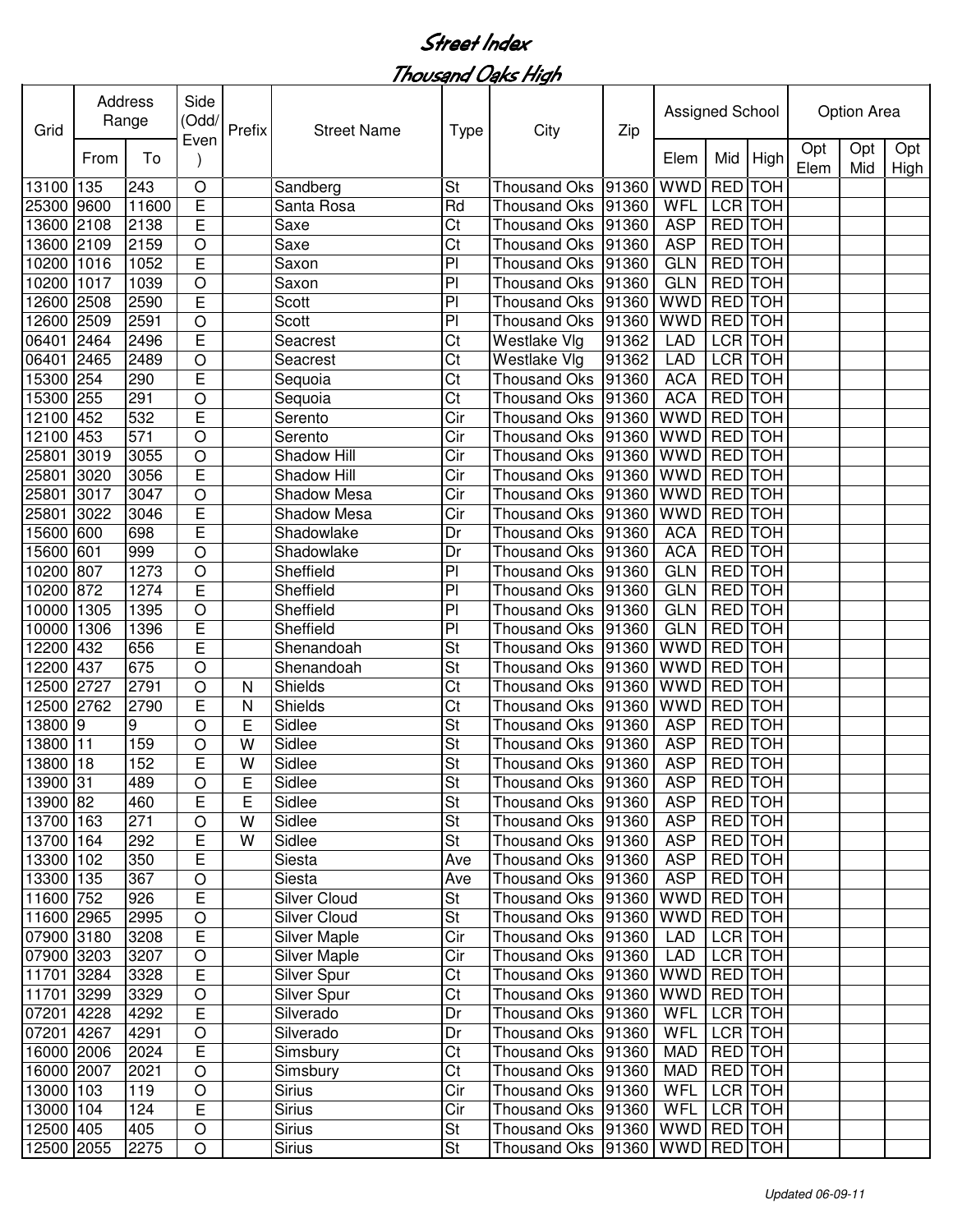| Grid       | Address<br>Range<br>From |                  | Side<br>(Odd/<br>Even | Prefix | <b>Street Name</b>     | <b>Type</b>              | City                 | Zip   | Assigned School |                |            |             | Option Area      |                |  |  |
|------------|--------------------------|------------------|-----------------------|--------|------------------------|--------------------------|----------------------|-------|-----------------|----------------|------------|-------------|------------------|----------------|--|--|
|            |                          | To               |                       |        |                        |                          |                      |       | Elem            | Mid            | High       | Opt<br>Elem | Opt<br>Mid       | Opt<br>High    |  |  |
| 12500      | 2122                     | 2274             | E                     |        | <b>Sirius</b>          | St                       | <b>Thousand Oks</b>  | 91360 | <b>WWD</b>      | <b>RED</b>     | <b>TOH</b> |             |                  |                |  |  |
| 12900      | 2306                     | 2590             | E                     |        | <b>Sirius</b>          | St                       | <b>Thousand Oks</b>  | 91360 | <b>WWD</b>      | RED TOH        |            |             |                  |                |  |  |
| 12900      | 2307                     | 2591             | $\bigcirc$            |        | <b>Sirius</b>          | St                       | <b>Thousand Oks</b>  | 91360 | <b>WWD</b>      | <b>RED</b> TOH |            |             |                  |                |  |  |
| 13000      | 2614                     | 2722             | E                     |        | <b>Sirius</b>          | $\overline{\mathsf{St}}$ | <b>Thousand Oks</b>  | 91360 | WFL             | <b>LCR TOH</b> |            |             |                  |                |  |  |
| 13000      | 2615                     | 2885             | $\circ$               |        | <b>Sirius</b>          | $\overline{\mathsf{St}}$ | <b>Thousand Oks</b>  | 91360 | WFL             | <b>LCR TOH</b> |            |             |                  |                |  |  |
| 14900      | 207                      | 397              | $\circ$               |        | Somerset               | Cir                      | <b>Thousand Oks</b>  | 91360 | <b>ACA</b>      | <b>RED</b> TOH |            |             |                  |                |  |  |
| 14900      | 208                      | 390              | E                     |        | Somerset               | Cir                      | <b>Thousand Oks</b>  | 91360 | <b>ACA</b>      | <b>RED</b>     | <b>TOH</b> |             |                  |                |  |  |
| 10100      | 714                      | 790              | E                     |        | Spalding               | <b>St</b>                | <b>Thousand Oks</b>  | 91360 | <b>GLN</b>      | <b>RED TOH</b> |            |             |                  |                |  |  |
| 10100      | 719                      | 779              | O                     |        | Spalding               | $\overline{\mathsf{St}}$ | <b>Thousand Oks</b>  | 91360 | <b>GLN</b>      | <b>RED</b>     | <b>TOH</b> |             |                  |                |  |  |
| 12800      | 3208                     | 3288             | E                     |        | <b>Spring Meadow</b>   | Ave                      | <b>Thousand Oks</b>  | 91360 | <b>WFL</b>      | <b>LCR</b> TOH |            |             |                  |                |  |  |
| 12800      | 3225                     | 3283             | $\circ$               |        | <b>Spring Meadow</b>   | Ave                      | <b>Thousand Oks</b>  | 91360 | <b>WFL</b>      | <b>LCR TOH</b> |            |             |                  |                |  |  |
| 19800      | 694                      | 808              | E                     |        | Spring Wood            | <b>St</b>                | Newbury Park         | 91320 | <b>ACA</b>      | <b>RED</b> TOH |            |             |                  | <b>SEQ NPH</b> |  |  |
| 19800      | 789                      | 807              | $\circ$               |        | Spring Wood            | St                       | Newbury Park         | 91320 | <b>ACA</b>      | <b>RED</b> TOH |            |             |                  | SEQ NPH        |  |  |
| 06401      | 2400                     | 2546             | E                     |        | Springbrook            | St                       | <b>Westlake Vlg</b>  | 91362 | <b>LAD</b>      | <b>LCR</b>     | <b>TOH</b> |             |                  |                |  |  |
| 06401      | 2415                     | 2499             | $\circ$               |        | Springbrook            | St                       | Westlake Vlg         | 91362 | LAD             | LCR TOH        |            |             |                  |                |  |  |
| 06401      | 2574                     | 2634             | E                     |        | Springbrook            | Ct                       | <b>Westlake Vlg</b>  | 91362 | <b>LAD</b>      | <b>LCR</b> TOH |            |             |                  |                |  |  |
| 06401      | 2585                     | 2621             | $\circ$               |        | Springbrook            | Ct                       | Westlake Vlg         | 91362 | LAD             | <b>LCR</b>     | <b>TOH</b> |             |                  |                |  |  |
| 12800      | 99                       | 117              | $\circ$               |        | Springdale             | Ct                       | <b>Thousand Oks</b>  | 91360 | WFL             | <b>LCR</b>     | <b>TOH</b> |             |                  |                |  |  |
| 12800      | 100                      | 118              | E                     |        | Springdale             | Ct                       | <b>Thousand Oks</b>  | 91360 | WFL             | LCR TOH        |            |             |                  |                |  |  |
| 19800      | 887                      | 899              | $\bigcirc$            |        | Spruce Hill            | Ct                       | Newbury Park         | 91320 | <b>ACA</b>      | RED TOH        |            |             | SEQ              | <b>NPH</b>     |  |  |
| 9800       | 892                      | 898              | E                     |        | Spruce Hill            | Ct                       | Newbury Park         | 91320 | <b>ACA</b>      | <b>RED</b>     | <b>TOH</b> |             | <b>SEQ</b>       | <b>NPH</b>     |  |  |
| 9801       | 539                      | 583              | $\circ$               |        | Spyglass               | Ln                       | Newbury Park         | 91320 | <b>ACA</b>      | <b>RED</b>     | <b>TOH</b> |             | SEQ <sup>I</sup> | <b>NPH</b>     |  |  |
| 9801       | 564                      | 572              | E                     |        | Spyglass               | Ln                       | Newbury Park         | 91320 | <b>ACA</b>      | <b>RED</b>     | <b>TOH</b> |             | SEQ NPH          |                |  |  |
| 5400       | 500                      | 900              | O                     |        | <b>St Charles</b>      | Dr                       | <b>Thousand Oks</b>  | 91360 | <b>ACA</b>      | <b>RED</b>     | <b>TOH</b> |             |                  |                |  |  |
| 5400       | 500                      | 900              | Ē                     |        | <b>St Charles</b>      | Dr                       | <b>Thousand Oks</b>  | 91360 | <b>ACA</b>      | <b>RED</b>     | <b>TOH</b> |             |                  |                |  |  |
| 15300      | 901                      | 1099             | $\circ$               |        | <b>St Charles</b>      | P <sub>1</sub>           | <b>Thousand Oks</b>  | 91360 | <b>ACA</b>      | <b>RED</b>     | <b>TOH</b> |             |                  |                |  |  |
| 11800      | 3199                     | 3199             | $\circ$               |        | <b>Starfire</b>        | Ave                      | <b>Thousand Oks</b>  | 91360 | <b>WWD</b>      | RED TOH        |            |             |                  |                |  |  |
| 11800      | 3200                     | 3208             | E                     |        | <b>Starfire</b>        | Ave                      | <b>Thousand Oks</b>  | 91360 | <b>WWD</b>      | RED TOH        |            |             |                  |                |  |  |
| 12800      | 3000                     | 3138             | E                     |        | Starling               | Ave                      | <b>Thousand Oks</b>  | 91360 | WFL             | LCR TOH        |            |             |                  |                |  |  |
| 12800      | 3053                     | 3171             | $\circ$               |        | Starling               | Ave                      | <b>Thousand Oks</b>  | 91360 | WFL             | LCR TOH        |            |             |                  |                |  |  |
| 07700      | 1356                     | 1372             | E                     |        | <b>Starshine</b>       | St                       | <b>Thousand Oks</b>  | 91360 | WFL             | <b>LCR</b> TOH |            |             |                  |                |  |  |
| 07700 1371 |                          | 1371             | $\bigcirc$            |        | Starshine              | St                       | Thousand Oks 91360   |       | <b>WFL</b>      | LCR TOH        |            |             |                  |                |  |  |
| 10000 1307 |                          | 1377             | $\circ$               |        | Sterling               | Dr                       | Thousand Oks   91360 |       | <b>GLN</b>      | RED TOH        |            |             |                  |                |  |  |
| 16000 685  |                          | 685              | $\circ$               |        | Stetson                | Ct                       | Thousand Oks 91360   |       | <b>MAD</b>      | RED TOH        |            |             |                  |                |  |  |
| 16000 692  |                          | $\overline{7}12$ | E                     |        | Stetson                | Ct                       | Thousand Oks 91360   |       | <b>MAD</b>      | <b>RED</b> TOH |            |             |                  |                |  |  |
| 14500 1507 |                          | 1771             | $\bigcirc$            |        | Stoddard               | Ave                      | Thousand Oks 91360   |       | <b>ASP</b>      | RED TOH        |            |             |                  |                |  |  |
| 14500 1530 |                          | 1738             | E                     |        | Stoddard               | Ave                      | Thousand Oks   91360 |       | <b>ASP</b>      | <b>RED</b> TOH |            |             |                  |                |  |  |
| 16000 2014 |                          | 2096             | Е                     |        | Stonehill              | Cir                      | Thousand Oks 91360   |       | MAD             | <b>RED</b> TOH |            |             |                  |                |  |  |
| 16000 2019 |                          | 2025             | $\circ$               |        | Stonehill              | Cir                      | Thousand Oks 91360   |       | <b>MAD</b>      | RED TOH        |            |             |                  |                |  |  |
| 11700 3298 |                          | 3548             | E                     |        | Storm Cloud            | <b>St</b>                | Thousand Oks 91360   |       | <b>WWD</b>      | RED TOH        |            |             |                  |                |  |  |
| 11700 3300 |                          | 3547             | $\circ$               |        | Storm Cloud            | St                       | Thousand Oks 91360   |       | <b>WWD</b>      | RED TOH        |            |             |                  |                |  |  |
| 14800 8    |                          | 90               | E                     |        | Stratford              | <b>St</b>                | Thousand Oks 91360   |       | <b>ACA</b>      | RED TOH        |            |             |                  |                |  |  |
| 09900 1351 |                          | 1493             | O                     |        | <b>Strawberry Hill</b> | Rd                       | <b>Thousand Oks</b>  | 91360 | <b>GLN</b>      | RED TOH        |            |             |                  |                |  |  |
| 09900 1352 |                          | 1452             | E                     |        | <b>Strawberry Hill</b> | Rd                       | Thousand Oks         | 91360 | <b>GLN</b>      | RED TOH        |            |             |                  |                |  |  |
| 14800 1404 |                          | 1590             | E                     |        | Suffolk                | Ave                      | Thousand Oks         | 91360 | <b>ACA</b>      | RED TOH        |            |             |                  |                |  |  |
| 14800 1405 |                          | 1591             | $\circ$               |        | <b>Suffolk</b>         | Ave                      | <b>Thousand Oks</b>  | 91360 | <b>ACA</b>      | RED TOH        |            |             |                  |                |  |  |
| 19800 553  |                          | 565              | $\circ$               |        | Sugarpine              | Ct                       | Newbury Park         | 91320 | <b>ACA</b>      | RED TOH        |            |             |                  | SEQ NPH        |  |  |
| 19800 562  |                          | 568              | Е                     |        | Sugarpine              | Ct                       | Newbury Park         | 91320 | <b>ACA</b>      | RED TOH        |            |             |                  | SEQ NPH        |  |  |
| 12800 8    |                          | 214              | E                     |        | Summerfield            | St                       | <b>Thousand Oks</b>  | 91360 | WFL             | LCR TOH        |            |             |                  |                |  |  |
| 12800 37   |                          | 191              | $\bigcirc$            |        | Summerfield            | <b>St</b>                | <b>Thousand Oks</b>  | 91360 | WFL             | LCR TOH        |            |             |                  |                |  |  |
| 16000 701  |                          | 727              | $\circ$               |        | Sumter                 | Ct                       | Thousand Oks 91360   |       | MAD             | RED TOH        |            |             |                  |                |  |  |
|            |                          |                  |                       |        |                        |                          |                      |       |                 |                |            |             |                  |                |  |  |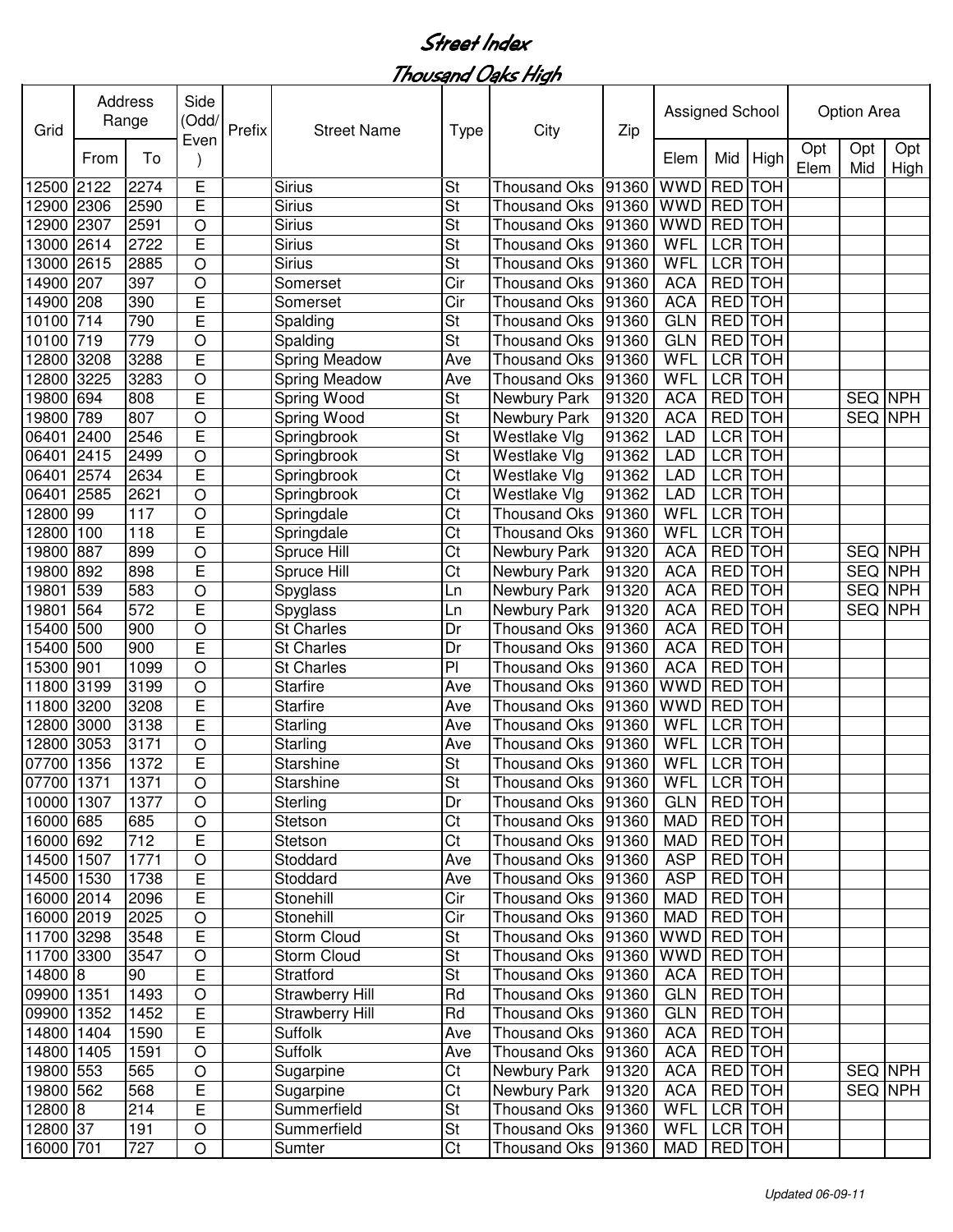| Grid       | Address<br>Range<br>To | Side<br>(Odd/ | Prefix         | <b>Street Name</b> | City<br>Type         |                          | Zip                  | Assigned School |             |                | <b>Option Area</b> |             |            |             |
|------------|------------------------|---------------|----------------|--------------------|----------------------|--------------------------|----------------------|-----------------|-------------|----------------|--------------------|-------------|------------|-------------|
|            | From                   |               | Even           |                    |                      |                          |                      |                 | Elem        | Mid            | High               | Opt<br>Elem | Opt<br>Mid | Opt<br>High |
| 07900 3155 |                        | 3331          | $\circ$        |                    | Sunburst             | P <sub>1</sub>           | <b>Thousand Oks</b>  | 91360           | <b>LAD</b>  | LCR TOH        |                    |             |            |             |
| 11800 355  |                        | 523           | O              |                    | Sundance             | $\overline{\mathsf{St}}$ | <b>Thousand Oks</b>  | 91360           | <b>WWD</b>  | RED TOH        |                    |             |            |             |
| 11800 356  |                        | 552           | E              |                    | Sundance             | St                       | <b>Thousand Oks</b>  | 91360           | <b>WWD</b>  | <b>RED</b> TOH |                    |             |            |             |
| 11900 2904 |                        | 3096          | E              |                    | Sunflower            | $\overline{\mathsf{St}}$ | <b>Thousand Oks</b>  | 91360           | <b>WWD</b>  | <b>RED</b> TOH |                    |             |            |             |
| 11900      | 2905                   | 3073          | O              |                    | Sunflower            | $\overline{\mathsf{St}}$ | <b>Thousand Oks</b>  | 91360           | <b>WWD</b>  | <b>RED</b> TOH |                    |             |            |             |
| 06401      | 2310                   | 2398          | E              |                    | <b>Sunny Point</b>   | $\overline{\mathsf{St}}$ | Westlake Vlg         | 91362           | <b>LAD</b>  | <b>LCR</b> TOH |                    |             |            |             |
| 06401      | 2321                   | 2387          | O              |                    | <b>Sunny Point</b>   | $\overline{\mathsf{St}}$ | Westlake Vlg         | 91362           | <b>LAD</b>  |                | <b>LCR</b> TOH     |             |            |             |
| 07800      | 1100                   | 1698          | $\circ$        |                    | <b>Sunset Hills</b>  | <b>Blvd</b>              | <b>Thousand Oks</b>  | 91360           | WFL         | <b>LCR</b> TOH |                    |             |            |             |
| 07800      | 1100                   | 1698          | E              |                    | <b>Sunset Hills</b>  | <b>Blvd</b>              | <b>Thousand Oks</b>  | 91360           | WFL         | LCR TOH        |                    |             |            |             |
| 07400      | 1101                   | 1399          | $\bigcirc$     |                    | <b>Sunset Hills</b>  | <b>Blvd</b>              | <b>Thousand Oks</b>  | 91360           | <b>WFL</b>  | <b>LCR</b> TOH |                    |             |            |             |
| 07401      | 1401                   | 1599          | $\circ$        |                    | <b>Sunset Hills</b>  | <b>Blvd</b>              | <b>Thousand Oks</b>  | 91360           | WFL         | <b>LCR</b> TOH |                    |             |            |             |
| 07400      | 1601                   | 1699          | $\circ$        |                    | <b>Sunset Hills</b>  | <b>Blvd</b>              | <b>Thousand Oks</b>  | 91360           | WFL         | LCR TOH        |                    |             |            |             |
| 06300      | 1801                   | 1999          | $\circ$        |                    | <b>Sunset Hills</b>  | <b>Blvd</b>              | Westlake Vlg         | 91362           | WFL         | LCR TOH        |                    |             |            |             |
| 06400 2001 |                        | 2299          | $\circ$        |                    | <b>Sunset Hills</b>  | <b>Blvd</b>              | Westlake Vlg         | 91362           | <b>WFL</b>  | LCR TOH        |                    |             |            |             |
| 06402 3178 |                        | 3346          | O              |                    | <b>Sunset Hills</b>  | <b>Blvd</b>              | Westlake Vlg         | 91362           | <b>LAD</b>  | LCR TOH        |                    |             |            |             |
| 06402 3178 |                        | 3346          | E              |                    | <b>Sunset Hills</b>  | <b>Blvd</b>              | Westlake Vlg         | 91362           | <b>LAD</b>  | LCR TOH        |                    |             |            |             |
| 06300 3550 |                        | 3884          | E              |                    | <b>Sunset Knolls</b> | Dr                       | Westlake Vlg         | 91362           | WFL         | LCR TOH        |                    |             |            |             |
| 06300 3569 |                        | 3885          | O              |                    | <b>Sunset Knolls</b> | Dr                       | Westlake Vlg         | 91362           | WFL         | LCR TOH        |                    |             |            |             |
| 25400 3200 |                        | 3598          | E              |                    | <b>Sunset Valley</b> | Rd                       | Moorpark             | 93021           | WFL         | LCR TOH        |                    |             |            |             |
| 25400 3201 |                        | 3599          | O              |                    | <b>Sunset Valley</b> | Rd                       | Moorpark             | 93021           | WFL         | LCR TOH        |                    |             |            |             |
| 25400      | 3600                   | 3698          | E              |                    | <b>Sunset Valley</b> | Rd                       | Moorpark             | 93021           | <b>WFL</b>  | LCR TOH        |                    |             |            |             |
| 06300      | 1842                   | 1922          | E              |                    | Sunshine             | Ct                       | Westlake Vlg         | 91362           | <b>WFL</b>  |                | LCR TOH            |             |            |             |
| 06300      | 1843                   | 1875          | O              |                    | Sunshine             | Ct                       | Westlake Vlg         | 91362           | WFL         | LCR TOH        |                    |             |            |             |
| 16000      | 2041                   | 2053          | O              |                    | Surrey               | Ct                       | <b>Thousand Oks</b>  | 91360           | <b>MAD</b>  | <b>RED</b> TOH |                    |             |            |             |
| 16000 2042 |                        | 2066          | E              |                    | Surrey               | Ct                       | <b>Thousand Oks</b>  | 91360           | <b>MAD</b>  | RED TOH        |                    |             |            |             |
| 10100 812  |                        | 886           | E              |                    | Sussex               | Cir                      | <b>Thousand Oks</b>  | 91360           | <b>GLN</b>  | RED TOH        |                    |             |            |             |
| 10100 813  |                        | 887           | O              |                    | Sussex               | Cir                      | <b>Thousand Oks</b>  | 91360           | <b>GLN</b>  | RED TOH        |                    |             |            |             |
| 12400 424  |                        | 448           | E              |                    | Syringa              | St                       | <b>Thousand Oks</b>  | 91360           | <b>WWD</b>  | RED TOH        |                    |             |            |             |
| 12800 3095 |                        | 3115          | O              |                    | Tanglewood           | Ct                       | <b>Thousand Oks</b>  | 91360           | WFL         | <b>LCR</b> TOH |                    |             |            |             |
| 12800      | 3098                   | 3128          | E              |                    | Tanglewood           | Ct                       | <b>Thousand Oks</b>  | 91360           | <b>WFL</b>  | <b>LCR</b> TOH |                    |             |            |             |
| 13800 104  |                        | 196           | E              |                    | Tarkio               | $\overline{\mathsf{St}}$ | Thousand Oks 91360   |                 | <b>ASP</b>  | <b>RED</b> TOH |                    |             |            |             |
| 13800 121  |                        | 183           | $\bigcirc$     |                    | Tarkio               | <b>St</b>                | Thousand Oks 91360   |                 | <b>ASP</b>  | <b>RED</b> TOH |                    |             |            |             |
| 19800 875  |                        | 891           | $\bigcirc$     |                    | Teakwood             | $\overline{\text{C}t}$   | Newbury Park         | 91320           | <b>ACA</b>  | RED TOH        |                    |             |            | SEQ NPH     |
| 19800 884  |                        | 892           | E              |                    | Teakwood             | Ct                       | Newbury Park         | 91320           | <b>ACA</b>  | RED TOH        |                    |             |            | SEQ NPH     |
| 12800 2981 |                        | 3001          | $\mathsf O$    |                    | Teal                 | $\overline{\text{C}t}$   | Thousand Oks 91360   |                 | WFL         |                | LCR TOH            |             |            |             |
| 12800 2982 |                        | 3000          | E              |                    | Teal                 | Ct                       | Thousand Oks 91360   |                 | <b>WFL</b>  |                | LCR TOH            |             |            |             |
| 13500 5    |                        | 91            | $\bigcirc$     |                    | Teasdale             | $\overline{\mathsf{St}}$ | Thousand Oks 91360   |                 | <b>ASP</b>  |                | <b>RED</b> TOH     |             |            |             |
| $13500$ 5  |                        | 88            | E              |                    | Teasdale             | $\overline{\mathsf{St}}$ | Thousand Oks 91360   |                 | <b>ASP</b>  | <b>RED</b> TOH |                    |             |            |             |
| 13600 108  |                        | 392           | E              |                    | Teasdale             | St                       | Thousand Oks 91360   |                 | <b>ASP</b>  | RED TOH        |                    |             |            |             |
| 13600 113  |                        |               |                |                    |                      | <b>St</b>                |                      |                 | ASP         |                | RED TOH            |             |            |             |
| 13100 138  |                        | 391           | O              |                    | Teasdale             | St                       | Thousand Oks 91360   |                 |             | RED TOH        |                    |             |            |             |
|            |                        | 232           | $\mathsf E$    |                    | Tennyson             | St                       | Thousand Oks 91360   |                 | WWD         |                |                    |             |            |             |
| 13100 139  |                        | 233           | $\bigcirc$     |                    | Tennyson             |                          | Thousand Oks 91360   |                 | <b>WWD</b>  | RED TOH        |                    |             |            |             |
| 12600 239  |                        | 297           | $\bigcirc$     |                    | Tennyson             | Ct                       | Thousand Oks   91360 |                 | WWD RED TOH |                |                    |             |            |             |
| 12600 239  |                        | 297           | $\circ$        |                    | Tennyson             | St                       | Thousand Oks 91360   |                 | WWD RED TOH |                |                    |             |            |             |
| 12500 2536 |                        | 2746          | E              |                    | Tennyson             | <b>St</b>                | Thousand Oks   91360 |                 | <b>WWD</b>  | <b>RED</b> TOH |                    |             |            |             |
| 12500 2567 |                        | 2745          | $\bigcirc$     |                    | Tennyson             | St                       | Thousand Oks 91360   |                 | <b>WWD</b>  | RED TOH        |                    |             |            |             |
| 14600 103  |                        | 191           | $\bigcirc$     |                    | Thames               | St                       | Thousand Oks         | 91360           | <b>ACA</b>  | RED TOH        |                    |             |            |             |
| 14600 132  |                        | 178           | $\overline{E}$ |                    | Thames               | St                       | Thousand Oks 91360   |                 | <b>ACA</b>  | RED TOH        |                    |             |            |             |
| 12800 3101 |                        | 3215          | $\bigcirc$     |                    | Thistlewood          | St                       | Thousand Oks 91360   |                 | WFL         | LCR TOH        |                    |             |            |             |
| 12800 3148 |                        | 3214          | E              |                    | Thistlewood          | St                       | Thousand Oks 91360   |                 | WFL         | LCR TOH        |                    |             |            |             |
| 10200 108  |                        | 290           | E              |                    | Thoreau              | Cir                      | Thousand Oks   91360 |                 | GLN         |                | RED TOH            |             |            |             |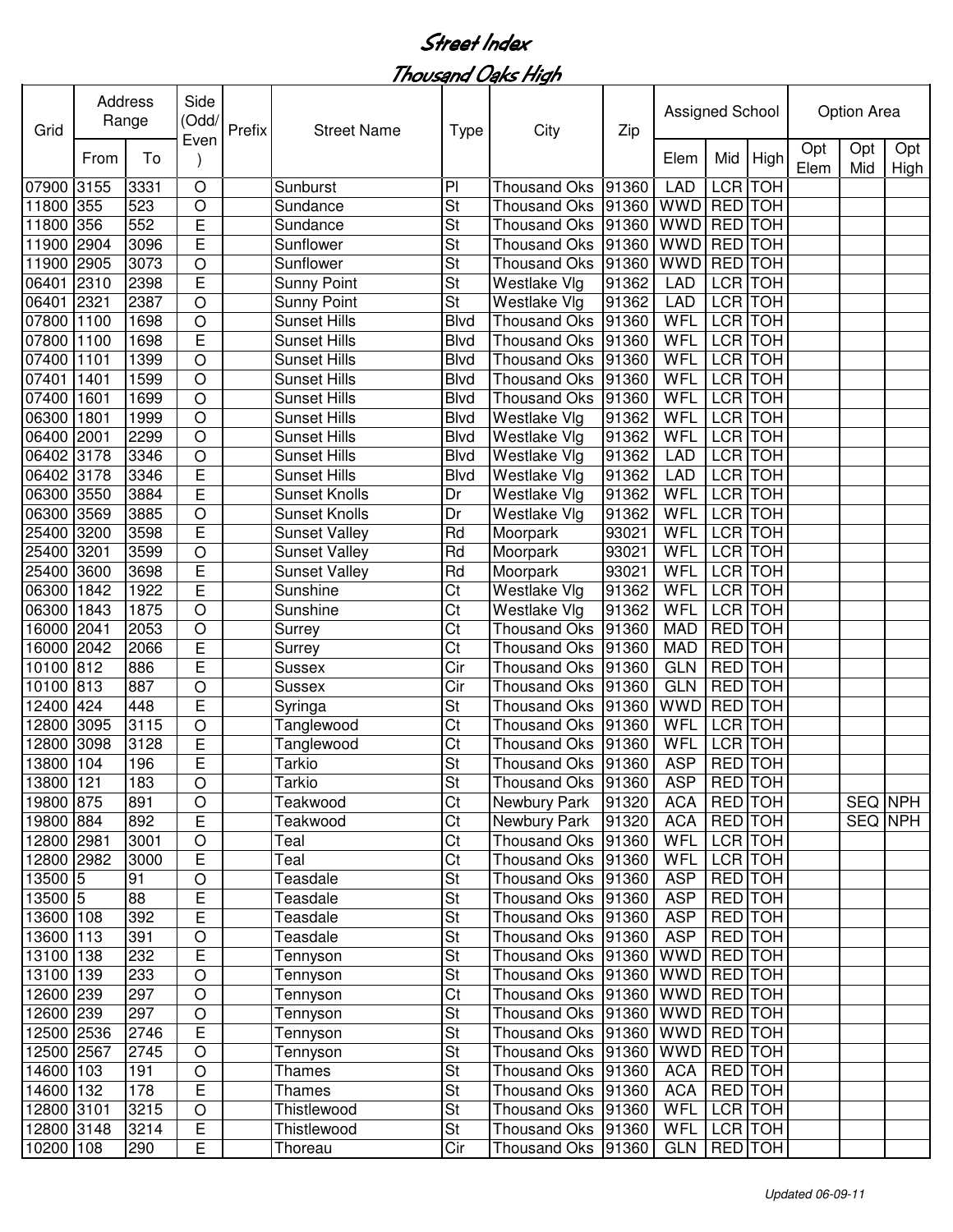| Grid                 | Address<br>Range | Side<br>(Odd/   | Prefix         | <b>Street Name</b> | <b>Type</b>         | City                     | Zip                  | Assigned School |             |                | Option Area |             |                |                |
|----------------------|------------------|-----------------|----------------|--------------------|---------------------|--------------------------|----------------------|-----------------|-------------|----------------|-------------|-------------|----------------|----------------|
|                      | From             | To              | Even           |                    |                     |                          |                      |                 | Elem        | Mid            | High        | Opt<br>Elem | Opt<br>Mid     | Opt<br>High    |
| 10200                | 153              | 275             | $\circ$        |                    | Thoreau             | Cir                      | <b>Thousand Oks</b>  | 91360           | <b>GLN</b>  | RED TOH        |             |             |                |                |
| 14500 350            |                  | 380             | E              |                    | Thorpe              | Cir                      | <b>Thousand Oks</b>  | 91360           | <b>ASP</b>  | RED TOH        |             |             |                |                |
| 14500 351            |                  | 383             | $\bigcirc$     |                    | Thorpe              | Cir                      | <b>Thousand Oks</b>  | 91360           | <b>ASP</b>  | <b>RED</b> TOH |             |             |                |                |
| 15900                | $\overline{75}$  | $\overline{75}$ | $\circ$        | W                  | <b>Thousand Oks</b> | <b>Blvd</b>              | <b>Thousand Oks</b>  | 91360           | <b>ACA</b>  | <b>RED</b> TOH |             |             |                |                |
| 12300                | 382              | 494             | E              |                    | Thunderhead         | <b>St</b>                | <b>Thousand Oks</b>  | 91360           | <b>WWD</b>  | <b>RED</b> TOH |             |             |                |                |
| 12300                | 397              | 499             | O              |                    | Thunderhead         | $\overline{\mathsf{St}}$ | <b>Thousand Oks</b>  | 91360           | WWD         | <b>RED</b> TOH |             |             |                |                |
| 16000                | 2045             | 2093            | O              |                    | Tilbury             | Ct                       | <b>Thousand Oks</b>  | 91360           | <b>MAD</b>  | <b>RED</b> TOH |             |             |                |                |
| 16000                | 2048             | 2084            | E              |                    | Tilbury             | Ct                       | <b>Thousand Oks</b>  | 91360           | <b>MAD</b>  | <b>RED TOH</b> |             |             |                |                |
| 11901                | 500              | 568             | E              |                    | Timberwood          | Ave                      | <b>Thousand Oks</b>  | 91360           | WWD         | <b>RED</b> TOH |             |             |                |                |
| 11901                | 511              | 569             | O              |                    | Timberwood          | Ave                      | <b>Thousand Oks</b>  | 91360           | WWD         | <b>RED</b> TOH |             |             |                |                |
| 07900 1450           |                  | 1520            | E              |                    | <b>Torrey Pine</b>  | Ct                       | <b>Thousand Oks</b>  | 91360           | <b>LAD</b>  | <b>LCR</b> TOH |             |             |                |                |
| 07900                | 1495             | 1525            | O              |                    | <b>Torrey Pine</b>  | Ct                       | <b>Thousand Oks</b>  | 91360           | <b>LAD</b>  | <b>LCR</b> TOH |             |             |                |                |
| 07700                | 3430             | 3454            | E              |                    | <b>Trailview</b>    | Ct                       | <b>Thousand Oks</b>  | 91360           | <b>WFL</b>  | <b>LCR</b> TOH |             |             |                |                |
| 07700                | 3431             | 3455            | O              |                    | <b>Trailview</b>    | Ct                       | <b>Thousand Oks</b>  | 91360           | WFL         | LCR TOH        |             |             |                |                |
| 15000                | 567              | 597             | O              |                    | Tree Top            | Ln                       | <b>Thousand Oks</b>  | 91360           | <b>ACA</b>  | <b>RED</b> TOH |             |             |                |                |
| 15000                | 568              | 634             | E              |                    | Tree Top            | Ln                       | <b>Thousand Oks</b>  | 91360           | <b>ACA</b>  | <b>RED</b> TOH |             |             |                |                |
| 13800 64             |                  | 76              | E              |                    | Triangle            | St                       |                      |                 | <b>ASP</b>  | RED TOH        |             |             |                |                |
| 13800 67             |                  | 75              |                |                    |                     |                          | <b>Thousand Oks</b>  | 91360           |             | RED TOH        |             |             |                |                |
|                      |                  |                 | O              |                    | Triangle            | St                       | <b>Thousand Oks</b>  | 91360           | <b>ASP</b>  |                |             |             |                |                |
| 13900 109            |                  | 485             | $\circ$        |                    | Triangle            | St                       | <b>Thousand Oks</b>  | 91360           | <b>ASP</b>  | <b>RED</b> TOH |             |             |                |                |
| 13900                | 138              | 360             | E              |                    | Triangle            | St                       | <b>Thousand Oks</b>  | 91360           | <b>ASP</b>  | <b>RED</b> TOH |             |             |                |                |
| 12400                | 2815             | 2863            | O              |                    | Trillium            | St                       | <b>Thousand Oks</b>  | 91360           | <b>WWD</b>  | RED TOH        |             |             |                |                |
| 12400                | 2838             | 2862            | E              |                    | Trillium            | St                       | <b>Thousand Oks</b>  | 91360           | WWD         | RED TOH        |             |             |                |                |
| 16000                | 2026             | 2098            | E              |                    | Truett              | Cir                      | <b>Thousand Oks</b>  | 91360           | <b>MAD</b>  | RED TOH        |             |             |                |                |
| 16000 2027           |                  | 2099            | O              |                    | Truett              | Cir                      | <b>Thousand Oks</b>  | 91360           | <b>MAD</b>  | RED TOH        |             |             |                |                |
| 10100 706            |                  | 754             | E              |                    | Tudor               | Cir                      | <b>Thousand Oks</b>  | 91360           | <b>GLN</b>  | RED TOH        |             |             |                |                |
| 10100 719            |                  | 755             | O              |                    | Tudor               | Cir                      | <b>Thousand Oks</b>  | 91360           | <b>GLN</b>  | RED TOH        |             |             |                |                |
| 15700 400            |                  | 698             | E              |                    | Tuolumne            | Ave                      | <b>Thousand Oks</b>  | 91360           | <b>ACA</b>  | RED TOH        |             |             |                |                |
| 15300 401            |                  | 599             | $\circ$        |                    | Tuolumne            | Ave                      | <b>Thousand Oks</b>  | 91360           | <b>ACA</b>  | RED TOH        |             |             |                |                |
| 15600                | 714              | 798             | E              |                    | Tuolumne            | Ave                      | <b>Thousand Oks</b>  | 91360           | <b>ACA</b>  | RED TOH        |             |             |                |                |
| 19400                | 855              | 927             | O              |                    | <b>Tupelo Wood</b>  | Ct                       | Newbury Park         | 91320           | <b>ASP</b>  | RED TOH        |             |             | <b>SEQ NPH</b> |                |
| 19400 856            |                  | 926             | E              |                    | <b>Tupelo Wood</b>  | Ct                       | Newbury Park         | 91320           | <b>ASP</b>  | <b>RED</b> TOH |             |             |                | <b>SEQ NPH</b> |
| 08200 3304           |                  | 3362            | $\overline{E}$ |                    | <b>Tuxford</b>      | P                        | Thousand Oks 91360   |                 | WFL LCR TOH |                |             |             |                |                |
| 08200 3307           |                  | 3363            | $\circ$        |                    | Tuxford             | $\overline{P}$           | Thousand Oks 91360   |                 | WFL         | LCR TOH        |             |             |                |                |
| 08200 911            |                  | 1095            | $\bigcirc$     |                    | Uppingham           | Dr                       | Thousand Oks 91360   |                 | <b>WFL</b>  | LCR TOH        |             |             |                |                |
| 08200 930            |                  | 930             | $\overline{E}$ |                    | Uppingham           | Dr                       | Thousand Oks 91360   |                 | <b>WFL</b>  | LCR TOH        |             |             |                |                |
| 08300 1105           |                  | 1261            | $\bigcirc$     |                    | Uppingham           | Dr                       | Thousand Oks   91360 |                 | WFL         |                | LCR TOH     |             |                |                |
| 08300 1192           |                  | 1260            | E              |                    | Uppingham           | Dr                       | Thousand Oks 91360   |                 | WFL         |                | LCR TOH     |             |                |                |
| 08600 1273           |                  | 1375            | $\bigcirc$     |                    | Uppingham           | Dr                       | Thousand Oks 91360   |                 | <b>LAD</b>  |                | LCR TOH     |             |                |                |
| 08600 1274           |                  | 1374            | E              |                    | Uppingham           | Dr                       | Thousand Oks 91360   |                 | <b>LAD</b>  |                | LCR TOH     |             |                |                |
| 08800 1382           |                  | 1590            | E              |                    | Uppingham           | Dr                       | Thousand Oks 91360   |                 | LAD         |                | LCR TOH     |             |                |                |
| 08800 1383           |                  | 1567            | O              |                    | Uppingham           | Er                       | <b>Thousand Oks</b>  | 91360           | <b>LAD</b>  |                | LCR TOH     |             |                |                |
| 12000 2650           |                  | 2680            | E              |                    | Valencia            | Cir                      | Thousand Oks 91360   |                 | WWD         | RED TOH        |             |             |                |                |
| 12000 2657           |                  | 2669            | $\bigcirc$     |                    | Valencia            | Cir                      | Thousand Oks 91360   |                 | <b>WWD</b>  | RED TOH        |             |             |                |                |
| 12800 3257           |                  | 3263            | $\circ$        |                    | Valewood            | Cir                      | Thousand Oks         | 91360           | <b>WFL</b>  | LCR TOH        |             |             |                |                |
| 12800 3264           |                  | 3272            | E              |                    | Valewood            | Cir                      | <b>Thousand Oks</b>  | 91360           | WFL         |                | LCR TOH     |             |                |                |
| 19801 601            |                  | 671             | $\hbox{O}$     |                    | Valley Oak          | Ln                       | Newbury Park         | 91320           | <b>ACA</b>  | RED TOH        |             |             |                | SEQ NPH        |
| 19801 606            |                  | 668             | $\overline{E}$ |                    | <b>Valley Oak</b>   | Ln                       | Newbury Park         | 91320           | <b>ACA</b>  | RED TOH        |             |             |                | SEQ NPH        |
| 16000 2103           |                  | 2339            | $\hbox{O}$     |                    | Valleyfield         | Ave                      | <b>Thousand Oks</b>  | 91360           | <b>MAD</b>  | RED TOH        |             |             |                |                |
| 16000 2108           |                  | 2356            | E              |                    | Valleyfield         | Ave                      | <b>Thousand Oks</b>  | 91360           | <b>MAD</b>  | RED TOH        |             |             |                |                |
| $13500$ <sup>2</sup> |                  | 160             | E              |                    | Van Dyke            | St                       | Thousand Oks 91360   |                 | <b>ASP</b>  | RED TOH        |             |             |                |                |
| 13500 15             |                  | 185             | $\bigcirc$     |                    | Van Dyke            | St                       | Thousand Oks 91360   |                 | <b>ASP</b>  | RED TOH        |             |             |                |                |
|                      |                  |                 |                |                    |                     |                          |                      |                 |             |                |             |             |                |                |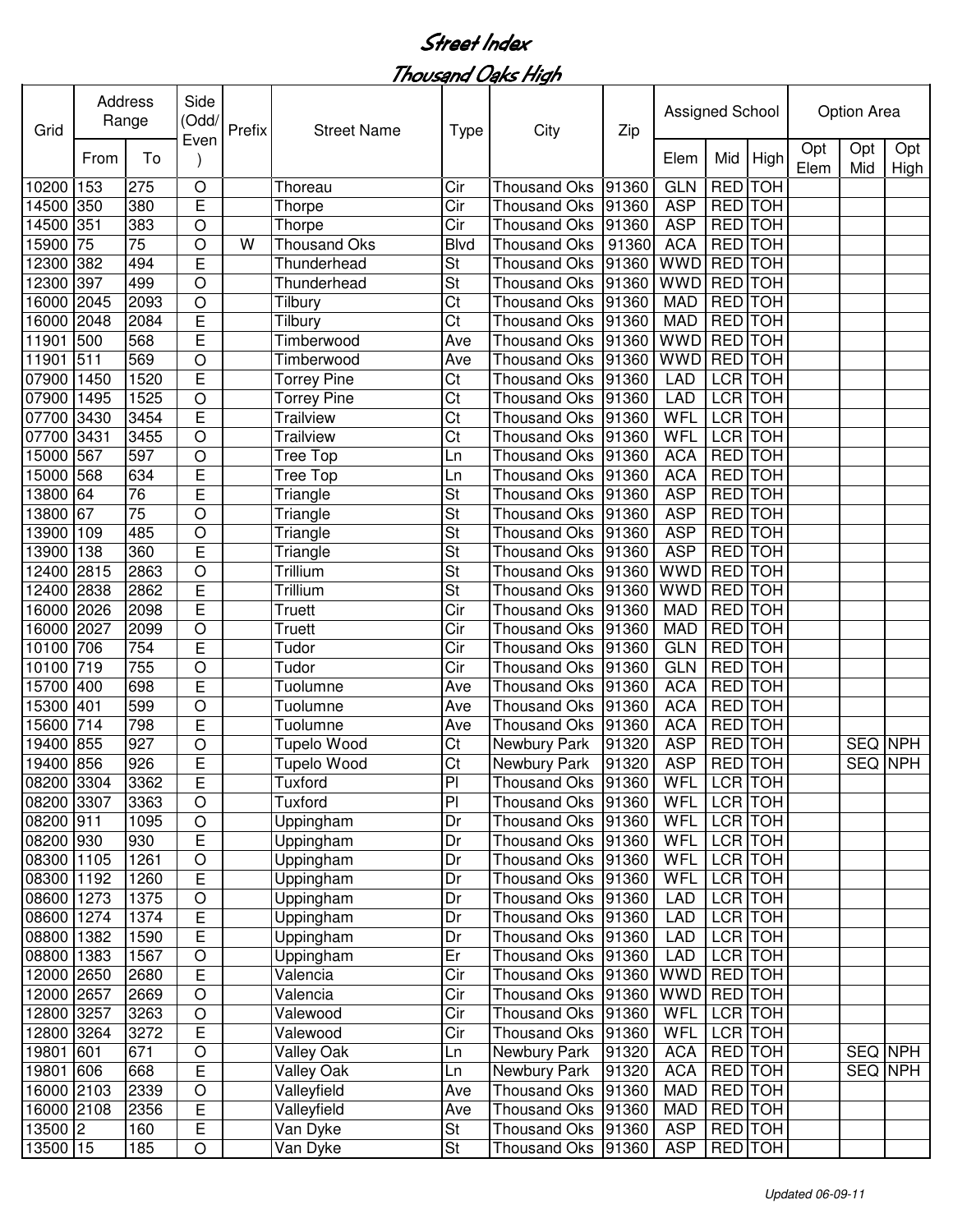| Grid       | Address<br>Range | Side<br>(Odd/ | Prefix     | <b>Street Name</b> | <b>Type</b>            | City                     | Zip                  |       | Assigned School |                | <b>Option Area</b> |             |            |                |
|------------|------------------|---------------|------------|--------------------|------------------------|--------------------------|----------------------|-------|-----------------|----------------|--------------------|-------------|------------|----------------|
|            | From             | To            | Even       |                    |                        |                          |                      |       | Elem            | Mid            | High               | Opt<br>Elem | Opt<br>Mid | Opt<br>High    |
| 12000      | 605              | 2875          | $\circ$    |                    | Velarde                | Dr                       | <b>Thousand Oks</b>  | 91360 | <b>WWD</b>      | RED TOH        |                    |             |            |                |
| 12000      | 620              | 2860          | E          |                    | Velarde                | Dr                       | <b>Thousand Oks</b>  | 91360 | <b>WWD</b>      | RED TOH        |                    |             |            |                |
| 18900      | 108              | 290           | E          |                    | Venado                 | Ave                      | Newbury Park         | 91320 | <b>ASP</b>      | <b>RED</b> TOH |                    |             | SEQ NPH    |                |
| 18900      | 109              | 279           | $\bigcirc$ |                    | Venado                 | Ave                      | Newbury Park         | 91320 | <b>ASP</b>      | <b>RED</b> TOH |                    |             |            | <b>SEQ NPH</b> |
| 07500      | 136              | 152           | E          |                    | Ventana                | Ct                       | <b>Thousand Oks</b>  | 91360 | <b>WFL</b>      |                | <b>LCR TOH</b>     |             |            |                |
| 17400      | 500              | 598           | E          | N                  | Ventu Park             | Rd                       | Newbury Park         | 91320 | <b>MAD</b>      | <b>RED TOH</b> |                    |             |            |                |
| 13000      |                  | 259           | $\circ$    |                    | Venus                  | $\overline{\mathsf{St}}$ | <b>Thousand Oks</b>  | 91360 | <b>WFL</b>      | <b>LCR</b> TOH |                    |             |            |                |
| 13000      | 2                | 258           | E          |                    | Venus                  | St                       | <b>Thousand Oks</b>  | 91360 | <b>WFL</b>      | <b>LCR</b> TOH |                    |             |            |                |
| 13000      | 264              | 278           | E          |                    | Venus                  | Ct                       | <b>Thousand Oks</b>  | 91360 | WFL             | <b>LCR TOH</b> |                    |             |            |                |
| 13000      | 280              | 434           | E          |                    | Venus                  | St                       | <b>Thousand Oks</b>  | 91360 | WFL             | <b>LCR</b> TOH |                    |             |            |                |
| 13000      | 281              | 435           | $\circ$    |                    | Venus                  | St                       | <b>Thousand Oks</b>  | 91360 | <b>WFL</b>      | LCR TOH        |                    |             |            |                |
| 07500      | 8                | 296           | E          | Е                  | Verde Vista            | Dr                       | <b>Thousand Oks</b>  | 91360 | WFL             | <b>LCR</b> TOH |                    |             |            |                |
| 07500      | 19               | 277           | O          | E                  | Verde Vista            | Dr                       | <b>Thousand Oks</b>  | 91360 | <b>WFL</b>      | <b>LCR</b> TOH |                    |             |            |                |
| 18500      | 3913             | 4091          | $\circ$    | N                  | Verde Vista            | Dr                       | <b>Thousand Oks</b>  | 91360 | WFL             | <b>LCR</b> TOH |                    |             |            |                |
| 18500      | 3924             | 4090          | E          | N                  | Verde Vista            | Dr                       | <b>Thousand Oks</b>  | 91360 | WFL             | LCR TOH        |                    |             |            |                |
| 07401      | 1587             | 1615          | $\circ$    |                    | Via Bajada             |                          | <b>Thousand Oks</b>  | 91360 | WFL             | LCR TOH        |                    |             |            |                |
| 07401      | 1588             | 1612          | E          |                    | Via Bajada             |                          | <b>Thousand Oks</b>  | 91360 | WFL             | LCR TOH        |                    |             |            |                |
| 11400      | 3625             | 3675          | $\bigcirc$ |                    | Via De Costa           |                          | <b>Thousand Oks</b>  | 91360 | <b>WWD</b>      | RED TOH        |                    |             |            |                |
| 11400      | 3656             | 3680          | E          |                    | Via De Costa           |                          | <b>Thousand Oks</b>  | 91360 | <b>WWD</b>      | <b>RED</b> TOH |                    |             |            |                |
| 11400      | 3567             | 3579          | $\circ$    |                    | Via La Primavera       |                          | <b>Thousand Oks</b>  | 91360 | <b>WWD</b>      | RED TOH        |                    |             |            |                |
| 11400      | 3578             | 3578          | E          |                    | Via La Primavera       |                          | <b>Thousand Oks</b>  | 91360 | <b>WWD</b>      | RED TOH        |                    |             |            |                |
| 07401      | 1570             | 1588          | E          |                    | Via Parque             |                          | <b>Thousand Oks</b>  | 91360 | WFL             | LCR TOH        |                    |             |            |                |
| 07401      | 1573             | 1591          | $\circ$    |                    | Via Parque             |                          | <b>Thousand Oks</b>  | 91360 | WFL             | LCR TOH        |                    |             |            |                |
| 07401      | 3859             | 3973          | $\circ$    |                    | Via Verde              |                          | <b>Thousand Oks</b>  | 91360 | WFL             | LCR TOH        |                    |             |            |                |
| 07401      | 3880             | 3946          | E          |                    | Via Verde              |                          | <b>Thousand Oks</b>  | 91360 | WFL             | LCR TOH        |                    |             |            |                |
| 12700      | 270              | 298           | E          |                    | Virgo                  | Ct                       | <b>Thousand Oks</b>  | 91360 | <b>WWD</b>      | RED TOH        |                    |             |            |                |
| 12700      | 273              | 285           | $\circ$    |                    | Virgo                  | Ct                       | <b>Thousand Oks</b>  | 91360 | <b>WWD</b>      | RED TOH        |                    |             |            |                |
| 17200      | 900              | 972           | E          |                    | Vivian                 | Cir                      | Newbury Park         | 91320 | <b>MAD</b>      | RED TOH        |                    |             |            |                |
| 17200      | 911              | 971           | $\circ$    |                    | Vivian                 | Cir                      | Newbury Park         | 91320 | <b>MAD</b>      | RED TOH        |                    |             |            |                |
| 14800      | 1519             | 1591          | $\circ$    |                    | Wakefield              | Ave                      | <b>Thousand Oks</b>  | 91360 | <b>ACA</b>      | <b>RED</b>     | <b>TOH</b>         |             |            |                |
| 14800      | 1526             | 1590          | E          |                    | Wakefield              | Ave                      | Thousand Oks         | 91360 | <b>ACA</b>      | <b>RED</b> TOH |                    |             |            |                |
| 14900 5    |                  | 85            | $\bigcirc$ |                    | Wales                  | St                       | Thousand Oks 91360   |       | <b>ACA</b>      | <b>RED TOH</b> |                    |             |            |                |
| 14900 10   |                  | 96            | E          |                    | Wales                  | $\overline{\mathsf{St}}$ | Thousand Oks         | 91360 | <b>ACA</b>      | RED TOH        |                    |             |            |                |
| 19800 781  |                  | 799           | $\bigcirc$ |                    | Walnut                 | $\overline{\text{C}t}$   | Newbury Park         | 91320 | <b>ACA</b>      | RED TOH        |                    |             |            | SEQ NPH        |
| 19800 788  |                  | 800           | E          |                    | Walnut                 | Ct                       | Newbury Park         | 91320 | <b>ACA</b>      | <b>RED</b> TOH |                    |             |            | SEQ NPH        |
| 15500 602  |                  | 950           | E          |                    | Warwick                | Ave                      | Thousand Oks         | 91360 | <b>ACA</b>      | <b>RED</b> TOH |                    |             |            |                |
| 15500 605  |                  | 951           | $\bigcirc$ |                    | Warwick                | Ave                      | <b>Thousand Oks</b>  | 91360 | <b>ACA</b>      | <b>RED</b> TOH |                    |             |            |                |
| 14900      | 1001             | 1169          | $\bigcirc$ |                    | Warwick                | Ave                      | Thousand Oks         | 91360 | <b>ACA</b>      |                | RED TOH            |             |            |                |
| 14900 1034 |                  | 1220          | E          |                    | Warwick                | Ave                      | Thousand Oks         | 91360 | <b>ACA</b>      | RED TOH        |                    |             |            |                |
| 14800 1374 |                  | 1590          | E          |                    | Warwick                | Ave                      | <b>Thousand Oks</b>  | 91360 | <b>ACA</b>      | RED TOH        |                    |             |            |                |
| 14800 1391 |                  | 1589          | $\bigcirc$ |                    | Warwick                | Ave                      | <b>Thousand Oks</b>  | 91360 | <b>ACA</b>      | RED TOH        |                    |             |            |                |
| 16000 2202 |                  | 2390          | E          |                    | Watertown              | Ct                       | <b>Thousand Oks</b>  | 91360 | <b>MAD</b>      | RED TOH        |                    |             |            |                |
| 16000 2215 |                  | 2391          | O          |                    | Watertown              | Ct                       | Thousand Oks         | 91360 | <b>MAD</b>      | RED TOH        |                    |             |            |                |
| 09600 638  |                  | 786           | E          |                    | <b>Waverly Heights</b> | Dr                       | <b>Thousand Oks</b>  | 91360 | <b>GLN</b>      | LCR TOH        |                    |             |            |                |
| 09600 649  |                  | 743           | $\bigcirc$ |                    | <b>Waverly Heights</b> | Dr                       | <b>Thousand Oks</b>  | 91360 | <b>GLN</b>      | LCR TOH        |                    |             |            |                |
| 09700 823  |                  | 1155          | $\circ$    |                    | <b>Waverly Heights</b> | Dr                       | <b>Thousand Oks</b>  | 91360 | <b>GLN</b>      | LCR TOH        |                    |             |            |                |
| 09700 862  |                  | 1192          | E          |                    | <b>Waverly Heights</b> | Dr                       | Thousand Oks         | 91360 | <b>GLN</b>      | LCR TOH        |                    |             |            |                |
| 12800 170  |                  |               | E          |                    |                        | Cir                      |                      |       | WFL             | LCR TOH        |                    |             |            |                |
|            |                  | 200           |            |                    | Wedgewood              |                          | Thousand Oks         | 91360 |                 |                |                    |             |            |                |
| 09600 741  |                  | 761           | $\bigcirc$ |                    | Wellesley              | Ct                       | <b>Thousand Oks</b>  | 91360 | <b>GLN</b>      | LCR TOH        |                    |             |            |                |
| 09600 1700 |                  | 1888          | E          |                    | Wellesley              | Dr                       | Thousand Oks 91360   |       | <b>GLN</b>      | LCR TOH        |                    |             |            |                |
| 09600 1737 |                  | 1891          | O          |                    | Wellesley              | Dr                       | Thousand Oks   91360 |       | <b>GLN</b>      |                | LCR TOH            |             |            |                |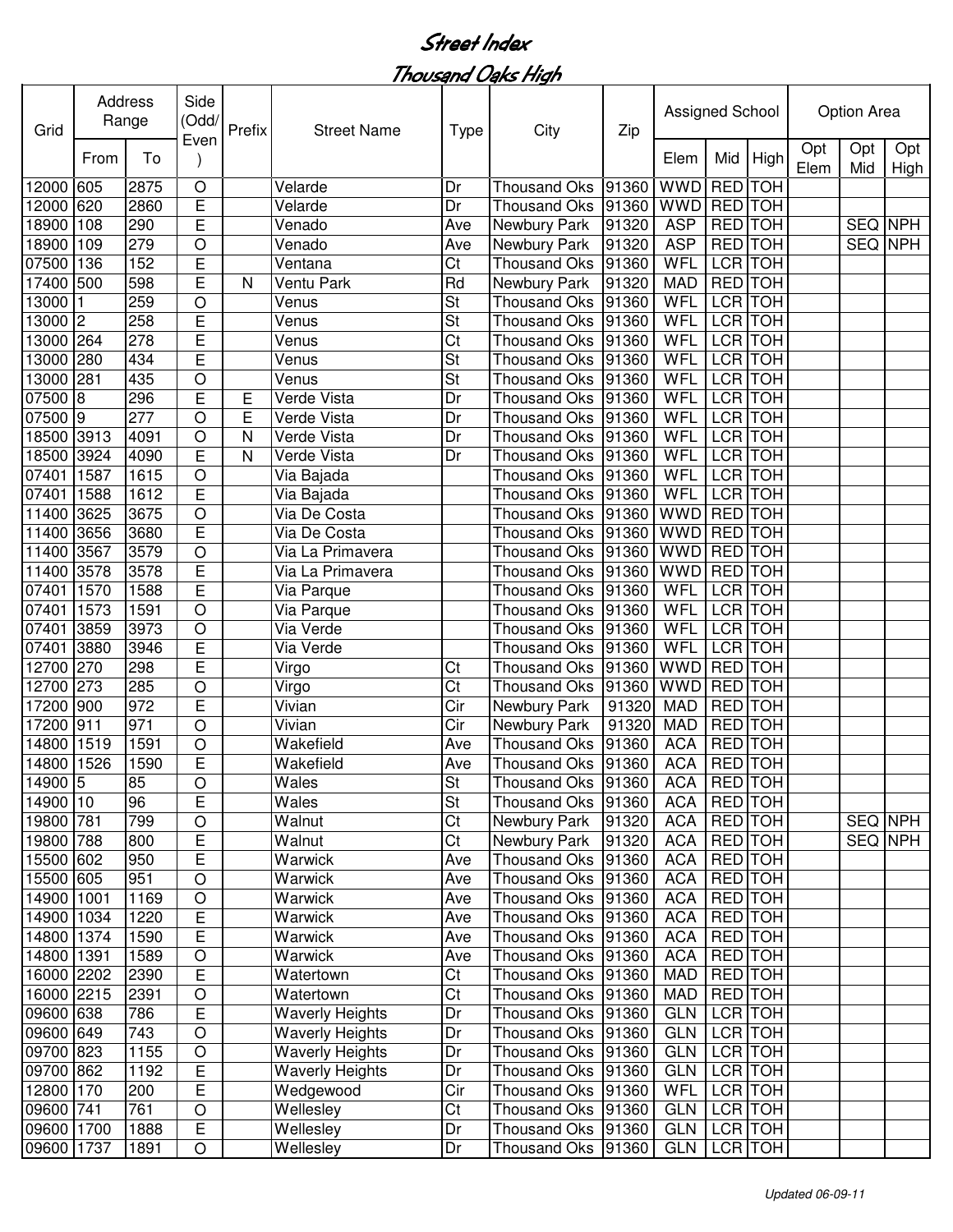| Address<br>Range<br>Grid |      |      | Side<br>(Odd/<br>Even | Prefix | <b>Street Name</b>   | <b>Type</b>              | City                           | Zip   | Assigned School |                |            |             | Option Area |                |  |  |
|--------------------------|------|------|-----------------------|--------|----------------------|--------------------------|--------------------------------|-------|-----------------|----------------|------------|-------------|-------------|----------------|--|--|
|                          | From | To   |                       |        |                      |                          |                                |       | Elem            | Mid            | High       | Opt<br>Elem | Opt<br>Mid  | Opt<br>High    |  |  |
| 14900 3                  |      | 85   | $\circ$               |        | Westbury             | St                       | <b>Thousand Oks</b>            | 91360 | <b>ACA</b>      | RED TOH        |            |             |             |                |  |  |
| 14900 6                  |      | 92   | E                     |        | Westbury             | $\overline{\mathsf{St}}$ | <b>Thousand Oks</b>            | 91360 | <b>ACA</b>      | RED TOH        |            |             |             |                |  |  |
| 14900                    | l9   | 91   | $\circ$               |        | Westbury             | Ct                       | <b>Thousand Oks</b>            | 91360 | <b>ACA</b>      | <b>RED</b> TOH |            |             |             |                |  |  |
| 14900                    | 18   | 90   | E                     |        | Westbury             | Ct                       | <b>Thousand Oks</b>            | 91360 | <b>ACA</b>      | <b>RED TOH</b> |            |             |             |                |  |  |
| 19801                    | 603  | 625  | $\circ$               |        | Westchester          | Ln                       | Newbury Park                   | 91320 | <b>ACA</b>      | <b>RED TOH</b> |            |             | SEQ NPH     |                |  |  |
| 19801                    | 606  | 626  | E                     |        | Westchester          | Ln                       | Newbury Park                   | 91320 | <b>ACA</b>      | <b>RED</b> TOH |            |             |             | <b>SEQ NPH</b> |  |  |
| 10100                    | 504  | 596  | E                     |        | Westminster          | <b>St</b>                | <b>Thousand Oks</b>            | 91360 | <b>GLN</b>      | <b>RED TOH</b> |            |             |             |                |  |  |
| 10100                    | 539  | 593  | O                     |        | Westminster          | St                       | <b>Thousand Oks</b>            | 91360 | <b>GLN</b>      | <b>RED TOH</b> |            |             |             |                |  |  |
| 11600                    | 2991 | 3049 | O                     | N      | Westridge            | Cir                      | <b>Thousand Oks</b>            | 91360 | <b>WWD</b>      | <b>RED</b> TOH |            |             |             |                |  |  |
| 11600                    | 2992 | 3042 | E                     | N      | Westridge            | Cir                      | <b>Thousand Oks</b>            | 91360 | <b>WWD</b>      | <b>RED</b> TOH |            |             |             |                |  |  |
| 07900                    | 3245 | 3333 | $\circ$               |        | <b>White Birch</b>   | Cir                      | <b>Thousand Oks</b>            | 91360 | <b>LAD</b>      | <b>LCR</b> TOH |            |             |             |                |  |  |
| 19801                    | 601  | 635  | $\circ$               |        | <b>White Oak</b>     | Ln                       | Newbury Park                   | 91320 | <b>ACA</b>      | <b>RED</b> TOH |            |             |             | <b>SEQ NPH</b> |  |  |
| 19801                    | 602  | 638  | E                     |        | <b>White Oak</b>     | Ln                       | Newbury Park                   | 91320 | <b>ACA</b>      | <b>RED</b>     | <b>TOH</b> |             | SEQ NPH     |                |  |  |
| 10100                    | 938  | 1416 | E                     |        | Whitecliff           | Rd                       | <b>Thousand Oks</b>            | 91360 | <b>GLN</b>      | <b>RED</b>     | <b>TOH</b> |             |             |                |  |  |
| 10100                    | 1035 | 1469 | $\circ$               |        | Whitecliff           | Rd                       | <b>Thousand Oks</b>            | 91360 | <b>GLN</b>      | <b>RED</b>     | <b>TOH</b> |             |             |                |  |  |
| 08000                    | 3420 | 3556 | E                     |        | Whitman              | Ct                       | <b>Thousand Oks</b>            | 91360 | WFL             | <b>LCR</b> TOH |            |             |             |                |  |  |
| 08000                    | 3449 | 3543 | $\circ$               |        | Whitman              | Ct                       | <b>Thousand Oks</b>            | 91360 | WFL             | LCR TOH        |            |             |             |                |  |  |
| 13300                    | 102  | 289  | E                     |        | Whitworth            | St                       | <b>Thousand Oks</b>            | 91360 | <b>ASP</b>      | RED TOH        |            |             |             |                |  |  |
| 13300                    | 103  | 299  | $\circ$               |        | Whitworth            | St                       | <b>Thousand Oks</b>            | 91360 | <b>ASP</b>      | <b>RED</b> TOH |            |             |             |                |  |  |
| 10200                    |      | 499  | $\circ$               | Е      | Wilbur               | Rd                       | <b>Thousand Oks</b>            | 91360 | <b>GLN</b>      | <b>RED</b> TOH |            |             |             |                |  |  |
| 11600                    | 3069 | 3227 | $\circ$               |        | Wild Horse           | Ct                       | <b>Thousand Oks</b>            | 91360 | <b>WWD</b>      | RED TOH        |            |             |             |                |  |  |
| 11600                    | 3070 | 3224 | E                     |        | Wild Horse           | Ct                       | <b>Thousand Oks</b>            | 91360 | <b>WWD</b>      | RED TOH        |            |             |             |                |  |  |
| 11700                    | 675  | 723  | O                     |        | Wildcreek            | Cir                      | <b>Thousand Oks</b>            | 91360 | <b>WWD</b>      | RED TOH        |            |             |             |                |  |  |
| 11700                    | 680  | 720  | E                     |        | Wildcreek            | Cir                      | <b>Thousand Oks</b>            | 91360 | <b>WWD</b>      | <b>RED</b>     | <b>TOH</b> |             |             |                |  |  |
| 11400                    | 748  | 1138 | E                     |        | Wildwood             | Ave                      | <b>Thousand Oks</b>            | 91360 | <b>WWD</b>      | RED TOH        |            |             |             |                |  |  |
| 11400                    | 751  | 1141 | $\circ$               |        | Wildwood             | Ave                      | <b>Thousand Oks</b>            | 91360 | <b>WWD</b>      | RED TOH        |            |             |             |                |  |  |
| 12300                    | 3000 | 3098 | E                     |        | Wildwood             | Ave                      | <b>Thousand Oks</b>            | 91360 | <b>WWD</b>      | <b>RED</b> TOH |            |             |             |                |  |  |
| 12300                    | 3001 | 3061 | $\circ$               |        | Wildwood             | Ave                      | <b>Thousand Oks</b>            | 91360 | <b>WWD</b>      | RED TOH        |            |             |             |                |  |  |
| 11900                    | 3063 | 3199 | $\circ$               |        | Wildwood             | Ave                      | <b>Thousand Oks</b>            | 91360 | <b>WWD</b>      | <b>RED</b> TOH |            |             |             |                |  |  |
| 11800                    | 3100 | 3298 | E                     |        | Wildwood             | Ave                      | <b>Thousand Oks</b>            | 91360 | <b>WWD</b>      | <b>RED</b> TOH |            |             |             |                |  |  |
| 11700 3201               |      | 3499 | $\circ$               |        | Wildwood             | Ave                      | Thousand Oks 91360             |       | <b>WWD</b>      | <b>RED</b> TOH |            |             |             |                |  |  |
| 11400 3300               |      | 3498 | E                     |        | Wildwood             | Ave                      | Thousand Oks 91360 WWD RED TOH |       |                 |                |            |             |             |                |  |  |
| 06402 3148               |      | 3348 | E                     |        | <b>Willow Canyon</b> | St                       | Westlake Vlg                   | 91362 | LAD             | LCR TOH        |            |             |             |                |  |  |
| 06402 3349               |      | 3359 | $\circ$               |        | <b>Willow Canyon</b> | St                       | Westlake Vlg                   | 91362 | LAD             |                | LCR TOH    |             |             |                |  |  |
| 06402 3120               |      | 3168 | E                     |        | <b>Willow Haven</b>  | Ct                       | Westlake Vlg                   | 91362 | LAD             |                | LCR TOH    |             |             |                |  |  |
| 06402 3121               |      | 3153 | $\circ$               |        | <b>Willow Haven</b>  | Ct                       | Westlake Vlg                   | 91362 | LAD             | LCR TOH        |            |             |             |                |  |  |
| 06401 3200               |      | 3200 | Ε                     |        | Windbreeze           | Ave                      | <b>Thousand Oks</b>            | 91360 | LAD             |                | LCR TOH    |             |             |                |  |  |
| 06401 3201               |      | 3249 | $\bigcirc$            |        | Windbreeze           | Ave                      | <b>Thousand Oks</b>            | 91360 | LAD             |                | LCR TOH    |             |             |                |  |  |
| 07900 3224               |      | 3280 | E                     |        | Windflower           | Cir                      | <b>Thousand Oks</b>            | 91360 | LAD             |                | LCR TOH    |             |             |                |  |  |
| 06401 3246               |      | 3294 | E                     |        | Windmist             | Ave                      | Westlake Vlg                   | 91362 | LAD             |                | LCR TOH    |             |             |                |  |  |
| 06401 3247               |      | 3295 | O                     |        | Windmist             | Ave                      | Westlake Vlg                   | 91362 | LAD             |                | LCR TOH    |             |             |                |  |  |
| 06402 3266               |      | 3346 | E                     |        | Windridge            | Ave                      | Westlake Vlg                   | 91362 | LAD             |                | LCR TOH    |             |             |                |  |  |
| 06402 3323               |      | 3355 | $\bigcirc$            |        | Windridge            | Ave                      | Westlake Vlg                   | 91362 | LAD             |                | LCR TOH    |             |             |                |  |  |
| 12800 3022               |      | 3086 | E                     |        | Windrift             | Ct                       | <b>Thousand Oks</b>            | 91360 | WFL             |                | LCR TOH    |             |             |                |  |  |
| 12800 3053               |      | 3085 | $\bigcirc$            |        | Windrift             | Ct                       | Thousand Oks                   | 91360 | WFL             |                | LCR TOH    |             |             |                |  |  |
| 12800 96                 |      | 290  | Е                     |        | Windsong             | St                       | Thousand Oks                   | 91360 | WFL             |                | LCR TOH    |             |             |                |  |  |
| 12800 99                 |      | 295  | $\bigcirc$            |        | Windsong             | St                       | <b>Thousand Oks</b>            | 91360 | WFL             |                | LCR TOH    |             |             |                |  |  |
| 10000 1004               |      | 1290 | E                     |        | Windsor              | Dr                       | <b>Thousand Oks</b>            | 91360 | <b>GLN</b>      | RED TOH        |            |             |             |                |  |  |
| 10000 1005               |      | 1291 | $\circ$               |        | Windsor              | Dr                       | Thousand Oks                   | 91360 | <b>GLN</b>      | RED TOH        |            |             |             |                |  |  |
| 09900 1306               |      | 1490 | E                     |        | Windsor              | Dr                       | Thousand Oks 91360             |       | <b>GLN</b>      | RED TOH        |            |             |             |                |  |  |
|                          |      |      | O                     |        |                      | Dr                       |                                |       |                 |                | RED TOH    |             |             |                |  |  |
| 09900 1353               |      | 1483 |                       |        | Windsor              |                          | Thousand Oks 91360             |       | <b>GLN</b>      |                |            |             |             |                |  |  |